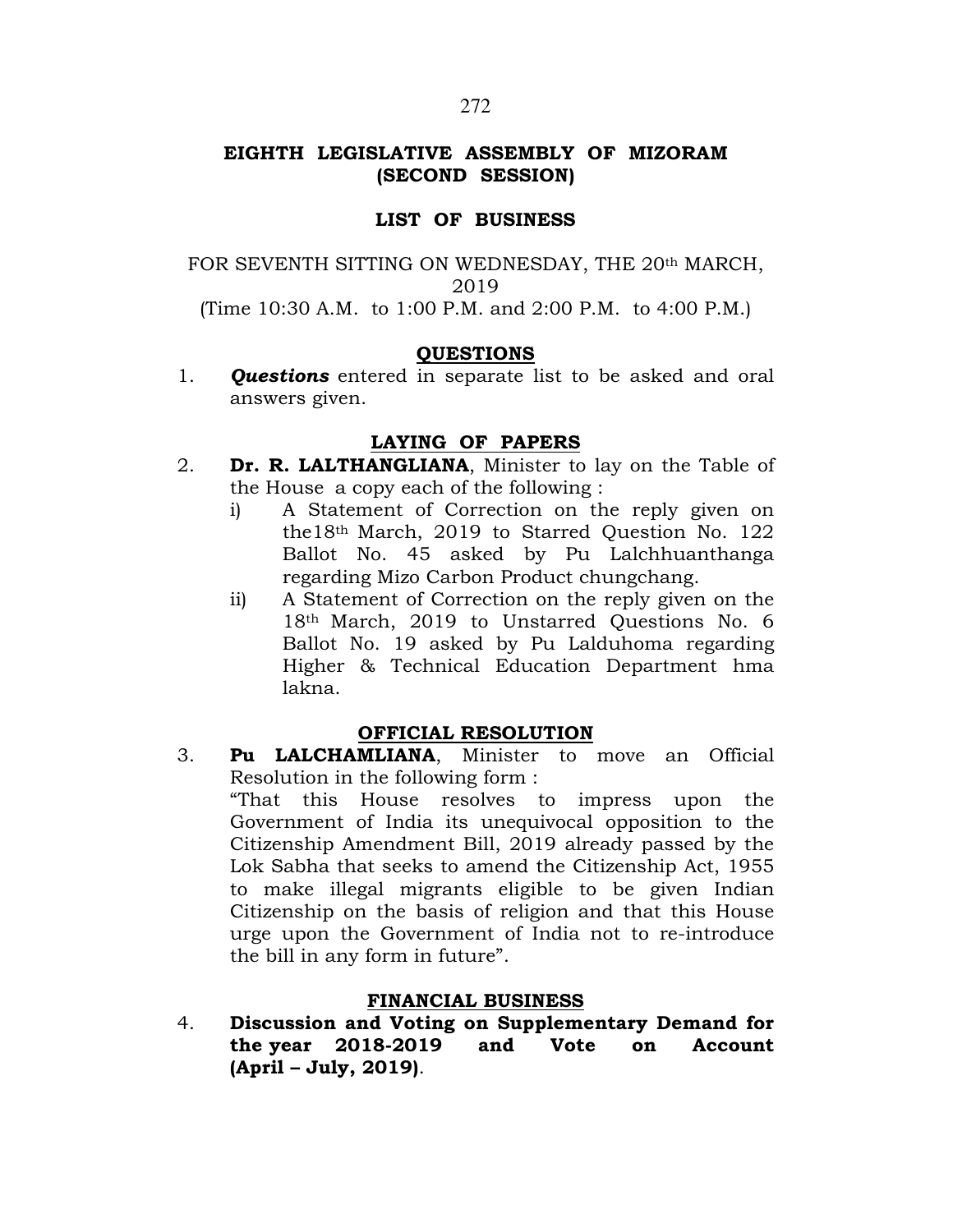- i) Discussion and Voting on Additional Demand for Grants 2018-2019.
- ii) Discussion and Voting on Vote on Account (April-July, 2019).
- iii) Discussion and Voting on Additional Grant for Regularization of Excess Expenditure for meeting expenses during 2012-2013, 2013-2014, 2014-2015 and 2015-2016.

### LEGISLATIVE BUSINESS

Bills for introduction, consideration and passing

5. Pu ZORAMTHANGA, Hon'ble Chief Minister to beg leave of the House to introduce "The Mizoram Appropriation (No. 1) Bill, 2019."

### ALSO

# to introduce the Bill to move that the Bill be taken into consideration AND to move that the Bill be passed.

6. Pu ZORAMTHANGA, Hon'ble Chief Minister to beg leave of the House to introduce "The Mizoram Appropriation (Vote on Account) (No. 2) Bill, 2019."

### ALSO

# to introduce the Bill to move that the Bill be taken into consideration AND to move that the Bill be passed.

7. Pu ZORAMTHANGA, Hon'ble Chief Minister to beg leave of the House to introduce "The Mizoram Appropriation (No. 3) Bill, 2019."

### ALSO

to introduce the Bill to move that the Bill be taken into consideration AND to move that the Bill be passed.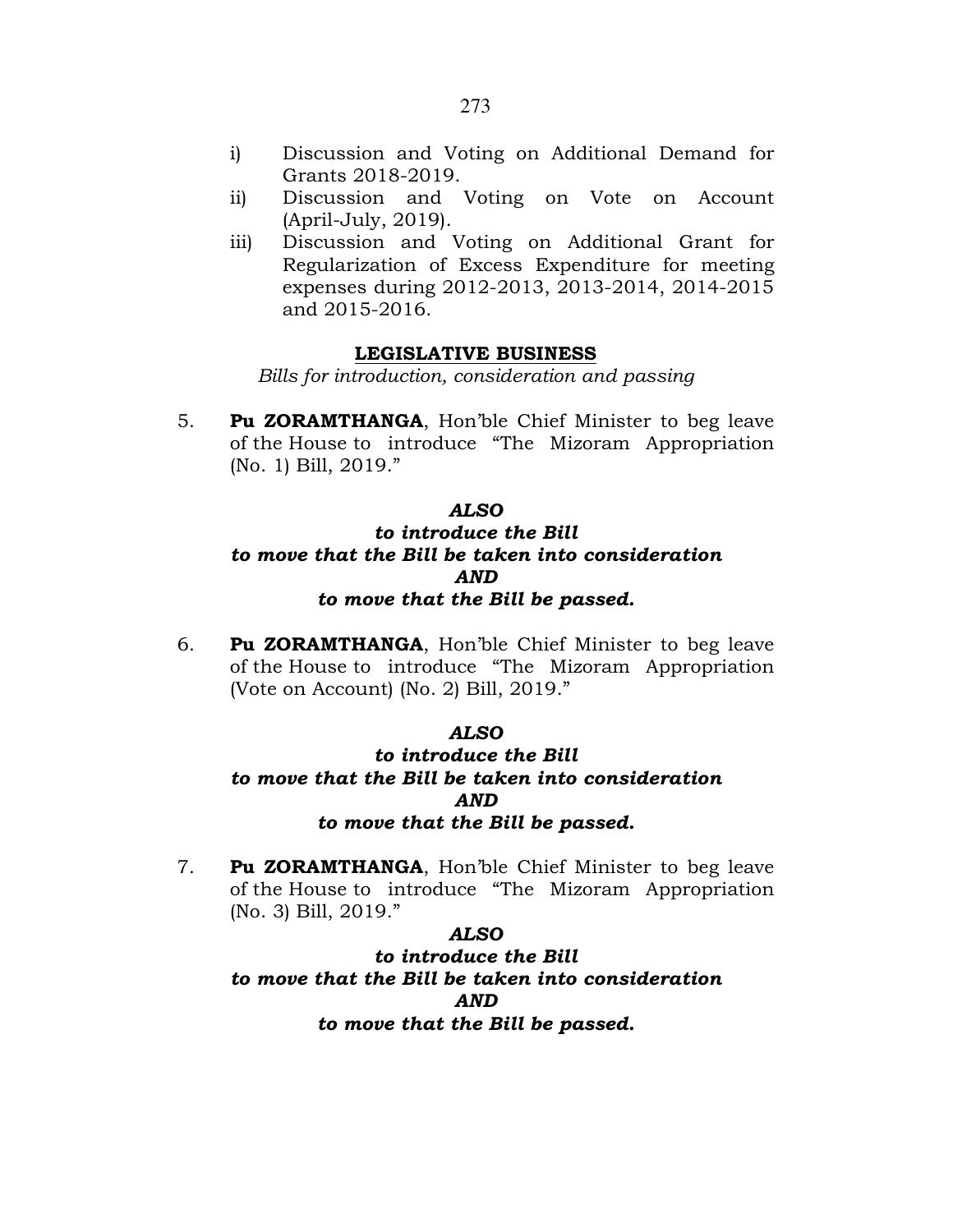8. Pu LALCHAMLIANA, Minister to beg leave of the House to introduce "The Mizoram Goods and Services Tax (Amendment) Bill, 2019."

### ALSO

# to introduce the Bill to move that the Bill be taken into consideration AND to move that the Bill be passed.

9. Pu LALCHAMLIANA, Minister to beg leave of the House to introduce "The Mizoram Goods and Services Tax (Second Amendment) Bill, 2019."

### ALSO

# to introduce the Bill to move that the Bill be taken into consideration AND to move that the Bill be passed.

10. **Pu LALRUATKIMA**, Minister to beg leave of the House to introduce "The Indian Stamp (Mizoram Amendment) Bill, 2019."

### ALSO

# to introduce the Bill to move that the Bill be taken into consideration AND to move that the Bill be passed.

11. Pu LALRUATKIMA, Minister to beg leave of the House to introduce "The Registration (Mizoram Amendment) Bill, 2019."

### ALSO

to introduce the Bill to move that the Bill be taken into consideration AND to move that the Bill be passed.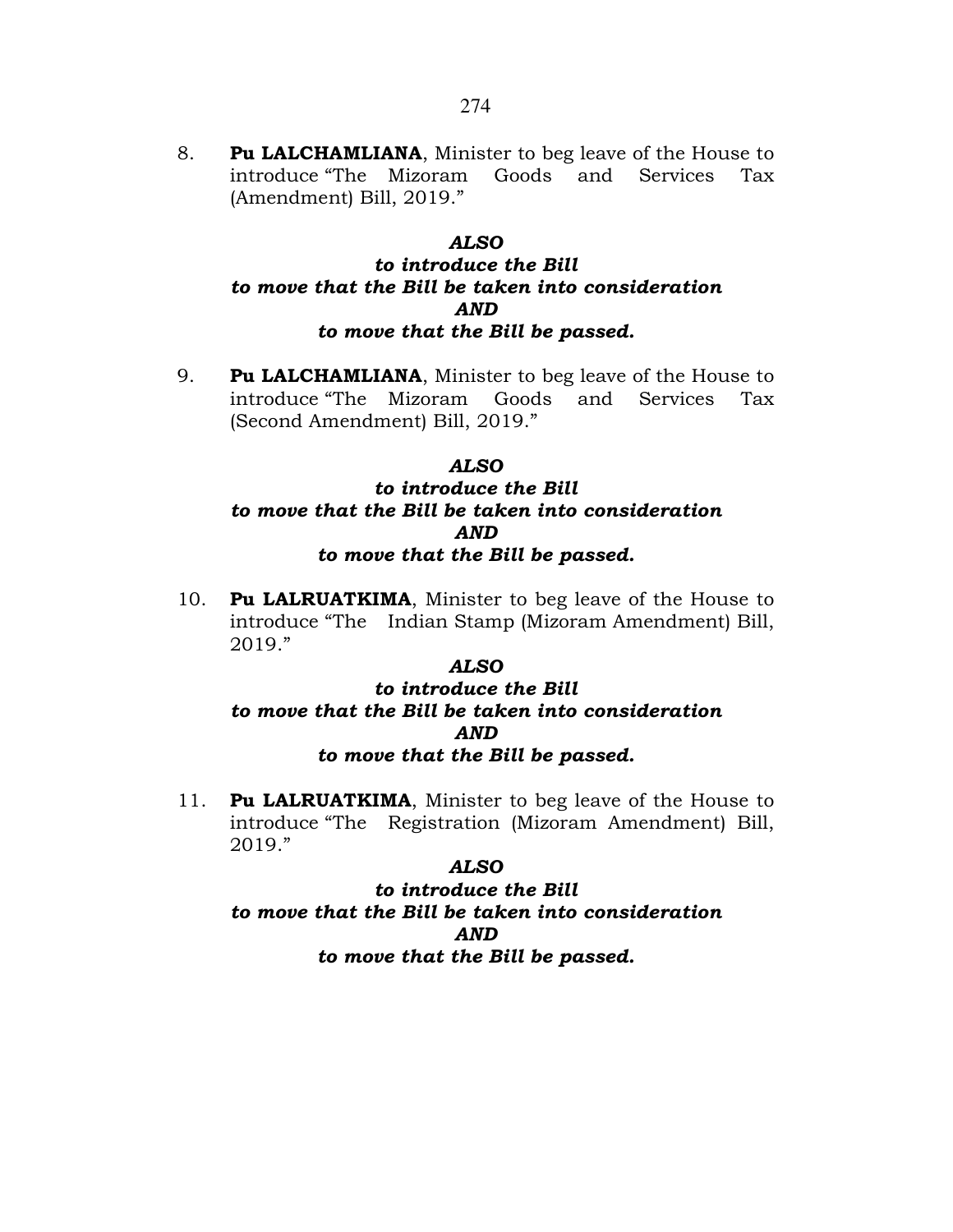12. Dr. K. BEICHHUA, Minister to beg leave of the House to introduce "The Mizoram Liquor (Prohibition) Bill, 2019."

## ALSO

# to introduce the Bill to move that the Bill be taken into consideration AND to move that the Bill be passed.

## S.R. ZOKHUMA

Commissioner & Secretary

\*\* i) Please see Bulletin Part-II Sl. No. 35 dated 18.3.2019 regarding Official Resolution.

…. \_\_\_\_\_\_\_\_\_\_\_\_\_\_\_\_\_\_\_\_\_\_\_\_\_\_\_\_\_\_\_\_\_\_\_\_\_\_\_\_\_\_\_\_\_\_\_\_\_\_\_\_\_\_\_\_\_\_\_\_\_\_

 ii) Please see Bulletin Part-II Sl. No. 45-47 dated 19.3.2019 regarding List of Demands for Grants for April – July, 2019, Additional Demands for Grants for 2018-2019 & Regularization of Expenditure.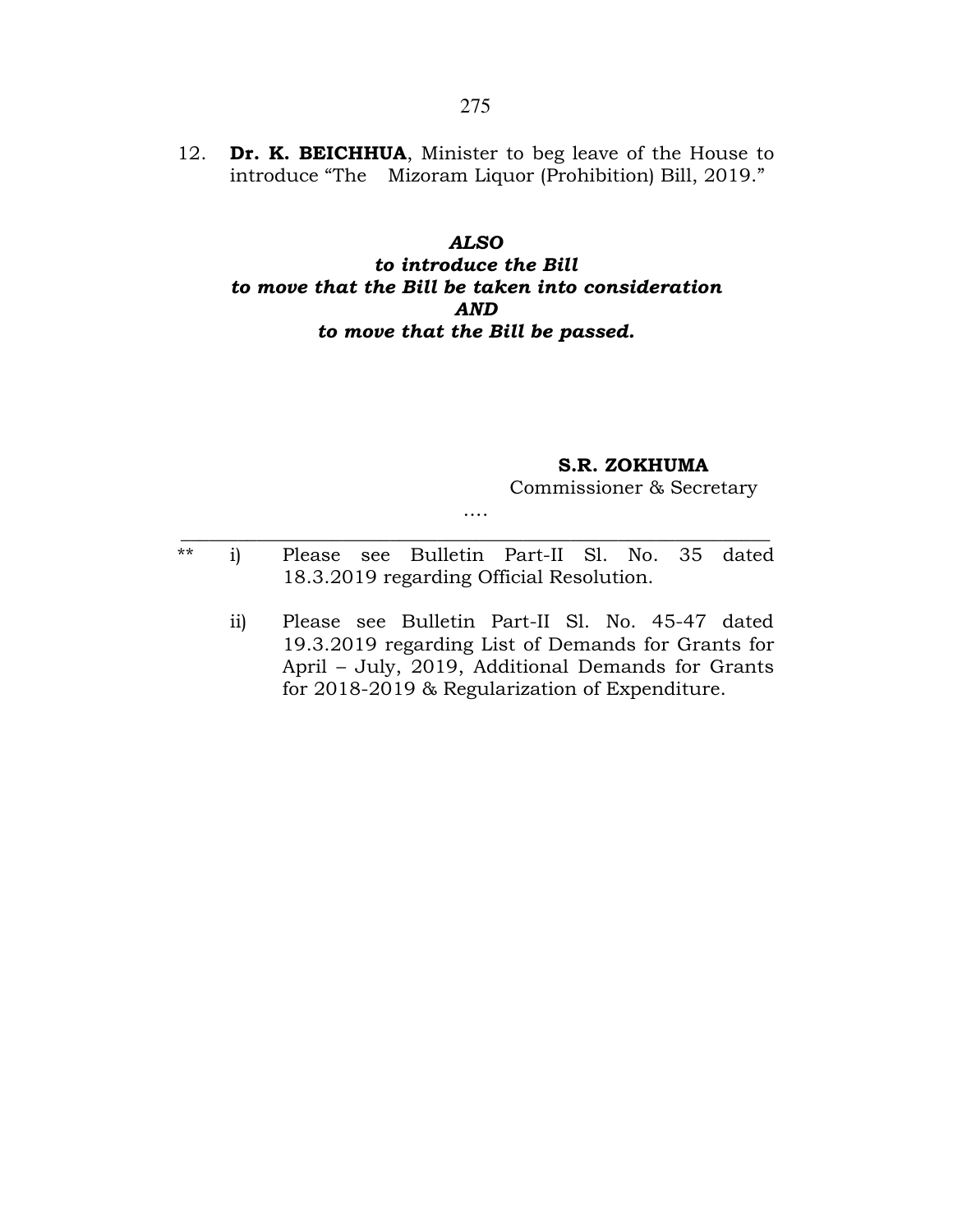**SPEAKER** : Thenkhatin tawilailirte an ring a, thenkhatin sakawrte an ring. Keini erawh chuan Lalpa kan Pathian hming chu kan lam zawk ang. (Sam: 20:7)

 Aw le, member zahawm tak Pu Tawnluia, Deputy Chief Minister, Pu V.L.Zaithanzama MLA zahawm tak leh Dr.B.D.Chakma member zahawm tak te vawiin hian damlohna avangin an lo kal thei dawn lo a ni.

 Zawhna leh chhannaah kan kal leh nghal ang a, Starred Question no. 58-na zawt turin Pu Zodintluanga Ralte, MLA zahawm tak i lo sawm ang.

**Pu ZODINTLUANGA RALTE** : Pu Speaker, ka lawm e. Starred Question No.58-na Minister zahawm tak Pu Lalchhandama chhan atan :

 Rationalisation of Teacher hi engtik hun ah nge tan a nih ang tih a ni e.

**SPEAKER :** Chhang turin a changtu Minister zahawm tak Pu Lalchhandama i lo sawm ang.

**Pu LALCHHANDAMA RALTE, MINISTER** :Pu Speaker, member zahawm tak Pu Zodintluanga Ralte zawhna chhanna chu hetiang hi a ni e :

 Zirtirtu post ruak hi a theih anga hnawhkhah tum a ni a. Heng post ruak hnawhkhah rual hian zirtirtu indaihlo leh zirtirtu siam rem ngai school te chu a tahtawla siam rem zel tum a ni.

**SPEAKER** : Zawh belh turin zawhna neitu i lo sawm ang.

**Pu ZODINTLUANGA RALTE** : Minister zahawm tak khan charge a lak tirh khan a hna hmasaber tur chu rationalisation of teacher a ni ang tih kha MZP te nen an inkawmna chanchinbu ah te kan lo hmu a. Tuna min rawn chhannaah kha chuan zirtirtute indaihlohna lak a nih hnu ah kha a rawn ti a, a la rei angreng riau mai a. Zirtirtu indaihlo engemaw zat hi sorkar hmasain Cabinet nen a lo passed tawh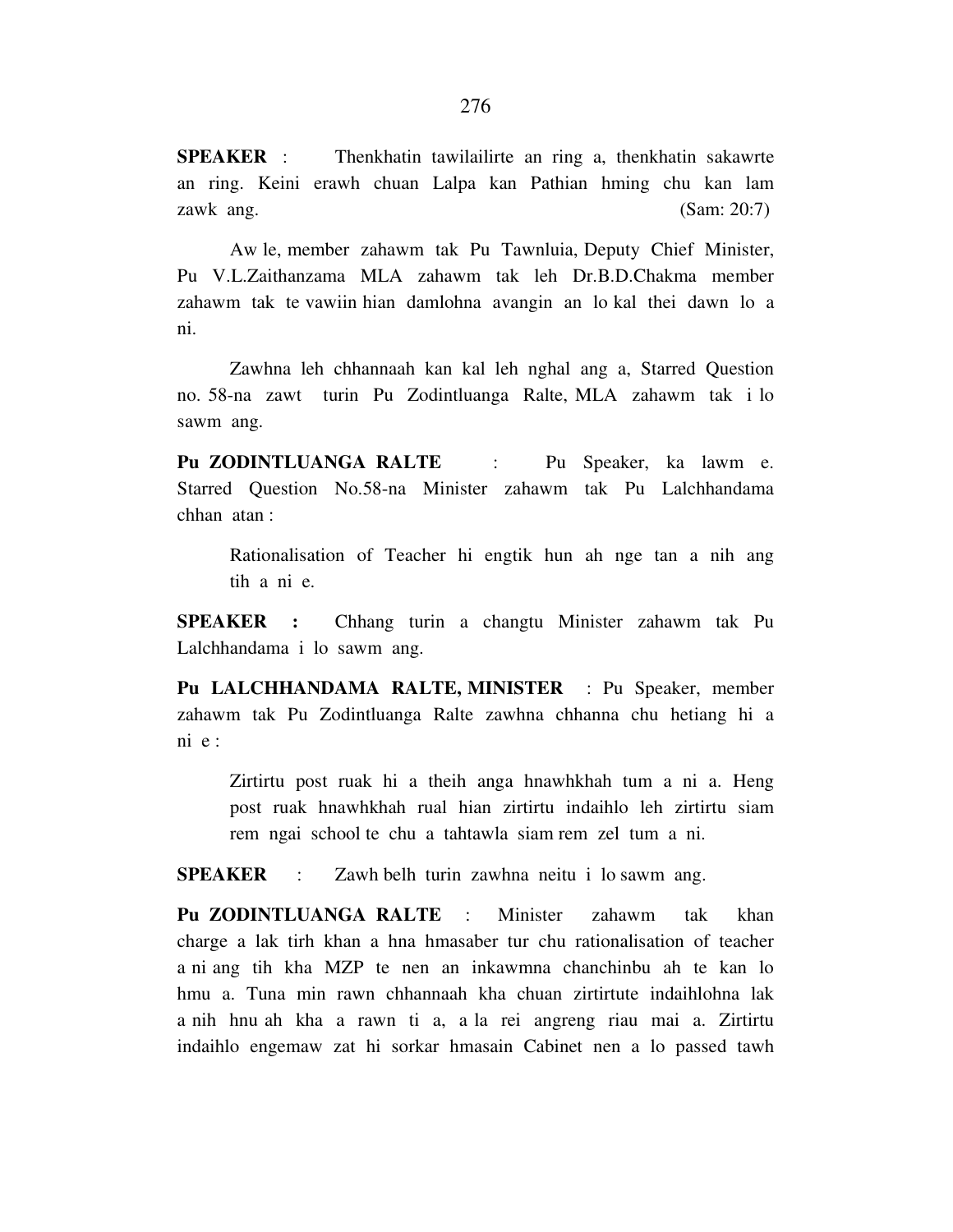tunah hian MPSC hnuaiah a awm a, an la vat dawn a. Khangte kan nghah kha chuan a la rei hmel riau a ni.

 Tin, rationalisation a rawn tih rual khan eng angin nge sorkarin ruahmanna a siam? Eng angin nge kan zirtirtu indaihlo te hi tuna kan neihsaah hian siam rem a nih ang tih he House zahawm tak hi min hrilh theih chuan ka lawm hle ang.

**SPEAKER** : Zawh belhna zawt turin member zahawm tak Pu Andrew H.Thangliana i lo sawm ang.

**Pu ANDREW H.THANGLIANA** : Pu Speaker, ka lawm e. Ka zawhna chu :

- 1) Lungdai High School sorkar hmasa in Lump Sum Grant chungchanga, nuai khat leh singhnih atanga nuai hnih leh singnga financial year thara tih pun tur a tih hi kalpui chhunzawm tum a ni em ?
- 2) Education Minister zahawm takin transfer and posting chungchanga bial mipuite ngaihdan zah derin bialtu MLA consent lak tur a tih hi a ropui tak zet a, chuti chunga Minister te thu ngaipawimawh lova transfer and posting chungchanga palzut lui duh mi an awm hi measures lak tum a ni em tih ka zawhna a ni e.

**SPEAKER** :Chhang turin changtu Minister zahawm tak i lo sawm ang.

**Pu LALCHHANDAMA RALTE, MINISTER** : Pu Speaker, Pu Zodintluanga Ralte zawh belhna hna hmasa ah rationalisation neih tum chungchang a sawi si a a tih kha, kan la bung nghal char char a ni. Kum 10 sorkar kalta khan zirtirtu min hnutchhiah hi a inkhuang rual lo em em a ni. Tunah pawh zirtirtu tam tak an pension zel avangin zirtirtu nei miah lo April thla atanga tan turin school 13 kan nei a ni.

 Chutiang tak chuan election hma deuh transfer theih lai khan mahni bial lamah tam tak an lo sawn luh avangin harstana kan ngah hle a ni. Tunah hian zirtirtu hi kan lak belh viau loh chuan rationalise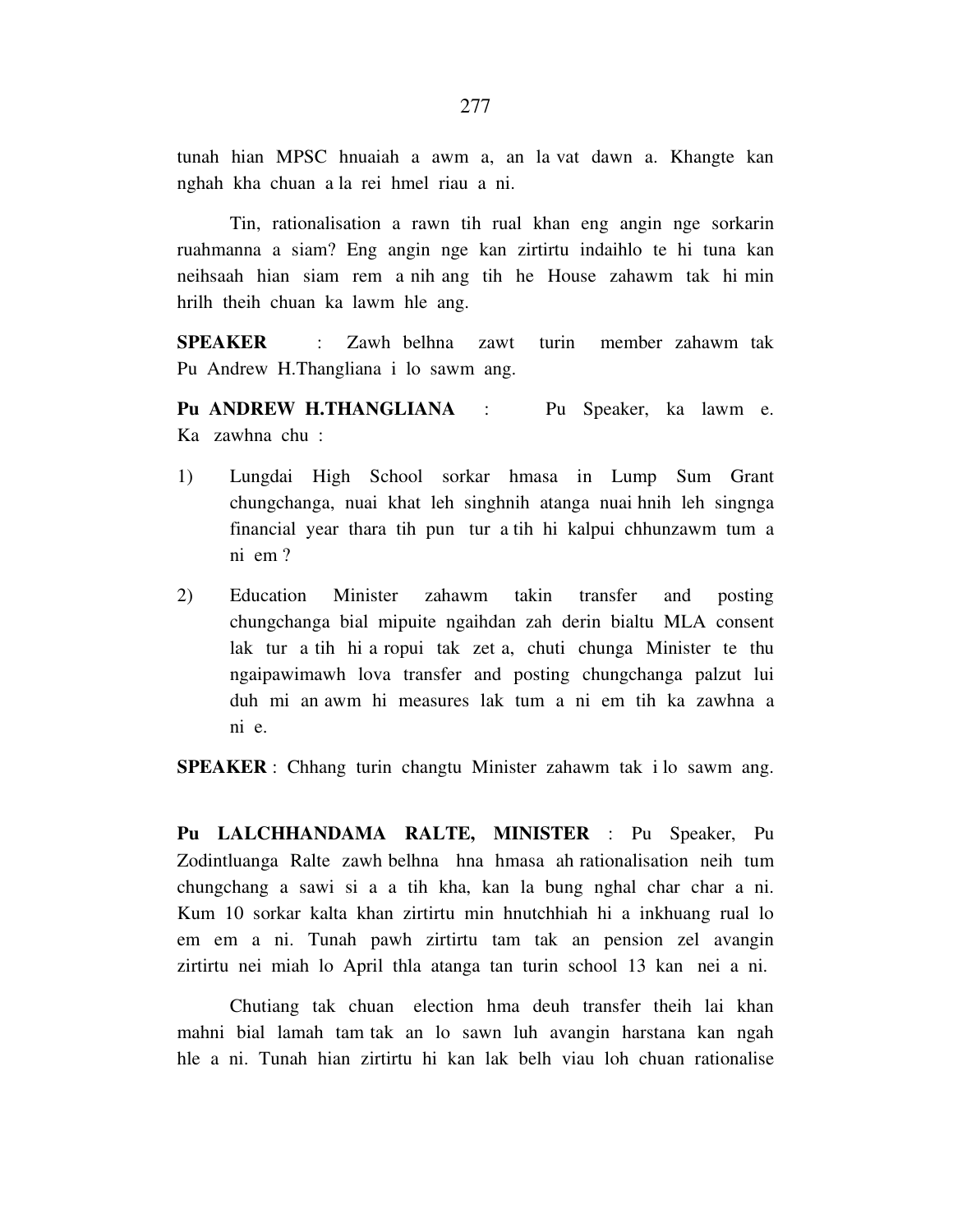tur tak tak hian zirtirtu tuna awm lai hian class hi min daih tawh lova, 3 pawh hian ram pum hian kan indaih tawh lo a ni. Chumi avang chuan calculation kan ti a, kan thawk a, kan hotuten office work an bei char char a ni. Tunah hian a theih chin chin kan siam rem rualin election-in min bar avangin, tunah pawh bul tanna tur April thla tira academic session thar turah pawh hian a bul hnai khua ami transfer ni

lova lo va hmui mai turin kan ti hrih tawp mai a ni. Tichuan reilote ah kan dah lut pheiin kan sem rual ang.

**Pu ZODINTLUANGA RALTE** : Hnam Run-a a thusawina-ah khan zirtirtu transfer & posting atan MLA te remtihna a ngai dawn a ti si a. MLA te hian kan bialah ama hriat ang khan zirtirtu kan indaihlo em em a. Aizawl leh Lunglei-ah te chuan surplus zirtirtu an awm tih chu tlang hriat a ni a. Khatiangah si khan khawi zawkah nge min kalpui dawn, MLA te remtihna a ngai dawn a ti si a. MLA te hian lo remti lo ta ila transfer kha a ti lo tawp dawn em ni?

**SPEAKER :** 'Kan kal pui char char e' a tih ah khan a fiah viau tho mai a.

**Pu LALCHHANDAMA RALTE, MINISTER** : Tun ami kha member zahawm tak Pu Andrew-a zawhna chhanna nen thuhmun thei niin ka hria a. Bialtu MLA te a theih chin china kan rawn tur thu ka sawi ang ngeiin, transfer rawn dil hi an tam khawp mai a. Chu chu bialtu MLA te hnenah kan refer thin a ni. Opposition MLA te ngei pawh ka biak tir tho va, an hnen atangin lehkha te pawh an rawn la tel a ni. Harsatna case hrang hrang an rawn neih te, chhan hrang hrang avangin lehkha lo lut atangin transfer process tur te pawh lo tih ni se, tih ni lo se kan ti a. He House-ah hian hmannia ka sawi tawh ang khan Education bik hi chu a tha thei ang bera tih kan duh avangin inthliarna, politics thil awm lova kalpui theih chin chin kalpui kan tum avangin ruling an ni emaw, opposition an ni emaw chung ho te nena tang ruala kan tih a ngai ka tih avangin, keimah pawh hian opposition pawh ni se i veilam amite pawh rawn tel zel turin thurawn ka lo pe thin a ni.

 Tunah hian zirtirtu surplus anga ngaih chungchang tuna an sawi kha national norms ang ah hi chuan kan surplus a ni mai thei e.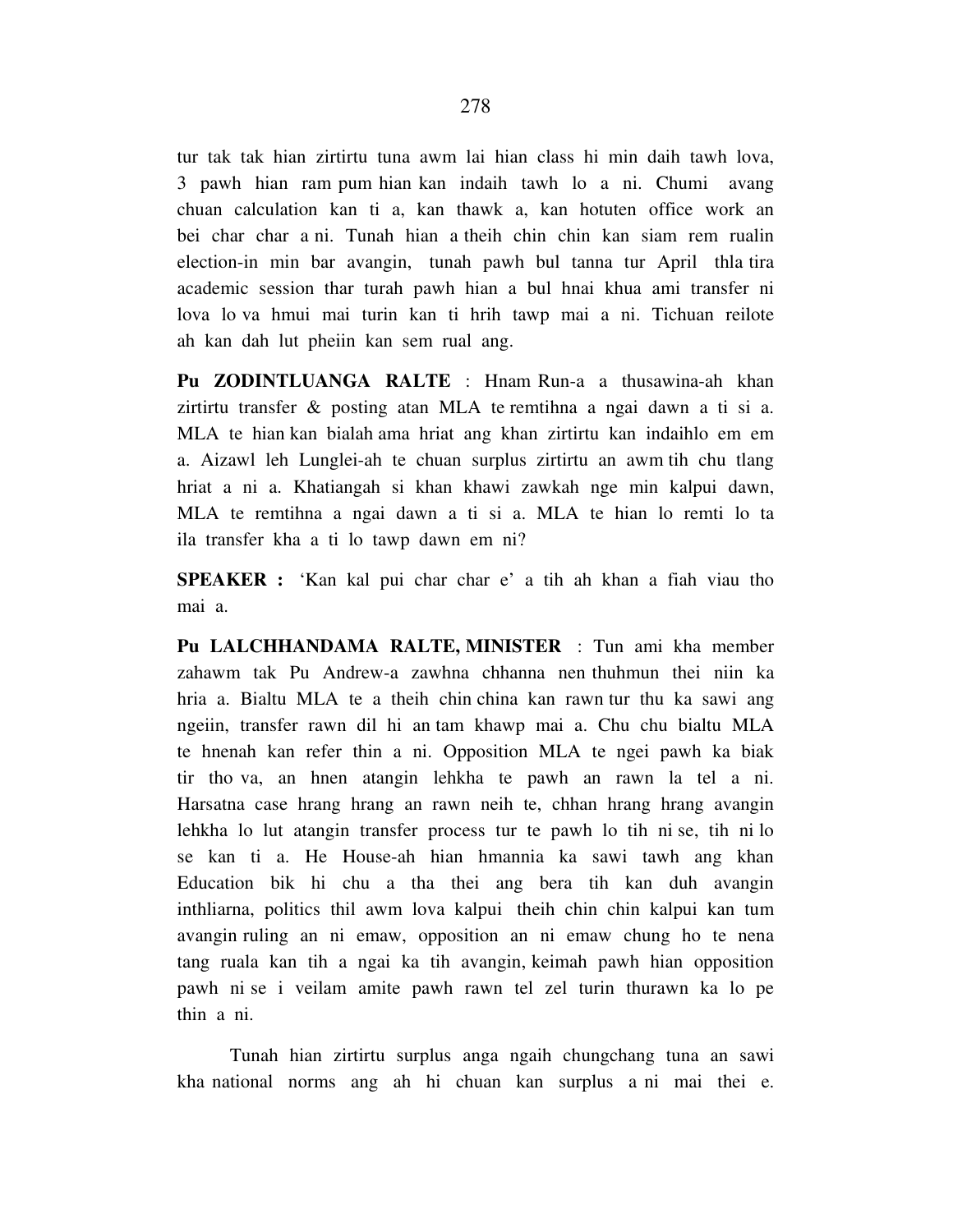Amaherawhchu, Mizoram bikah hian zirtirtu kan neih dan ratio hi, Teacher to Pupil ratio hi national norms-ah hi chuan RTE hian zirtirtu pakhatin naupang 30 zel zirtir tur angin a siam a. Mizoramah tunah hian a khaikhawmna angah chuan zirtirtu pakhat hian naupang 12 vel ang chauh hi a pumpuiah chuan a ni. Chumi atanga en chuan surplus ang a ni, amaherawhchu, vairamah chuan mihring an tam a, school pakhatah naupang 20 vel chauh awm te pawh kha a tih theih lo ve an lo ti a nih chuan. Keini angah chuan Opposition group Leader Pu Lalduhoma bial han sawi ta ila, Neihloh Primary School-ah zirtirtu 3/4 awm ta ang sela zirtirtu kha class daih kan pek loh chuan a theih loh a ni. Chutah chuan naupang kha RTE ang chuan naupang 120 awm a ngai a ni. Amaherawhchu khawte ah chuan naupang 20/30 bak an awm theih si loh avangin, class I atanga class IV pawl 4 zirtir turin subject inanglo zirtirtu 2 kawp tir a rem si loh avangin zirtirtu sem rual dawn chuan national norms ang hian kan kal ngawt thei lo a ni. Kan ram mipuite milin kan khawsak danah thingtlang khaw te reuh te te ah kan awm si avangin harsatna kan neihna lai a ni, a zawhna chhanna khalai kha.

**SPEAKER** : Starred Question No.59-na zawt turin member zahawm tak Dr. Vanlalthlana i lo sawm ang.

**Dr. VANLALTHLANA** : Pu Speaker, ka lawm e. School Education changtu Minister zahawm tak chhan atan :

- a) Kum 2012-2018 chhunga Kolasib DIET hnuaia training hrang hranga zirtirtu pension leh boral hial tawhte hminga training attendance sheet-a signature awm leh TA/DA lak ni a langte hi chhui chian a ni em?
- b) Hemi chungchangah hian engtinnge hma lak a nih ?
- c) Zirtirtu transfer leh posting norms hi siam tum a ni em ?
- d) Siam tum a nih chuan eng chen nge hma lak a nih tawh ?

**SPEAKER** : Chhang turin changtu Minister zahawm tak Pu Lalchhandama Ralte i lo sawm ang.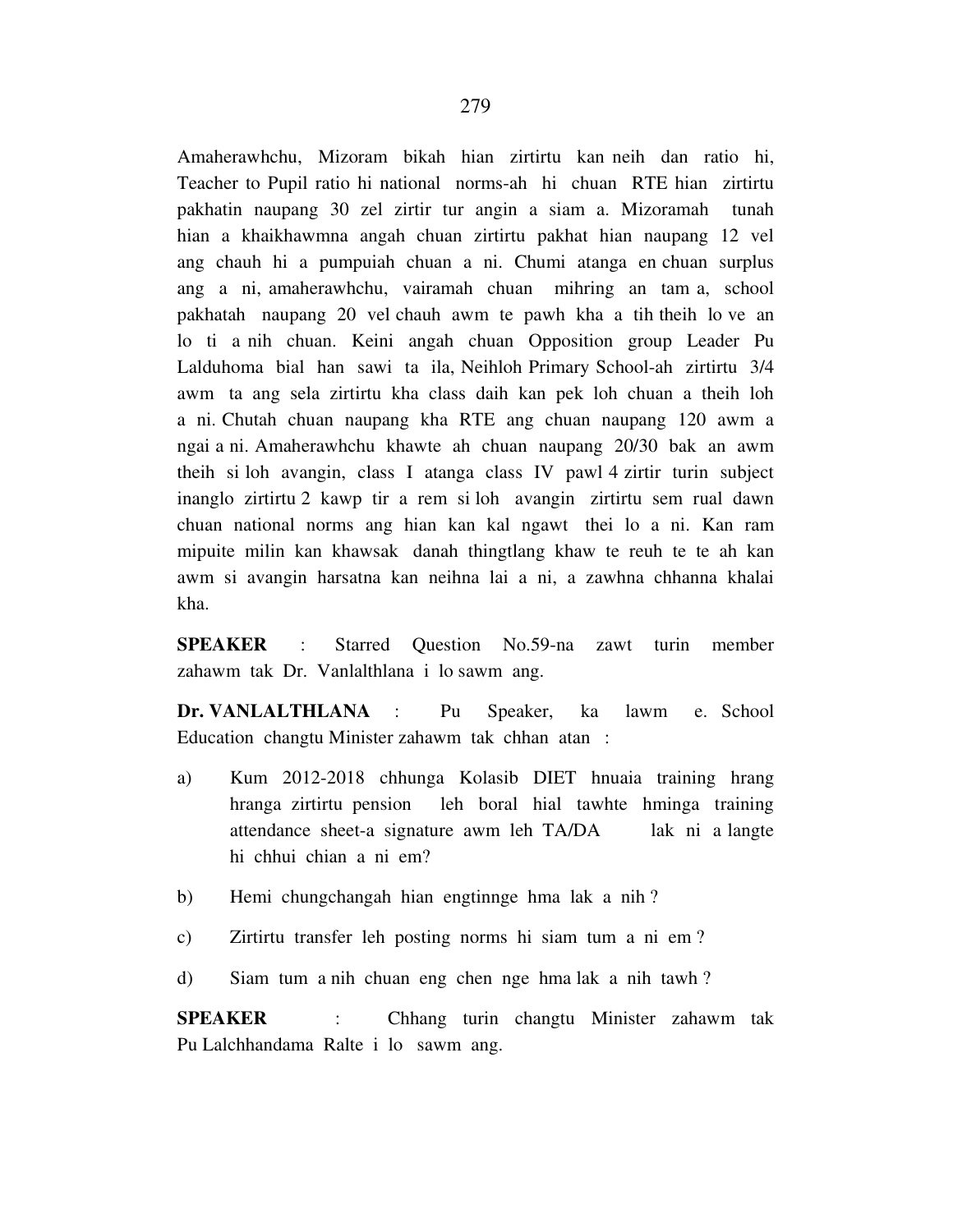**Pu LALCHHANDAMA RALTE, MINISTER** : Pu Speaker, member zahawm tak Aizawl North II bialtu Pu Vanlalthlana zawhna chhanna-ah khan, zawhna (a) leh (b) kha kan han la kawp a. Chu chu min lo hrethiam sela.

 a) & (b) Kum 2012-2018 chhunga Kolasib DIET hnuaia training hrang hranga zirtirtu pension leh boral hial tawhte hminga training attendance sheeta signature awm leh TA/DA lak ni anga Frontier Despatch-a lo lang kha sorkar chuan a bawhzuiin chhui chianna a nei mek a, Principal, DIET Kolasib atangin sawifiahna dawn tawh a ni a, he sawifiahna hi zirchian mek a ni.

c) Zirtirtu tranfer leh posting norms hi siam tum a ni e.

 d) The Mizoram Education (Transfer & Posting of School Teachers) Rules hi siam turin hma lak mek a ni a. Council of Minister meeting-a chhawp chhuah tura buatsaih mek a ni.

**SPEAKER** : Zawhna neitu Dr. Vanlalthlana

**Dr. VANLALTHLANA** : Pu Speaker, ka lawm e. Kolasib DIET-a an training tawhna document ka nei a; pension tawh, thi tawh, boral tawh, a boral hnu-ah hei ka flag a, vawi 80 chuang kan flag thei a. A pension tawh hnuah pawh a lo la training tang tang a ni a, kha thil dik lo titu kha ka hriat dan chuan transfer tum a ni tih chauh a ni a. Khatiang action lekte kha chu a tawk dawn em ni tih ka zawt duh a.

 Tin, Champhai-ah kum 2010-2018 thlenga an traing-na ka nei a, kum 2013-2014-ah hian "Training On Rights to Education For PS Teachers Under Global Circle" hi sub headquarters YMA hall, Tlangrawt-ah May ni 13 atanga ni 17, 2013 khan neih a ni a. Helaia zirtirtu training zawng zawng hi School Education website-a an zirtirtu list nen keimah ngeiin ka check vek a, helaia training zawng zawng mi 77 hi an sawn chhuak vek a nih loh chuan an pension ta dial a ni ang, an hming a lang miah lo mai. Chuti a nih chuan hming lem engatinge DIET hian an lo hman thin tih hi ka zawt duh a, Champhai DIET-ah khian an training hall auditorium capacity khi 50 vel kan leng thei ang a, 40 vel chu a awm a, kan inhnawh chep viau chuan 50 vel kan leng thei an ti a. Mi 77 te an lo training thin a, hetah hian hma lak tel tum a ni em? Tin, research team-te kan nei ve a, kan research team kutah hian DIET dangah pawh an training-na kan nei a ni. An training-na kan dilna-ah chuan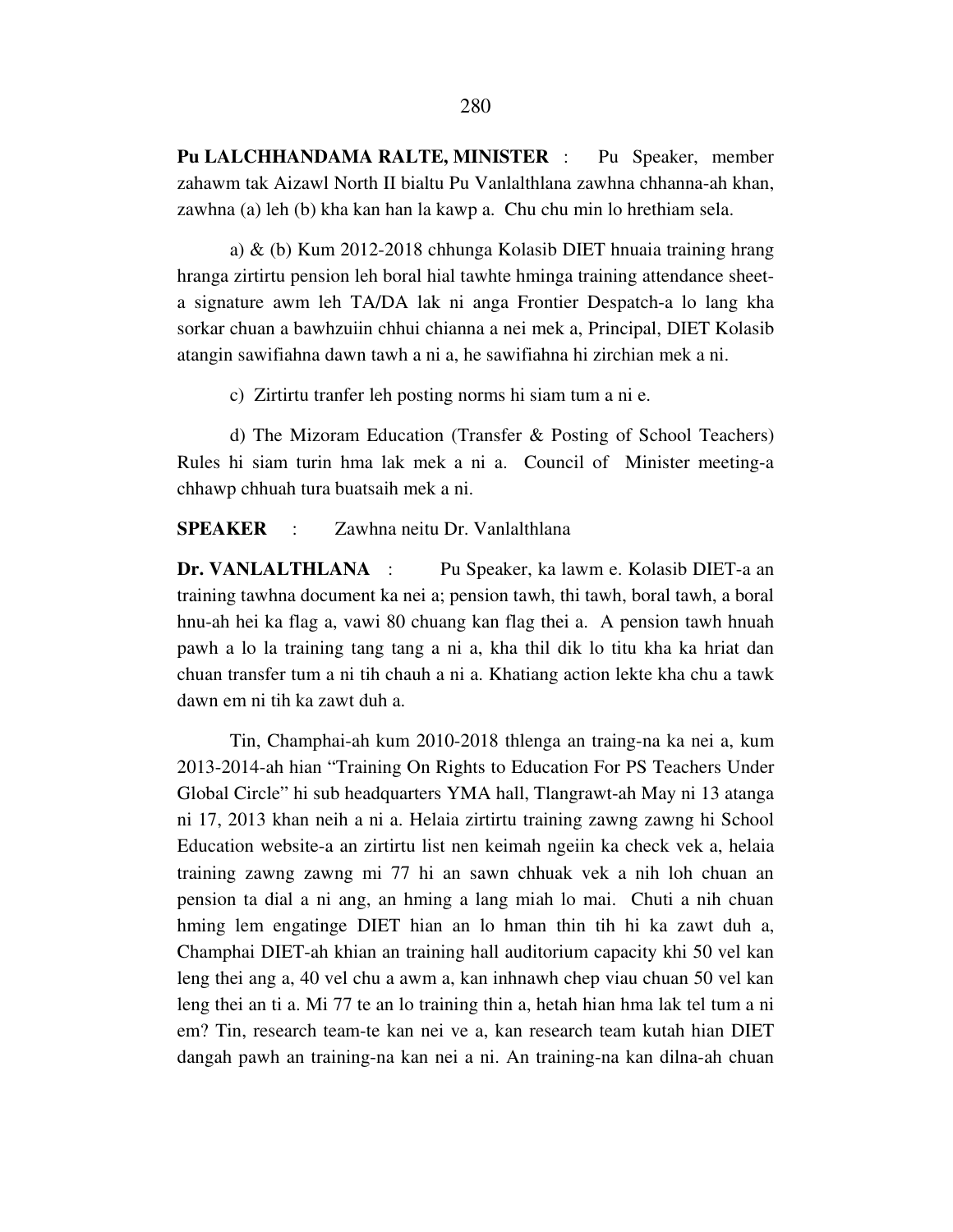an training-na attendance sheet kan dil a, Finance-a dil chhuahna kan dil lo a ni. An training attendance sheet-ah hian mi pakhatin signature inang thuma a sign thlak hi a ni zel hlawm a. Chuvang chuan DIET chungchang bik hi School Education hian an training chungchangah hian buaipui tum a ni em, a dang pawh hi a kang kai dawn em tih ka zawh belh duh a.

 Tin, DIET Principal insawifiahna-ah khan office expenditure pawh dah a ni lo a, 'Kohhran Upa pawh Principal ni ula, hetiang lo chuan tihngaihna a awm lo' tiin a insawi fiah a. Office expenditure hi dah loh a ni reng bawk a, DIET ho hnuaiah hian, amaherawhchu other expenses-ah khuan 240 lakhs ah a ni, hei hi engatan nge hman a nih thin, other expenses hi? Kumin budget-ah pawh nuai 240 bawk dah leh a ni a. Other expenses tihna tur hi department-in engtin nge direction a siam thin tih kha ka zawh belhna a ni e.

**SPEAKER** : Member zahawm tak Pu K.T Rokhaw i lo sawm ang.

**Pu K.T ROKHAW** : Zawh belhna, ka bial Zawngling Govt. High School-ah hian school teacher 3 an awm a, 2 an pension tawh a, tunah hian 1 chauh a awm a. Tunlai hi admission tih hun a ni a, pakhat pawh chu election duty-a tirh leh zel a ni a. Tunah hian naupang admission ti tur pawh tihna tur an la nei lova, chuvang chuan hei hi Minister zahawm tak hian a rang lamin teacher dang min pe thei ang em tih leh Chakhang Govt. High Schoolah pawh hian teacher 3 an awm a, 1 hi pension leh mai tur a ni a, hei pawh hi a rang lamin min lo pe thei ang em tih leh school teacher lak tur chungchang MR pawha lak tur tih thu Minister khan a hma khan a sawi a. Khatah khan a khaw chhuak candidate an awm chuan duhsak an ni dawn em tih ka zawt e.

**SPEAKER** : Zawh belhna a awm tawh lo maw? Chhang turin Minister kan sawm ang a, Zawngling pawh kha a hla hle mai tiraw? A theih ang ang chhang turin i lo sawm ang.

**Pu LALCHHANDAMA RALTE, MINISTER** : Pu Speaker, Kolasib DIET chungchanga harsatna hi sorkar-na kan neih hnu reilote-ah a lo thleng a, vanduaithlak pawh kan ti khawp mai a. Hei hi hun hmasa lam nikum leh nikum hmasa lam tawh atanga thawm lo awm reng tawh thin a ni a. Khulaiah a hmunah eng eng emaw harsatna awmte pawh official lamte leh thuneitu sang zawkte pawh zuk kal in an lo zuk en a, kawng chi hrang hranga beng a lo zuk chhit tawhna a ni a. Hun a lo kal zel a, boruak a fel dawn tawh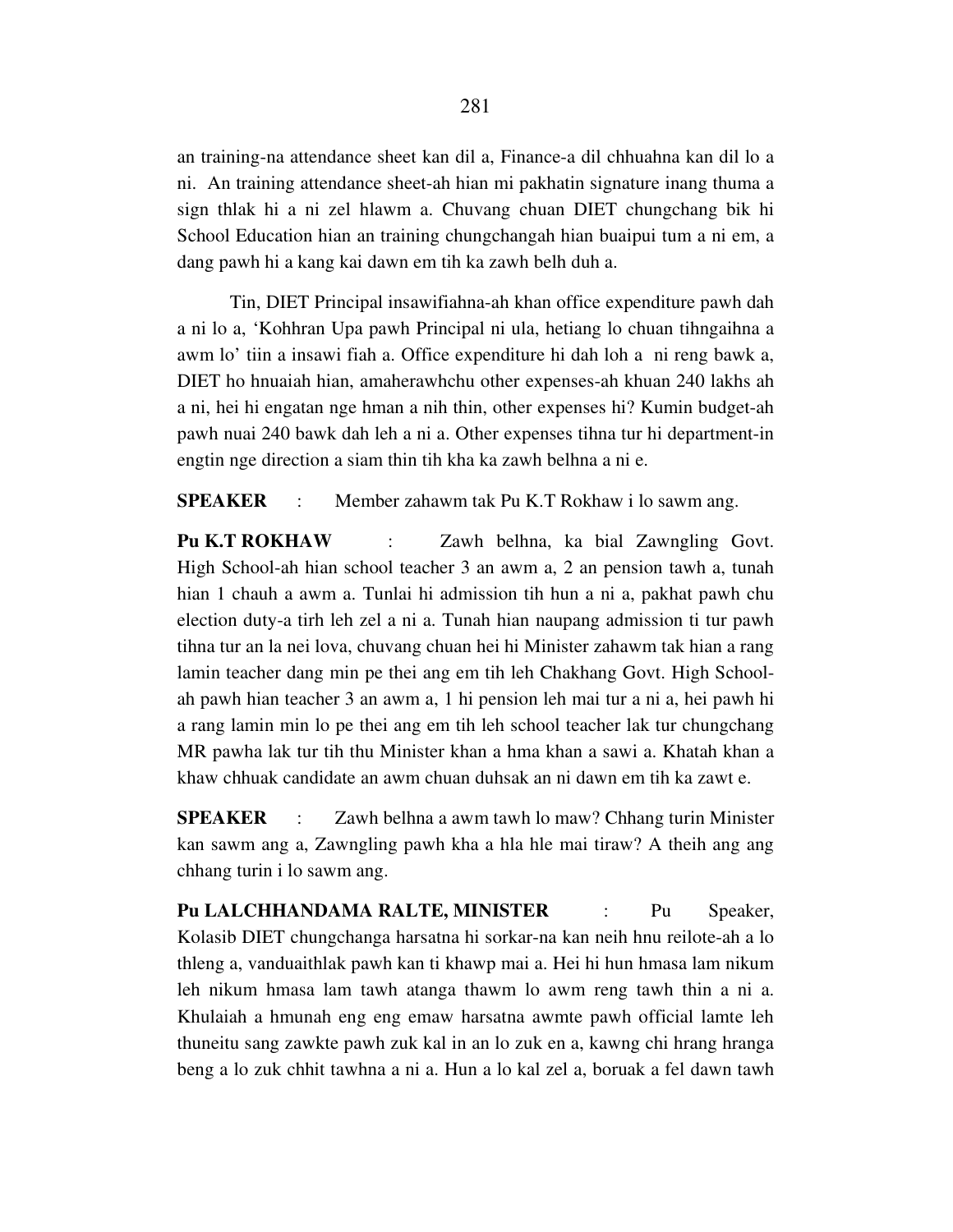emaw tih hnuah a kal sang ta tial tial a. Tuna kan sawi tak ang khan chanchinbu-ah te a lo lang a, khatiang a awm takah khan department-in theitawp chhuahin hma kan la a.

 Sorkar-in kalphung a nei a, proceeding draw dante pawh kalphungah a awm a. Chanchinbua kan hmuh hlim atang khan department atangin kha chanchinbua zawhna awm leh thil hrang hrangte kha a bik takin an Principal hnenah zawh fiah a niin, department atang pawhin show cause notice nen engkim sawifiah turin khami chungchang kha kan ti nghal a. Chu chu ani pawhin chhanna a rawn nei tawh a, chumi chhanna pawh chu kan zir chiangin kan en mek a.

 Chutihlai chuan tuna an sawi ang deuh khan he thil hi ACB-ah case,FIR thehluh nia kan hriat tak avangin keini pawhin dan ang taka thil dik lote chhui chhuah a nih a, hrem tul an awm pawha hrem an nih theihna turin helai thilah hian felhlel awm dawn anga hmuh theih thil a awm avang leh khulaiah Principal kha a ngaia a awm reng chuan hemi case kal FIR-te lut a nih tawh chuan kan document-te fabricate emaw a tamper palh theih thil a nih avangin dan anga dikna hai chhuah a nih theihna turin Principal kha dah sawn phawt a tul a ni kan ti a.

 Chumi avang chuan SCERT Aizawl-ah attachment order kan tichhuak phawt a ni, hei hi justice a awm theihna tur atana sorkar-in action a lakna a ni tih ka sawi duh a. Chutah chuan tunah hian department pawhin beng kan chhi reng a, ACB-ah FIR lut a nih avangin department anga suspension emaw, thil dang emaw, transfer ringawt chu a va na lo ve, han tih kha FIR lut a nih avangin intimation letter ACB atangin kan hmu em tih Secretary leh Director te ka zawt a. Kan hmuh mai loh avangin kan Director ten an han chhui chiang a, dan ang takin CVO(Chief Vigilance Officer) Chief Secretary hnenah ACB khan hemi chungchangah hian officer te an nih avangin chhui phalna leh khatiang sanction a dil avangin chumi sanction chu pek chiah a la ni lova, chu chu keini chuan kan nghak a ni. Chutiang atan chuan khulaiah Principal incharge turte pawh keinin kan ruat fel a, kan tih theih ang chin chinah chuan felfai taka dan ang thlapa hma lak a nih theihna tur leh hrem ngaite pawh hrem an nih theihna turin in thil sawi tam tak kha document nen han en pawhin inmillo awm pawh kha kan hmu a, a pawi kan ti a ni. Chuvang chuan dikna kenkawh tumin he sorkar hian chak takin hma a la mek a ni tih ka sawi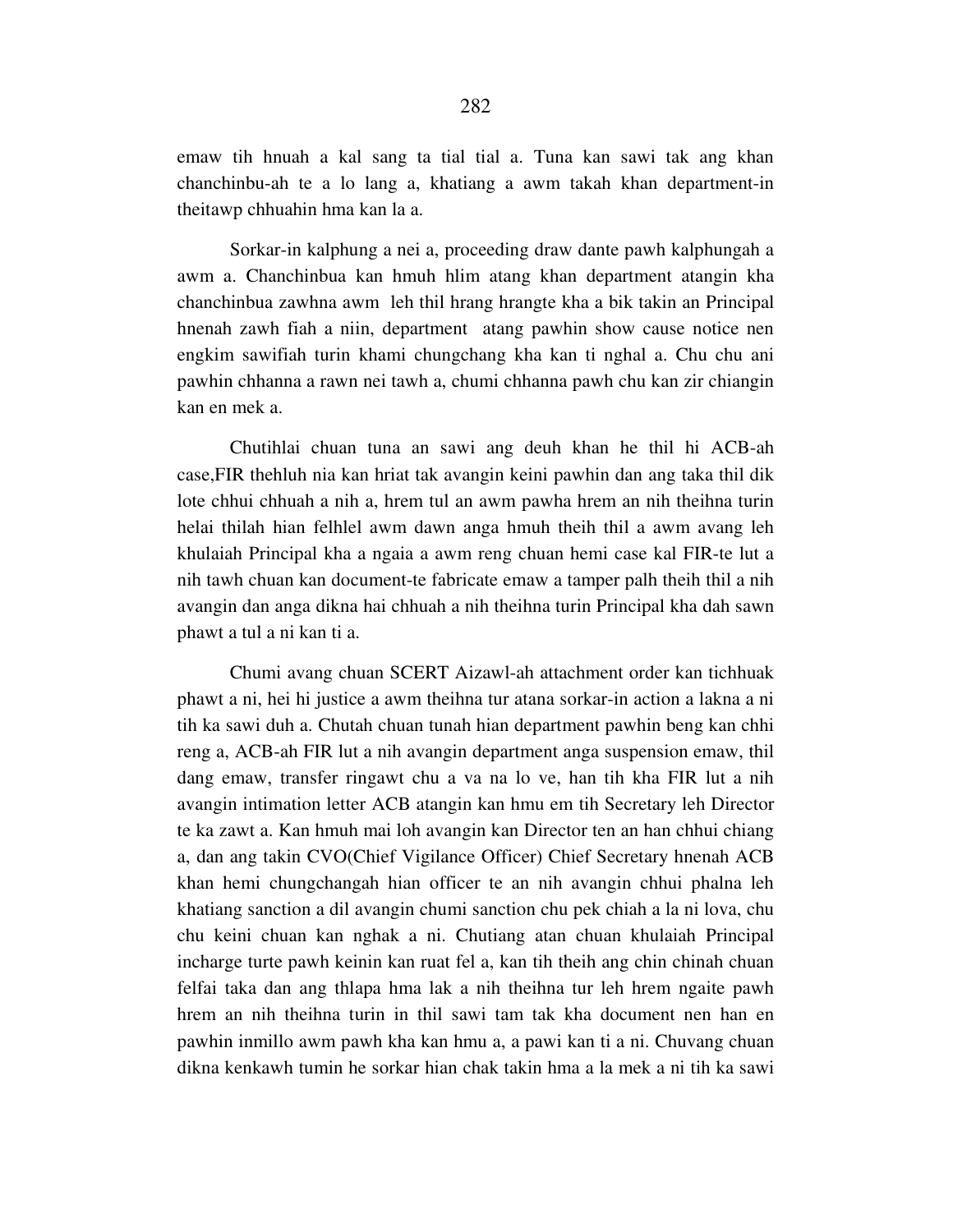duh a. Tin, DIET dangte pawh heng hi kaihhnawih a nei thei ang em tihte pawh kha kan lo en zui zel dawn nia tih kha ka chhanna ni mai sela.

 A dawt lehah chuan Palak bialtu zahawm tak Pu K.T. Rokhaw zawhna kha, SCERT question atangin High School lamah kan lut a. Pu Speaker, ka chhang tho dawn em ni? (SPEAKER : A theih ang ang in le)

 Zawngling High School leh Chakhang High School zirtirtu nei tlem a sawi kha, a hmasaa zawhna kan chhan tawh ang chiah khan, tun February leh March thla chho ah hian pension kan tam em em ta a. Zawngling-ah te pawh pathumah pahnih an han pesion a. Bul han tanna tur hi kan buai a ni. Recruitment-ah hian rei tak lak mumal kan neih tawh loh avangin hmanni khan kan sawi tawh a, zirtirtu hi 2300 chuang vacant post kan nei a. Sorkar hnathawk dang ang kan ni lova, zirtirtute zirtirna pe tur hi tun dinhmunah hian sem rual dawn pawhin harsatna lian tak kan neih avangin, kan Chief Minister, kan House Leader zahawm tak hian remhre takin Department-in kan mamawhna te hriain zirtirtu hi a rang lama kan lak a tul a ni tih hi min tuipui a.

 Hmanniah khan ka sawi tawh a, zirtirtu thahnem tak Muster Roll-in lak kan tum tih tuna member zahawm takin a rawn zawh ah khan, a theih chin chin ah chuan Muster Roll Teacher lak i tum ang hmiang ka han ti a. Chumi-a a tul ang tur chu sorkar ang pawhin kan han buaipui a, Muster Roll lak dawn pawhin a tul ang Dan ang thlapa tih a ngaih si avangin, chumi buaipui chhung pawh chu hun hi a kal a. Tunah hian department officers ten Muster Roll-a zirtirtu kan mamawh dan leh sem rualna atana a tih theih ang, kan mamawh zat te an calculate a. DP & AR te, Finance te phalna nena han tih dawnin eng emaw chen kalkawng a awm avangin Cabinet thlenga thlen chhoh tirna tur leh Muster Roll post sanction siamtirna turin ruahmanna kan siam a. Kan duhthusam ah phei chuan April thlaa sikul tantirah hian zirtirtu hi pek hman kan duh a ni. Amaherawhchu kan hriat angin inthlang tur kan nih avangin khatianga hna han lak kha a tih theih rih lova, tunah hian kan tih theih chin chin kan ti a. ECI lamah pawh Mizoram bikah hian April ni 11 hnu lamah hian zirtirtu lak theihna hi min phalsak turin dilna submit kan tum mek a. A theih chin chin ah a khaw mi emaw, a khaw hnaivai ami emaw qualified an awm chuan lak theih hram hram dan, weightage pek theih dan hi Cabinet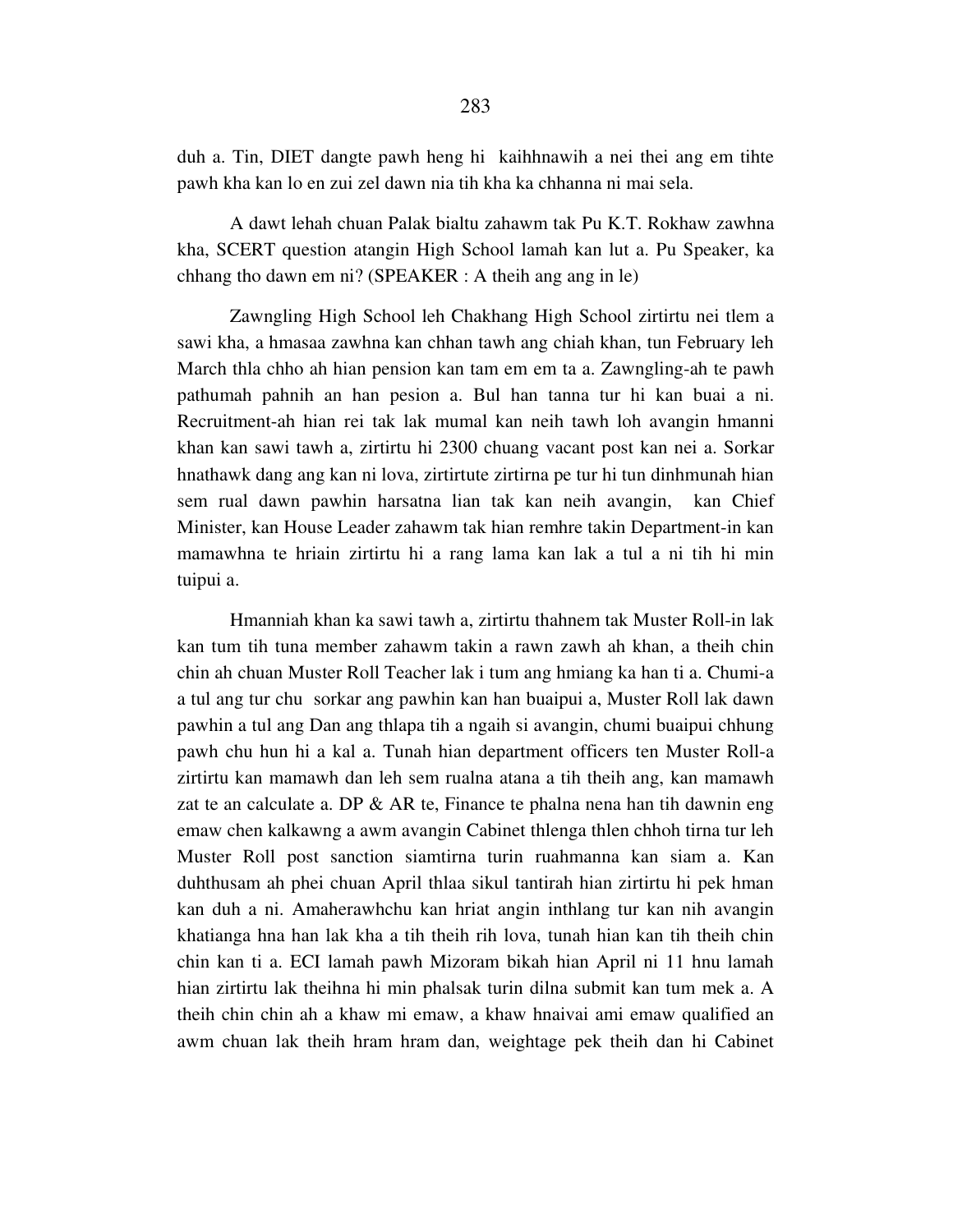sanction talin neih theih dan a awm lawm ni tiin, chutiang tur chuan cabinet memorandum pawh kan duang mek e tih kha ka chhanna a ni e.

**SPEAKER** : Zawhna 60-na zawt turin member zahawm tak Pu Lalchhuanthanga i lo sawm ang.

**Pu LALCHHUANTHANGA** : Pu Speaker, ka lawm e. Ka zawhna te Minister zahawm tak Home Department chhan atan :

- a) Mizoram Police hnuaiah hian Commando unit din a la ni em?
- b) A awm a nih chuan Commando unit ah hian mi engzatnge la awm?

**SPEAKER** : Chhang turin Home Minister zahawm tak Pu Lalchamliana i lo sawm ang.

**Pu LALCHAMLIANA, MINISTER** : Pu Speaker, member zahawm tak Pu Lalchhuanthanga zawhna chhanna chu :

- a) Mizoram Police hnuaiah hian Commando unit tih ang chuan din a awm  $1<sub>0</sub>$ .
- b) Commando unit hi din awm lo mahse, Commando Platoon erawhchu  $4<sup>th</sup>$  IR Battalion-ah July 1, 2010 leh  $5<sup>th</sup>$  IR Battalion-ah 2011-ah te siam a ni a. Tunah hian  $5<sup>th</sup>$  IR Battalion-ah Commando Platoon 1, mi 26 awmna a awm mek a ni.

**SPEAKER** : Member zahawm tak Dr. Vanlaltanpuia, zawh belhna zawt turin i lo sawm ang.

**Dr. VANLALTANPUIA** : Pu Speaker, ka lawm e.

 Ka zawh belhna chu March 16, 2015 atanga zu zawrh tan a nih atangin zu vangin mi engzat nge thi tawh? Zu vanga buaina tawk leh tun dinhmunah hian duty ti hleithei lo an awm em tih ka zawt e.

**SPEAKER** : Zawt tur dang an awm lo maw? Chhan a harsat deuh pawhin hrethiam ila, a inkungkaih lo bawk nen. Tunah Minister zahawm tak i lo sawm ang u.

**Pu LALCHAMLIANA, MINISTER** : Pu Speaker, Commando Platoon zingah hian zu vanga thi an awm kan hre lova. A bakah hi chuan tlangkam leh chanchinbu-ah te hi chuan engemaw zat chu zu avangin kan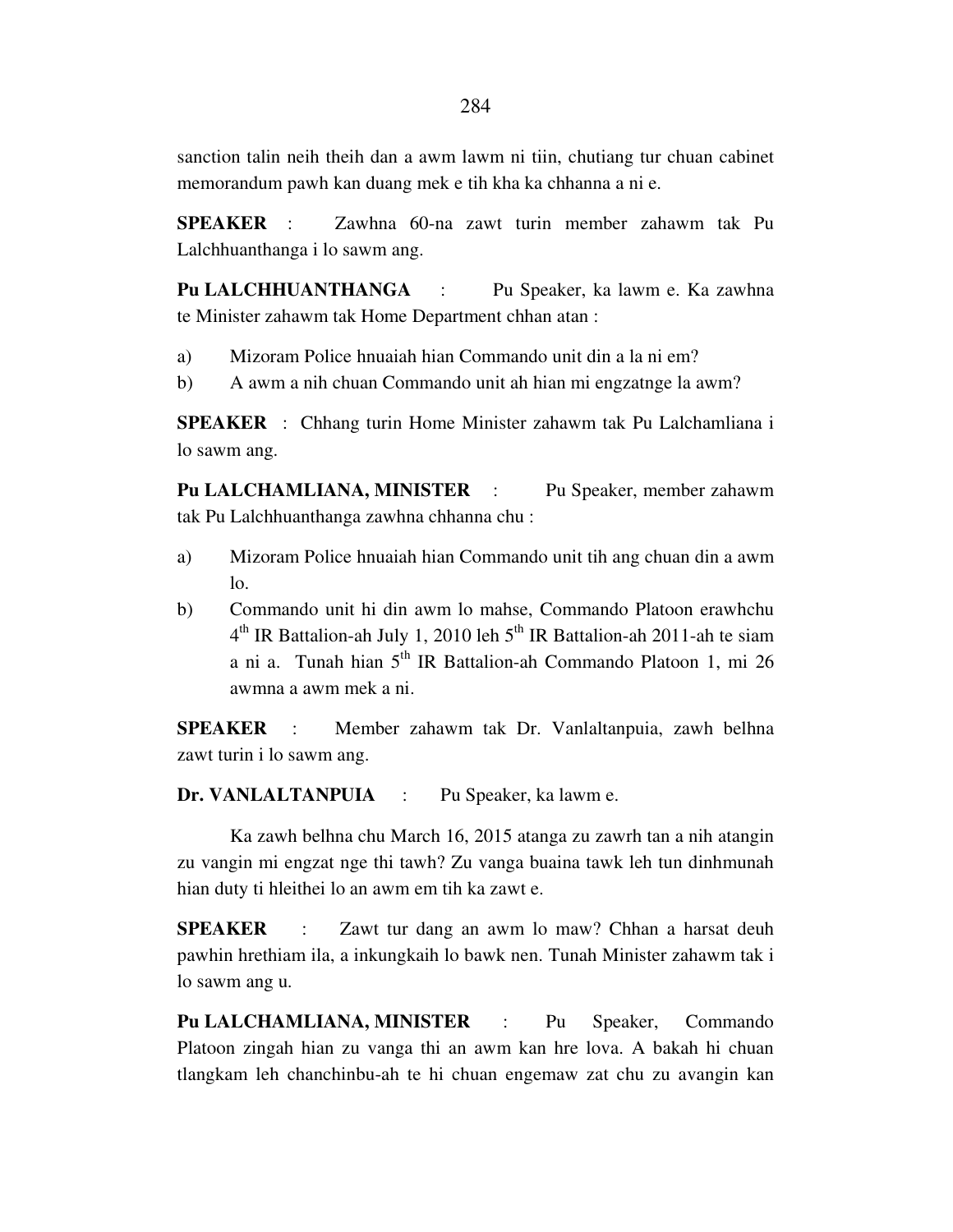police te hi an thi tawh a ni. Tunah pawh hian thenkhat hi chu zu avanga buai an awm mek a ni tih kan hria a. Chumi te chu engtia tih tur nge ni ang tih te ngaihtuahnaah a awm mek tih kha ka chhan theih tawk a ni e.

**SPEAKER** : Starred Question No. 61-na zawt turin member zahawm tak Pu Andrew H. Thangliana lo sawm ila.

**Pu ANDREW H. THANGLIANA** : Pu Speaker, ka lawm e. Tourism Department changtu chhan atan :

 Tourism Department hnuaia Kawnpui Hmar Veng Zotlang rama Guest House sak mek hi chhunzawm tumna a awm em tih a ni.

**SPEAKER :** Chhang turin a changtu Minister zahawm tak Pu Robert Romawia Royte sawm leh ila.

**Pu ROBERT ROMAWIA ROYTE, MINISTER** : Pu Speaker, ka lawm e. Pu Adrew H. Thangliana zawhna chhanna chu :

 Kawnpui Hmar veng Zotlang rama Guest House/Tourist Lodge sak hi a project 2015-2016-a tih tawp a nih avangin chhunzawm theih a ni rih lo tih a ni e.

**SPEAKER** : Zawh belhna zawt turin zawhna neitu i lo sawm ang.

Pu ANDREW H. THANGLIANA : Kawnpui khua bik khu han sawi hlek ka duh a. Khaw lian ve reng ruangah khuan Rest House emaw, Guest House pakhatmah kan neilo tluk a ni a. PWD IB tlabal tak mi 2/3 vel riah theihna a awm ve chauh a ni a. Tuna Guest House kan han sawi mek hi 'sak mek' kan han ti nachungin kum 2 chhung khawih tawh loh a ni a. Tunah khuan a rel (structure) khu nuai engemaw zat man, tha tak mai, lianpui mai a ding mek a, chhunzawm vat theih ni se a duhawm ka ti khawp mai.

 Tin, a bulah khuan Hockey Academy a awm a, artificial turf nen. Hostel te awmin zirlai khu engtik lai pawhin an awm a, state level leh constituency level ang pawhin tournament-te engtik lai pawhin a awm thin a. Mikhual, khual khua atanga lo kal te tan thlenna te a awm thin lova, helai Guest House hi tihpuitlin a nih chuan kan sorkar tan pawh revenue tha tak a nih ka ring a.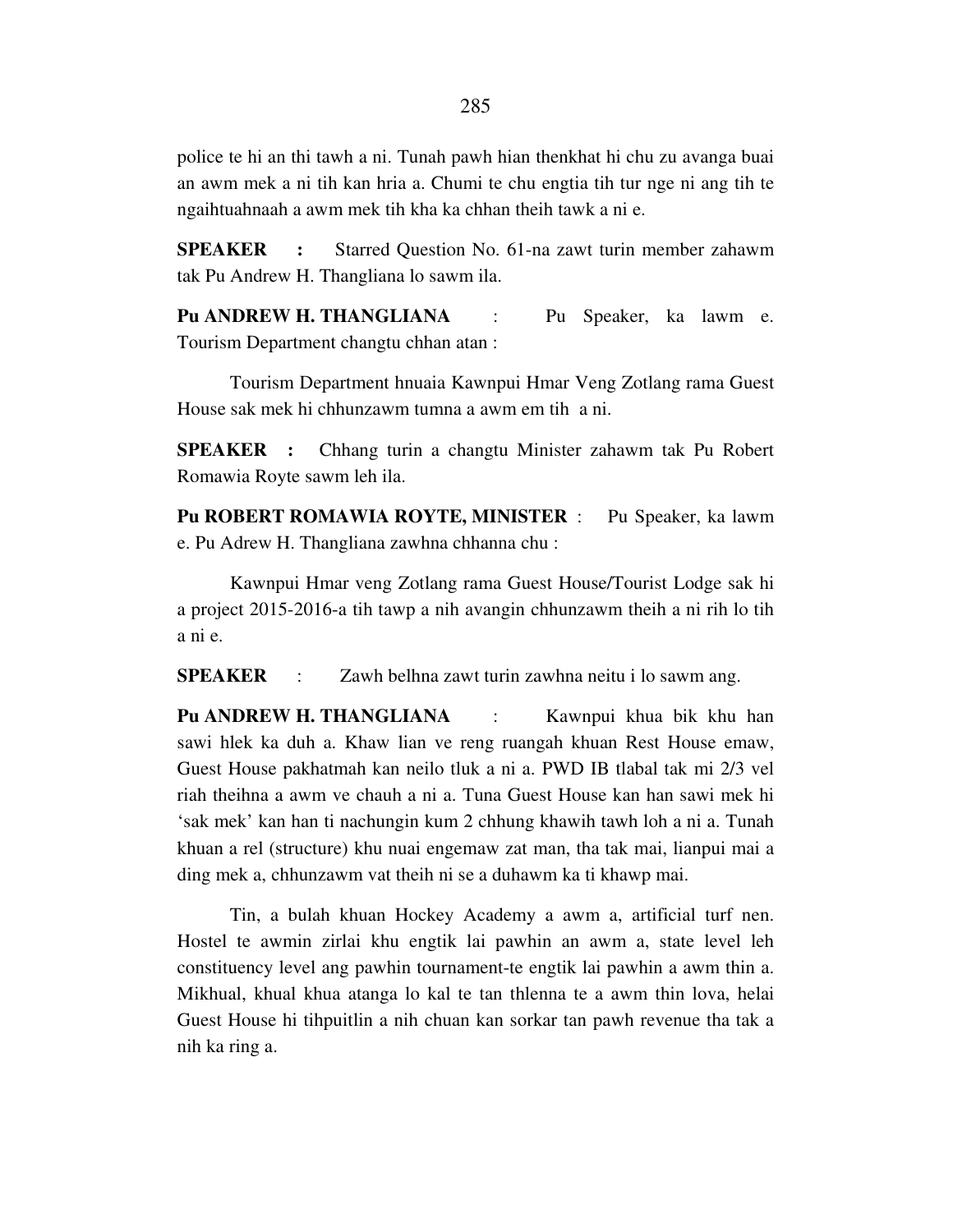Tin, Tourism hrim hrimah hian ka zawh belh leh duh chu Kawnpui leh Bualpui velah khuan kan Mizo mi hmingthang Pu RL Kamlala Thlan tih te, Awithangpa Thlan tih te; Mualvum lamah Pu Mangkhaia Thlan tih te, Lung nupa tih te, tunah Kawnpui Lalin kum 100 chuang Zosap hovin an lo sak, ban pawh nei miah lo, lung chunga an nghah, lunga an rem kum 100 chuang ni tawh si luah tlaka awm hmuhnawm tak tak, khatiang lama tui tan en tur a awm a.

 Amaherawhchu a panna kawng te a tha tawk lova, 'Hnuhkai' an tih Mizorama Chanchintha thlenna hmasa ber Tlawng kama awm khu pan hleihtheih lohvin a awm a. Khulai khu Pre-village Centre atan chuan Kristian sakhua chuan kan ngai pawimawhin ka ring a. Khungte khu a kiangah chawlbuk te emaw, khatianga kan kal theihna tur tawngtaina hmun te, a tlawh duh hrim hrim kan tamin ka ring a. Chungte chu tih theih a ni ang em tih ka zawt a ni e.

**SPEAKER** : Member zahawm tak Dr. F. Lalnunmawia zawh belhna zawt turin sawm ila. Chumi zawhah Pu Vanlalhlana.

**Dr. F. LALNUNMAWIA** : Pu Speaker, ka lawm e. Tourism Minister zahawm tak chhan atana ka zawh belh duh chu : Aizawl chhim lam kawtchhuah, Sateek tlangdung, Phulpui-a Tualvungi leh Zawlpala thlan tih te, Sialsuk leh Sailam-a tourist tlawh atana hmun kan neih te saw chei theih a ni ang em? Chei tumna a awm em tih leh Lungleng-a lal hmingthang, lal in hmun nuam tak te khu chei thar leh theih a ni ang em tih ka zawt duh a ni e. Ka lawm e.

**SPEAKER** : Member zahawm tak Pu Vanlalhlana i lo sawm ang.

**Pu VANLALHLANA** : Pu Speaker, ka zawh belhna chu Tourism Department hnuaiah hian mikhual thlen theihna Tourist Lodge kan tih hi engzatnge kan neih? Tin, privatise a ni dawn em? Engzatnge private-in an enkawl a, sorkarin eng ang chiah nge a enkawl zat tih ka zawt e.

**SPEAKER** : Chhang turin Minister zahawm tak i lo sawm ang.

**Pu ROBERT ROMAWIA ROYTE, MINISTER** : Pu Speaker, ka lawm e. Zawhna neitu Pu Andrew H. Thangliana thahnem ngaihna kha sorkar pawhin kan tawmpui a. Nichina ka sawi ang khan 'Project Infrastructure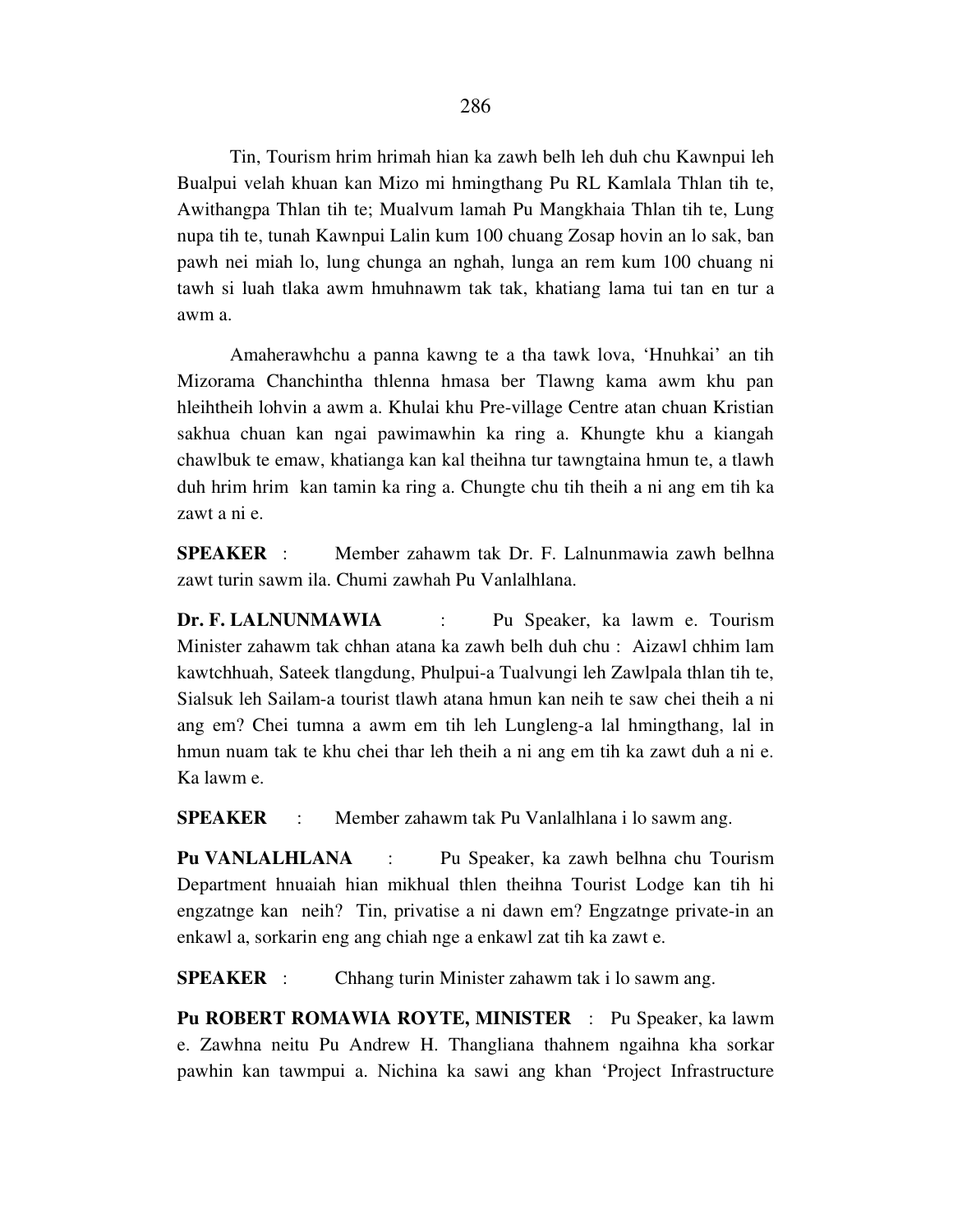Development of Destination and Circuits' (PIDCC) scheme lian tak tunhmain a awm thin a, Tourism Ministry hnuaiah. Chu chu North east leh North east state lo te pawhin kan inhnangfakna scheme ni thin niin a lang a. Mahse, Mizoram pawhin project 19 lai PIDCC hnuaiah hian kan implement tan chhoh mek laiin (a nihna takah chuan 20 % chiah sum pawh Mizoram state in kan dawn laiin) 2015-16 ah a scheme kha de-link thut a ni a.

 Chuvang chuan Kawnpui leh a chhehvel phei khu chu a circuit anga a project hi nuai 800 chuang lai sanction awm a ni a. Chu chu a sum kan hmang tam hman ta lo a ni tih ka sawi duh a. Tin, hemi chungchangah hian department pawhin kan tel ve hma pawhin theihtawp an lo chhuah thin tih ka hria a. Tin, a hminga Tourism Minister ka nih ve hnuah a scheme ngai anga han chhunzawm chi kha chu a nih hmel loh a, mahse scheme danga a in subsume dan a awm thei em, heti ringawt hi chu a dik thei dawn em ni? DoNER atang te, NEC lam atang te in heng scheme 19, 20% chauh sum dawn tawh, work order te lo issue vek tawhin an lo sak nual tawh a ni.

 Tuirial bialtu zahawm takin a sawi ang khan Kawnpui Hmarveng ami pawh kha physical progress chu 50% vel niin kan Engineer te chhut dan a ni a. Tichuan, khang work order issue tawh si, a taka sum awm tawh lo tur ni bawk si kha House zahawm tak pawhin min hriatpui ula ka duh a. 42 crores, (Cheng nuai 4200) zet hi work order issue tawh, mahse a thawhna tur sum lo kalna tur scheme de-link ni tawh bawk si, tihtawp ni tawh bawk si kha Tourism department hian kan phur mek a ni tih ka sawi duh a.

 A contractor te pawhin a scheme a de-link miau avangin tih vak ngaihna chu an hre bik lo. Court-a han tih rup rup kha chu an la nei chiah lo va. Tin, department hotute nen pawh thiam takin an indawr zel a. Sorkar thar tuna lo piangah hian ngaihtuahna thar pawh kan hman a ngai a ni tih te pawh department hotute ngaihdan te pawh a ni vein ka hria a. Chutiang chuan Tourism Ministry lawng lawng atanga chhunzawmna hi a awm thei lo a nih pawhin Govt. of India-in scheme tawp leh hetiang manage dan phung a nei ve tih kan hriain ka ring a. Khangah khan kawng dang, a funding agency tur dang emaw, special consideration engemaw min pek dan turte hi a awm thei ang em aw tiin kan indawr vel mek a ni. Tin, House zahawm takin a lo hriat ve atan pawh tun hnai te ah NEC hian a project 100 % physical progress lo zo tawh, re-imburse tur zawng chuan ngaihtuahna te pawh an hmang thar ni te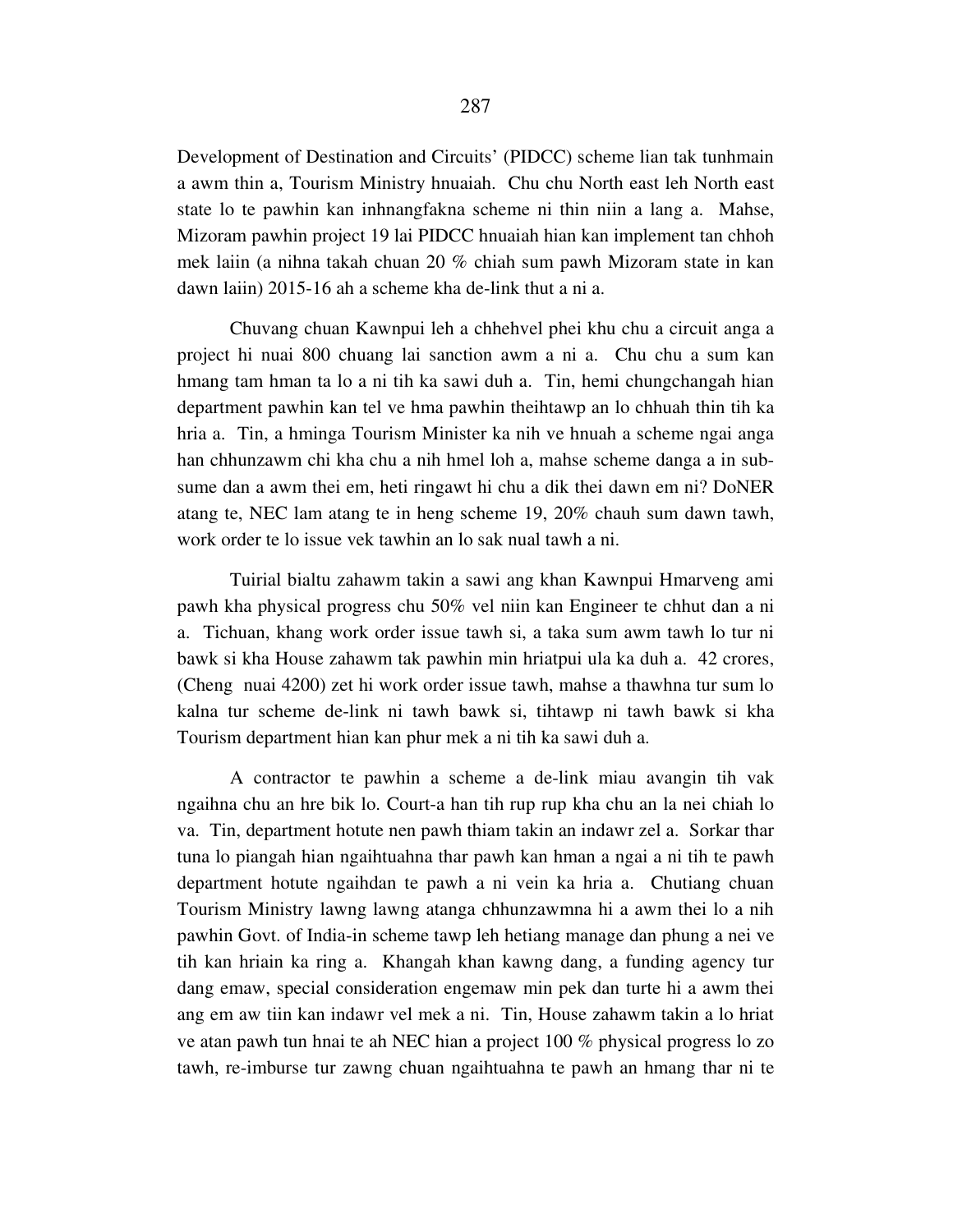pawhin kan hria a. Chungte chuan tuna kan problem zawng zawng te chu a solve lo nachungin kawl eng hi chu a awm tan dawn em ni aw tih te rilruah a awm a. Hmannia department chhungkua kan meeting-naah chuan kan Chief Minister zahawm tak pawh a nawr lam chu nawr hlawhtling thei tak, theih loh anga ngaih pawh ti thei zel thin Chief Minister kan nei bawk a. Amah pawh hi heng hi mumal takin la hrilh hria ila, ama hovin beihpui thlak a ngai a ni tih kha kan ngaihtuah dan pakhat a ni tih ka sawi duh a. Pu R.L. Kamlala thlan te, Awithangpa thlan, lung nupa, Kawnpui lal in tih lai vel kha ni e, a then kha chu kan hriat te pawh a ni ang a, a thente kha chu ka lo hriat chiah loh, khulaia a awm a ni tih pawh ka lo hriat chiah loh te pawh a ni a. Tin, Missionary te lo thlenna hmasa tih ang chi te kha, bialtu pa thahnemngaihna te kha kan lo chhinchhiah ang tih ka sawi duh a.

 Tin, Aizawl South III bialtu zahawm tak Prof. F. Lalnunmawia zawhna, Tualvungi thlan han tih te, Sialsuk leh Sailam vela kan Mizo hmun pawimawh, historical importance ang chi leh tourist destination ang chi te pawh ni ve thei tur te, Lungleng tih vel te kha chhunzawm tumna a awm em tih kha tun dinhmunah PIDCC hi revive a nih chuan Lungleng te kha chu a take care theih dawn a. A chhan chu a de-link list-ah khan a tel ve avangin heng Sialsuk te pawh hi tunhma pawhin keima hriat ve pawhin Govt. of Indiaah Tourism Ministry-ah pawh rawtna te pawh a kal thla tawh a. Chutiang bawkin Tualvungi thlan te pawh hi rawtna awm lai mek te pawh a awmin ka hria a. Engpawh ni se, heng hi Tourism Department-in a hriat leh a ngaih pawimawh mek te an ni a. Tunah sawi leh sawi hnu, scheme lian pakhat a tawp rup tak avanga harsatna kan tawh mek lai hi chuan hunbi te sawi lang a, chuti chhung chuan tih kan tum ang tih ang chi kha chu thil tih theih a ni chiah lo a ni tih ka sawi duh a. Tin, Pu Vanlalhlana, Aizawl North I bialtu zahawm takin a zawhna Tourism Department hian engzah nge Tourist Lodge a enkawl tih leh a tihtawp zat tih lai kha ka sawi mai thei lo deuh a, min hrethiam sela. A chhan chu tihtawp ang deuha lang, a tak taka tawp chiah lo deuh tih te pawh hi a awm a. Khawilai level-ah emaw decision lak tawh si, mahse sorkar tharin ngaihtuahna thar a'n neih leh deuh ang chi te pawh kha pahnih khat chu a awm a. Engemaw zat chu tihtawp a ni a; tin, tihtawp te pawh kha a ngai niin a thenah kha chuan a lang a. Tihtawp (privatised) thenkhat erawh chu department pawhin uihawm kan tih hliah hliah, prime location a awm si, sorkar leh Tourism Department ang pawha kan asset hlu ni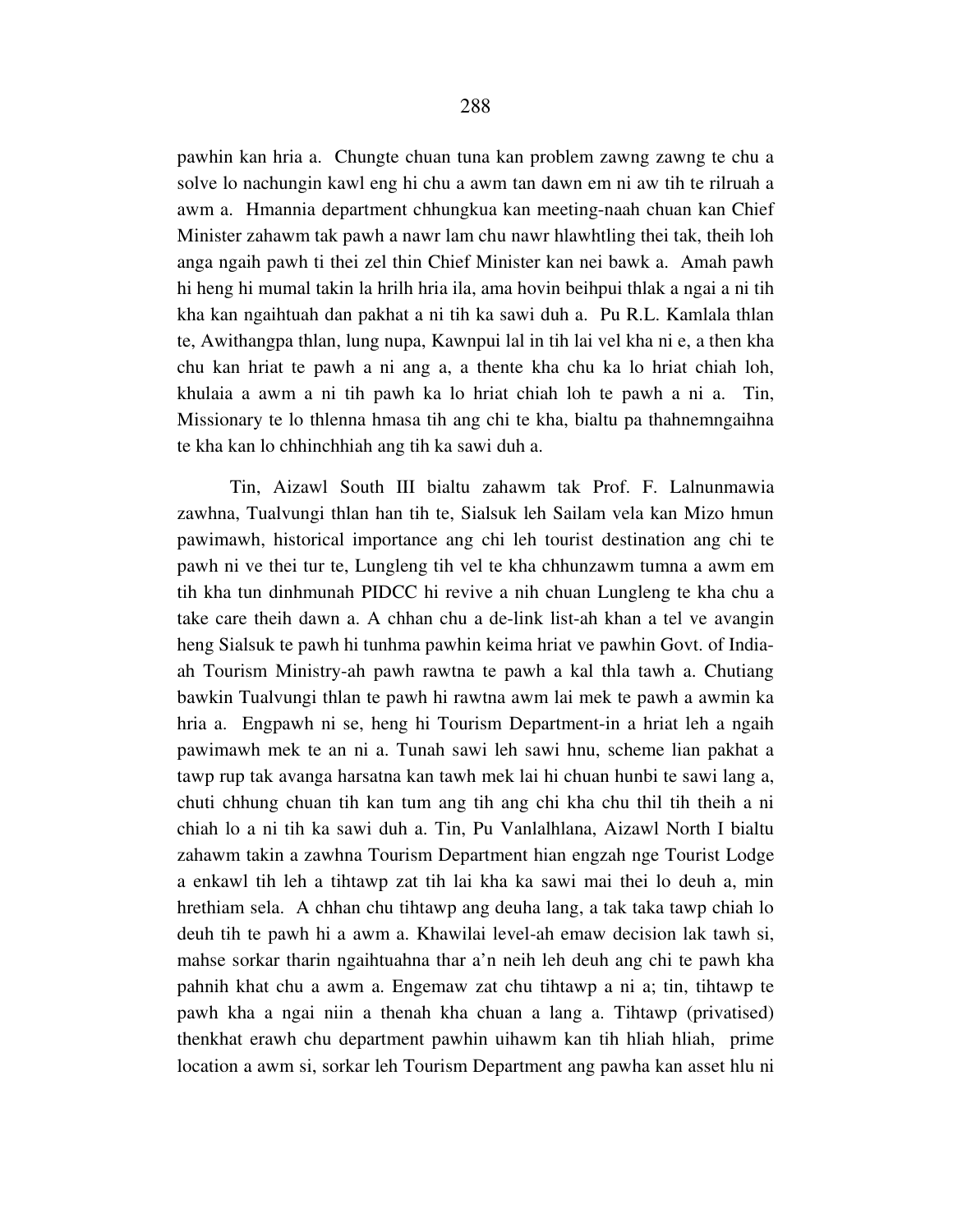tur leh kan mikhual leh tourist te pawh kan dawnsawnna tur tha ang chi mimal kuta lut daih ang chi te hi a awm niin an sawi a, Department hotute pawhin ui tak tak an nei a. Chutih mek laiin tam tak erawh chu thawktute indaihlohna avang te, sum harsatna avang te a privatise zawk tha a ngaih te pawh a awm bawk a. A number zat hi zawhna hmasa nen a inkaihhnawih loh deuh avangin ka lo hre mai thei lova, mahse, rang takin kan inhrilh leh thei turah ka ngai e. Ka lawm e.

**Pu ANDREW H. THANGLIANA** : Guest House (?) bikah kha chuan beiseina kan nei sang khawp mai, Kawnpui lamah.

**SPEAKER** : Starred Question. No. 62 zawttu tur Pu V.L. Zaithanzama, member zahawm tak hi a dam lova. Kan dan angin kan kal ang a. Hei hi kan zawh vek hman chuan a tawpah kan la dawn nia.

 Starred Question No. 63-na zawt turin member zahawm tak Pu Zodintluanga Ralte i lo sawm ang.

**Pu ZODINTLUANGA RALTE** : Pu Speaker, Starred Question no. 63-na, Health & Family Welfare Department changtu Minister zahawm tak chhan atan :

- a) Sorkarin thisen man atan tun financial year 2019-20 ah hian pawisa engzatnge a dah?
- b) Thisen manah sorkarin engzatnge 2018-19 financial year chhungin a senso?

**SPEAKER** : Chhang turin Health Minister zahawm tak Dr. R. Lalthangliana i lo sawm ang.

**Dr. R. LALTHANGLIANA, MINISTER** : Pu Speaker, member zahawm tak Pu Zodintluanga Ralte zawhna chhanna :

a) Sorkarin thisen man atan 2019-20 ah pawisa dah a nei lo tih a ni a. Helaiah hian Cabinet-in kumin January ni 10 khan thisen man ni lovin blood processing fee atan 2019-2020 BE-ah hian  $\overline{5}200$  lakh dah turin Finance Department-ah a thlen mek a. Tin, Cabinet-in thuthlukna a processing fee atan tih zawk a ni a, a thisen man ngawr ngawr ni lovin, tun financial year liam mai tur reilote chhung atan hian  $\bar{z}$  50 lakh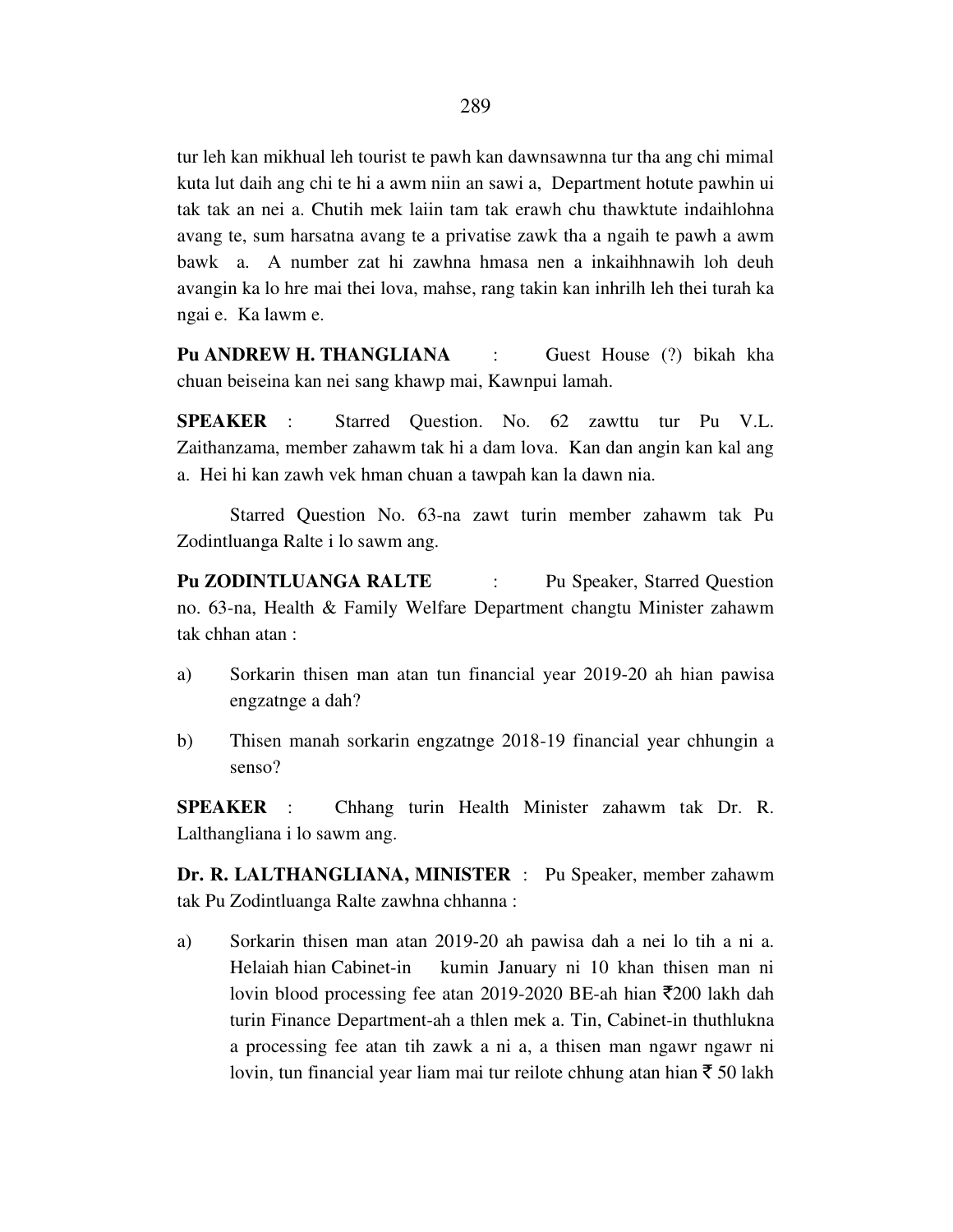a dil a, Finance Department-in min pe a, thisen man hrim hrim ni lovin blood processing fee a ni tih kha.

b) Thisen hi mimal leh tlawmngai pawl hrang hrang ten a thlawnin an pe thin a, thisen man ngawr ngawrah chuan sorkarin sum sen a nei lo tih kha ka chhanna a ni.

**SPEAKER** : Zawh belhna zawt turin zawhna neitu Pu Zodintluanga Ralte sawm leh ila.

**Pu ZODINTLUANGA RALTE** : Pu Speaker, a lawmawm hle mai. I dinglam amite kha i veilama an thut lai kha chuan thisen man an ti thin a, sorkar khan 'thisen man a ni lo e, blood processing fee zawk a ni kan lak' an tih thin kha vawiinah, 'thisen man a ni lo e' a rawn ti kha a lawmawm ka ti a. 2019-2020 khan kan dah lo ti khan ka ngaithla a, ka hresual deuh emaw ni chu aw ka ti a, min han hrilhfiah leh thei sela a dahna tur kha. Pu Speaker, a lawmawm rualin hetianga sorkarin a hmalaknaah hian private hospital-te hi an ti tel thei dawn em tih ka rawn zawh belh a ni e.

**SPEAKER** : A chhannaah kha chuan a fiah khawp mai a, thisen man ngawr ngawrah chuan sorkarin sum sen a nei lo a ti a. Zawh belhna kha a awm tho mai a, a theih ang ang chhang turin Minister zahawm tak sawm leh ila.

**Dr. R. LALTHANGLIANA, MINISTER** : Pu Speaker, budget allocation chungchang kha chu 2019-2020 atan hian  $\bar{\tau}$  200 lakh kha kan thlen mek a, kan hmuh te pawh han beisei ta ila, chu chu kum thar lo awm tur atan ni ta ang sela, kan Chief Minister-in a ngai pawimawh a. Tin, Cabinet thutlukna hi chu sorkar hian a comply turah kan beisei tih kha ka chhanna ni ta se. Kum khaihlak lai, tun financial year liam tep chhova kan hman tur  $\overline{550}$ lakh hi chu min pe tawh tih khan a fiah maiin ka hria, kan chhanna kha.

 'Private hospital hi kan cover thei hrih lo a, tunah chuan an tello' tih kha ni leh ta mai sela a tha awm e. Tin, blood processing fee han tih hian rin aiin Pu Speaker, nang pawh Health Minister i lo ni tawh thin a,  $\overline{5}50/-$  hi a minimum, mi pakhat tan ti mai ila, unit 1 process nan insen a ngai a,  $\overline{5}50/-$  hi chu a processing fee-ah kan lo seng thin a, chu chu free a ni ta a ni. A fiah maiin ka hria, a thisen leina ang ngawr ngawr kha a ni lo e.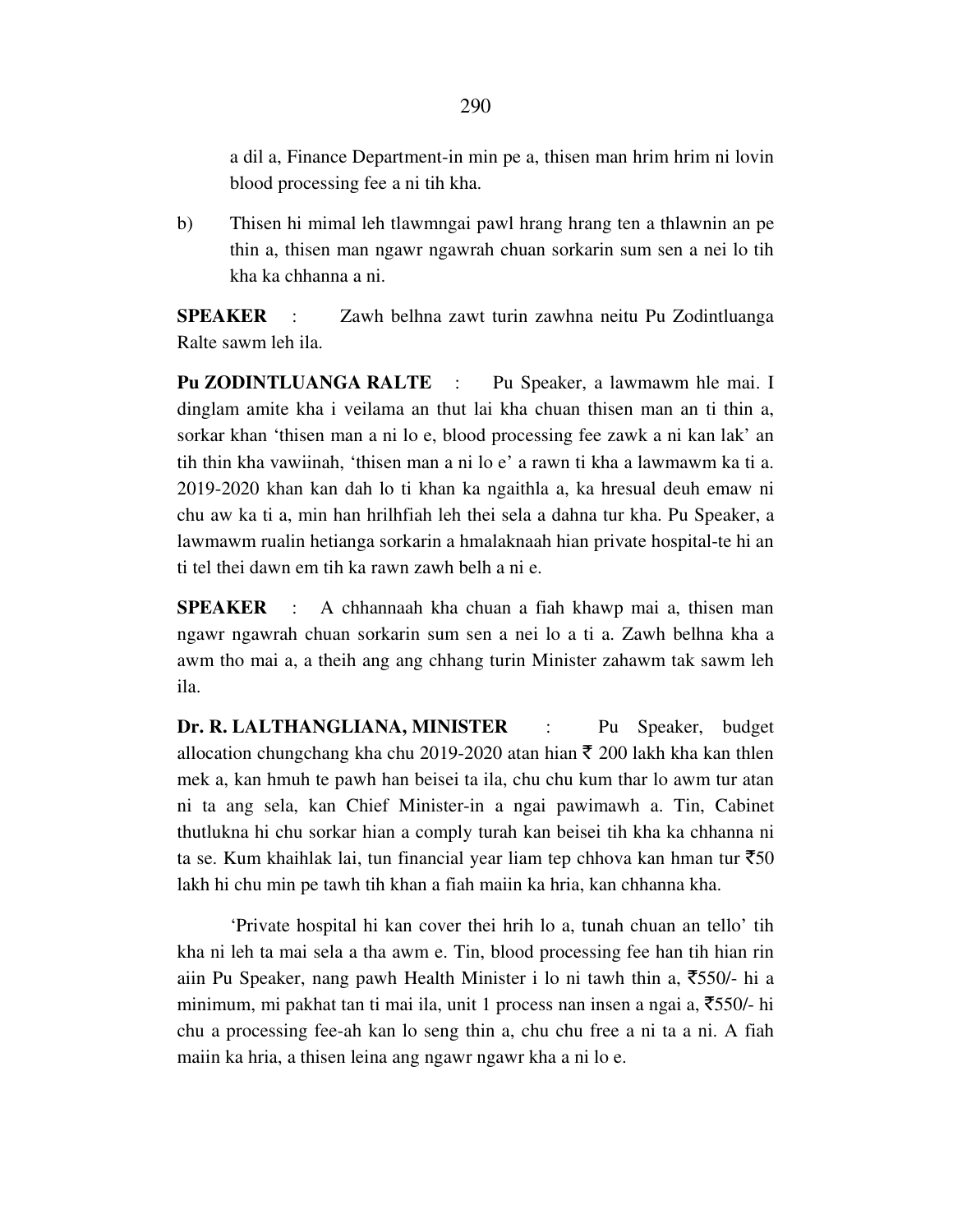**SPEAKER** : Starred Question 64-na zawt turin member zahawm tak Pu Ramthanmawia i lo sawm ang.

**Pu RAMTHANMAWIA** : Pu Speaker, ka lawm e. Health Minister zahawm tak chhan atan :

- 1) Farkawn, Khawbung, Bungzung-a PHC hi CHC-a hlankai tumna a awm em? Awm ta se engtikahnge tih hlawhtlin theih a nih ang?
- 2) Sesih PHC anga lo hawn tawh hi PHC puitlingah hlan kai tumna a awm em? Awm ta se engtikahnge tihpuitlin theih a nih ang?
- 3) Leisenzo-ah Sub-Centre hawn tumna a awm em? Awm ta se engtikah nge tih puitlin theih a nih ang?
- 4) Vaphai khuaah PHC dah tumna a awm em? Engtikahnge tih hlawhtlin theih a nih ang?

**SPEAKER** : Chhang turin a changtu Minister zahawm tak Dr. R. Lalthangliana i lo sawm ang.

**Dr. R. LALTHANGLIANA, MINISTER** : Pu Speaker, member zahawm tak Pu Ramthanmawia zawhna chhanna chu :

1) Tun dinhmunah chuan Farkawn, Khawbung, Bungzung-a PHC te hi CHC-a hlankai tumna a awm rih lo.

 Tlema sawifiah tur a awm dawn a, Indian Public Health Standard an ti a, IPHS norms-in a sawi angin CHC hnuaiah hian Primary Health Centre (PHC) kan tih ang hi a tlem berah 4 awm tur a ni a. Tin, CHC huam chhungah hian a nihna takah chuan population hi 80,000 tal an awm tur tih a lo ni a. Chubakah IPHS norm ang chuan CHC hi khum 30 awm tura tih a ni bawk a, PHC-a an enkawl theih loh damlote kha CHC-ah hian an refer chhawng tur tih a ni. Hemi bakah hian thawktu indaihlohna avang leh sorkar lama post fill-up theih loh avangte hian tun dinhmunah chuan Community Health Centre hi kan dah thei mai rih lo a. Kan chian law law kha a thain ka hria.

 Pu Ramthanmawia zawhna Farkawn PHC, Khawbung PHC leh Bungzung PHC area chhunga population hi kan record-ah 23875 a ni.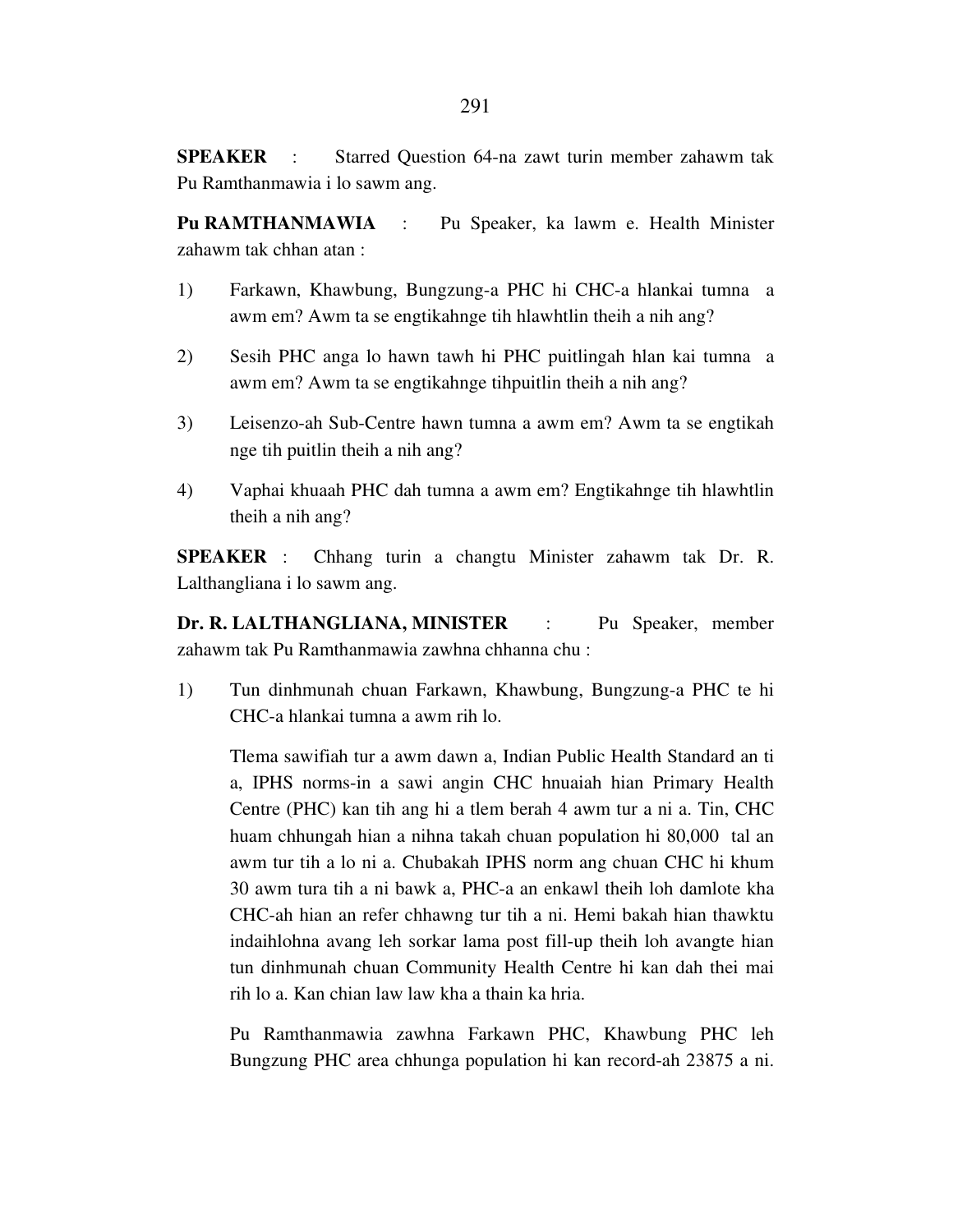Chuvang chuan a norms hian a phal chiah lo bawk a tih kha ka chhanna ni ta sela.

- 2) Sesih PHC hi PHC puitlingah hlankai a ni tawh a, amaherawhchu thawktute indaihlohna avangin a nih tur angin a la function thei rih lo a ni. Sesih PHC hi sorkar phalna nei tawh an ni a, amaherawhchu Medical Officer leh thawktu dang indaihloh avangin PHC puitlinga dah hi a la theih loh a, tunah hian Nurse pahnih, male leh female leh IV Grade pakhat chiah an la awm a, sorkar thla 3 emaw chauh kan la kal a, kan commitment ti tura tih kan nih tawhna angin PHC a nihna ang hian kan la function thei turah kan beisei.
- 3) Tun maiah chuan Leisenzo-ah Sub-Centra hawn tumna a awm rih lo. Indian Public Health Standard norms angin Sub-Centre-in a huam chhung tinah hian mihring 3000 awm a ngai a, tunah hian Mizoram-ah hian Sub-Centre 372 kan nei mek a. Tin, kum 2004 hnu lam khan sorkar laipui hian Sub-Centre hawn hi a phal tawh lo a ni. 2011 census ah hian Leizenzo-ah mihring 796 an awm a, mi 3000 vel awm tur angah hian. Chuvangin helai hi harsatna kan tawh mek a ni tih kha ka chhanna a ni.
- 4) Tun hnai maiah chuan Vaphai khuaah hian PHC dah tumna a awm rih lo. Kan hriatzauna atan PHC nei tur hian IPHS norms-in a phut chu mihring 20000 chin awmna a ni tur a ni tih a lo ni a, Vaphai khuaah hian 2252 population kha a la ni bawk a, kan la enzui ang a, norms-ah hian India hmarchhak bikah relaxation-te min tihsak thei ang em tih ka hre lo a. Engpawh ni sela, tun maiah chuan a provision, han phal theihna mai ang kha a har deuh mai thei a ni. Chu chu ka chhanna ni mai se, ka lawm e.

**SPEAKER** : Zawh belhna zawt turin member zahawm tak Pu Lalrintluanga Sailo kan sawm ang a, chumi zawhah member zahawm tak Pu Lalduhoma kan sawm leh ang.

**PU LALRINTLUANGA SAILO** : Pu Speaker, ka lawm e. Ka zawh hmain Pu Speaker, Minister zahawm tak hnenah kan lo ngen tawhna angin Kanghmun, ka bial chhungah kum tam tak doctor awm tawh lo, tun mai ah min dah thar sak a, lawmthu ka han sawi duh a.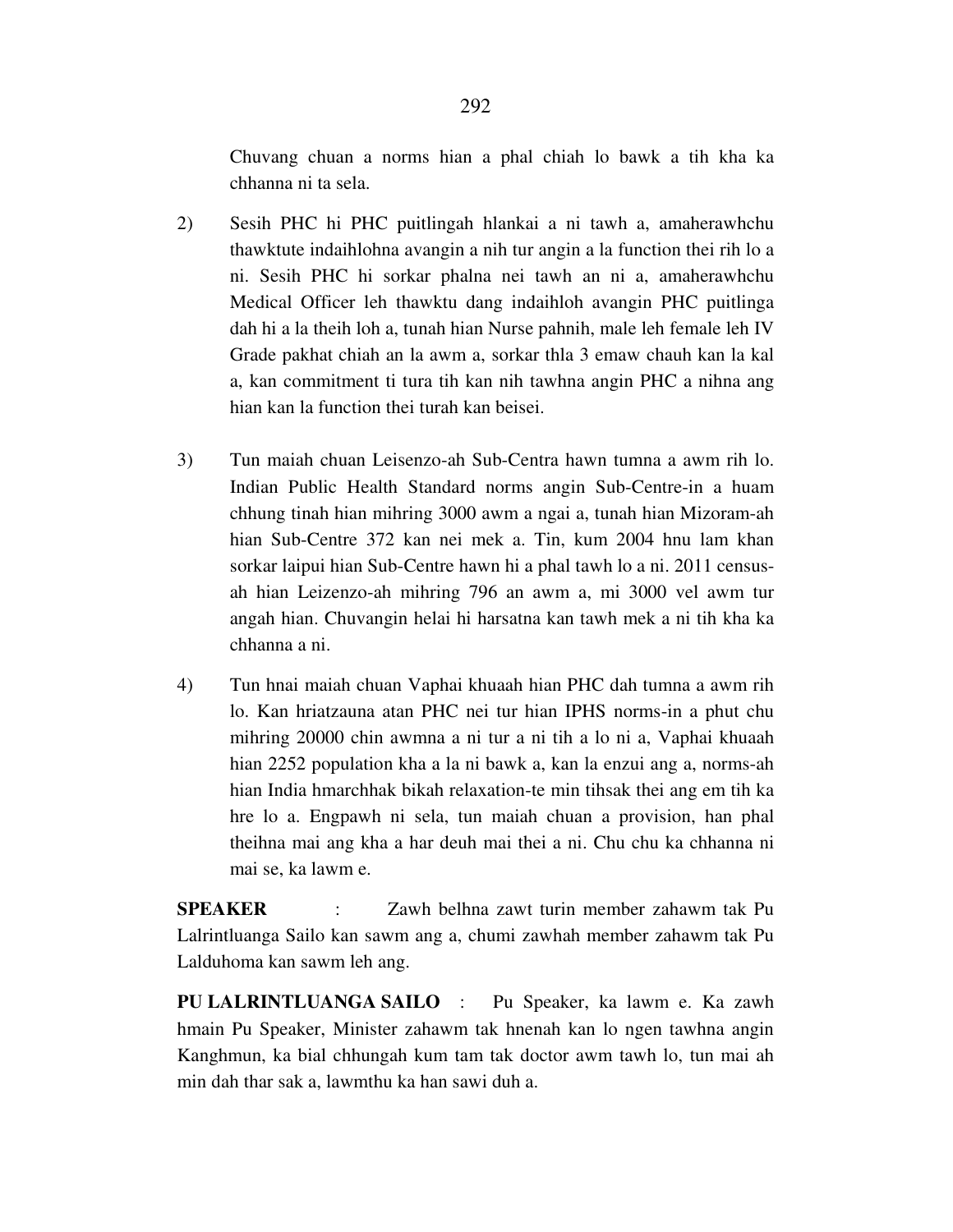Chutih rual chuan Marpara PHC-ah leh Phuldungsei PHC ah hian doctor kan neih lohna hi a rei tawh hle a. Mipuiin ngaiah an neih deuh tawh a. Hei hi malaria tamna hmun te a ni a, min dah hma sak thei em tih ka han zawt a ni.

**SPEAKER** : Pu Lalduhoma, member zahawm tak i lo sawm ang le.

**Pu LALDUHOMA** : Pu Speaker, Thenzawl-ah sawn Dental Surgeon an nei lova, equipment te chu a awm vek a, amaherawhchu doctor ber kha a awm lova. Tin, a awm duh te pawh hi an awmin ka hria a. Dental Doctor, Thenzawl-a awm duh zawng hmu ta ila min dahsak thei ang em tih kha ka zawhna hmasa chu a ni a.

 Tin, Serchhip Tarpi Tlang ah sawn Nursing School leh Nursing Hostel leh School tur building 2 lian tawk tak sak zawh tawh a ni a. A darthlalangte a keh leh nuaih tawh a, thil sual tih nan te pawh an hmang tan leh tawh a, a uiawm hlein ka hria a. Building awm tawh sa a ni bawk a, engtikahnge saw hostel leh school saw run a nih theih ang, a rang lamin hei hi min lo ngaihtuahsak thei ang em tih a ni leh a.

 A dang lehah chuan Pu Speaker, Serchhip hi Mizoram District capital zinga District Hospital neilo awmchhun kan la ni a. A lungphum hi  $27<sup>th</sup>$  May, 2011-ah khan phum a ni daih tawh a, Tarpi Tlang a sak tur a ni a. Pu Speaker, Health Department i chanlai khan nangmah ngei pawhin, 'Chief Minister bial a ni a, kan ngaipawimawh hmasa ang' i lo ti tawh khan ka hria a. Mahse, engmah tih a awmlo, lung an phum a, a reh vang vang mai a. Tunah sawn a ram neitu…(SPEAKER : A ram kha a la buai em?) Aw, a buai zui ta a. Tichuan tunah chuan sawlai saw tih theih loh tluk a lo ni ta a ni. Tichuan subheadquarter YMA ten bul an tum a, khawtlang hruaitu hrang hrang kokhawm in 'a hmun tur hi nangmahniin thutlukna lo siam teh u' ka ti a. Hmanni lawk khan thutlukna an siam a. A hmun ngaiah sawn sak ni mai sela tih thutlukna an siamfel tawh a ni. Tuna Hospital-ah hian ICU pawh a awm lova, ambulance pawh an nei lova, a building te chu a far nasa a, a ceiling te pawh rangva te dawh a ni a, Zun in an indaihlo em em a, a chhe em em tawh mai a ni. Kan hospital hmasa pawl a ni ve a, chuvang chuan a hmun a chian tawh ber hi chuan a hmun ngaiah hian a thar sa turin hma min laksak thei ang em tih hi ka zawhna leh ka ngenna a ni e.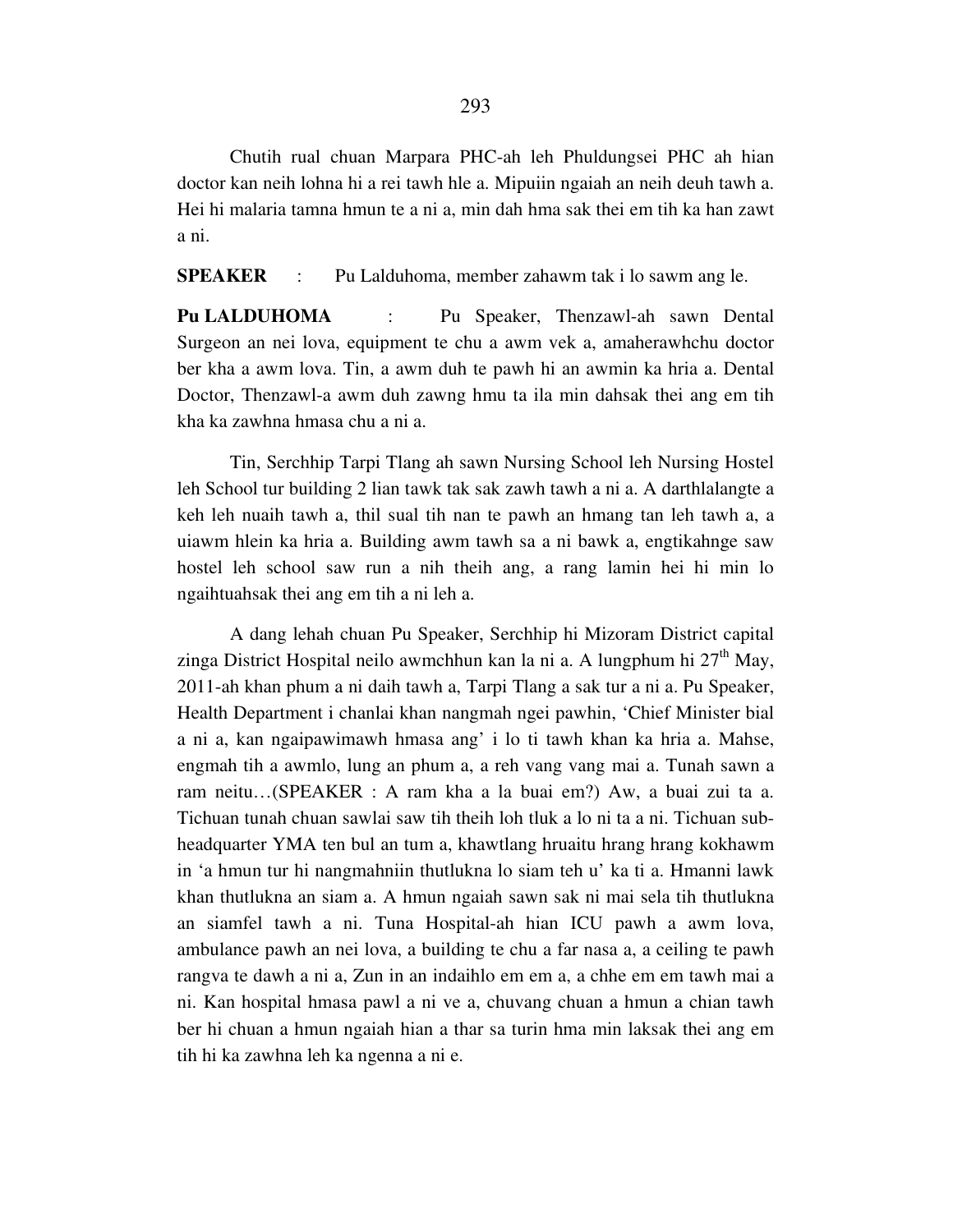**Dr. ZR.THIAMSANGA** : Pu Speaker, ban ka phar hmasa ber si a, mi ko lo tlat mai a, min hmu lo niin ka hria.

**SPEAKER** : A phar hmasa ber chu member zahawm tak Pu Rintluanga a ni a, mahse ti hian i ti teh ang! Doctor i ni bawk a, Minister hnenah leng zawk mai teh khai! Kan Dan siam kha i bawhchhe lo ang u, khawngaih takin aw. Chhang turin Minister zahawm tak sawm leh ila.

**Dr. R.LALTHANGLIANA, MINISTER** : Pu Speaker, member zahawm tak Pu Lalrintluanga Sailo zawhna Phuldungsei leh Marpar-ah engtiknge min pek theih ang, kan mamawh hle mai tih kha Marpara-ah hian tunhnai ah AYUSH doctor 1 kan dah a, kha kha ka han hriattir ni ta se. Phuldungsei-ah hi chuan kan dah theih hun tur ka hre chiah lo a. MPSC-ah hian doctor 31 lak tur tunah hian kan nei chho dawn mek a, an buai em em mai a. Min lak sak theih hun tur hi kan beisei dan chuan thlaleh bawr vel te a ni dawn a. Member zahawm tak tak te pawhin bial atan in rawn sawi thin hi tlem chuan min lo nghah ve te kha in hriatthiamna kan beisei a ni. Dah theih hun chu a awm turah ngai ila, Phuldungsei ah te.

 Tin, member zahawm tak Pu Duhoma zawhna pawh kha (Thenzawl-ah Dental Doctor a niin ka hria a, a sawi kha) a remchangah ti ta ila. Ni e, 'a kal duh ngei' tihlai pawh kha buaithlak ta chu, tuemaw khawi laiah emaw kal duh ta sela, midang a replacement kha a ngai ngei ngei si, kan va replace theih loh khan a buaithlak ta a ni. Chuvang chuan, khalai kha en a ngai ang a. Amaherawhchu, House meuhah a pawimawh zia a rawn sawi kha a bik tak te pawhin kan lo chhinchhiah ang a, ngaihtuahna kan lo seng zui turah ngai ila a tha awm e.

 Tin, a dang lehah chuan Serchhip hmunah Nursing School sak zawh tawh a awm a, school leh hostel a ni. Building an ti mai a, hostel a awm a, hostel bakah khan zirna tur kha a awm a, a building phei chu an sa tha thawkhat viau a, keimah ngei pawhin Pu Speaker, ka han tlawh a, bialtu sawi kha a dik chiah mai a. Kum 2 dawn a ni tawh a, khua atangin a hla ang reng viau mai a, a hmunhma a takin ka han hmu a, hnimin a bawh nasa hle mai a, darthlalang tam tak a keh teuh tawh mai a, aluminium frame tha tak tak an vuahte pawh inchiu mite leh misual hrim hrimte pawh an ni mai thei a, tihchhiat a ni nasa a, a lainatawm khawp mai a. Hetiang deuh chi hi Mizoram District thenkhatah pawh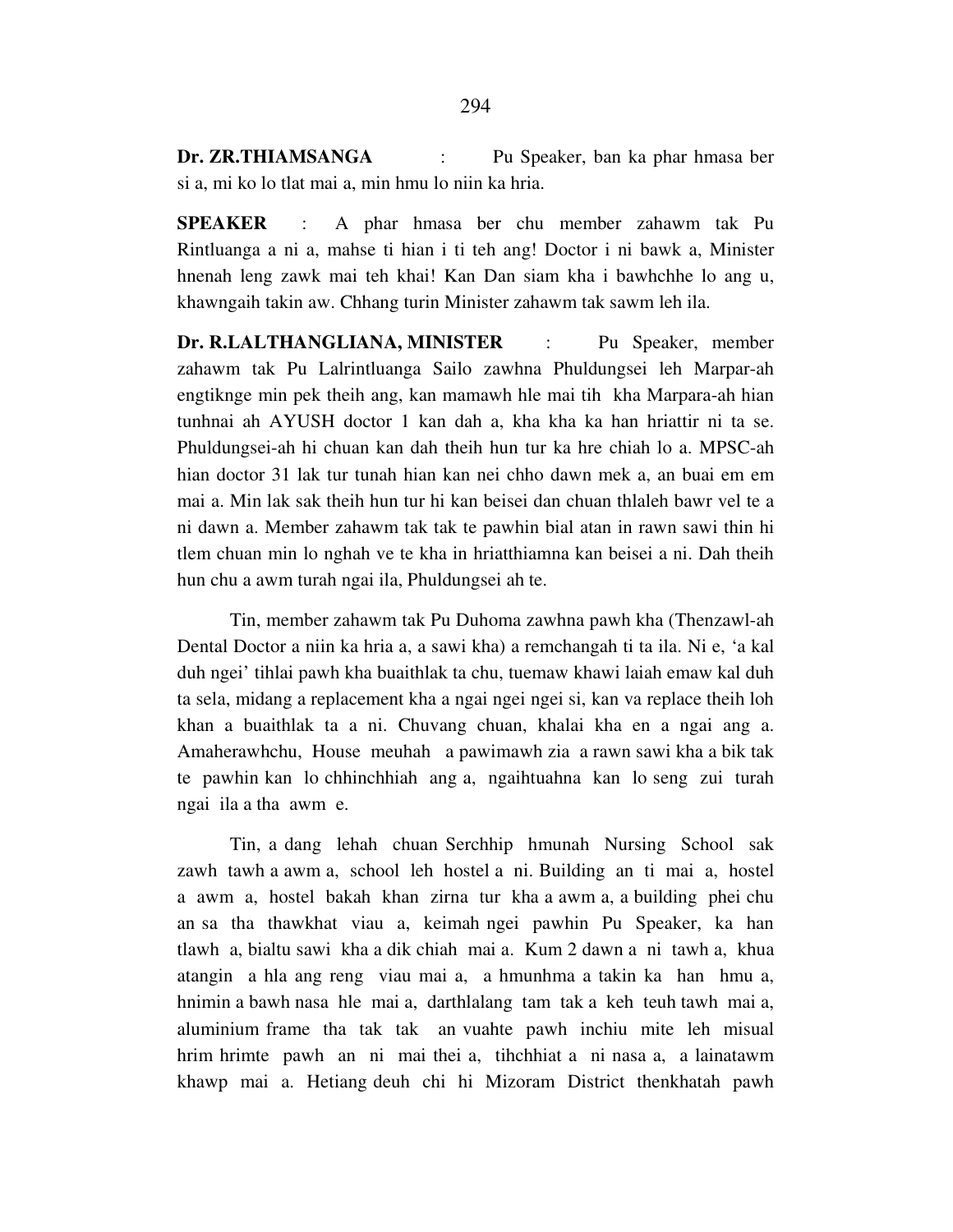hian sak zawh tawh kum 2/3 dawn kal tawha lo sak zawh tawhte pawh a awm niin kan hria a, hei hi a fello khawp mai, a thawktu tur mihring awmsa ni si lo. Tin, ka ngaihtuah dan chuan, a hostel leh a training-na tur building ringawt piah lamah hian residence, quarter 2/3 tal a awm loh phei chuan naupang leh zirtirtu ringawt mai kha, zirtirtu a bik takin pawn lam atanga va kala tih kha a felin ka ring lova, heng zawng zawng hi a en fel a ngai khawp mai.

 Serchhip pawh hi a rang thei ang bera kan enfel a ngai dawn a, sorkar hmasain an lo tih a ni a, amaherawhchu a thawktu lam ngaihtuahna thui lutuk an nei thiamlo te pawh a ni mai thei. Kan CM hmasa ten rei tak an lo bial tawh na a ni a, 2001-a kan hospital lungphum hmun tur phum, la tihlohte pawh kha. Engpawh ni se, theihtawp kan han chhuah ang a, kan tum dan chuan,  $15<sup>th</sup>$  Finance Commission-ah District Hospital, Serchhip Hospital sakna kan lo thehlut a nih hi, kan va rang ve le, kan bial pawh a ni si lova, kan ti tha viau dawn a ni. Min pawmsak phei chuan kan neih ka beisei khawp mai.

 Pu Speaker, chu bakah chuan ram buai kan neih chungchang kha ka lo hre chiah lova, engpawh ni se, kha pawh kha kan lo en ang a. A pawimawh lai ber chu Serchhip, kan district headquarter-ah hian hospital tha tak, changtlung tak, ICU pawh awm theihna, ambulance kan neih lohte pawh kha a ken tur a ni hrim hrim a. Engpawh ni se, sorkar hian chak takin, a theih ang ang hian hma lak kan tum a ni Serchhip chauh ni lo district dangah te hian tih kha ka chhanna ni se a tha awm e. Ka lawm e.

**SPEAKER** : Kan hun a tawp chu a ni ruai tawh mai a, hun hi a la valid tlat mai. Member zahawm tak Pu Vanlalhlana zawhna 65-na zawt turin i lo sawm ang.

**Pu VANLALHLANA** : Starred Questions 65-na, Minister zahawm tak Urban Development & Poverty Alleviation enkawltu chhan atana ka zawhna chu :

 PMAY dawngtu hi 2018-2019 chhung hian engzatnge thlan ni tawh? 1<sup>st</sup> instalment-ah engzatnge? Sorkar hian sem chhunzawm zel a tum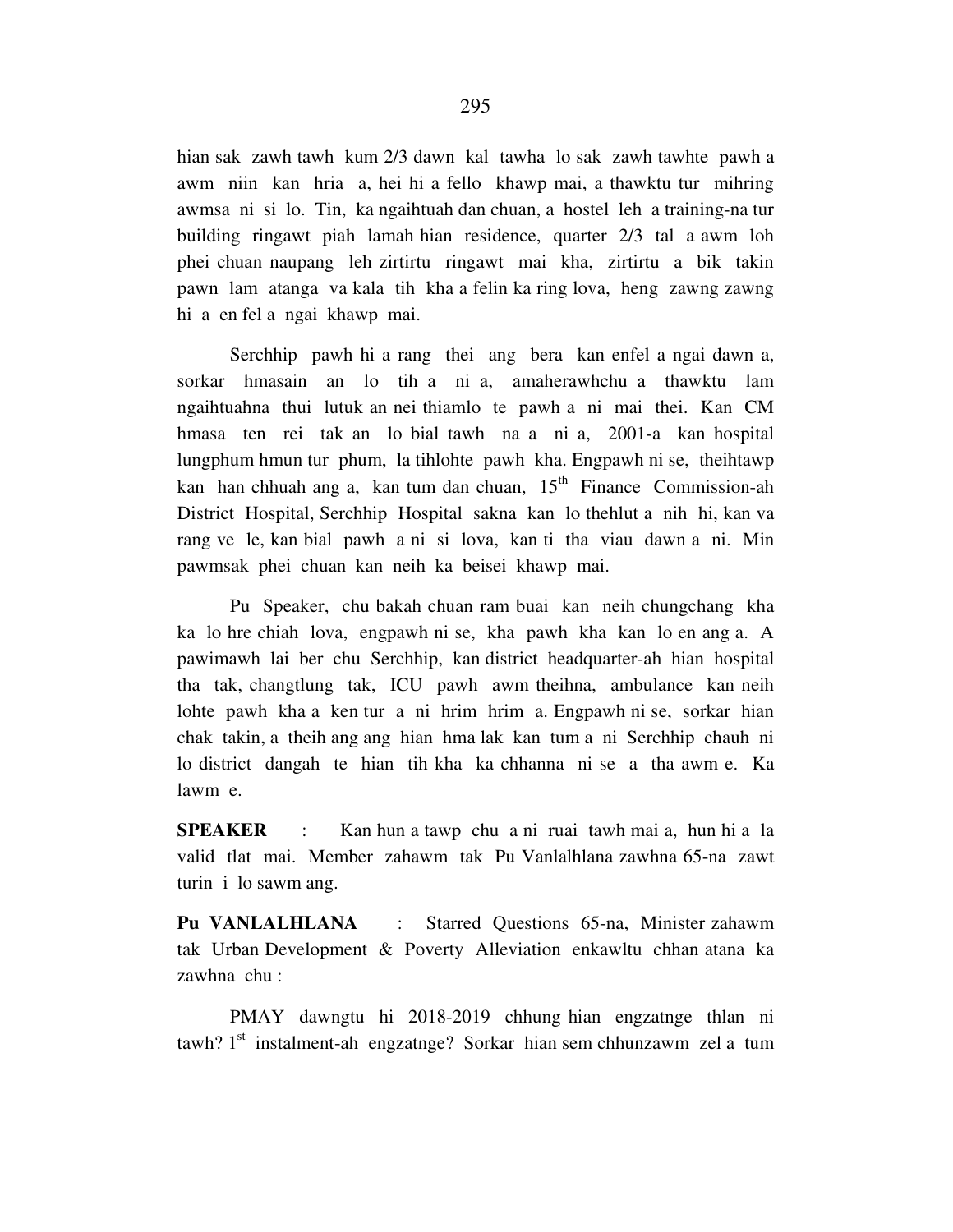em? Pu Speaker, i phalnain Supplementary ka pe nghal mai ang e. (SPEAKER: Minute chanve a la awm a …)

1<sup>st</sup> instalment dawng tawh ten an dawn hnu hian sorkar hian sem chhunzawm a tum lo tih report a awm a, thenkhatin in an thiat a, an sa tan a, tikhan chhunzawm thei lovin  $2<sup>nd</sup>$  instalment an nghak a ni.

Chuvangin sorkar hian chhunzawm ngei se, mipui harsatna su kiang turin tih ka ngen nghal a nih chu.

**SPEAKER** : Hun a tawp a ni mai a, chhan tir hram ang aw. House Leader zahawm tak sawm ila, a changtu Minister hi kan hriat angin a awm lova, kan CM zahawm tak a pe in ka hria.

**Pu ZORAMTHANGA, CHIEF MINISTER** : Pu Speaker, MLA zahawm tak Pu Vanlalhlana zawhna chhanna chu :

 PMAY Mission period hi 2015-2022 chhung a ni a. Dawng thei hi survey result atanga lak a ni a, chuvangin a hranin 2018-2019 chhung bika dawng tur thlan bik hi an awm lova, a hun chhung a rei avangin kum khat bik dawng tura thlan an awm lova.

Tin, Mizoram-ah hian mi 1987 in  $1<sup>st</sup>$  instalment an dawng tawh a. Tin, PMAY hi sorkar laipui scheme a ni a, sorkar laipuiin a kalpui chhung chuan chhunzawm zel a ni ang tih kha a chhanna a ni e.

**SPEAKER** : A fiah e ti raw, a fiah e…( Pu VANLALHLANA: Pu Speaker,  $2<sup>nd</sup>$  instalment an dawng dawn em?) A changtu hlui Minister zahawm tak kha ding sela…. (Pu R. LAZIRLIANA: MINISTER : Pu Speaker, ka zawh duh che chu …) Zawh kha chu a theih tawh loh…. A nih leh le.

**Pu R. LALZIRLIANA, MINISTER** : Zawhna Starred Question 62-na, Member zahawm tak Pu V.L. Zaithanzama kha a awm lova, tunah khan Pu Tawnluia, Minister zahawm tak Deputy Chief Minister a awm lo bawk a, khami kha i zawh tir si a, helaiah Pu V.L. Zaithanzama hi authorise-te pawh a nei niawm tak a ni a, i zawh tir si lo a, khalai kha han hrilhfiah teh. **SPEAKER** : A lawmawm e. A inanglo a ni e. A zawttu awm loh khan kan kal kan ang a, a tawp bera kan zawh hman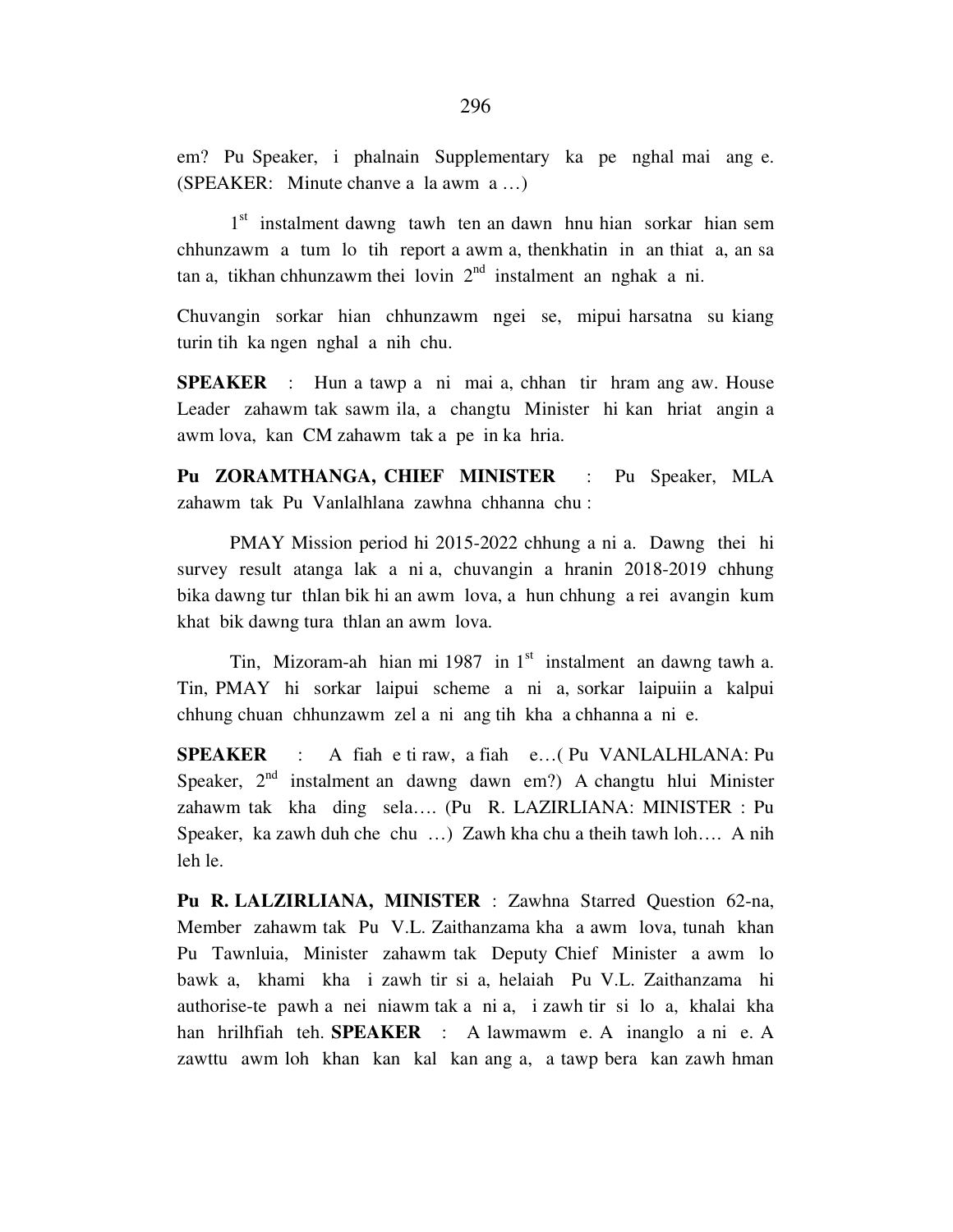chuan a zawttu awm lo a charge peka khan a zawt ang tih a ni. Minister an awm loh erawh chuan zawhna pawh zawh belh theih a ni e, kan ti tawh kha a ni a, a inanglo a ni. Minister changtu in a chhangtu a lo dah a, chuvang chuan a inanglo hlek a ni e.

 Question Hour a tawp ta. Business dangah kal ang. Vawiin hian member zahawm tak Pu Ngunlianchunga hi damlohna avangin a lo kal thei lo leh bawk a. Kan Session-te leh kan House hi All India Radio (DDK) te khan an Live a, tunah hian Mizoram chhung mai ni lo, India chauh ni lo Bangladesh, Myanmar leh Asia khawmualpui hrang hrang atangte pawhin an en thei a ni.

 Tunah chuan Laying of Papers-ah kan kal ang a, Dr. R. Lalthangliana, Minister zahawm takin ni 18.3.2019 Starred Question No. 122-na, Ballot No. 45-na leh chhanna a pek chungchangah leh ni 18.3.2019 Unstarred Question No. 6, Ballot No. 19-na chhanna a pekah te statement correction lay tur a nei a, House-ah lay turin i lo sawm ang.

**Dr. R. LALTHANGLIANA, MINISTER** : Pu Speaker, i phalna leh he House remtihna in :

- i) A Statement of Correction on the reply given on the  $18<sup>th</sup>$  March, 2019 to Starred Question No. 122, Ballot No. 45 asked by Pu Lalchhuanthanga regarding Mizo Carbon Product chungchang.
- ii) A Statement of Correction on the reply given on the  $18<sup>th</sup>$  March, 2019 to Unstarred Question No. 6, Ballot No. 19 asked by Pu Lalduhoma regarding Higher & Technical Education Department-te hi House-ah ka lay e.

**SPEAKER** : A copy kha sem ni se. Tunah chuan Official Resolution-ah kan kal ang a, Pu Lalchamliana, Minister zahawm tak hnen atangin Official Resolution dawn a ni a, Resolution chu hei hi a ni:

 "That this House resolves to impress upon the Government of India its unequivocal opposition to the Citizenship Amendment Bill, 2019 already passed by the Lok Sabha that seeks to amend the Citizenship Act, 1955 to make illegal migrants eligible to be given Indian Citizenship on the basis of religion and that this House urge upon the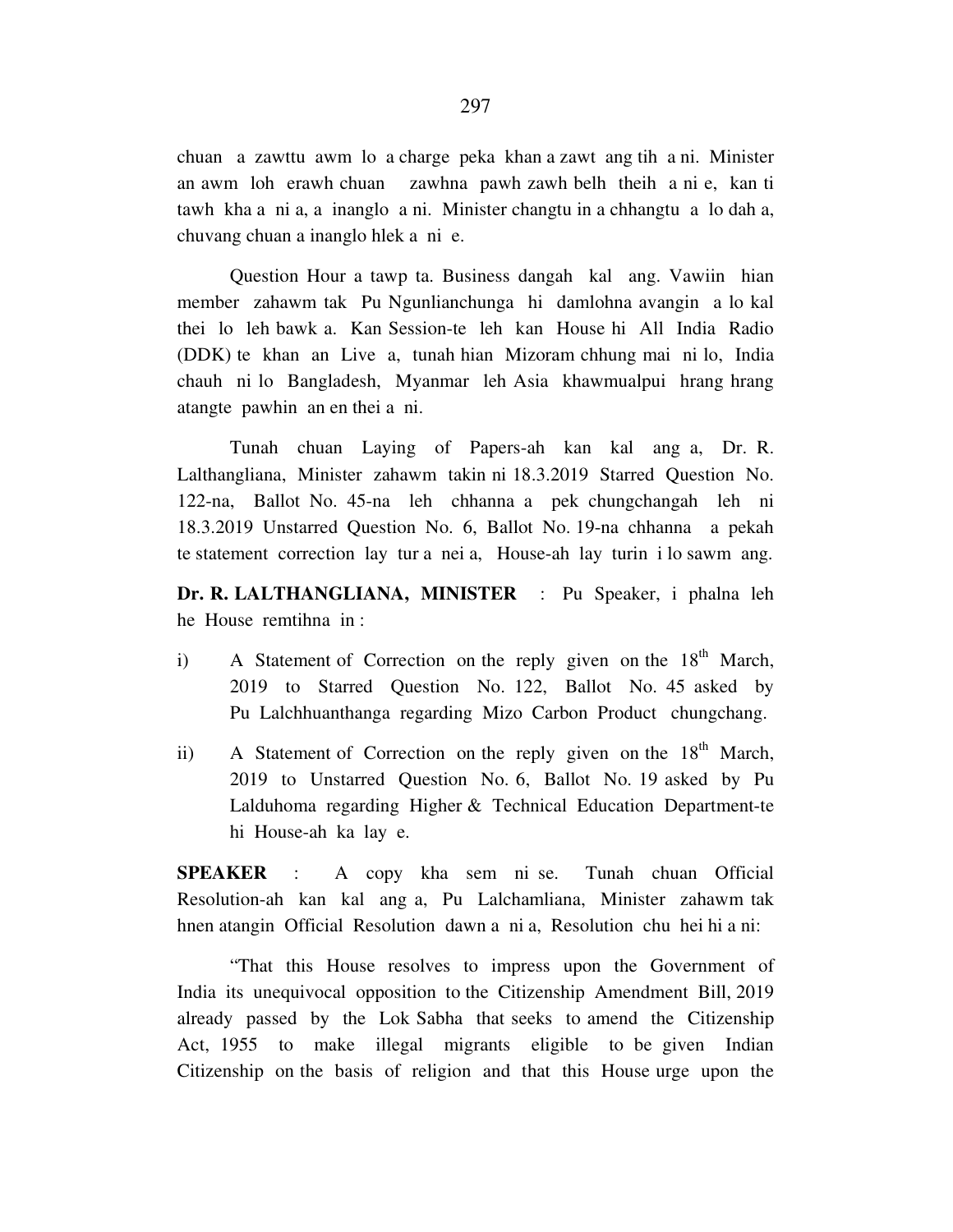Government of India not to re-introduce the bill in any form in future" tih a ni a. Tunah Pu Lalchamliana, Minister zahawm tak he Official Resolution hi move turin i lo sawm ang.

**Pu LALCHAMLIANA, MINISTER** : Pu Speaker, ka lawm e. He Citizenship Amendment Bill, 2016 Lok Sabha-in a passed tak Rajya Sabha-a la pass ve loh Citizenship Amendment Bill, 2019 tih tak hi Mizo mipui zawng zawng te hian kan ngaimawh a. Political Party te, NGO hrang hrangte leh Kohhran hrang hrang ten an ngaimawh thu an chhak chhuak hnem a. Chuti chung chuan Lok Sabha-ah kumin kumtir, January ni 8 khan passed a ni a. Hei hi mitinin kan ngaimawh a, Rajya Sabha-ah pass leh nghal phei se chuan Dan a lo ni mai dawn a ni. Chuvang chuan House hmasa Assembly 7-na khan hetiang deuh resolution hi lo pass tawh mahsela House thar, Assembly 8-na hian he Citizenship Amendment Bill kan duh lohna hi House-ah hian pass ngei ila tha kan ti a, chuvanga he Government Resolution hi rawn pulut ka ni.

 Kan hriat theuh angin Pu Speaker, India hian kum 1955 Citizenship Act a siam a, chu chu  $30<sup>th</sup>$  December, 1955 khan hman tan a ni. He Danah hian India ram ami, India khua leh tui lo piangte tih loh te chu citizenship pek theihna dan a awm a, chu chu Citizenship by Registration tih leh Citizenship by Naturalization tih a ni. He dan hnuaiah hian India rama dan loa lo lut, passport pawh nei lo, visa pawh neilo, lo nei pawh ni se an awm hun chhung zo tawh, khatianga awm zuite, khang ho te kha 'illegal migrant' an ti a, illegal migrant-te chu citizenship pek theih an ni lo a ni.

 Kan hriat theuh a nih avangin ka sawi thui lo mai ang a. Amaherawhchu he Ccitizenship Amendment Bill hian mi thenkhatte tan citizen an lo nih theihna tur Citizenship by Naturalisation an lo nih theihna turin kawng hawnsak a tum ta a. Chu chu thil chi hnihin a awm ta a ni.

 Pakhatna atan chuan illegal migrant an tih te kha tih danglam a tum a, chu chu he Bill, Section 2-ah hian local leh illegal migrant tih sawifiahna proviso a belh ta a ni. He proviso-ah hian mi tupawh minority communities, religious minority heng- Hindu, Sikh, Buddhist, Jain, Parsis leh Christian, Afghanistan, Bangladesh leh Pakistan amite central sorkar-in 'The Passport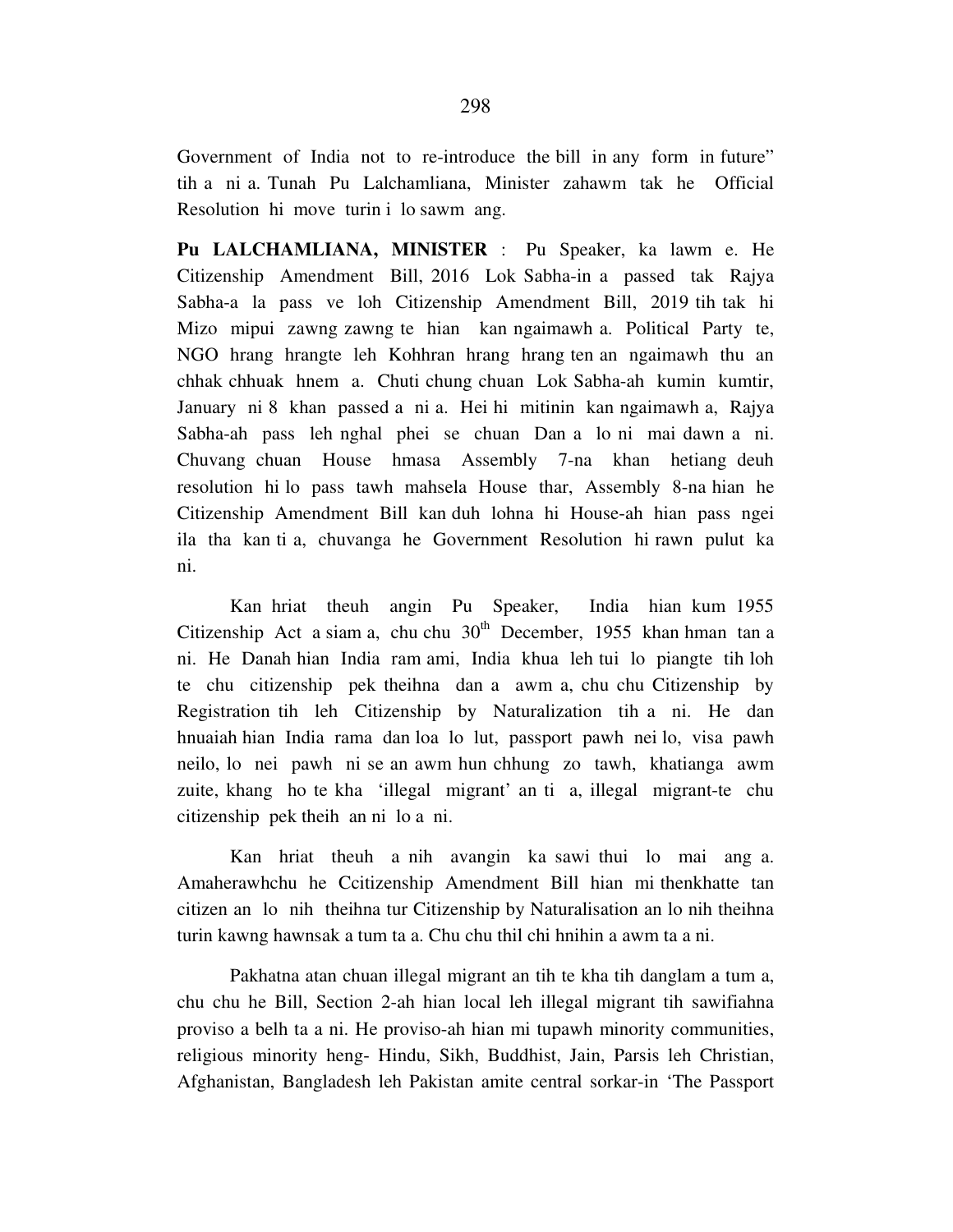Entry into Indian Act, 1920' Section 2, Sub-Section-2, Clause 'C' hnuaiah emaw, ForeignersAct, 1946 hnuaiah emaw order dang hemi hnuaia siamte tan ngaihnathiamna (exemption) a pekte chu dan lova pem lut anga ngaih tur a ni lo ve, he dan atan hian a ti ta a ni.Chuti a nih chuan India citizen nih tum 'Citizenship by Naturalisation' ah khang mite kha huam loh tur an lo ti ta a.

 Tin, a dawt lehah chuan heng mite tan hian Citizenship Act, 1955 hnuaia  $3<sup>rd</sup>$  Schedule-ah, heng mite tana kum 11 an awm hma loh chu citizenship an dil thei lovang tih kha titlemin kum 11 aiah kum 6-a thlak tur a lo ni ta a ni. Chuti a nih chuan international boundary-a awm keini ang te, North East state-te ho tan hian inchimralna kawngah te, thil dang dangah harsatna kan tawk thei a ni tih hriain he Bill hi nasa takin kan dodal thin a nih kha. Kan dodal chung pawhin central-a India sorkar chuan a kalpui zel a. Amaherawhchu, official-a dodalna lo awm tawh thenkhat tunah hian kan hriat hnu mah ni se han sawi lan ka duh a. Kan sorkar liamta khan  $12<sup>th</sup>$  June, 2018a Council of Minister thukhawm chuan central sorkar-in he dan tihdanglam a tum hi resolution siamin dodalna a lantir tawh a. Tin,  $28<sup>th</sup>$  June,  $2018$ -ah Assembly Session-ah sorkar resolution putluh a lo ni tawh bawk a, chu chu House-in lungrual takin a pass tawh bawk a ni. Chuti chung chuan central chuan a la kalpui zel a. Tichuan he Bill hi kumin  $8<sup>th</sup>$  January khan Lok Sabhaah pass a lo ni ta a. Chuvang chuan a Bill hming pawh hi 2016 ti tawh lovin 'Citizenship Amendment Bill, 2019' tih a lo ni ta a ni.

 Tuna Mizoram-a ministry thar hian kumina Council of Minister meeting hmasaber  $10^{th}$  January leh  $12^{th}$  January-a neihah chuan 'Citizenship' Amendment Bill, 2016' Lok Sabha-in a lo pass tawh hi pawi a ti a, Rajya Sabha-a a tlang lohna turin a tul angin hma lak ni se tiin a lo rel tawh a. Tin, kan NGO Coordination Committee-te pawhin he Bill hi an duh loh em avangin kumin Republic Day pawh kha an boycott a ni tih kan hriat theuh kha.

 Tin, North East-a political party hrang hrangte pawhin hemi duh lohna hi an puang chhuak a.  $29<sup>th</sup>$  January khan Guwahati-ah party hrang hrangte convention an siam a, chutah chuan kan House Leader zahawm tak pawh hi a zuk tel nghe nghe a ni. Chutah chuan resolution hrang hrang an pass a, chung zinga a pawimawh zual pakhat chu "The Political Parties of North Eastern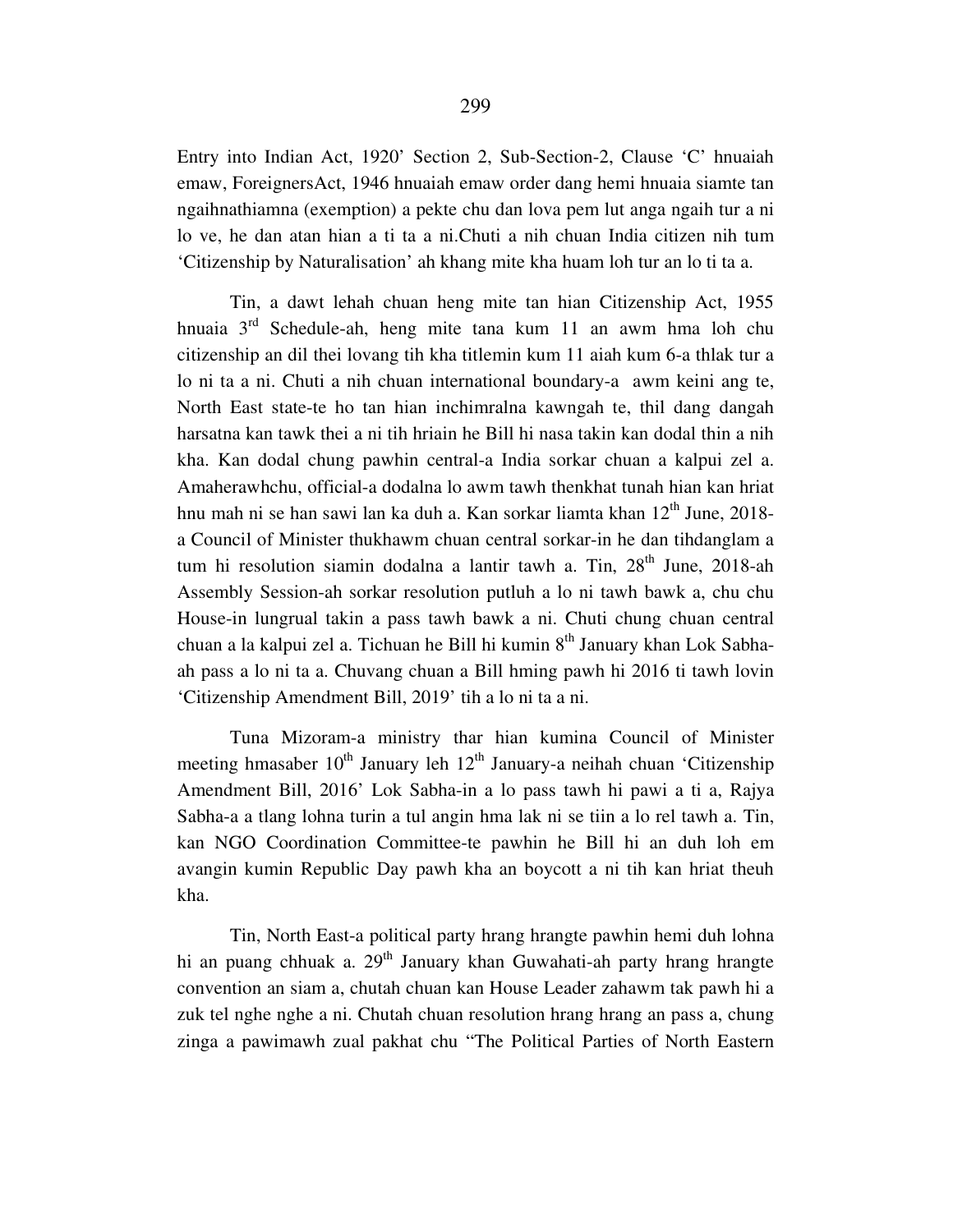Region of India have come together to jointly oppose the The Citizenship Amendment Bill, 2016" tih a ni.

 Chulo lehah chuan, "The Convention has anonymously decided that the delegation of all participating political parties from North Eastern region along with the other parties who have supported the cause would meet and uprise the Hon'ble President and Prime Minister of India in the next few days" tih te hi an resolution zingah a tel a. Hemi bawhzui hian zirlai pawl anga MISO kan tihte pawh hian Delhi-ah te central hruaitu hrang hrang leh party hrang hrangte pawh an zuk hmu a nih kha. Hei hi kan duh loh em avangin ka sawi tawh ang khan party party sawi lovin NGO-te nen tangrualin hei hi kan do takzet a. Amaherawhchu Eight Assembly-ah hian he kan duhlohna hi lantir a thain kan hria a, chuvang chuan hetiang hian sorkar resolution ka han pulut a ni.

 "That this House resolves to impress upon the Government of India its unequivocal opposition to the Citizenship Amendment Bill, 2019 already passed by the Lok Sabha that seeks to amend the Citizenship Act, 1955 to make illegal migrants eligible to be given Indian Citizenship on the basis of religion and that this House urge upon the Government of India not to reintroduce the bill in any form in future" tih hi ka han pulut a ni e.

 Tichuan, Pu Speaker, he Resolution hi he House zahawm tak hian min ngaihtuah saka min pass sak ka han ngen nghal bawk a ni. Ka lawm e.

**SPEAKER** : Citizenship Amendment Bill hi kan hriat angin kan vaiin kan buaipui tlang a. Kan ngaithla a, Lok Sabha-ah hmanni lawkah an pass a, Rajya Sabha lamah erawh chuan discuss a la ni lo niin ka hria a. Kan sawiho ang a, minute engzat nge kan sawiho ang le, minute engzat nge kan in pek leh diat diat ang? Vawiin hi business kan ngah riau mai a, kan hah deuh pawhin, kan tlai deuh pawhin engemawni le ti rawh u. Ka han thlir thin a, kaltlang zel hi a remchang lo riau mai a (extend kha). Minute 5 kan ti leh mai dawn em ni? Minute 5 ti ang aw.

 Tunah member zahawm tak Pu Zodintluanga Ralte sawi hmasa turin i lo sawm ang.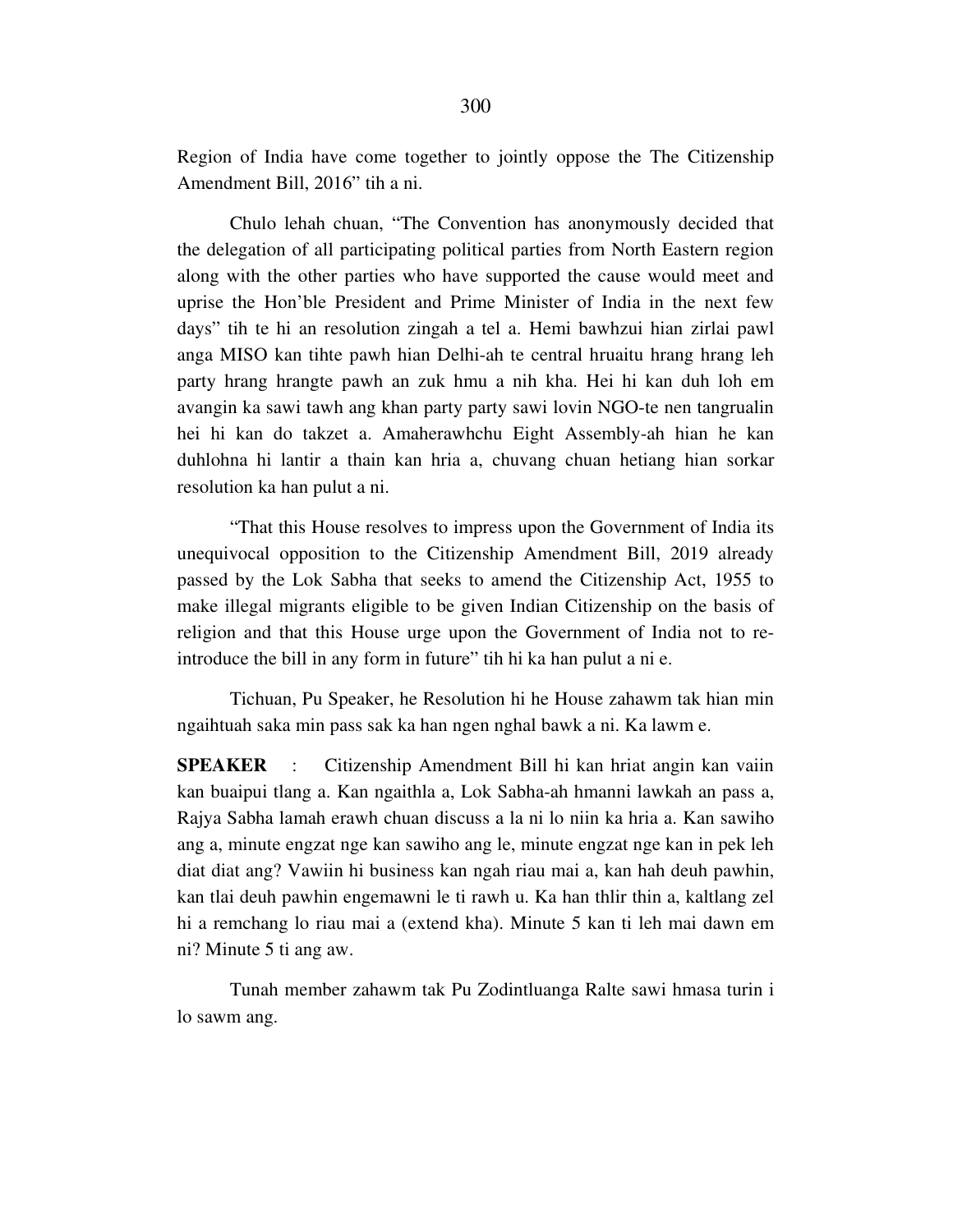**Pu ZODINTLUANGA RALTE** : Pu Speaker, ka lawm e. Citizenship Amendment Bill a that loh zia leh kan ram, kan hnam, kan sakhaw tana a him loh zia chu Zoram mipuiten kan hrechiang vek tawh a. Sorkar hmasa pawh khan tuna kan mover-in a rawn sawi ang khan cabinet meeting-a resolution pass hnuah helaiah, House zahawm takah member zawng zawngten lungrual takin kan pass a ni a.

 Amaherawhchu, vawiinah hetianga tuna sorkar dinglai ten he resolution an rawn pulut hi a pamhmai hle mai ka ti a. Pu Speaker, a chhan chu kan hre tawh a, sorkar hmasaah pawh kan duhloh zia resolution kan pass a, amaherawhchu central sorkar-ah a tituten an tih duh chuan an ti tlat mai a ni. Min pass hnan a, min rawn barh lui a, min rawn hman tir a ni. Chuvang chuan Pu Speaker, vawiina kan sorkar dinglaite hian khatianga titute, BJP a sorkar theihna tur atan NDA-a an la telzia nasa taka an la sawi ngam si chuan heng angte hi pulut tur an ni dawn em ni tih hi ka sawi duh a ni.

 Hmanni lawkah BJP-a an party President chuan, "Assam ramah BJP a sorkar leh chuan Citizenship Amendment Bill hi kan titlang dawn a ni" a ti a ni. Chutiang ang titlangtu an sorkar theihna tur atana an mawngzawmpuia, an pawla awma, an sorkar tir hi Pu Speaker, awmzia a nei tlat lo. Chuvang chuan kan ruling member-te pawhin kan ram, kan hnam, kan sakhua himna tur atan chuan ah khuan BJP a sorkar lohna tur atan theihtawpa tang ve turin vawiinah hian resolution-te pulut zawk ta sela a pawimawh zawk ka ring tlat.

 Central sorkar kan hrawn mek khu kan hria, vawiinah pawh mi rethei, mi harsa zawk ten kan theih ang tawka kan thawhchhuah sa bank-a kan dah te tax min han laksak a, Tax Deduction at Source an ti, a bik takin Mizo mipuite chu India Constitution-in min hum a, income tax pe lo turin Dan felfai tak a awm a ni. Mahse vawiina central sorkar kan hrawn mek chuan mirethei te te ten kan pawisa thawhchhuah sa te pawh chhiah, bank kaltlangin min han chawi tir a. Vawiinah pawh kan rawn kal a, NGO leh YMA ten bank thawktute dangin Mizo mipuite himna turin hma an la mek a ni. Pu Speaker, vawiinah hian Citizenship Amendment Bill hi kan ramah a do lo pawh kan awm lo, zirlai hruaitute, kan zirlai ten nasa takin an do a, NGO zawng zawngin an do a ni. A thu a do a, a taka titu turte kan vote tlin loh hi a hlauhawm tlat a ni. Chuvang chuan kan Citizenship Amendment Bill hi Pu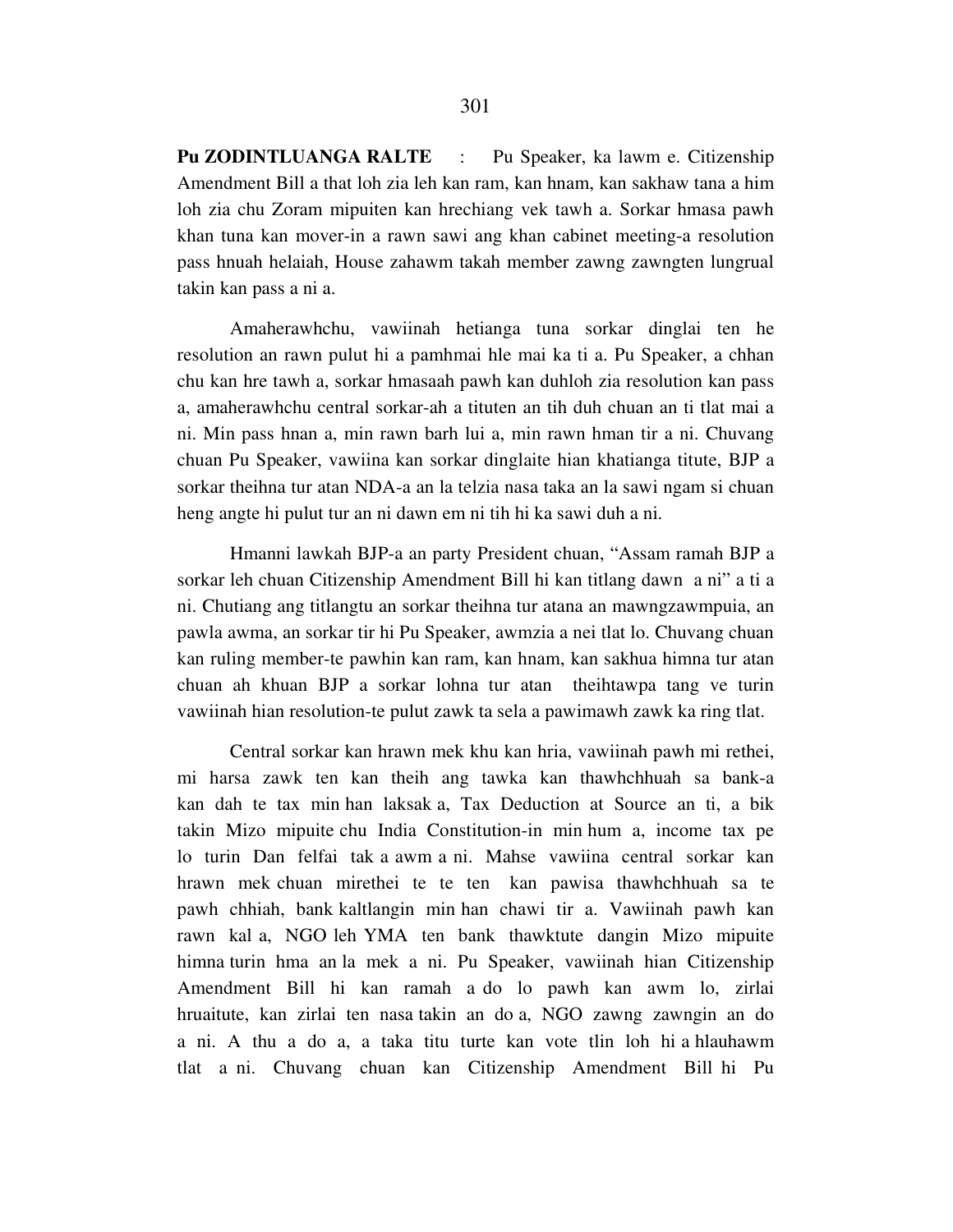Speaker, a that chu a tha, mahse helai maia pass lova a titu turte ti lo tura nawr hi kan tih tur a ni zawk lawm ni tih ka rawn sawi a ni e. Ka lawm e.

**SPEAKER** : Member zahawm tak Pu Lalruatkima.

**Pu LALRUATKIMA, MINISTER** : Pu Speaker, ka lawm e. Mizo mipuiten tha lo kan tih em em leh kan duh loh tlan Lok Sabhaah passed a ni ta a. Citizenship Amendment Bill, 2019 kan duh loh thu leh central sorkarin hun lo kal lehzel tura introduce nawn tawh lo tura kan duhna resolution he House zahawm takah Home Minister-in a rawn pulut hi lawmawm hlein ka hria a ni.

 Kan hriat angin, kan ngaihthlak tawh ang khan hetiang deuh official resolution hi nikum June ni 28 khan he House-ah hian sawiho a ni a, member 18 zetin sawiho a ni a. Ka hmaa sawitu member zahawm tak khan thahnemngai takin a rawn sawi a, a dik khawp mai. Anni khan thla 6 chhung vel bawhzuina hun tha an nei a, keini hi thla 3 pawh la tling mang lo rorelna fawng kan han vuan a, chuti chung chuan Pu Speaker, kan bawhzui tawh dan te kan ngaithla tawh a, Delhi tlang lamah Prime Minister te, Union Home Minister te kan Chief Minister zahawm takin a zuk nawr tawh a. Tin, North East Chief Minister meeting te ko in chutiang chuan Delhi tlangah delegates te tirin, theihtawp chhuahin kan aiawhin Dr. R. Lalthangliana, kan Health Minister zahawm tak te lamkal an zuk tir bawk a. Chutiang chuan Mizo mipuite pawhin hnatlang te kovin theihtawp chhuahin kan duh lohna kan lantir tlang a, a bawhzuina tura kan inphutna kawngah kha chuan blood group inanglo te pawh kha kan lo inang tlang ta bawk a, chuvang chuan kan duh loh kha chu a inang tlang hlein ka hria a, chuvang chuan he official resolution pawh hi min pass pui ngei dawn niin ka hria a, a lawmawm ka ti takzet a.

 Citizenship Amendment Bill chungchang hi kan sorkar hian a la serious hle mai tih pawh kan hria a, a bawhzui dan zawng zawng pawh kan sawi tawh a. He Citizenship Amendment Bill hian thil chi thum a rawn tarlang a, keini tana tha lo zual leh kan ngaihpawimawh pahnih khat tawitea sawi duh ka nei a. Chu chu he amendment bill-ah hian proviso belh a ni a, chumi in a sawi pakhat chu minority communities chungchangah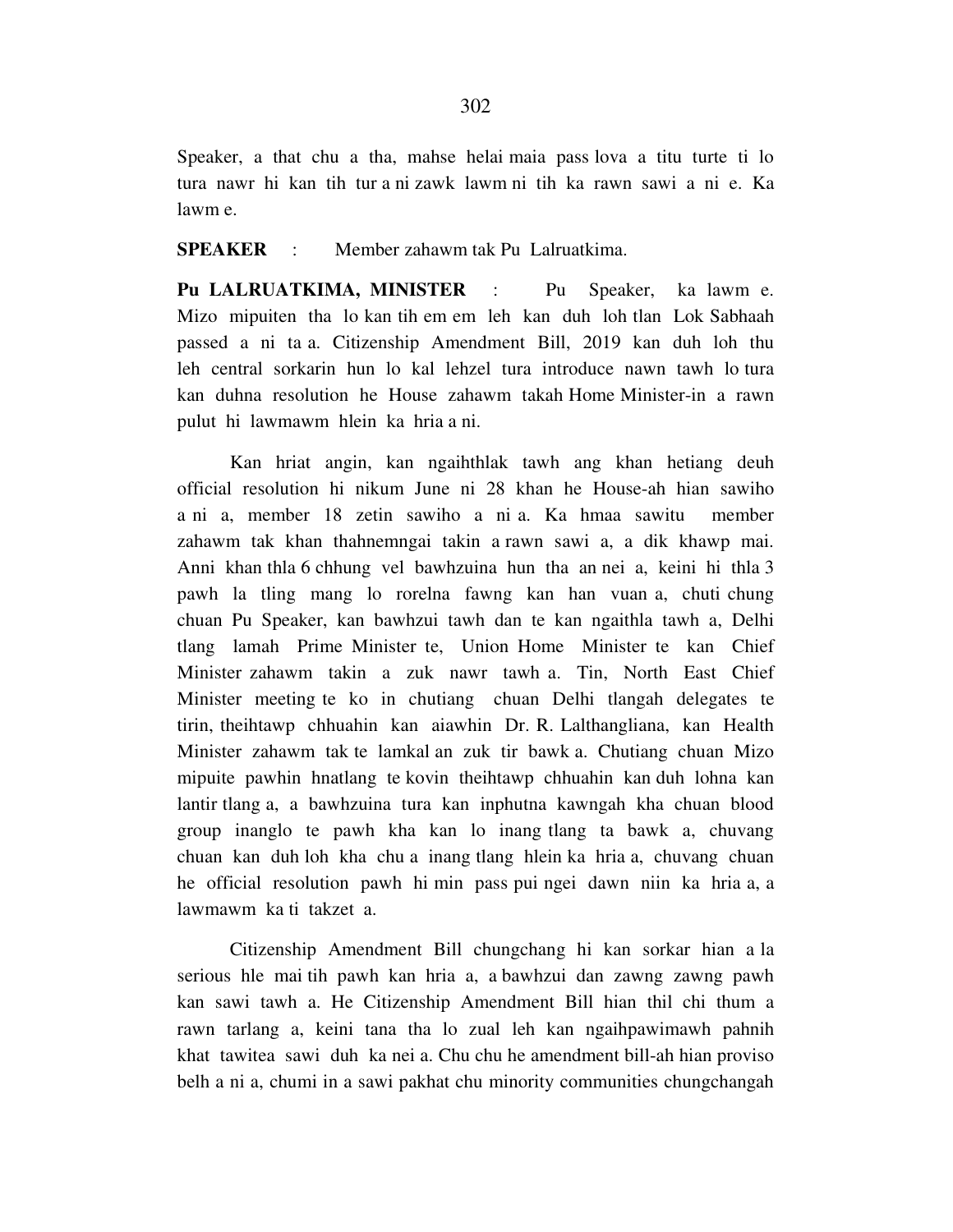heng Hindu, Buddhist, Sikh, Parsis leh Christian, Afghanistan, Bangladesh leh Pakistan atanga lo lut central sorkar dan Passport Entry India Act, 1920 emaw, Foreigners Act, 1946 emaw hemi chungchanga Dan siam leh hman mekin illegal immigrants, dan lova India-a lut anga a ngaih thin kha he Citizenship Amendment Bill-ah hi chuan illegal migrants, dan lova lo lut anga ngaih tur a ni lo tiin exemption a rawn duang thar ta a ni a. Hemi bakah hian Citizenship Amendment Bill, 1955 chhung ami  $3<sup>rd</sup>$  Schedule Clause (d)-ah khan proviso rawn belh leh a ni a. Chutah chuan hetiang hian a inziak a - Minority community chhung ami heng Hindu, Sikh, Budhist leh Christian te Afghanistan, Bangladesh leh Pakistan atanga India rama rawn lut, India khua leh tui ni tura Citizenship Act, 1955-in a duhdan kum 11 aia reilo India ramah an awm phawt tur a ni a tih chu kum 6 aia tlem lova tla thla leh turin ruahmanna a rawn siam a nih kha. Chutiang te chu kan dinhmun a ni a. Chuvang chuan keini, a bik takin Mizote tan hian thil pawi tak leh nakin hun thlenga kan hnam issue buaina ang chi siam thei thil a nih avangin he Amendment Bill hi a mimal tak pawhin a tha lo takzetin ka hria a ni.

 Tin, he Amendment Bill hian India ram pum anga thlirin kan nunphung a khawih pawi thei hle a, chutah chuan India Constitution Article 14 - Right to Equality thleng pawh hian a bawhchhia ni hialin a lang bawk a ni. Chuvang chuan sakhaw tihbikah chauh hian exemption hi siam a nih avangin secularism principle pawh hi a bawhchhia niin a lang a ni. Chutiang te chu kan dinhmun a nih avangin he Amendment Bill hi lungrual taka, theihtawp chhuaha kan do tlan a ngai a. Tuten emaw do bik riau anga inhriatna te, do lo bik riau anga inhriatna te kha awm lo se a tha in ka hria a Pu Speaker. A do tak tak te chu Delhi tlangah an tlan thla lawng lawng a, lamkal kan intir a, tutenge do bik riaua inhria te khan an tirh thlak ve? An lamkal tirh thlak te an chanchin sawi tur kha thehmeh ang mai khan a reh vang vang mai bawk si a. Chuvang chuan kan rama hnam dang lo lut leh awm te hi kan duh lo em em a, keini a ram neitute hian hnam ang zawng hian taimak chhuah tlana, hnam rilru nasa zawka kan put thar na he thil hian rawn thlen se ka duh takzet a. Chuvangin theihtawp chhuahin do ila, Pu Speaker, he official resolution kan Home Minister zahawm takin a rawn putluh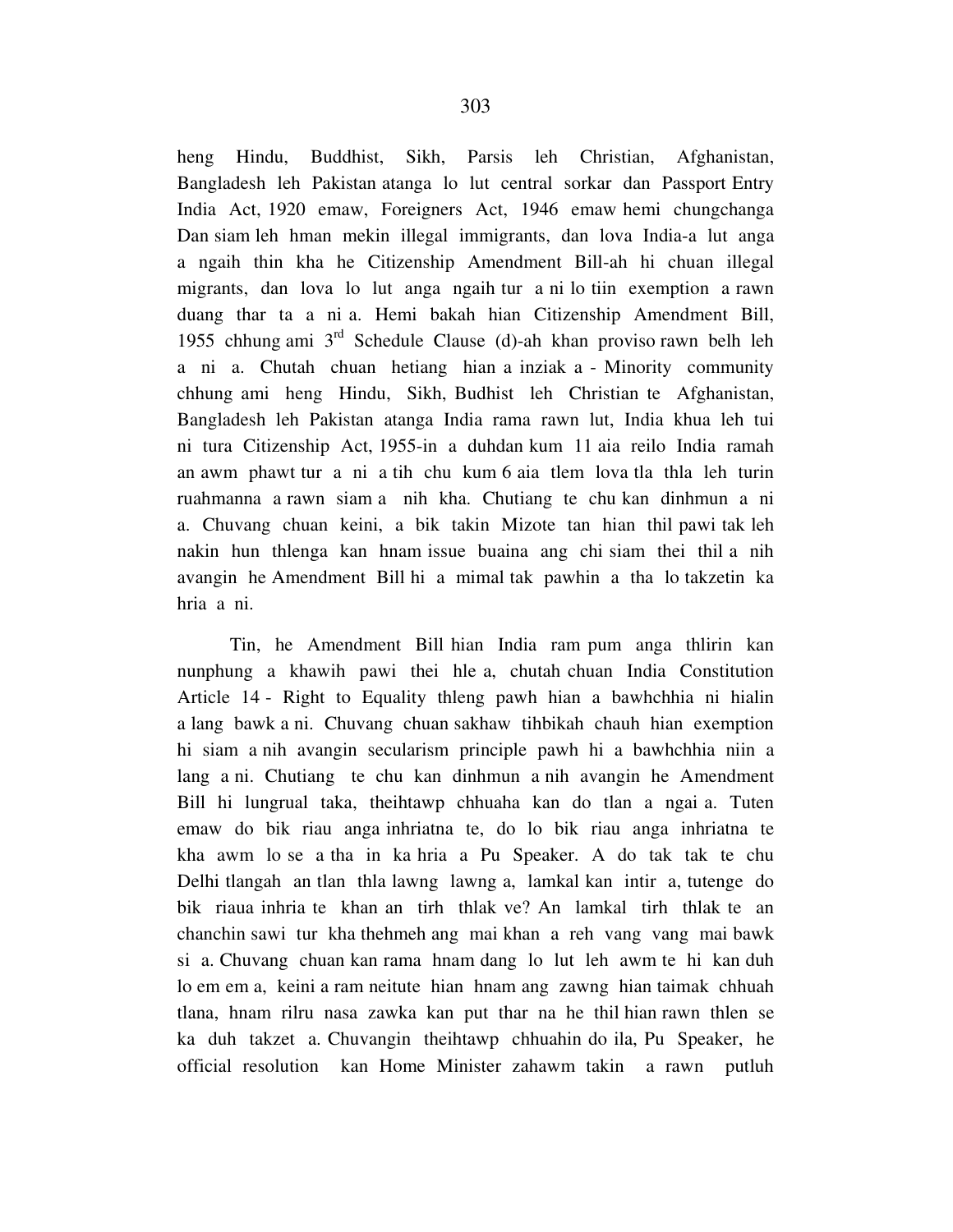Citizenship Amendment Bill, 2019 Lok Sabha-a passed tawh Citizenship Act, 1955 in dan lova India-a rawn lut dan bawhchhia ni a a pawm thin leh a hnawhchhuah tur ni bawk, sakhaw thil avanga India khua leh tui nih theihna kawng hawn a tum hi he House hian a duh lovin pawi a ti takzet a, sorkar laipui hnenah he Bill hi hun lo kal lehzel turah pawh pharh nawn, re-introduce tawh lo turin a duh a ni tih hi thinlung takin ka thlawp a, he House zahawm tak hian pass ngei turin duh thu ka rawn thlen ve a ni e. Ka lawm e.

**SPEAKER** : Member zahawm tak Pu Vanlalthlana i lo sawm ang.

**Dr. VANLALTHLANA** : Pu Speaker, ka lawm e. Lok Sabha lama CAB introduce tawh lo tura central sorkar nawrna tur resolution Home Minister zahawm takin a rawn putluh chungchangah hian sawi duh te ka nei ve a. Frank deuh deuha sawi ngai te pawh a awm a, pakhatnaah chuan Kristian te tiduhdahtu leh India hi Hindu ram pumhluma siam tum tu, RSS nena inkungkaih tlat BJP te, BJP website-ah hian tihian an tarlang a, RSS atanga BJP-a an luh chhoh dan pictograph an lo dah reng mai a, a ngaihnawmin a hmuhnawm khawp mai a, an lo inzawm chiang khawp mai a. He RSS naute BJP nena NEDA kaltlanga i dinglama thu ten hma an lak chhung hi chuan Mizo mipuite hian CAB hi an vei tak tak dawn em ni tih hi kan zawhna a ni. NEDA hi chhuahsan phawt sela CAB hi kan sawiho dawn em ni ang ka ti hial a, amaherawhchu Home Minister hialin a rawn pulut a, kan sawi a tul ta si a nih hi.

 A pahnihnaah chuan he Citizenship Act hi vawi 5 amend a lo ni tawh a, tun ang reng renga India mipuiten kan ngaihven hi a la thleng ngai lo a ni. Pathumnaah Constitution Article 14-naah khan India mi zawng zawngte chu an sakhua en lova angkhata enkawl an nih tur thu kan hmu a. He Bill hian India innghahna lungphum, kan Constitution a rawn kalh nghal tawp mai bakah India ram mipuite inpumkhatna nasa takin a rawn sawi nghing a, citizenship neih theihna hmanrua atan sakhua hi hman ala nih ngai loh laiin RSS naute BJP te hian sakhua politics tenawm taka hmangin CAB hi an rawn introduce ta a ni.

 Palinaah chuan India rama rawn kal te hi illegal immigrants emaw, refugee status te pek an lo ni a, tih bik neiin tunah hian BJP-te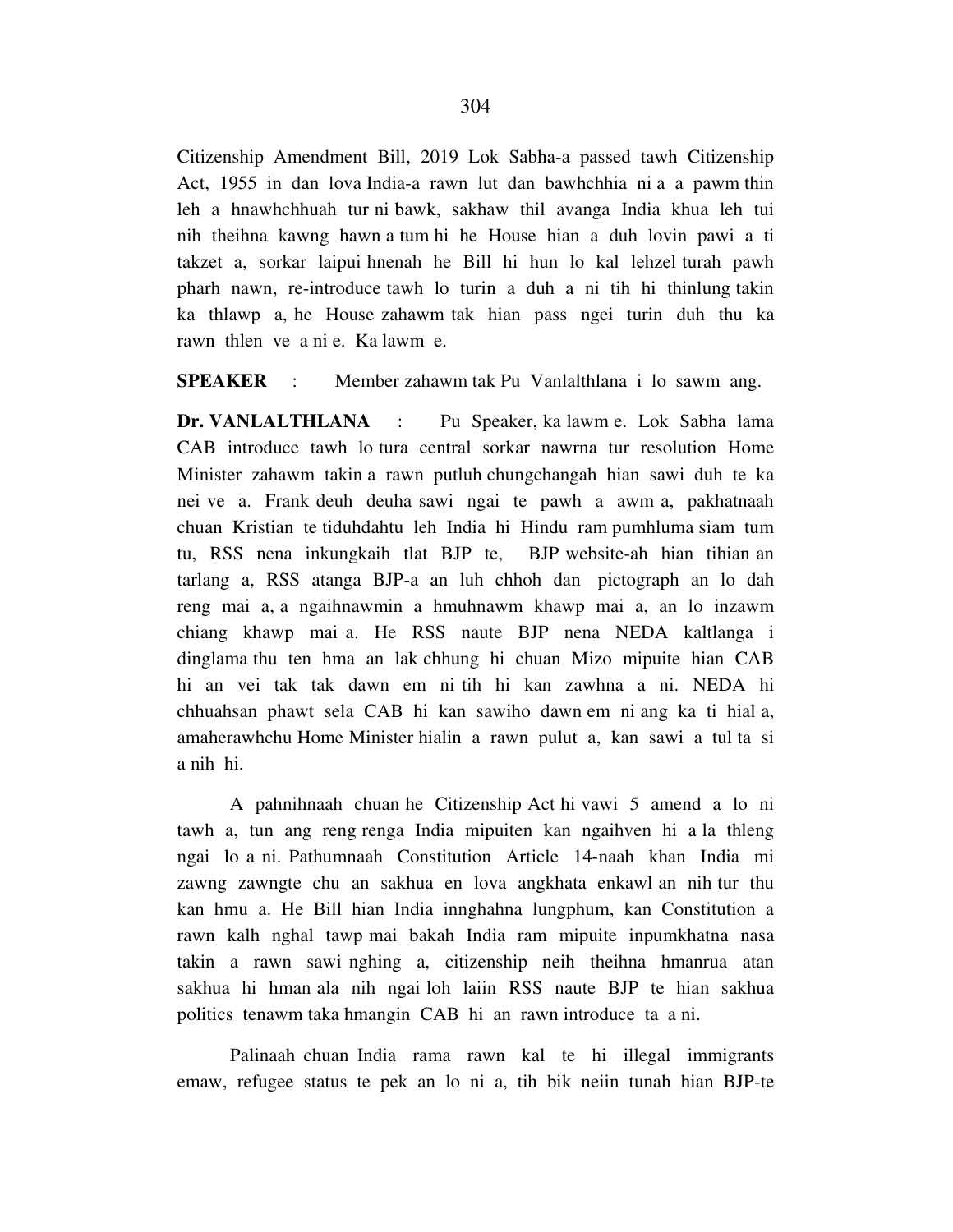hian hma an la mek a ni a. Parsi, Buddhist leh Christian te tihbelh hi chu an hmaiphihna lek a ni a. India-in international border a neih pui Myanmar-ah hian Mosolman tihduhdah tam tak an awm a, heng ho chu telh an ni ve si lo a ni. An awmnaah hian minority an ni ve tho si a, he thil hian engnge a thlen tak ang? Pakhatnaah chuan citizenship piahah an sakhua hi kan hmang tan tawh dawn a. Pahnihnaah BJP hian RSS hmang hian Hindu sakhua be lo tute chungah dan dang an ngaihtuah chhuak leh dawn a ni. Christian te phei chu kan chep zual thei dawn a, hei hi a vei awm hle. Pathumnaah kan ram innghahna lungphum, nichina ka sawi ang khan kan Constitution hi sakhuana atchilhna avangin tihnghinin a awm dawn a. India anga kan cohesion, kan inpumkhatna tihnghinin a awm dawn a ni. Tunah phei chuan he bill hi pass a nih beiseiin ram pakhata Buddhist tam tak te chu an lo inralringin an inpeih thuap a ni tih te mi tlang thawmah te kan lo hre ve a. Kan tana thil pawi tak leh min chimralna kawng awlsam tak inhawng thei a ni a, kan tan ho a ngai hle a ni. Engtinnge kan do tak ang le?

 A hmasa berah chuan he Bill putluh tumtu RSS naute BJP party leh a thawhpuite hi tun Lok Sabha inthlanah hian sorkarna an lak loh nan mipuite lungrual taka kan awm hi a ngai tak zet a. He thil hi kan party politics aia lian a ni a, kan pride, kan chapona ai pawha lian a ni a. Politics-a kan inhuatna aia lian a ni a, kan tu leh fate leh Mizoram leilung fate tan kut kan insuih a, lungrual taka ke kan pen theihna te pawh a ni hial a ni.

 Ram zalen kan ni a, hnam ralmuang em em mai kan ni a, min nekcheptute hian dawt hmangin min bei fo a, tunah hian he Dan Sakei, CAB hmang hian kan ram neihchhun hi min chhuhsak tumin an hmanhlel ta chu a ni a. Keini India rama awm zaa pakhat pawh nei tlinglo hi chimral kan awlsam dawn em em a ni. Kan vote hmang hian CAB hi kan do a tul takzet a, mipuite'n kan chhia leh tha hriatna thuk tak seng a, kan inchhir lohna tura thutlukna siam a hun ta khawp mai. Kan ram luah tura Pathian in ram min pek Mizorama chengte hi Lalpa'n min ti harhin min awmpui zel rawh se. Pu Speaker, he bill hi pass ngei ni se tiin ka rawn thlawp e.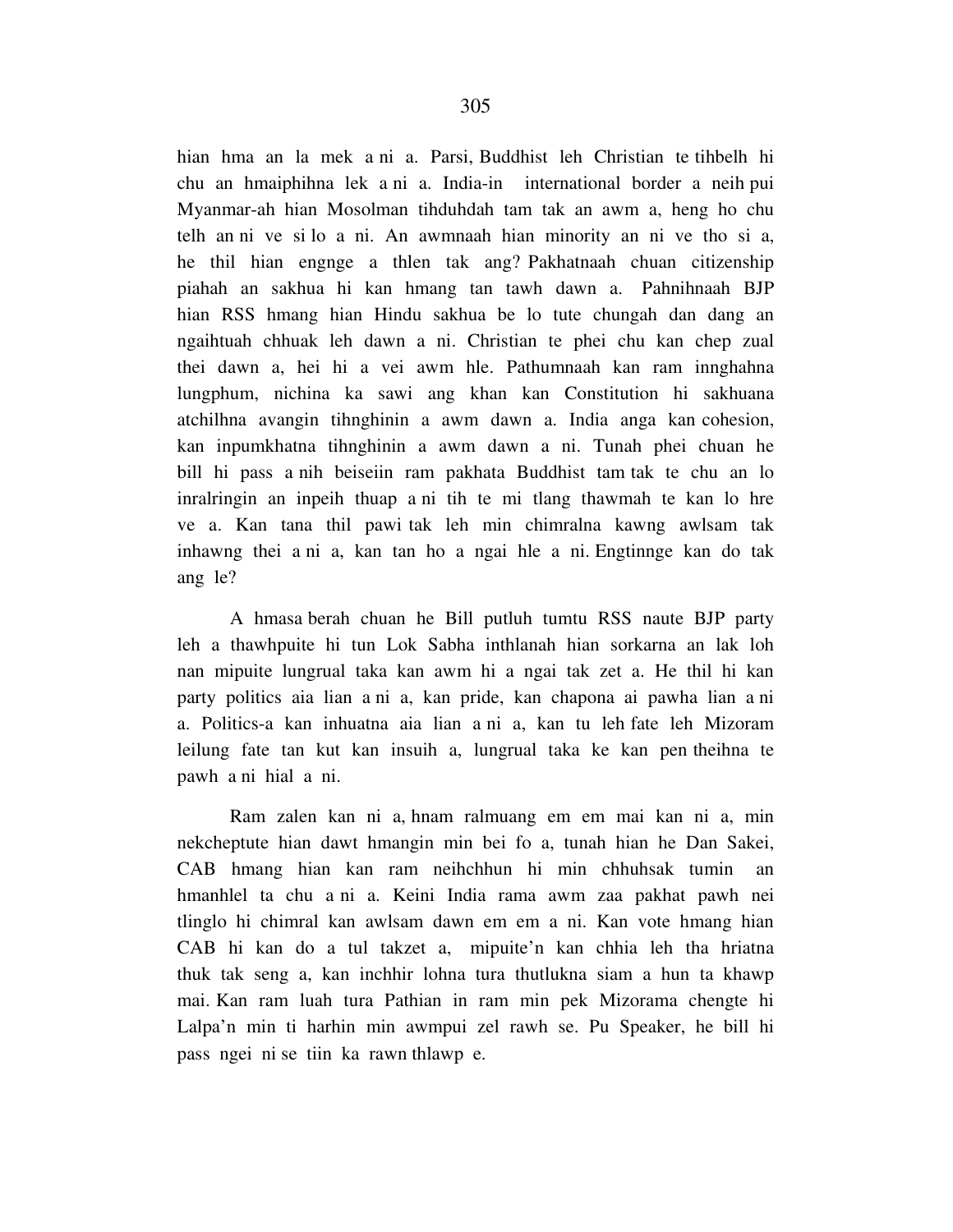**SPEAKER** : Tunge sawi leh ang ? Minister zahawm tak Pu Lalchhandama Ralte i lo sawm ang.

**Pu LALCHHANDAMA RALTE, MINISTER** : Pu Speaker, ka lawm e. Vawiinah he resolution pawimawh tak mai Home Minister-in hnam anga kan tanrualna tura pawimawh he House zahawm takah a rawn pulut hi ka thlawp a, lawmthu ka sawi hmasa duh a. Sawi tawh ang khan nikum lamah  $7<sup>th</sup>$  Legislative Assembly-in lo pass in, he thil hi lo do tawh mahse Legislative Assembly thar 8-na lo pian takah hun hmasa berah kan ti hi ram tan he rorel khawla thu te hian kan tih makmawh ah ka ngai a. Kan Home Minister-in a rawn putluh chungchangah hian fakawm ka ti hle a ni.

 Tin, tuna kan han ngaihthlak leh kan han sawiah khan hmaih thelh kan nei em aw ka ti a. Hnam anga kan tanrualna te, party party awm lova NGO te nen aw khat kan neihna thin kha kan tan luat ah hian kan ti chhe tan in ka hre tlat mai a. CAB 2016 chungchang a lo rik tirh atangin party inbeihna hi kan kalpui lo viauin ka hria a. Hnam angin aw khat kan nei a, Assembly House kalta ah pawh an passed tlang a, lungrual takin sorkar apiangin NGO a ni emaw, all party a ni emaw a koh pawhin kan kalkhawm a, kan ti a. Tun tumah pawh MNF ministry Pu Zoramthanga kaihhruai a lo pian hlim atang pawhin CAB chungchangah dodalna pawh theihpatawpin a kalpui a ni tih kan hria a. Ram mawhphurhna MNF ministry-in a ken hlim atang pawhin a bei nasa a ni. Amaherawhchu, party advantage-a lak tumin MNF pawhin a ti ngai lova, sorkar a ken angin a mawhphurhna a ti mai thin a. Chutihlai chuan M.P election te a lo hnai chho tial tial a, kan thahnemngaih luat ah hian hnam issue-ah party thinlung paih a, NGO-ah kan pawl bik thinlung paih a, Mizo anga kan tanrualna thin ah ar chuk tui lova insiam tumna leh, ti bik viau anga insawi tum bikna te, tute emaw in dem bik tir tumna boruak kan nei hi a pawi ka ti.

 He House zahawm takah hian kan kal loh dan tur kawngah kan kal tan em aw ka ti a Pu Speaker. A dik tak chuan tunge maw han in sawifihlim bik viau ni reng le ka ti a. Dik tak chuan a mawilo ni lo sela, kan inpuh ta rau rau a nih chuan Zawlbuka e tang theuh theuh tih theih kan ni awm mang e. 'NDA/NEDA-ah in tel, inhnukdawk rawh u,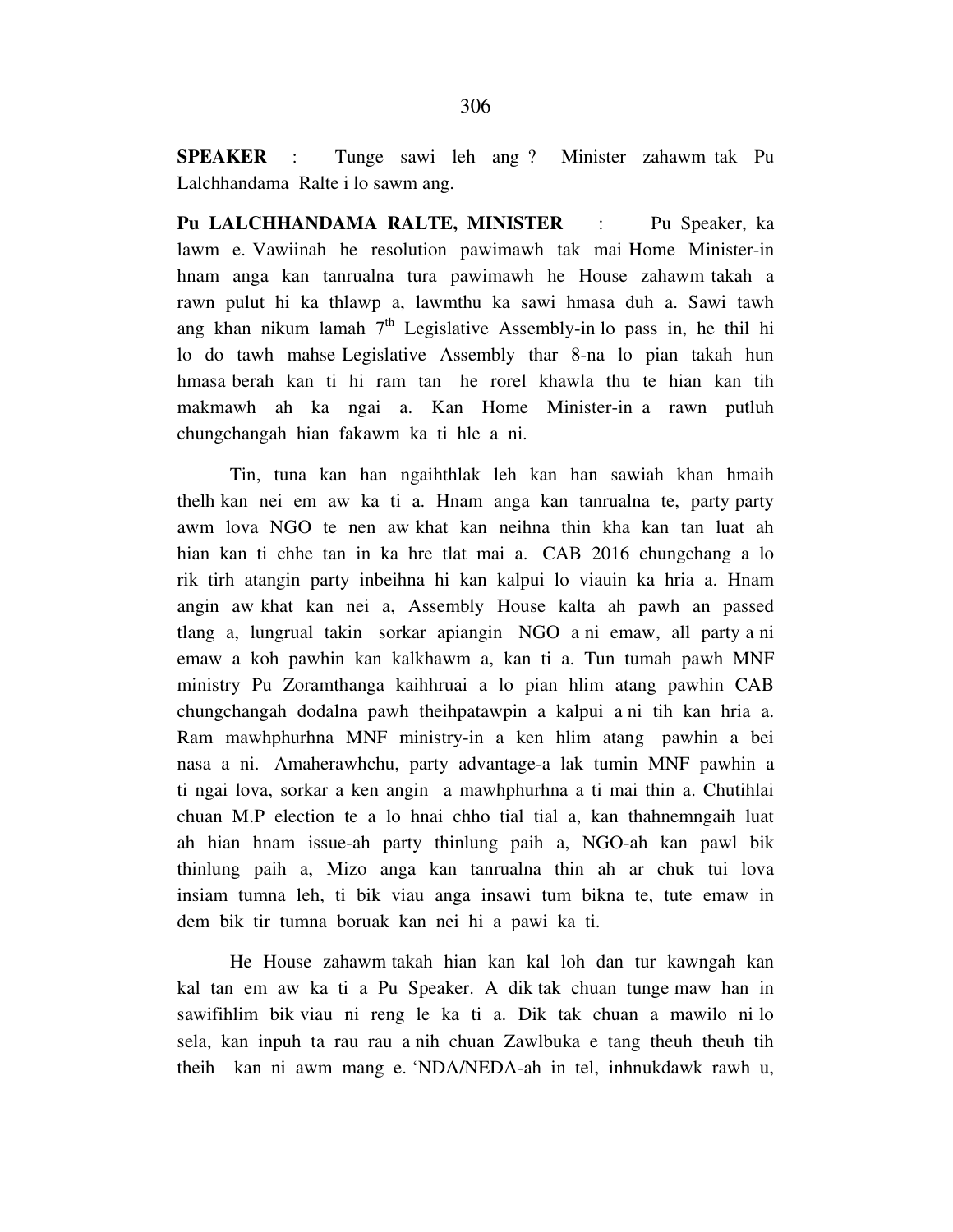te kan han in ti a. Chutihlai chuan min han puhtu thenkhatte kan Congress party te pawh kha kan hria a, Mizorama rorelna in pakhat CADC-ah chuan sorkarna a va form pui a ni lawm ni BJP te kha Pu Speaker? Chung mite chuan tunah BJP hi an sawi hlauhawm viau a, a hlauhawm lo ka tihna a ni lo. Thianghlim, famkim bikah in dah in, keini kut bal bik ni a min puh an tum hi engatinge ?

 A dawt leh ah chuan tuna tangrual pawl inti mek ZPM te pawh hi a leading part la tu, an Chief Ministerial candidate awmna ZNP ngei te pawh khan nikum hmasa lawk Aizawl North- III by-election-ah khan ualau takin BJP nen an fight tlang a ni lawm ni ? Engatinge vawiinah inthlan dawn ah hian hnam thil anga kan tan hona turah, vawiinah hian hnam thil sawi a hun laia party party kan tih a, MNF in phawichhuak phawt rawh u kan in tih bik? Hetiang tur em ni, he House zahawmna hi kan vawn a ngai lawm ni ka ti a ni.

 Vawiinah hian kan ngaihtuah tur chu hnam thil a lo khawih chuan kan party kawr kan hlip ang a, hnam angin kan kal tur a ni dawn lawm ni ?. Chu chu hun kal tawh ah pawh Pu Speaker, kan tih thin dan a ni. Kan ILP a lo nghing dawn a kan hriat pawhin party party pawh a awm lo. Kan Chief Minister, tuna kan House Leader ngei hi hun hmasaa Chief Minister a nih lai pawhin delimitation chungchangah kan ramah thil fello central sorkar-in min insist an tum lai pawhin Chief Minister ho meuhin kawng kan zawh a nih kha. Hnam thil ah chuan lalthuthleng kalsan in hnam tan a rawn ding ngam asin, tuna kan House Leader hian.

 Engatinge tun tumah hian politics-a hamthat lak kan tum luat ah tute emaw hmuh balh tir kan tum phet? Kan Chief Minister, kan House Leader hi CAB 2016 do a, Prime Minister Office luhchilh a, Home Minister Office luhchilh a, nasa taka bei a, North East Chief Minister zawng zawngte tan khawmna tur forum te buaipuitu a ni asin. Mizoram M.P pakhat chuah nei hian kan do hneh dawn lo a ni tih kan hria a ni lawm ni Pu Speaker? Chumi avang chuan phungbawm sawm thiam tur te, midangte hmuh ah pawh hnam anga kan mawina tur te ngaihtuah ila, vawiinah hian he House-ah hian lo sawi leh zel tur te pawh hian party party chuan i in sawisel lovang u. Hnam anga kan kal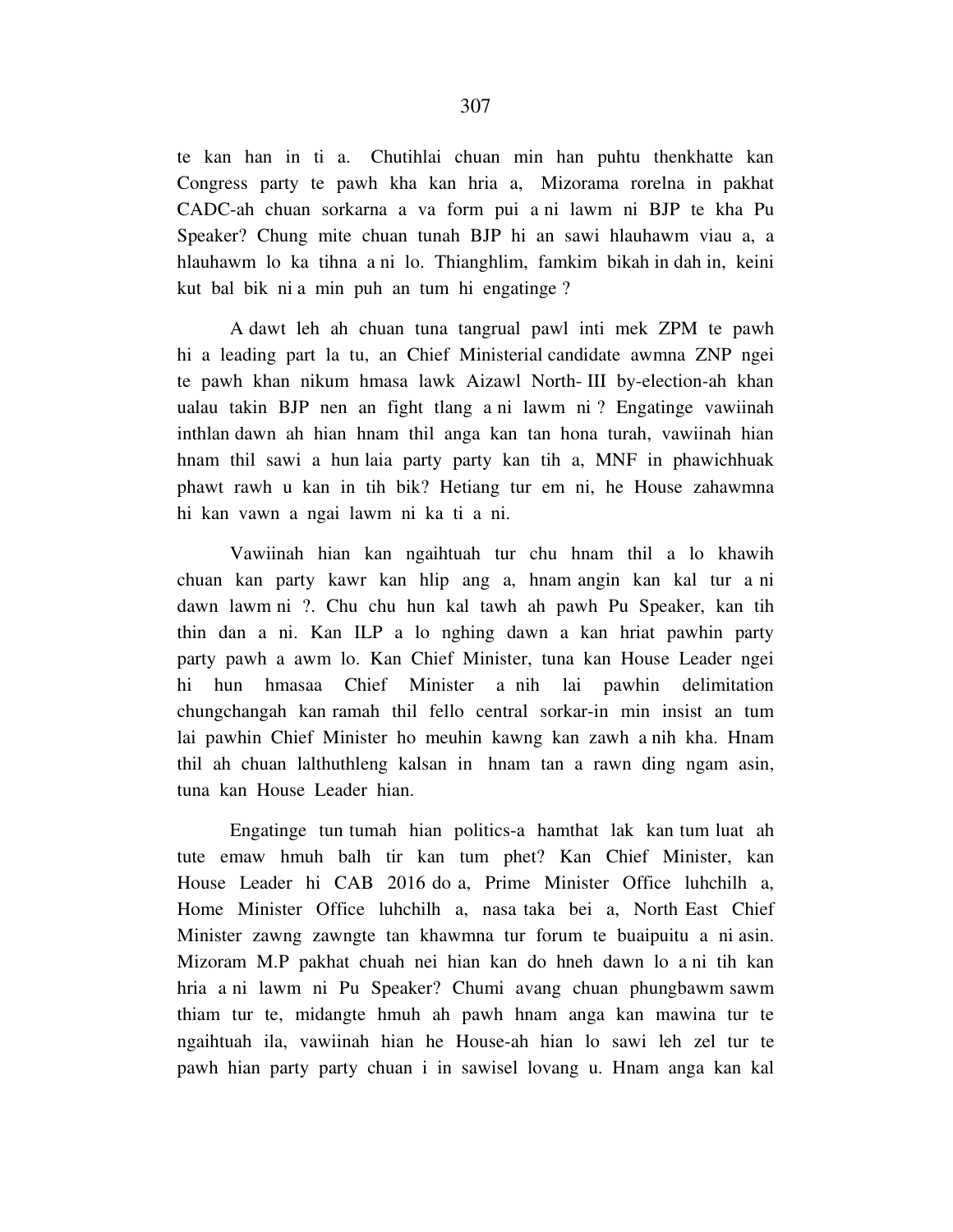zelna turah engtinnge kan tanrual ang? He thil hi an lo titlang a nih pawhin engtinnge kan tih dawn tih lam hi sawiho zawk ta ila tha ka ti a. Inthlan vote kan duh avanga kan sawi key kan thelh hian keimahni mawng pawh kan hlim a ni tih hi hria ila a tha in ka hria.

 Chuvangin Pu Speaker, lungrual takin he resolution hi hun lo kal zel turah Parliament pawhin a pharh chhunzawm lohna tur leh kan duhlo a ni tih hi lungruala kan pass hi ka duh a, ka thlawp thu ka rawn sawi a ni e. Ka lawm e.

**SPEAKER** : Tunge chhunzawm leh ang? Member zahawm tak Pu Andrew H. Thangliana i lo sawm ang.

Pu ANDREW H. THANGLIANA : Pu Speaker, ka lawm e. Politics-ah chuan issue a zir in political party hi stand a danglam thin a. Kum thum kalta khan AMC inthlan te kha chu issue hran a ni a, hei tunah Zu issue te a awm tawh lova, tuna an issue chu CAB a ni a. A rawn propagate tu chu BJP led government NDA khu a ni tih kan hria a. Hon'ble Minister Pu Lalchamliana'n CAB 2019 Lok Sabha-in a lo pass tawh Rajya Sabha-in a hnawl avanga thi tawh tluk heti lai kan House-ah meuh official resolution submit a, do thar a, reintroduce ni tawh lo se kan tih na, chumi atana hma a la hi a danglam ang rengin a tha hle in ka hria a. Pu Speaker, a awmzia tak chu kan hma lawk inthlanpui awm tura campaign-na ah CAB 2016 puluttute BJP hotupa Amit Shah-in February ni 17 ah Assam, Lakhimpur-a a thusawina ah, 'thuneihna kan chang leh a nih chuan CAB hi paw chhuak lehin kan table leh ang,' a ti a. Niminpiah mai March ni 16 Times of India Newspaper front page-a kan hmuh ah chuan Viswunta Himanta Bishwas Sharma, Assam BJP thluak burin Amit Shah thuchhuah ang ngat a tuihnih leh na kan hmu. Tin, kan han hmuh hian BJP led Government note kan tih mai NEDA alliance hian CAB hi tihpuiltlin ngei tumin an policy-ah telh an tum a ni tih hi a lang chiang hle in ka hria a. Chuvangin he Bill procreate tu NDA naute kan tih NEDA member ni a vuan lui tlat ten CAB kan dodal ang han tih tlat mai hi thil mak pakhat niin ka hre ve hrim hrim. Zoram mipuiten hriatthiam har an tih ka ring deuh bawk a ni.

 NEDA chungchang hi tlem a zawng han sawi tel ka duh a, a founder hi BJP an ni a, an chairperson hi BJP hotupa Amit Shah niin, convener-ah Himanta Bishwas Sharma a ni a. Tunah member 11 niin Mizoram atang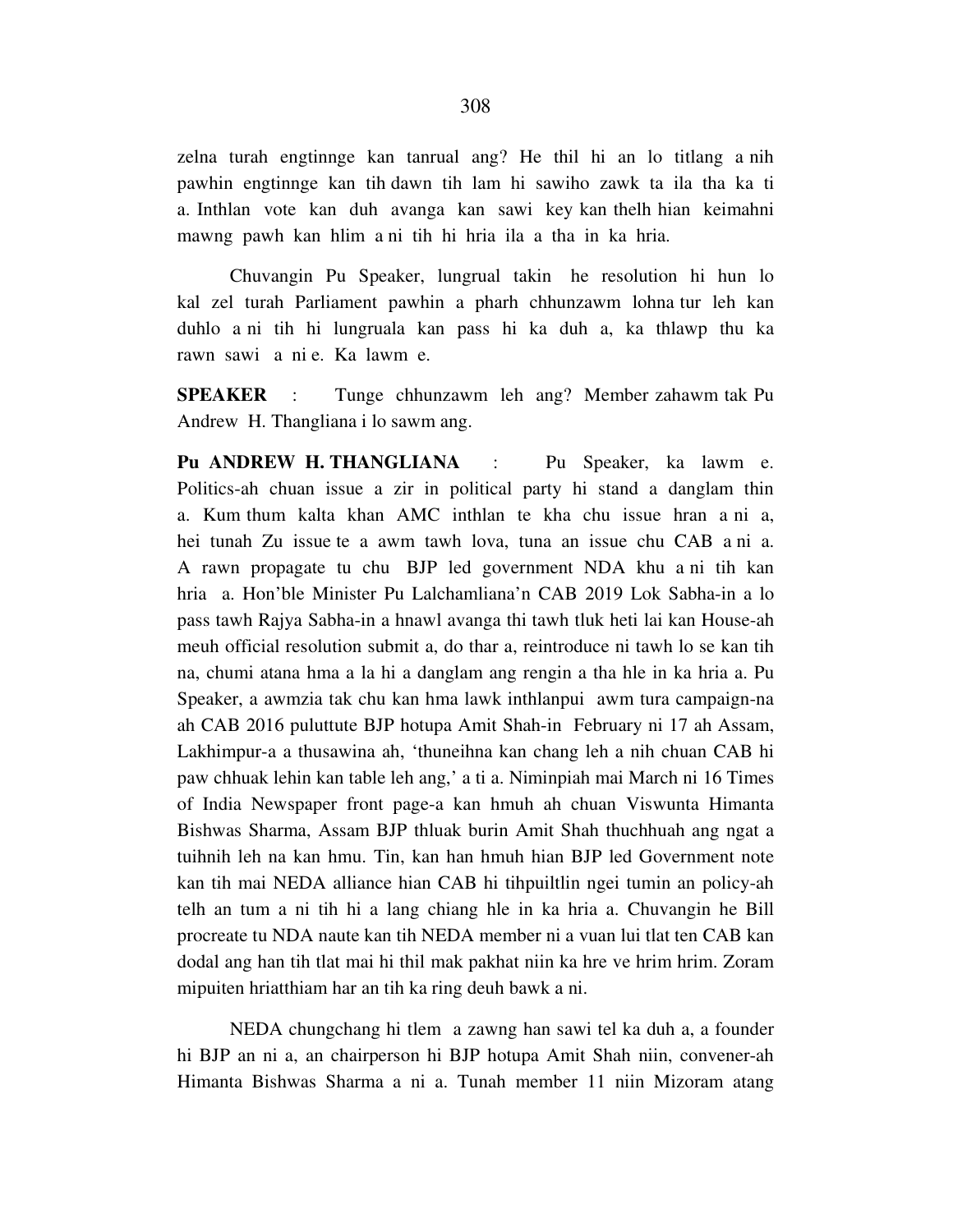chuan Mizo National Front chiah an tel a. Lok Sabha MP 10 neiin Rajya Sabha MP 3 an nei mek a ni.

 A tawp berah chuan Minister zahawm tak Pu Chama resolution hian kan ram, hnam leh sakhua himna kan ngaih pawimawh tlan zia a tilang chiangin ka hria a. A resolution hian party sawi lovin min suihkhawm sela, inthlanpui lo awm turah mi zawng zawng BJP kaihhruai NDA sorkar centrala a tlin tawh lohna tura NDA lama thu ve lo tur chiang vote theuh turin mipuite leh member te kan sawm a. Tin, impression kan siam duh tak tak a nih chuan ( SPEAKER : A Bill ah khan lut ila campaign nghal chi a ni miah lo a nia, a Bill ah khan lut ila. Heta tanga vote zawn hi a thianglo a nia, Dan in a phal lo a nia.) Ka tihpalh a ni e, impression kan siam duh tak tak a nih chuan resolution piah lamah hian a rorel lai party te pawh hian Meghalaya Chief Minister, Conrad Sangma te ang hian, 'hemi hi a kal tlang a nih chuan kan inzawmna ka chhu chat ang,' te pawh han ti ngam ve ila tih te rawtna ka siam a ni e. Ka lawm e.

**SPEAKER :** Member zahawm tak Pu C. Lalsawivunga i lo sawm leh ang.

**Pu C. LALSAWIVUNGA :** Pu Speaker, ka lawm e. Vawiina kan official resolution hi a pawimawh khawp mai a, ram thil a ni a, hnam thil a ni bawk a. Chumi in a ken chu kan tu leh kan fa lo awm zel turte nghawng thei thil a nih avangin he resolution hi thil pawimawh tak niin ka hria a. A resolution hrim hrim hi chu a tha ka ti a, ka support thu a bul tan nan ka sawi a. Tin, vawiinah hian he resolution lo luh dan hi nizan te pawh ka ngaihtuah ka ngaihtuah a, Official Business, Government Business khawih tur tam tak kan neih kar ah engatinge he resolution hi sorkar lam atanga a lo luh mai aw tih kha ngaihtuahnaah a lo lut lo thei lova. A chhan niawma ka rin chu kan ngaihthlak ang khan he House-in nikum maiah khan a lo passed tawh a; tin, Cabinet pawhin an lo passed tawh a. Tunah hian chawpchilh takin tihian sorkar atangin Government resolution hi a lo lut leh a ni a. Tah hian MP inthlang tur kan nih avang hian MP inthlang tur kan nih ang taka helai ah hian mipuite laka vote zawnna rilru a ni thei ang em tih kha ka ngaihtuahna pakhatah a awm a ni. Chumi vote zawnna rilru atanga he resolution hi lo kal a nih chuan kan ram tan a pawi hle dawn a, kan hnam tan pawh hian a pawi hle dawn a ni. Tichuan sawi thui tur ka hre lova, sawi thui pawh ka tum lova, amaherawh chu tlemte, tawitea ka tarlan duh chu he resolution hi vawiinah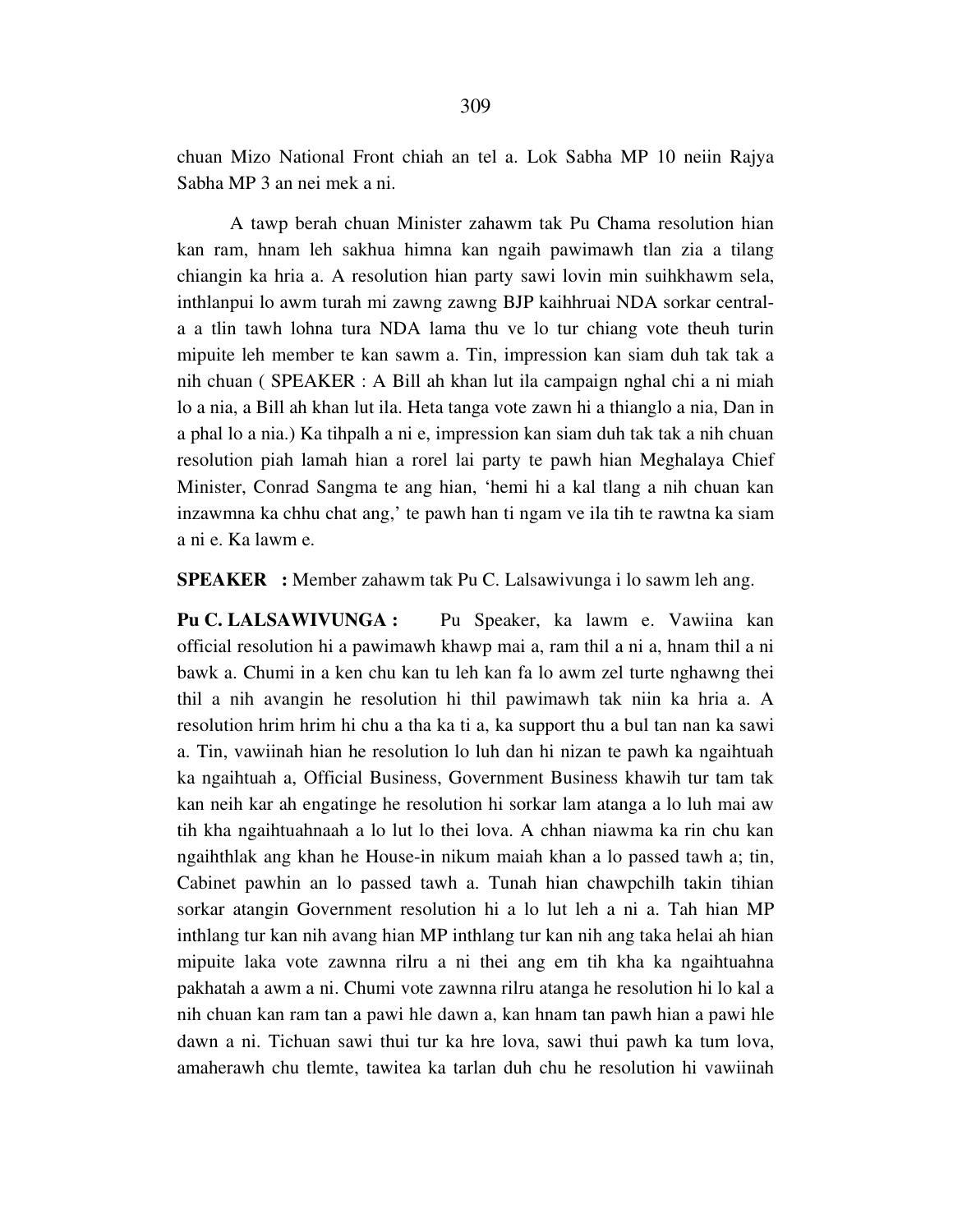kan sawiho a, kan pass dawn a nih pawhin resolution puluttu lam hian an tih tur an tih hmasak hi kei chuan ka phut a ni. Internet-ah te kan en a, Wikipedia lamah te kan en a. BJP leh a thawhpui NEDA member zingah vawiina kan sorkar he resolution pulutte hi NEDA member list-ah Mizo National Front tih chiang takin tarlanin a awm a. Chuvang chuan he Citizenship Amendment Bill, Parliament-a introduce a pass tumtu BJP leh a thawhpui NEDA member a in la awm chhung hi chuan he kan resolution hi pass hian awmzia a nei ang em tih kha question lian tak a ni a. Tin, chu chu Zoram mipui pawh hian an beisei leh min beisei dan pawh hi niin ka hria. Vawiin hian official resolution a nih angin sawi tlawr hle mah ula, Zoram mipui hian NEDA member in nihna leh BJP te nena thawkho party te dinhmun hi an hrechiang a, tute pawh hian an pawm hi ka ring chuang lo. Chuvangin vawiinah hian hnam anga kan tanrual a kan sakhua humhim kan duh tak tak a nih chuan, he Amendment Bill introduce duhtu party te nena thawhhona hi in chhut chah ngam pawh a pawimawhin ka hria a. Chuvangin vawiinah hian Pu Speaker, kan sorkar, i dinglama thute hian ram leh hnam hmangaihna leh sakhua humhalh duhna avangin NEDA member an nihna atang hian an inhnukdawk ngam ang em tih hi mipui zawhna a ni a. Chuvangin he kan resolution hi resolution pawimawh leh tha tak a nih si avang hian kan resolution ang taka chak taka hnam anga ke kan pen theihna tur chuan kan tanrual a pawimawhin ka hria a, chu chu ka sawi ve duh a ni e. Ka lawm e.

**SPEAKER** : Pu Robert Romawia, Hon'ble Minister i lo sawm ang.

**Pu ROBERT ROMAWIA ROYTE, MINISTER** : Pu Speaker, ka lawm e. Tawite in sawi ka tum ang. Pakhatnaah chuan Citizenship Amendment Bill hi member zahawm tak tak tam takin an sawi tawh ang khan Mizo zawng zawng chuan kan duh lo a ni tih hi pawm tlan a thain ka hre khawp mai a. Chutih mek lai erawh chuan sorkar hmasa lamah te he House zahawm taka sorkar resolution anga passed tawh leh Cabinet te pawhin an lo passed tawh a ni chunga vawiinah hun tharah te kan chuang chho va, tiang khan Parliament in hnih a tlang ta lo va, kan lak thar leha, kan tan leh a thil kal tawh duhtawk mai chi a ni lo tih kha a point khatnaah kan sawi duh a. A chhan chu 8<sup>th</sup> Assembly, Assembly hrang a lo ni tawh a, ruling party pawh kan lo hrang tawh a. Ruling party tuna ruling mek phei chu hnam party ti a mipui pawhin kan chhal leh sakhuana mai piah lamah hnam chhanhimna kawnga nasa taka pen mek te a lo nihna ah hian official resolution pass hi chu MNF party lam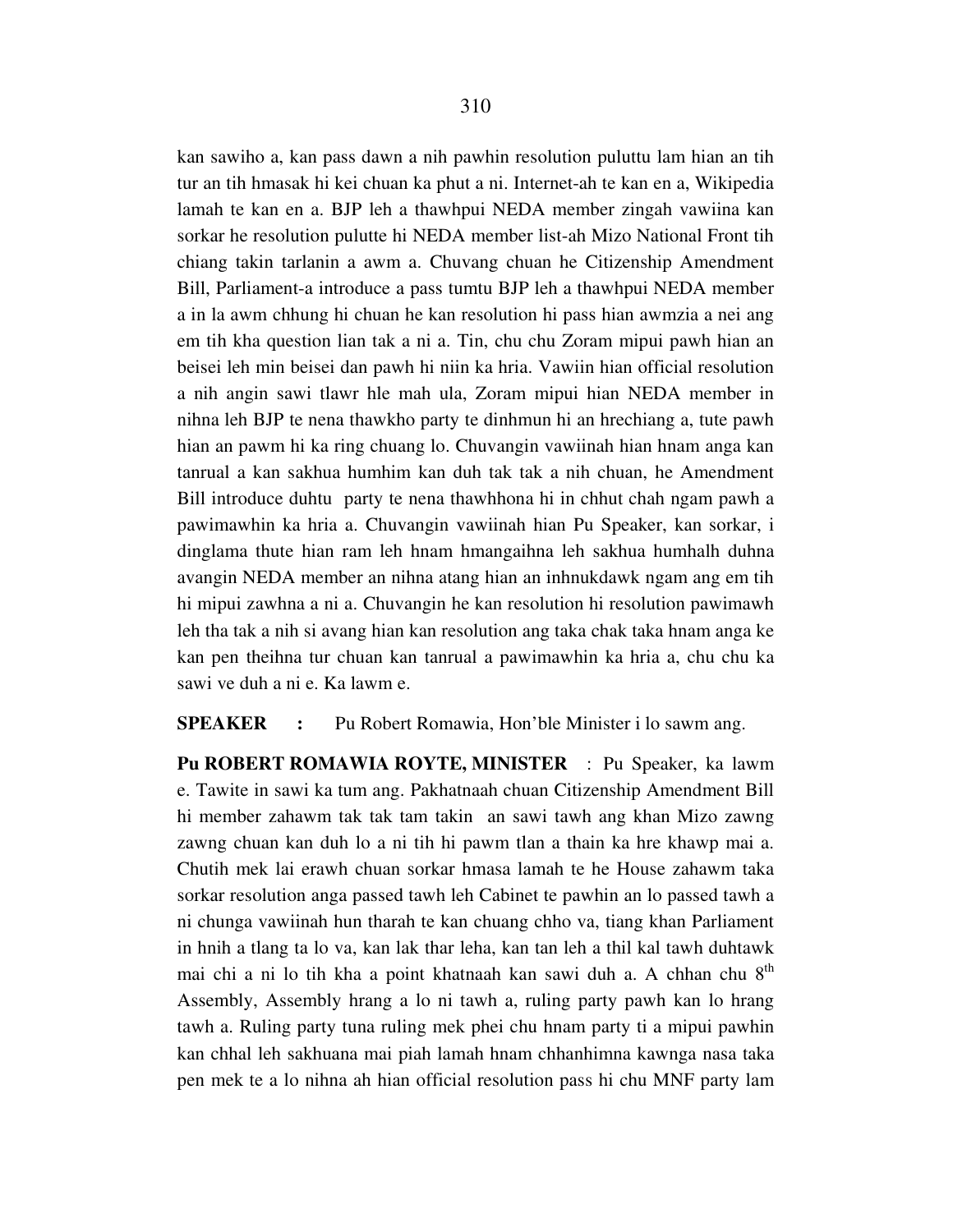atanga official resolution lo lut hi mak lo tih vak chi a ni lo. Tih ngei ngei leh tih mak mawh a ni tih ka sawi duh a. Assembly-a pass na chance a awm hma pawh hian Council of Ministers meeting-ah vawi 2 pass a ni tawh a, bawhzui te pawh a ni. A hmaa pass bawhzui manglo nen kha chuan a inanglo a ni tih hi ka sawi duh a ni.

 Tin, a point hnihnaah khan Assam Accord para 5-na ah chuan foreigners chungchang te, foreigners detect dan tur te, detect huna tih dan tur thlengin Government of India leh Assam zirlai pawl ten 1995-ah Accord an siam a, Accord hmingthang tak a ni. Heng te hi Parliament rorelna sang pawh ni se an ignore a an ngaihthah a, an namnul chi a ni lo tih hi ka sawi daih duh. A chhan chu Accord kalphung kan hria a, buaina leh harsatna khirh tak, loh theih loha solve ngai a lo niin khatiang khan Assam Accord harsa tak chungin an pass a, hengte hi namnula bawhchhiat a nih chuan North East hi kangmei nasa tak chhuak thei a nih hi kan House-ah pawh hian ka ti ri ve duh hrim hrim a. Chutihmek lai erawh chuan Assam-ah te chuan Citizenship Amendment Bill duh hi chak takin an awm a, Citizenship Amendment Bill duh lo chak takin an awm thung a. Hetiang a nih laia Mizoram-ah za a za kan in thurual erawh hi chu kan dang daih a ni tih hriat a pawimawh a.

 Tin, Mizoram-ah pawh India sorkar leh MNF-in Memorandum of Settlement an sign a, chutah chuan MNF chuan a din tirh atanga vawiin thlenga a stand, Pathian leh kan ram tan ti a kan sakhuana te, kan cultural practice te, kan social practice te, kan customary law leh procedure te; tin, kan ram ownership leh transfer of land, ram neitu nihna chungchang leh a tih ral dan chungchang te, criminal law chungchang thlengin MNF chuan tun hma atangin a lo ngaipawimawh thin a, MNF leh India sorkar inremna ah pawh tha takin chu chu safeguard na dan a awm a. India Dan pui tihdanglamna 53rd Constitution Amendment Act an pass pawh kha MNF leh India sorkar inremna tihhlawhtlinna Constitution Amendment Act pawh Parliament-ah siam a ni a, chutiang chakna nei Assembly House kan ni tih vawiinah hian uar taka sawi ka tum a ni.

 India ram leh North East-ah pawh khatiang a bika safeguard nei ve lo Assembly House hi tam tak an awm a, mahse MNF te zarah he House zahawm tak hian kan resolution hmangin India Parliament-in Dan a rawn siam te pawh kan resolution hmangin kan hnawl emaw, kan resolution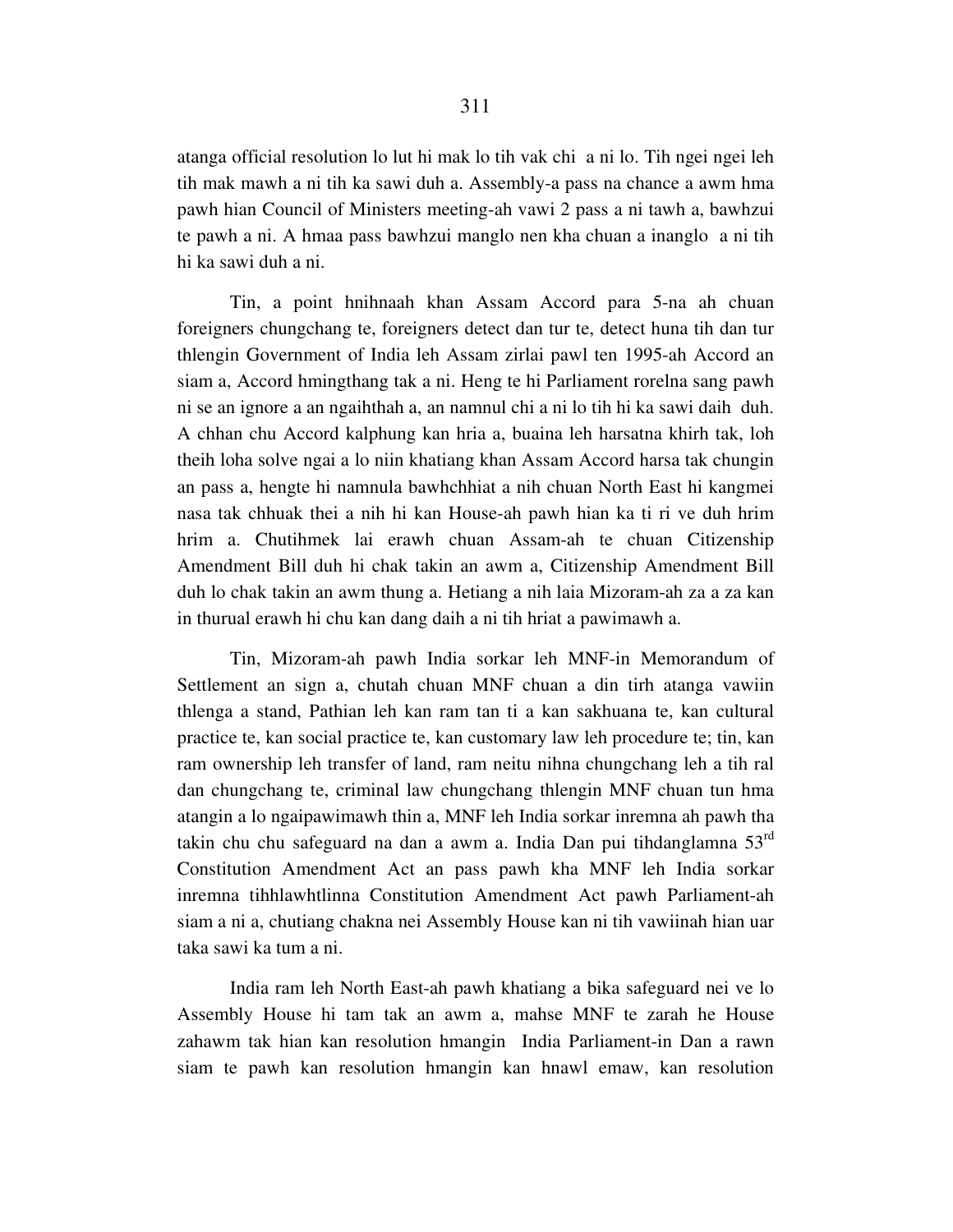hmanga kan adopt loh kan sakhuana chungchang te, kan hnam dan chungchang te, keimahni dan behchhana criminal law chungchangah te, kan ram leilung 1 inches pawh a neitu nihna leh transfer of land chungchangah te he House resolution hi a pawimawh em em a, chu chu  $53<sup>rd</sup>$  Constitution Amendment-in he House hi thuneihna a pek a ni. Chuvangin India ram state danga House ten an neih loh thlengin he House hian kan nei ve ti te pawhin sawi ila a dikin ka hria a. Chutiang a nih lai chuan hetiang context-ah kan ram a lo awm chhoh mek lai hian pass a tul em ni, kan lo pass chuan tih ang chi kha ngaihtuah dan diklo deuh niin ka hria a, pass ngei pawh ka rawn rawt duh a.

 Tin, sakhuana base-a citizenship inpek hi Israel ram lo ah chuan khawvel hmun dangah hian a awm ngailo ni te pawhin a lang a, kan hre diklo palh mai thei bawk a. India ramah sakhuana hmanga citizenship inpeka hetiang hi a kal tan cho a nih chuan a tha lo hrim hrim mai a, chuvangin he Assembly House zahawm tak hian kan do tlat tur niin ka hria a, chung chu ka sawi duh a.

 A tawp nan chuan hnam issue hrang hrang kan lo buaipui tawh thin a, hnam issue rau rauah pawh he Citizenship Amendment Bill hi chu issue pawimawh leh Mizo anga chimral emaw, chim buai emaw kan nih theihna awlsam tak a nih avang leh tunah a awm mek te pawh Zoram chhim thlang lampang te kan ngaihtuah chuan tuna dan mangloa lo cheng mek zat te, a figure hre chiah theilo mah ila,heng zawng zawng regularize te an nih chhoh chuan kan ram tana a pawi zia pawh hretu kan ni a, chutiang a nih mek lai chuan party mal anga chet lak vak vak na chi a ni lo. Tin, vote tikiamtu te pawh a ni palh ang tihte pawh ka hlauhpui deuh a, tiang zawnga rawn che party hi. Chuvang chuan heng chungchangah hian inbei vak vak lo in kan politician zahawm tak voice record han tih darh ang chi te hi kei ngaihthlak pawh ka ngaithla peih mang lo a, BJP chungchanga ngaihdan sawi chhuahna ni awm tak an tih darh vel te pawh hi a hunlo in ka hria tih ka sawi duh a, pass ngei ka rawn rawt ve a ni e.

**SPEAKER** : Tunge sawi leh ang? Pu Lalrindika Ralte, member zahawm tak i lo sawm ang.

**Pu LALRINDIKA RALTE** : Pu Speaker, ka lawm e. Vawiina kan resolution hi party politics te pawh han kai zawk a remchang deuh a ni mai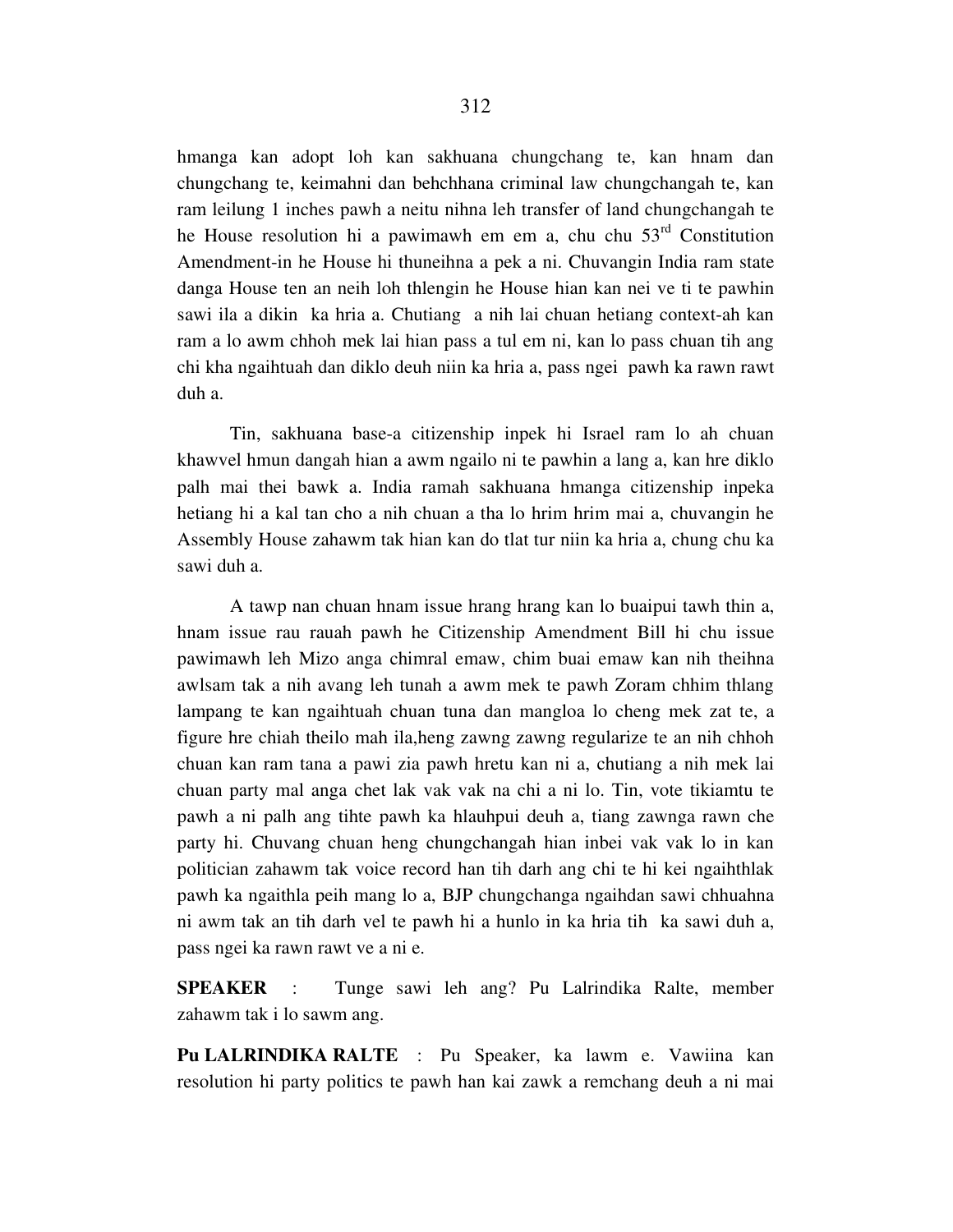thei a, han kai nual nual te pawh kan awm a, politician kan ni a, in hriatthiam tlan te pawh a tha in ka hria a. Amaherawhchu ka sawi ve duh chu helai rorelna zahawm tak hi party politics khelhna a ni lo a ni tih kan hriat nawn a tha in ka hria a. Helai hmun hi chu ram leh hnam tana rorelna hmun tur a ni tih hi kan hriat tlan a tha in ka hria a, chutiang anga ngaihtuahna pawh kan put tlan a tha in ka hria a ni.

 Tichuan vawiina kan official resolution hi Pu Speaker, thinlung takin ka thlawp a, hnama min dintu Pathian duh dan pawh a nih ngei ka ring a, Mizoram leh Mizo mipui te tan vawiina kan official resolution hi pass ngei turin ka duh thu tawite in ka rawn sawi ve a ni e. Ka lawm e.

**SPEAKER** : Member zahawm tak Pu Vanlalhlana i lo sawm ang.

**Pu VANLALHLANA** : Pu Speaker, ka lawm e. Kan official resolution Minister zahawm tak Pu Lalchamliana rawn putluh hi a sei deuh a, chhiar chhuak vek lo mai ila, ka thlawp a, a tha ka ti a. A lawmawm lam zawng te pawhin sawi ta ila Pu Speaker, he issue-ah hian Mizo mipui kan tangrual khawpin ka hria a, kan ngaihthlak ang khan sorkar pawhin Cabinet meeting-ah a duhloh thu te an lo chham chhuak a. Tin, sokar hmasa lamah he House-ah ngei hian resolution hmangin kan duhloh thu te kan lo tarlang tawh a. Political party hrang hrang pawhin kan duhloh thu kan au chhuak a, chu chang ni lo in kohhran te pawhin kan duh loh thu kan au chhuak a.

 Duhthawh thu han sawi takah chuan hetianga resolution official meuha move a nih rau rau chuan Rajya Sabha-a a awm hma khan sorkar a ding tawh tho si a, Lok Sabha-a pass hlim te hian official emergent meeting te pawh ko in resolution han pass thei ila chuan a ring leh zual deuhin ka ring a. He Bill hi a controversial a, ni e Pu Speaker, JPC din a ni a, JPC meeting te pawh kha a composition kha Lok Sabha member 20, Rajya Sabha atangin 10 an ni a, an vaiin 30. Proceedings han en hian an debate nasa a ni. BJP lam tang chuan citizenship pek tur hian kum 1 emaw, kum 2 emaw an awm chuan pek mai kha an duh a, mahse Home Ministry lam atanga official lo kal ten, 'Chutiang em em a ni lo, tute nge an nih pawh kan identify hmanlo ang a, kum 6 a nih loh chuan kan inpeih hman lo ang,' te an ti zawk mah kha a ni a.  $7<sup>th</sup>$  Januaryah report hi Lok Sabha-ah khan pharh a ni a. Chutah chuan JPC-a member 9 hian an duh loh thu a tawp thlengin an lantir a, descending note te pawh an pe a ni. He Bill hi a bikin hmar chhakah kan duh lohna a lian hle a, India ram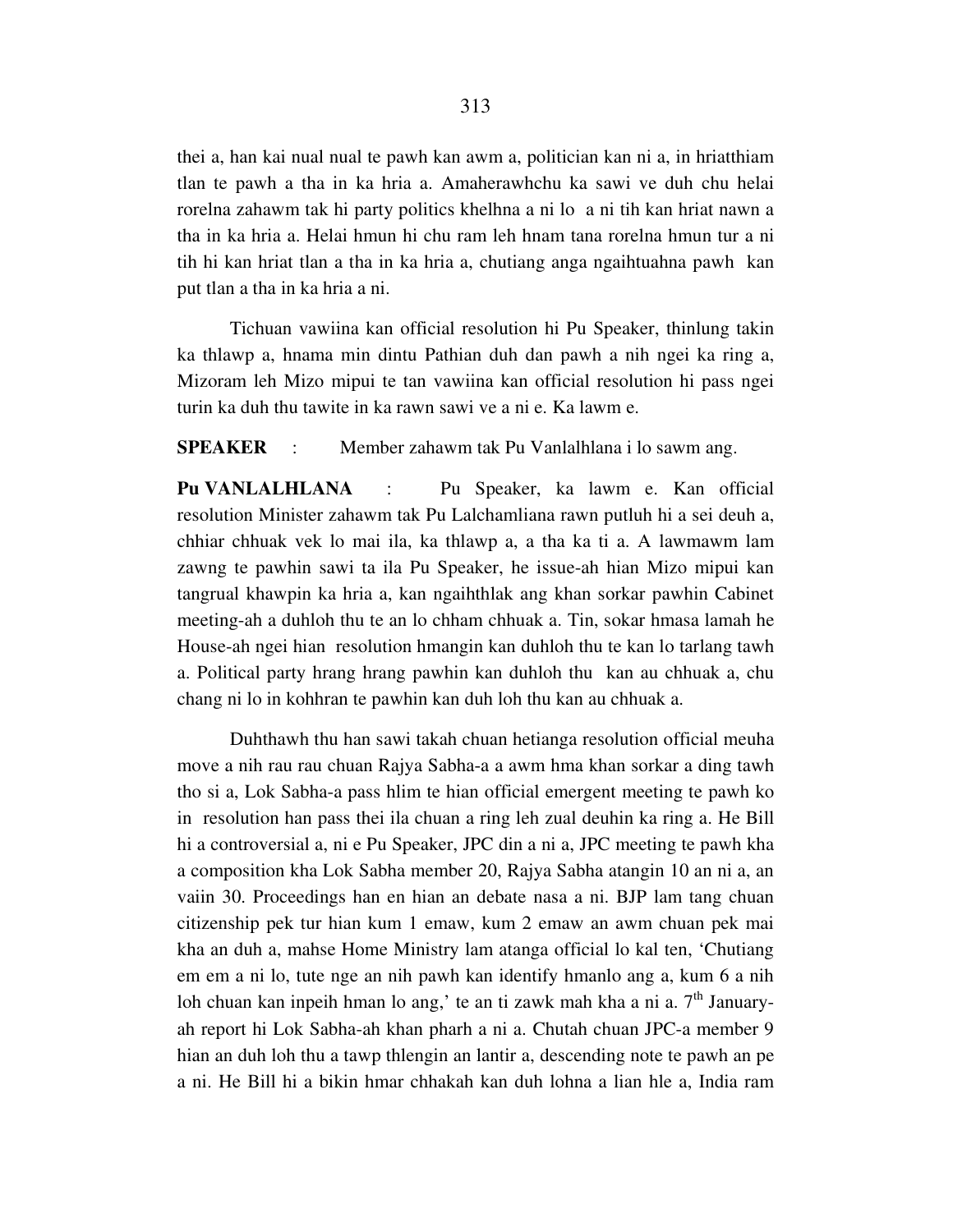pumpui atangin. Tin, hmar chhakah pawh Assam-ah leh Mizoram-ah kan lantir nasa zualin ka hria a. Tin, kan tan a him lo zual bik bawk a ni, hmar chhak state rau rauah pawh. A chhung thu hi a detail-in kal lo ila. He Bill hi a kaltlang ta lo a, Bill thi a ni ta a. Amaherawhchu Amit Shah chuan February ni 17 khan 'Central-ah sorkarna kan siam chuan he Bill hi reintroduce a ni ang' tih a sawi a ni.

 A leh lamah chuan Lok Sabha-a pass tawh a han thi mai hi a buaipuitute leh a puluttute tan chuan a tlawmngaih thlak khawp ang. Chuvangin Amit Shah-an hetianga a sawi pawh hi a awm ka tih pui, an dinhmun atangin. Amaherawhchu he Bill kan tana tha lo hi a tawpna tur leh reintroduce a nih lohna tur chuan he Bill tuipuitute hian sorkarna an chan loh a ngai tlat a ni. Kan hriat angin he Bill buaipuitute leh passtute NDA, BJP leh a sangawizawnpui te an ni. Chuvangin kan resolution-in a tih anga reintroduce a nih lohna tur chuan BJP leh an sangawizawnpui te central-a an sorkar loh kha a kawng awmchhun chu a ni ringawt mai a ni. National President ten kan pulut leh ang an tih lai a, kan thlan tlin chuan an pulut dawn tihna a ni mai. A pass pawh an pass ang a, a kaltlang pawh an kaltlangpui tawh ang. Chungah chuan Mizo mipui tan pawh do pawh ni ila, thisen chhuah nasa fe pawhin kan do hneh tawh lo mai thei a ni. Chuvangin kan hmaa inthlan lo awm tur hi a crucial em em a. Kan tangrual a, kohhran te, political party te leh sorkar thleng pawhin he issue, he Bill duh lohna kan sawi. Parliament-ah pawh introduce ni tawh suh se tih hialin kan ti a ni. Kan tanrualna tilang leh zual tur chuan Mizo mipui zawng zawng pawh hian central-ah he Bill hi introduce a nih lohna tur chuan BJP leh a sangawizawnpui te an sorkar loh hi a tul a ni tih hi kan hriat hi tha a ni tih Pu Speaker, ka rawn tarlang duh a ni. Ka lawm e.

**SPEAKER** : Pu K.Pachhunga, member zahawm tak i lo sawm ang.

**Dr. K. PACHHUNGA** : Pu Speaker, ka lawm e. Home Minister zahawm takin Citizen Amendment Bill duh lohna a rawn pulut hi zahawm ka ti a. Chutihlai chuan kan han debate nak nak a, member zahawm tak tak ten engemaw remchang la in eng emaw te pawh kan ti a. Eng pawh ni se Pu Speaker, he House kaltlang hian Zoram hnam dam nana he CAB duh lo tu NGO zawng zawng te chungah lawmthu ka sawi a. Chutihlaichuan political party, ram leh hnam damna duha he Bill duh lo tute chungah pawh lawmthu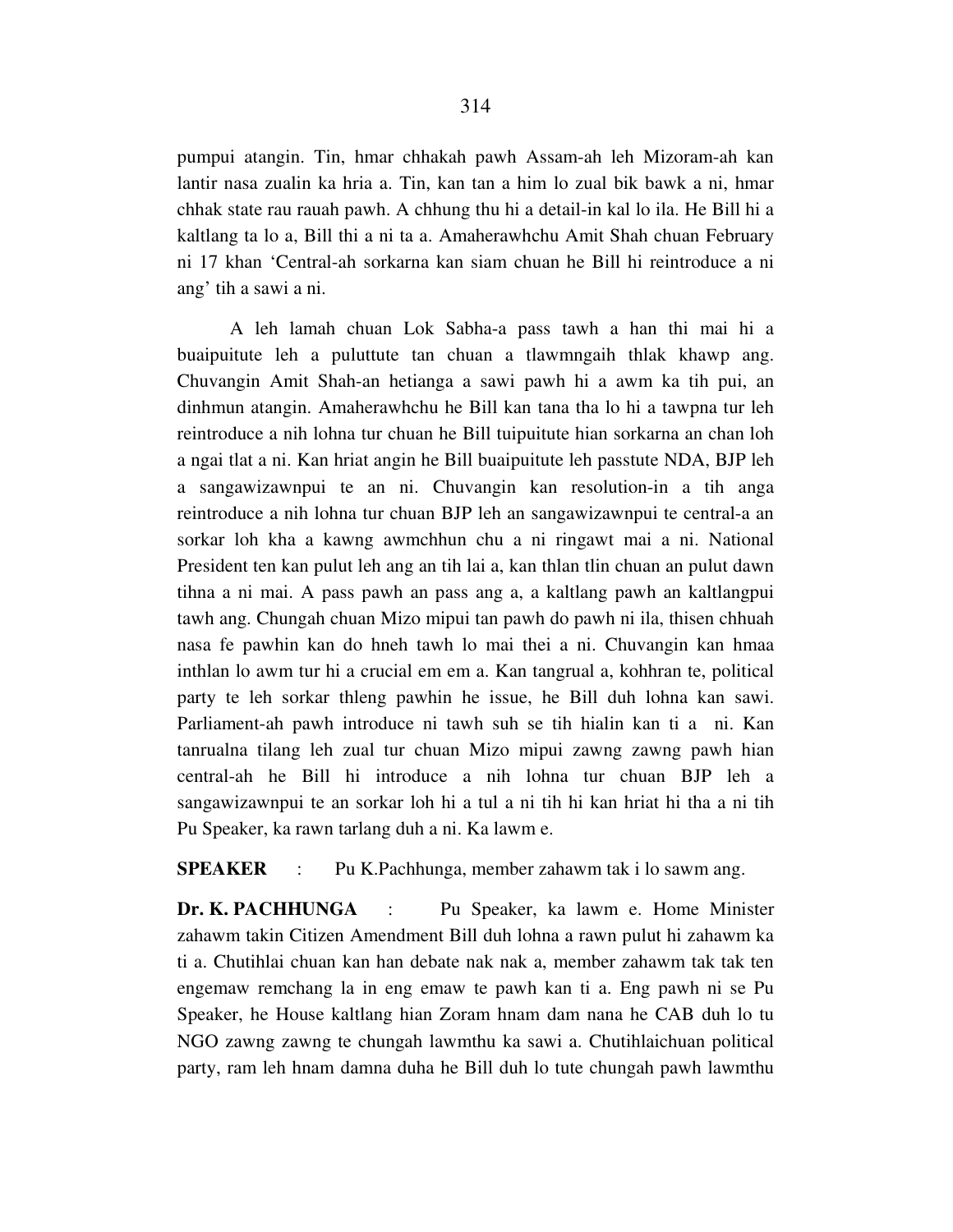ka sawi hrim hrim duh a. Pathianin Mizoram, ram zim te min pe a, hnam tlem te kan ni a. Pathianin missionary te hmangin min zawng chhuak a. Chutiang chuan India sorkar lian tak hnuaiah kan awm a. Kan hriat angin India ram chu khawvela ram lian, mihring tam ber dawttu kan ni a, Hindu kulhpui kan ti a. Chutihlai chuan a thenawm ram Pakistan leh Afghanistan te, Bangladesh te chu kan hria a, Muslim pum pui an ni a. Tunlai khawvel buaina kan hre vek a, khawvel buaina chu Muslim firfiakte an ni. Chuvangchuan Pakistan leh Afghanistan-ah te, Bangladesh-ah te sakhaw tenau zawk Christian te, Buddhist te, Sikh te leh Hindu te ngei pawhin tihduhdahna an tawrh avangin he Bill te pawh hi lo chhuak niin a lang a. Mahse he Bill Lok Sabha-a an ngaihtuah lai hian Mizoram kilkhawr, kan boundary Bangladesh te leh hengte hi an ngaihtuah hauhin ka ring lo a.

 Vawiinah hian kan ram leh hnam venghim turin mipui thlan chhuah kan ni a. Inchirhtheh a, vote zawnna hunah ka ngai lo va. Kan zavai hian pheikhai rual takin he Bill hi kan pass turah ka ngai a, kan dodal turah ka ngai a. Chutihlaia mithenkhat ten advantage lak tum taka Mizo lo taka, phakar taka zawm leh zawm loh an sawi hi sawifiah deuh ka duh a ni. Tih tak emah chuan India ramah party 2 hlawm lian pui pui UPA leh NDA in kan awm a. Congress in a kaihhruai te UPA an ni a, eng sakhua nge an vawn bik chuan le? BJP leh a kaihhruai te kan ti a, chu chu NDA kan ni a, eng sakhua nge an vawn chuan le? 82% India ram ropui takah Hindu te kaihhruaina hnuaiah kan awm a. Chu chu inti Kristian takin vote zawn nan piangthar tak tak an nih leh nih loh chu ka sawi tur a awm lo a. Theihtawpin kan in bei tlang a, NDA sorkar hi BJP sorkar a ni lo, an tam em avangin an tling tam a, kan hmu BJP mai a ni. NDA-ah hian tu tute nge awm? BJP chauh an awm lo va, Kristian te pawh an awm a, Minister-ah pawh Kistian kan nei a. Tin, North East-ah pawh kan in hlawm khawm a, chu chu NEDA kan ti a, NEIDA pawh a ni lova NEDA a ni. NEDA-ah chuan tute nge awm kan tih chuan Nagaland Kristian te, Khasi te, Garo Kristian te leh Boro Christian te pawh an awm a, Mizo te pawh kan awm a. Kan sakhua theuhah kan awm vek, tumah rawn BJP rawh u, an ti lo reng reng. Tih tak emah chuan zawm han tih chuan a nih leh kohhran behchhan ang taka kan unau thenkhat ZPM unau ten min han puhna hi India rama Kristian te inleh phal lohna 'anti-conversion law' an tih hial mai, Hindua in leh phal lohna, Chritian te Hindu-a in leh phal lohna dan pass tu Congress a ni lawm ni tunah an thawhpui dawn? Chungte pawh chu mahni mawnghlim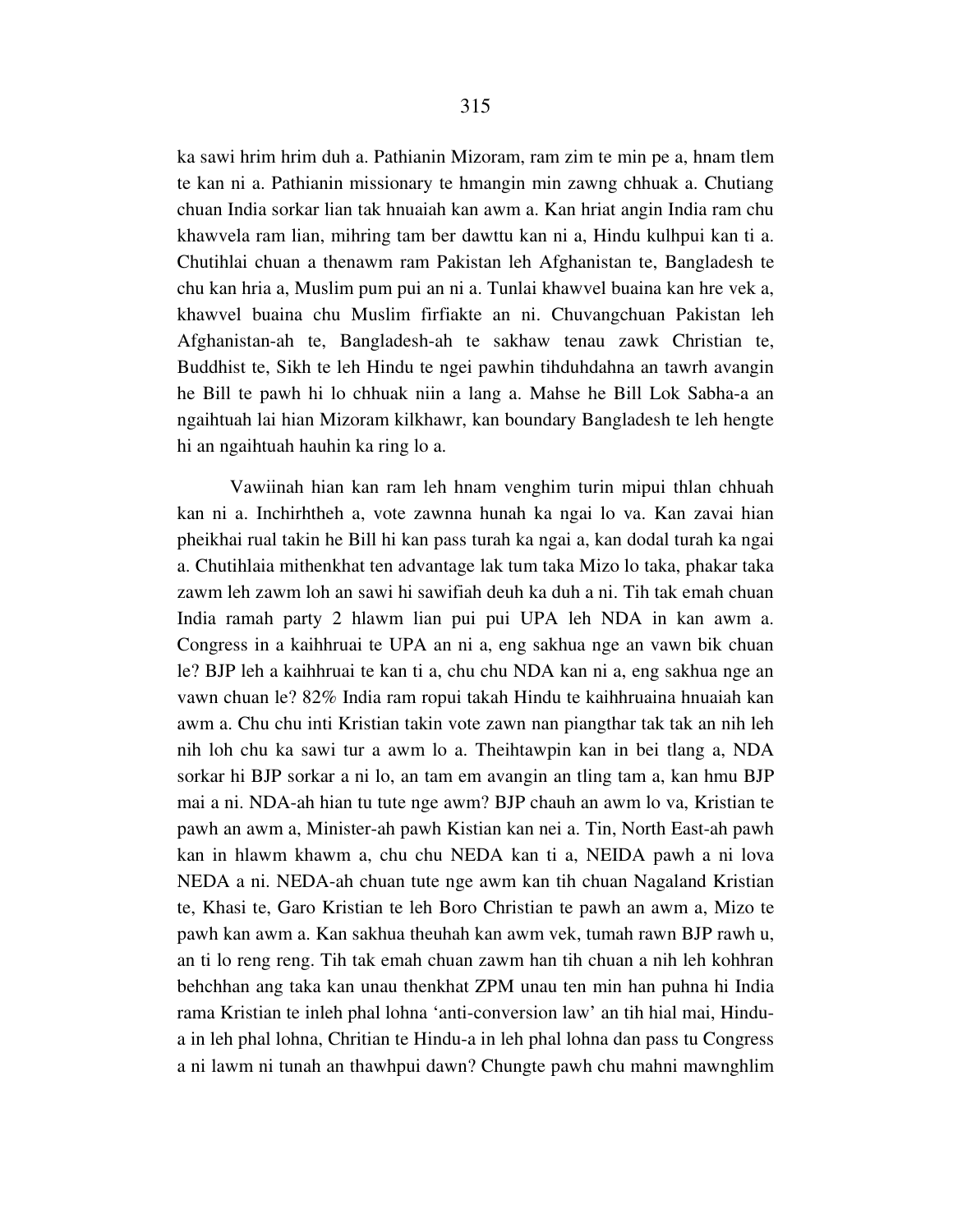ve tho kan ni a sin. Anti conversion law kan tih ang te, Setana bill kan tih ang te ti tute kha tute nge ni? Chutihlai chuan party thenkhat hi chu CAB hi sawi ve tlak tur kan ni em ni? Kum 2018 election-ah pawh tute nge tling? Boundary-a tlingte kha tute nge? Chuvangchuan ngaihtuahna hmang chiang ila, party anga inchirhtheh chi pawh a ni lo. Tih tak emah chuan Bangladesh atanga foreigner rawn lut te vanga tling te kan ni lawm ni?

 Chuvangchuan CAB hi party thila inchirhtheh vak vak chi niin ka hre lo va. Vote zawn nana advantage laka zawm, zawm leh loh tih ang chi kha chu han inpuh tur kan awm chuang lo. Engpawh ni se, kan zavai hian Pathian leh kan ram tan titu MNF te hian kum 20 he ram leh hnam dam nan tha a lo thawh tawh a, CAB hi kan duh lo tak zet a ni. A duhlo bertu kan ni tih hi a chiang a, chu chu he House zahawm tak hian ram leh hnam dam nan kan pass ngei hi a tha in ka hria tih kha ka rawn sawi uar deuh a ni e. Ka lawm e.

**SPEAKER** : Dr. Beichhua, Minister zahawm tak lo sawm leh ila.

**Dr. K.BEICHHUA, MINISTER** : Pu Speaker, ka lawm e. He resolution rawn lut hi ropui ka ti a, tha ka ti a, support ngei chi niin ka hria a. He resolution hian Citizenship Amendment Bill, 2019 a duh lohna leh he Bill hi khawi hmunah pawh, khawi hunah pawh, englai pawhin he sorkar chuan a do dawn a ni tih hi a rawn pho chiang hlein ka hria a, ropui ka ti a, ka support tlat a ni.

 Pahnihnaah chuan Pu Speaker, member zahawm tak tak te, i veilama thu te hian he Bill hi an vei mang nang e aw ka tihna chu Private Member Resolution thehluhna hun tam tak a awm lai khan pakhatmah a rawn lut lo hi a mak ka ti a ni. Chuvangchuan nangni, keini, tia tute emaw puh chhe zawktu dinhmunah an awm thei hian ka hre lo.

 Pathumnaah chuan Pu Speaker, sorkar hmasaah khan ni 28.6.2018-ah khan he Bill hi kan pass tawh a ni. A pass tu zinga member pakhat ka ni. Thla tam tak a ral hnu hian a hmunah zuk seh lo in ral atang hian engatinge an bauh an bauh mai ni tih hi ka hmuh dan a ni. An rawn hnaih deuh leh an bauh hla mai dawn em ni tihte zawhna ka siam duh a ni. Chutihlai chuan ropui ka tih chu kan House Leader, kan Chief Minister zahawm tak hian he Bill dodalna hi a hmunah ngei zu kalin Prime Minister pawh a zuk seh chat mai a ni. Home Minister pawh a zuk seh chat mai a ni.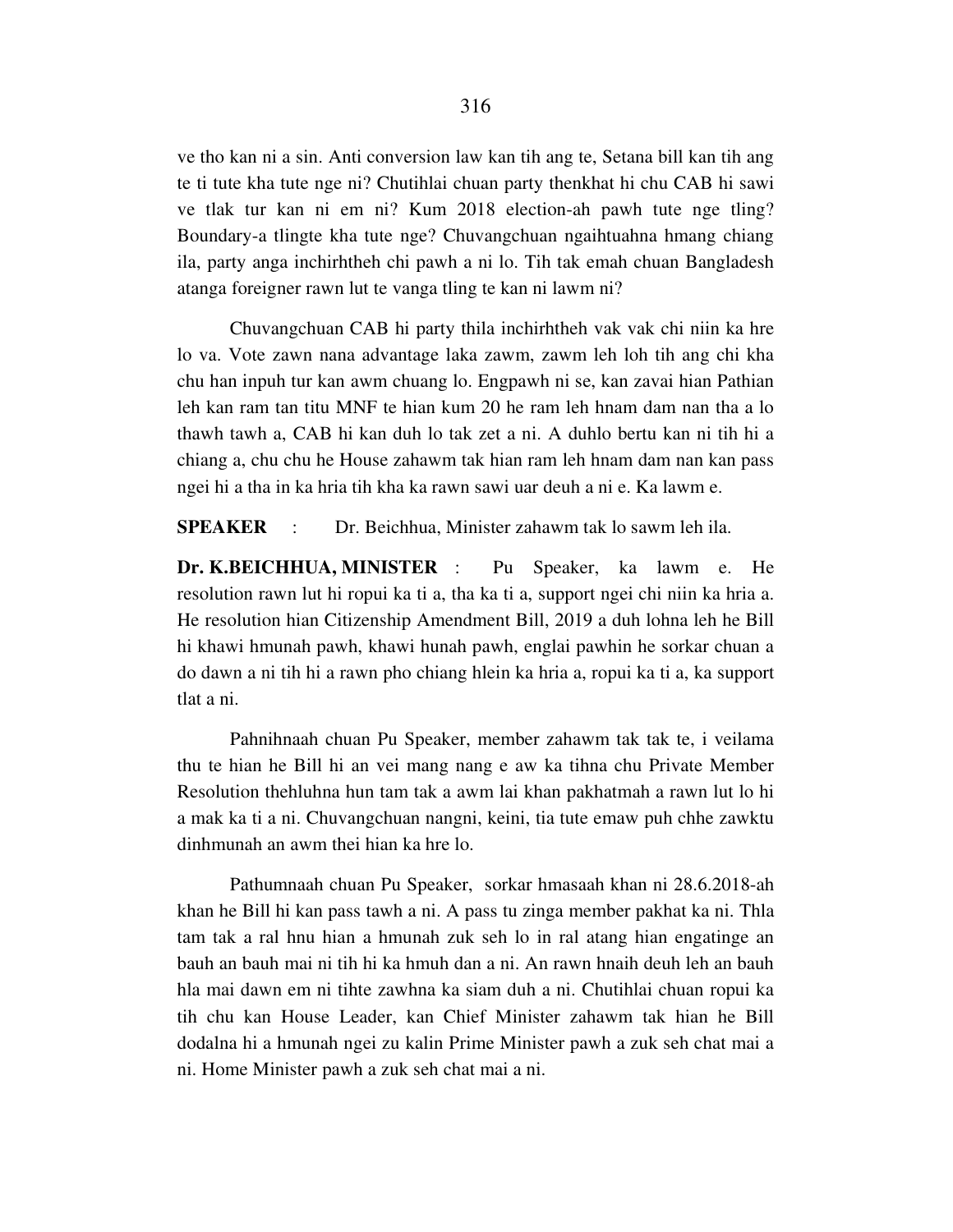Tin, North-East level-ah pawh a senior-most leh a sawisatu dinhmunah he Bill donaah hian a tang a, a chhuanawm ka ti a, ka fak a ni, kan House Leader hi. Pu Speaker, chutiang chuan he resolution chungchang kan han sawi hian member thenkhat chuan Rajya Sabha ah an hnawl a, te an ti mai mai a ni. He Bill hi Rajya Sabha-a an hnawl awm reng reng kan la hre lo, adjourn a ni. Chuvang chuan NEDA tih te, NDA tih te kan thawhhona hi chu hrethiam chi rual an ni in ka hre lo.

 A tawp berah chuan Pu Speaker, he sorkar-in a ngaihpawimawh leh he thilah hian inven lawknate pawh a lo nei a ni tih tichiang em emtu chu ni 18/03/2019-a kan Bill pass-ah khan a tichiang hlein ka hria. The Mizoram Maintenance of Household Registers Bill kan han pass ta mai kha, i dinglama thuten Bill an rawn putluh kha. Heng Citizen Amendment Bill rilru nei ranin he Bill rawn lut hi theihtawpin, theihna zawng zawng nen ngaihtuahna zawng zawng sengin he Bill hi rawn putluh a ni a, hma an la a ni tih kha he House zahawm tak hian kan theihnghilh ka ring lo.

 A tawp berah chuan Pu Speaker, he Bill chungchangah hian member tam takin an sawi tawh ang khan politics-a inchirhthehna emaw, engemawah hian hmanglo ila. He Bill hi keini hnam tenau zawk leh international border-a awmte tan chuan Bill Sakei, chem loa lu inlakna a la ni dawn a ni. Chutizawng chuan rilru nei ila. Naktuk tuklehah MP campaign-in kan chhuak ang a, a sawithiam thiam kha vei an ni tihna a ni lemlo a, a hmuna zuk seh chat nih i tum theuh ang u tih kha Pu Speaker, ka rawtna a ni e. Ka lawm e.

**SPEAKER** : Pu TJ. Lalnuntluanga, Minister zahawm tak i lo sawm ang.

**Pu TJ. LALNUNTLUANGA, MINISTER** : Pu Speaker, vawiinah Home Minister zahawm takin Citizen Amendment Bill, 2019 chungchanga introduce nawn lo tura resolution a rawn putluh hi a hun ka ti hle mai a. He Amendment Bill hi January, 2019 khan Lok Sabha-ah pass a lo ni tawh a, kan hriat theuh angin. Chumi hnuah chuan Rajya Sabha-a pass leh tura chhawp chhuah a ni a, Business item-ah telh a ni a. Amaherawhchu kha tih hun lai khan House buaina avangin adjourn a ni a, tichuan a lapse zui ta a ni, tun Bill bik hi chu.

 Hei hi dan anga han en chuan introduce nawn leh theihna dan a awm avangin tunah hian Home Minister zahawm takin he resolution hi reintroduce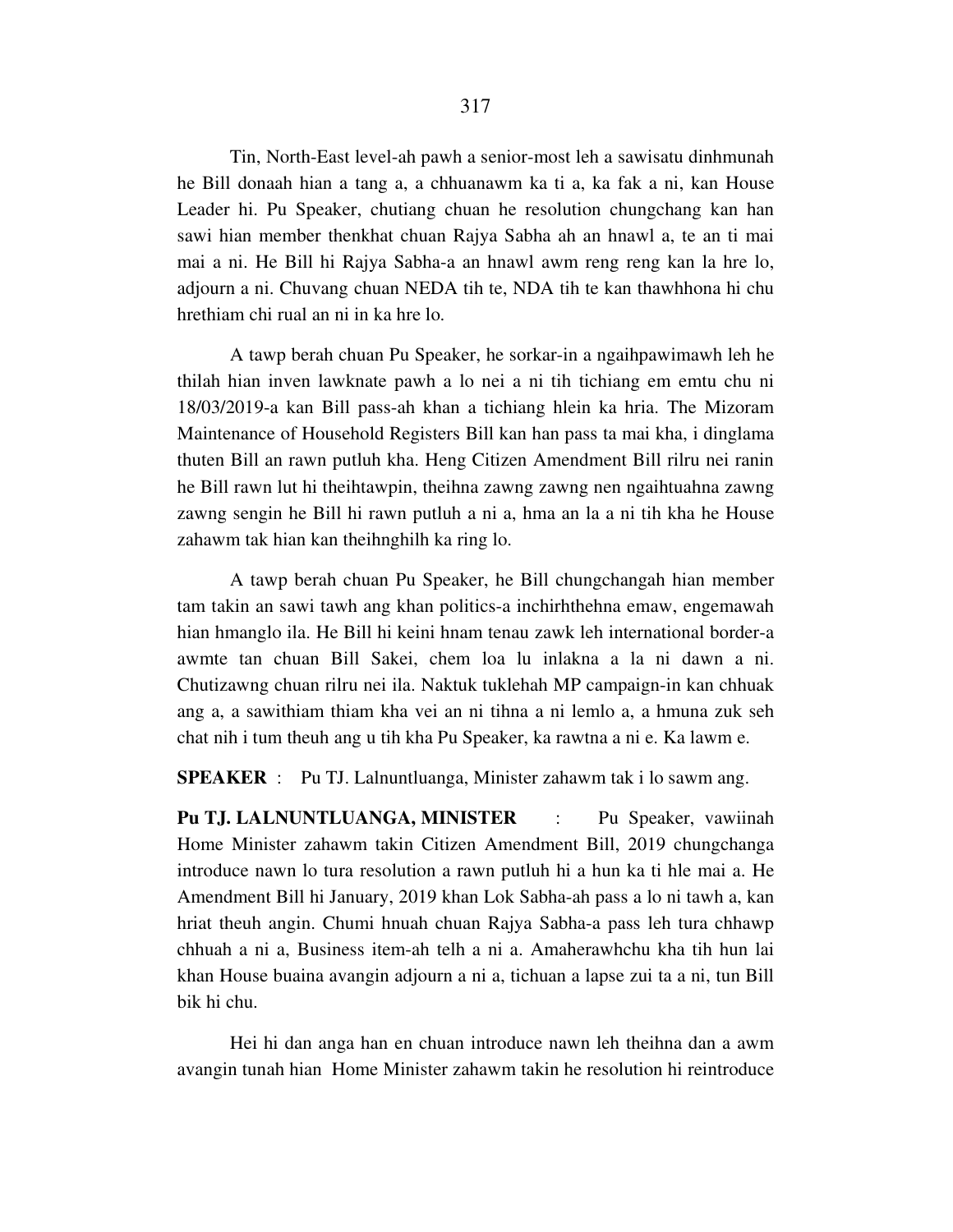lohna turin a rawn pulut a ni a, a hun ka ti hle a. Reintroduce theih tura dan in a phal avang leh kan ramin nasa takin NGO hrang hrangte nen kan do a, a then phei chu Delhi-ah thleng thleng ten an kal thla a, NGO hruaitute.

 Chumi mai ni loin kan House Leader, kan Chief Minister zahawm tak phei chuan charge lak tan tirh atangin, he sorkar kan form tan tirh atangin hma la nghalin nichina kan thiante sawi ang khan Delhi-ah Prime Minister te, Home Minister te leh a tul ang angte hmu kualin a takin a zu luhchilh nghal a. Chu mai ni loin, sorkar-in a ngaipawimawh a ni tih lantirna nan Cabinet meeting-ah pawh vawi 2 lai he Amendment Bill hi kan duh loh thu amah kan House Leader zahawm tak kaihhruaina hnuaiah hian kan pass nghe nghe a ni.

 Chutiang chu a nih avang chuan tun huna kan Home Minster-in a rawn putluh leh hi he sorkar dinglai hian a ngaipawimawh a, reintroduce hi a phallo takzet a ni. Kan hnam himna atan hian a phallo takzet a ni tih lantirna tur atan hei hi a rawn pulut a. A hun ka ti hle a, he Bill putluh hun tak pawh a ni.

 Tin, kan hriat theuh angin Mizote hi hnam tlem te, ram zim te a awm kan ni a, tuna India hnuaia awm chin chu. Chumi avang chuan humhalh ngai tak mai kan ni a, hnam issue-ah hian party bil anga kan inlak bing a, party hamthatna bik anga hnam issue kan lak hi a hunlo hle niin ka hria a. Party thenkhatte duhlo bik leh tilo bik anga kan lantir theihna anga a langte hi a pawi ka ti a, hnam tangruallo leh hnam lungruallo kan nihna lantirtu niin ka hria. Chuvangin vawiinah hian he House member zahawm tak tak i veilama thute pawh Pu Speaker, ka sawm duh chu hnam issue-ah hian party bil anga hlawk bik tum loa tan kan lak a ngai in ka hria a ni.

 Tin, he sorkar, kan House Leader zahawm tak Pu Zoramthanga kaihhruaina hnuaiah hian hnam issue-ah leh kan hnam himna tur atan hian innghahna tlak sorkar kan nei a ni tihte pawh hi min hriatpui ka duh a. Tunhnaiah Tax Deduction at Source an tih chungchang, income tax chungchangah a rawn lang leh a, hemi chungchangah pawh hian sorkar in hma la nghalin, amah kan Chief Minister zahawm tak kaihhruaina hnuaiah leh Finance Commissioner-te leh Taxation Department thlengin kan Home Minister, Taxation Department changtute thlengin hma an la nghal a. State Bank of India-te pawh ko nghalin meeting-te an neihpui nghal a, a tul angin hma an la a ni.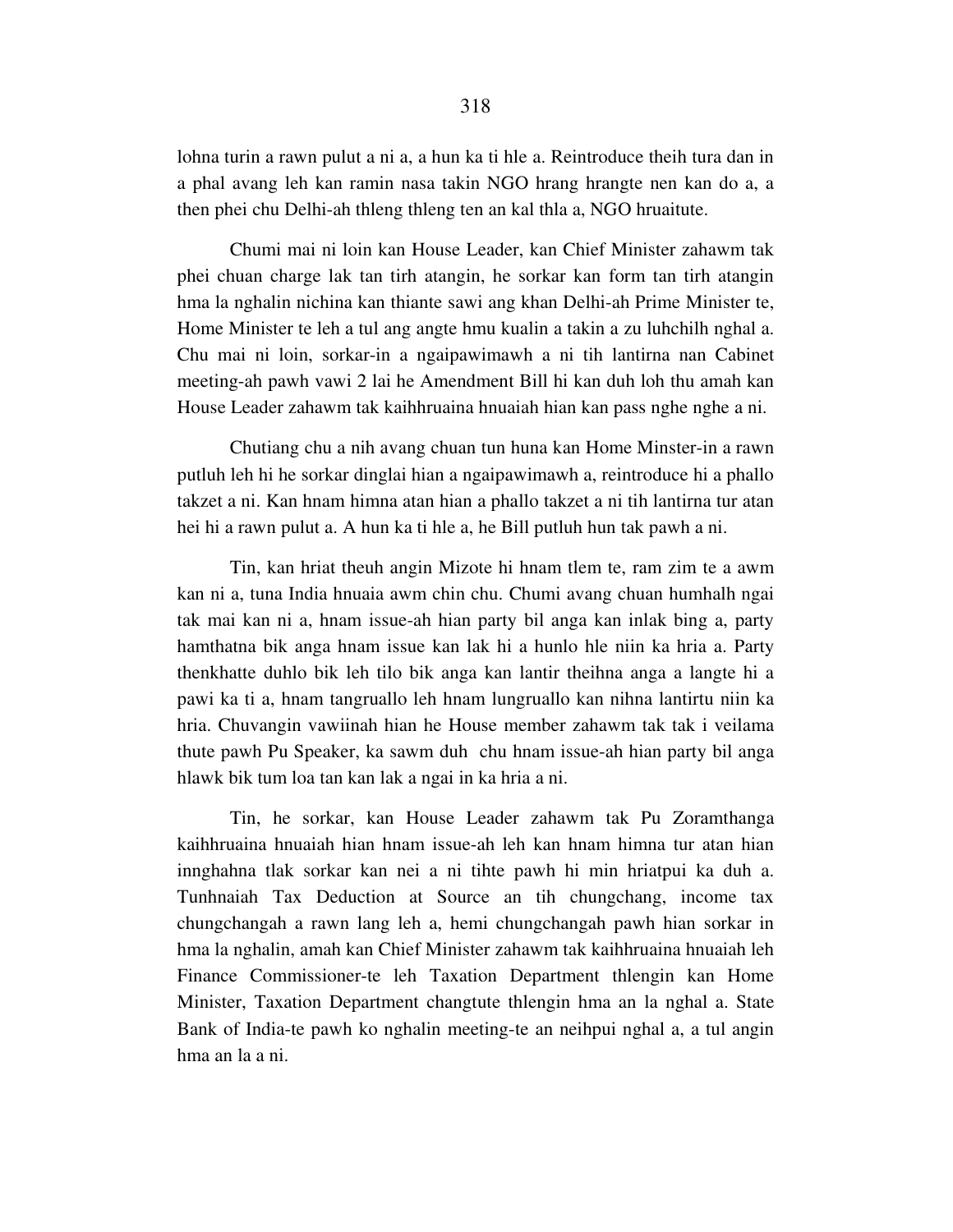Chu mai ni loin Prime Minister-ah tunah hian lehkhate thehluh thlak a ni a, kha tiang khan hma lak nghal zel a ni kan ram tan hian. Mipuiten an tawrhna turin income tax chungchangah tribal-te a bik takin Mizote min humhalhna tur kha he sorkar hian hriain Mizote kan him theihna turin hma kan la nghal tih hi he House zahawm takah hian kan'n hrilh nghal duh a, ka rawn sawi nghal duh bawk a ni. Chumi avang chuan he House-a ka member puite pawh hi tanrual kan ngai in ka hria a.

 Tin, chu mai ni loin vawiinah hian keiniho hian party anga inla hrang lovin kan sawi duh ber tur leh a huhoa kan sawi tur zawk chu tribal-te hian identity hrang kan nei a ni. Kan ethnic group, kan hnam nihna ai hian kan national identity hi kan dah lian lo zawk a ni tihte pawh hi kan sawi tlan thar te pawh a tulin ka hria a. Kan hnam hi kan dah lian zawk a ni tih hi sawi tlang ta zawk ila, chumi atang chuan he hnam hi a him ang a, he ram hi a him ang tih hi vawiinah ka sawi duh a ni. Chuvang chuan helaiah party thawhhona chungchangah pawh MNF party hi chuan tun sorkar-ah pawh hian MNF party candidate a hranin kan nei dawn a. Tudang party thawhpuilo in Pathian chakna ringin party malin kan chuh dawn a, chu kan chuhna turah chuan tu party-a va innghahchhan emaw, tu party ideology-ah va kal hi kan tum velo a ni tih hi keimahni party dan bu ah pawh kan hnam humhimna hi kan ziahlan leh a pawimawh ber a nih avangin vawiinah hian Pu Speaker, he resolution hi min pawmpui turin ka rawn thlawp ve a ni e. Ka lawm e.

# **SPEAKER** : Tunge sawi leh ang?

**Pu K.T.ROKHAW** : Pu Speaker, ka lawm e. He resolution kan Home Minister in a putluh hi a tha ka ti a, pass ngei ngei ka duh bawk a ni. He resolution hi kan hriat angin Mizoram sorkar hian CAB hi kan duh lo a ni tih tihlan nan resolutiuon ngeia han pass hi tha ka ti, Mizo mipui zawng zawngin kan duh lo a ni tih tihlanna a nih avang hian ka thlawp tlat a ni.

 Tin, sorkar kalta pawh khan kan hotute sawi tawh angin he House-ah hian CAB 2016 an duh lohzia hi an lo pass tawh bawk a ni. Tuna MNF sorkar hian kan pass leh dawn bawk a, chuvang chuan Mizoramin CAB hi kan duh lo a ni tih hi tihlan a nih dawn avangin lawmawm ka ti, Pu Speaker. Amaherawhchu, ka rilru khawih deuh mai chu Amit Shah Assamah hmanni lawka a lo kal khan BJP hi central-a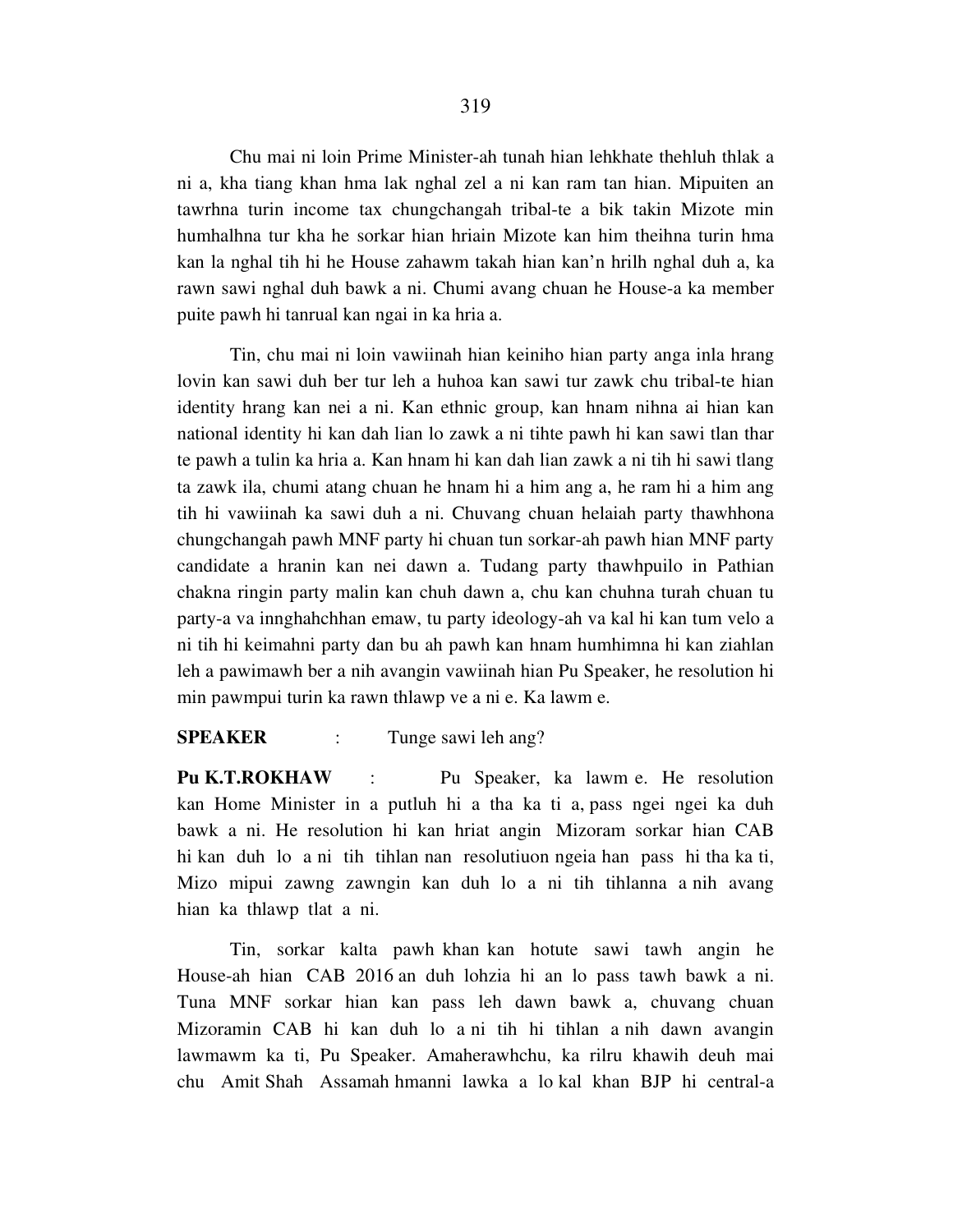kan sorkar leh a nih chuan CAB hi kan la pass ngei ngei dawn a ni tih a sawi lang a, chumi chuan ka rilru a khawih hle a ni. Chuvang chuan i dinglam amite hi BJP nena inzawm NDA an zawm tlat a, he resolution hi han pass mah ila central-ah BJP lo sorkar ta si sela, an President ngei in CAB hi kan pass dawn a ni, kan sorkar leh chuan a ti si a. A nih leh i dinglama thute hian huaisen takin an do ngam dawn em tih hi ka zawhna chu a ni. An do ngam dawn chuan he resolution kan Home Minister-in a rawn putluh hi pass ngei ngei tha ka ti a. Chu chu Pu Speaker, ka rawn sawi duh chu a ni.

 Tin, North East student leader ten CAB an duh loh em avangin hmanni khan Delhi tlangah kal in, a bik takin Opposition party TDP hotute, Mamata Benarjee pawl te, Pu Rahul Gandhi te an zu hmu a. He CAB hi pass pui lo tura an zuk hrilh te khan Opposition lam te pawhin CAB pass an tum loh thu te an lo hrilh a, a lawmawm ka ti a ni. Kan Home Minister-in he resolution a rawn putluh hi pass ngei ngei tha ka ti a ni. Ka lawm e.

**SPEAKER** : Pu Lalduhoma, member zahawm tak i lo sawm ang.

**Pu LALDUHOMA** : Pu Speaker, ka lawm e. He Bill chungchang hi kan hriat veleh ZNP angin hma kan la nghal a. Joint Parliamentary Committee-a an Chairman hnenah memorandum khauh tak kan thehlut a. Tin, MPC President pawhin a thehlut a, kan ngaihthlak tak ang khan sorkar kalta pawh khan Cabinet-ah te lo pass in resolution te pawh an lo pass tih te kha kan hria a. Tin, NGO ten hnam hnatlang te an kova, a bik takin North East-ah phei chuan zirlaite fak tlakin an che a. Lok Sabha-a he Bill introduce a nih lai khan BJP leh a sangawizawnpui zawng zawngin nasa takin an do va, an chhuak tau va. Rajya Sabha-ah pawh an hmalak nasat zia ka hria. Khang ho hmalakna avang khan Rajya Sabha pawh a paltlang ta lova, kan han thaw deuh huai a ni. Amaherawhchu, BJP National President-in kan sorkar leh chuan kan pass tho vang a tih avangin vawiinah hian subject nung ala ni ta zel a ni.

 Tuna kan sorkar ngei te pawhin Delhi lamah kalin an sawi a ni tih kan hria a. Amaherawhchu, sum leh pai dil paha sawi chu a na vak thei lovang tih chu a hriat sa mai a. Tuai phuba lak tum te pawh kan ang viau mai thei a, rinna kan nei zo lo.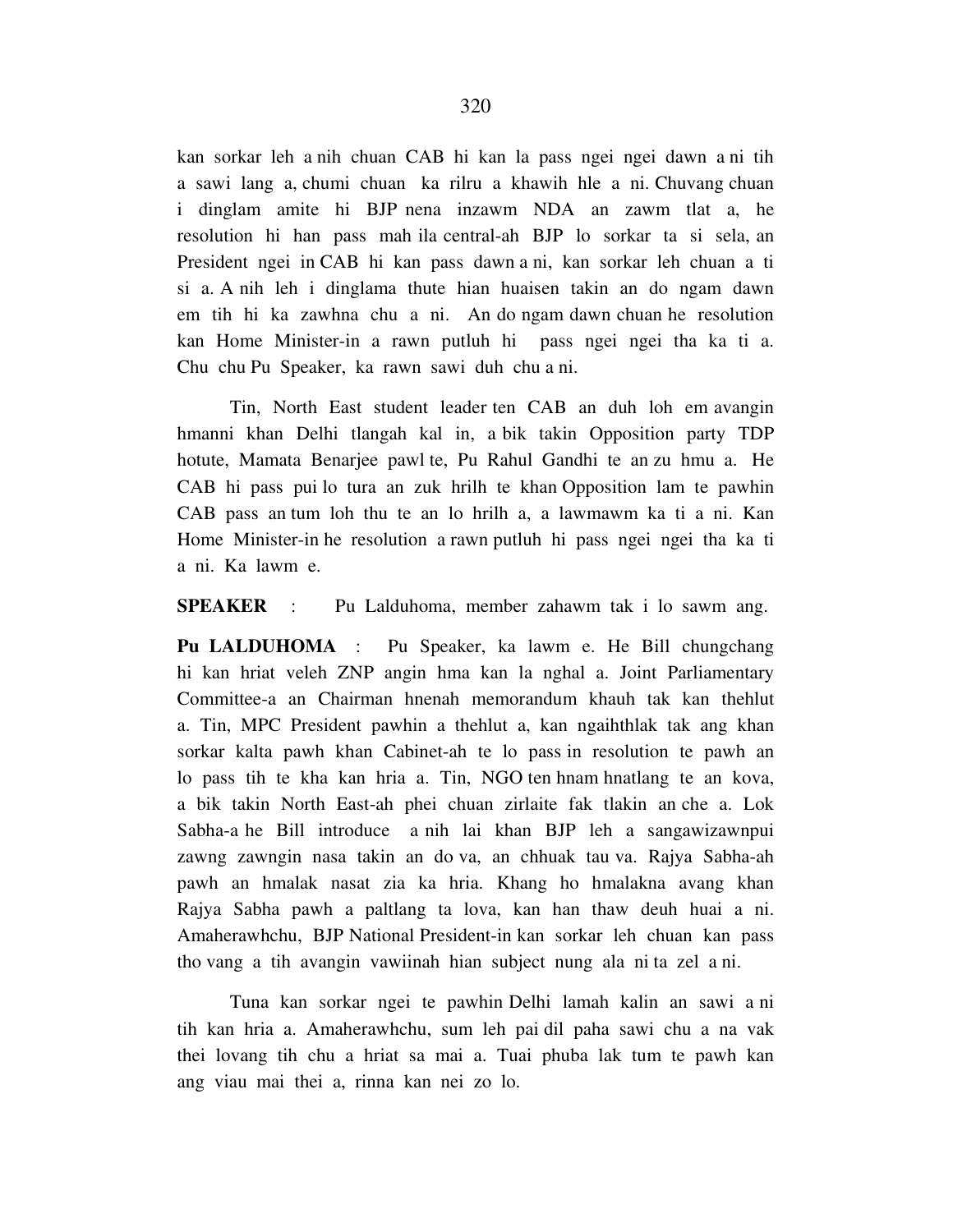Tun tuma resolution lo luh dan pawh hi a lang rengin ka hria a, MP kan thlang dawn si a, lehlamah mipui candidate neiin an tangrual a, vote 94774 zetin kan phak lo sa bawk si a. BJP kan zawm bawk si a , hemi khuh nan hian he resolution hi pulut ila kan ziaawm mahna tiin vote zawn nana rawn pulut te pawh hi a ang sa zawkin ka hria a ni. Chuvangin khalai kha member te pawhin han sawi loh theih loh ni te pawhin ka hria a ni.

 Aw le, tunah hian kan buaipui ber chu he CAB hi nasa taka dodal a ni chunga 'kan sorkar chuan kan pass leh dawn tho' an tih tlatna lai hi a pawimawh ber chu a ni. Chuvang chuan enge kan tih tur kan tih chuan tanrual a ni. National level-ah BJP leh a sangawizawnpui ni lo zawng zawng chuan tanrual tumin seat adjustment te neiin UP ah te pawh nasa takin an in siam rem tawh niin kan hria a.

 Tin, Kolkata-ah, Brigade ground-ah United India rally-te neiin chungah chuan kei pawh ka zuk tel ve a. Hruaitu 23-in thu kan sawi a, Prime Minister phei chu na takin warning ka pe a ni. Chuti khawp chuan hma kan la a, ti hian kan la la chhunzawm zel a, kan la bei chho zel a ni.

 Tin, a issue a zir hian Mizoramah pawh hian MLA-ah te, MP inthlanah te kan tang rual fo thin a ni. Vawiinah hian Mizoram party te hi han indo thin mah ila issue-in min hrut chuan kan tang rual leh thei thin a, hei hi party hruaitute leh kan hruai mipuite an fakawm em emna niin ka hria a. Tang rual tawh loa hlei pawh hi kan awm tawh lo a ni. MLA-ah emaw, MP-ah emaw kan tangrual tawh deuh vek thin a ni, a huna zir zelin.

 Chutiang chuan kum 2014 MP inthlan hnuhnung berah pawh khan kan tangrual a nih kha, khatah khan MNF te, MPC te, ZNP te, MDF te kan tangrual a, engnge khatah khan issue kan tih chuan India ramah Congress a lal rei tawh a, thlak ve a hun tawh kan ti a ni. Chuvang chuan NDA lamah hian bet ve ila kan ti a, candidate-ah pawh vawiina kan Minister zahawm tak Pu Robert Romawia Royte kan dah a ni kha, kan tlinpui ta lo hlauh a. Khatihlaia kan tanrualna kha issue based a ni a, India ramah sorkarna inthlak ve a hun tawh tihna chhan tam tak kan nei a, Pu Modi-a Prime Minister-a swearing in a nih pawh khan MNF president te, MPC president-te nen swearing in-a tel tura min sawm angin kan zuk kal tham tham a ni.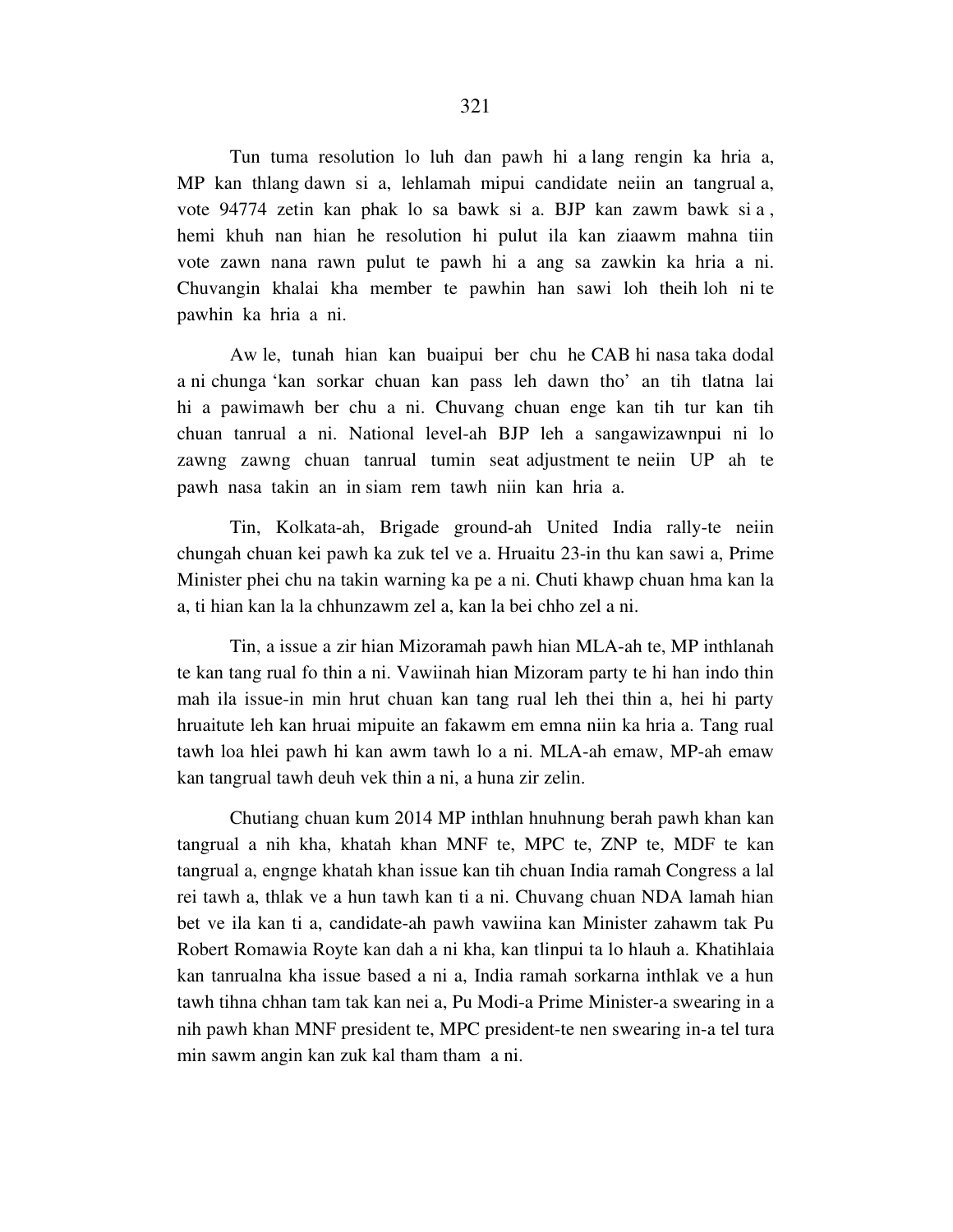Amaherawhchu tumahin NDA kha kan zawm zui ta chuang lova, a hnu deuhah ZNP bik kha min sawm der ve thin avangin 'NDA na na na hi chu i han zawm ve chhin tehreng ang u hmiang, kan ram tan pawh a lo tha zawk mai thei a,' tiin ngaihtuahna phir tak chungin ZNP kha chuan NDA kan zawm a ni, hei hi thu dik a ni. Amaherawhchu kan zawm rei lo, khami hnuah khan an hidden agenda Hindutva te a lo lar chho ta a. Hindu history re-write an tum dan te, education safronise an tum dan te, Yoga chungchangah te, thil dang tam takah Mizorama kan kohhrante pawhin thuchhuah an siam tak hial avang khan, anni hi thlawp chi an ni lo, hnaih chi an ni lo, a doa do chi an ni e tih kha kan chian avangin kan chhuah san leh mai a ni.

 Vawiin thleng thlenga NDA-a la tel anga inpuhna awm thinte hi thu dik lo hul hual a ni a, tel chin chu kan nei alawm, kan sim a, kan duh lova, kan chhuak leh daih tawh a ni. Kan chhuah veleh remchang a awm e ti niawm takin Pu Speaker, MNF party-te hi NEDA-ah an lut ve nghal chat a ni. Vawiin thleng hian chu chu thil awm dan a ni. Chuvangin tunah hian issue base-in kan hmaah hian inthlanna a awm dawn a, Assembly kan inthlan laia zu zawrh tih te, sem policy te, issue lian bera kan neihte kha vawiinah hian a relevant tawh lo. Tunah hi chuan engtinnge he kan resolution-in a sawi Citizenship Amendment Bill chungchang hi kan tih dawn, Tax Deduction at Source chungchangte hi engtin nge kan kalpui dawn, Uniform Civil Code-te pawh engtin nge kan do dawn? Khatiang chi zawk kha kan hmaa issue awm chu a ni a.

 Kan hriat angin India rama mission field zawng zawnga kan missionary zawng zawng te pawh hi zawt rawh u. BJP leh an sangawizawnpuite sorkar hi an hlau zek zek a ni. (SPEAKER : Kan chawlh a hun a, amaherawhchu a sawi laklawh a, sawi zo rawh se aw, House phalna ka'n la a ni.) A rei tawh lo ang, heng ho zawng zawng hian BJP hian ro an rel leh ang tih hi an hlauh ber a ni vek.

 Vawiinah hian kan kohhrante pawh hi kan zah a tha ka ti, kohhran hian hlauh a nei a, kan chiang em em a ni. Chuvangin kan tih tur chu BJP leh a tanrualpuite sorkar tir loh hi a ni. Dik takin BJP hi a malin a sorkar dawn lo tih hi ka sawi ngam. A mal chuan a sorkar pha dawn lo, a sangawizawnpui MNF te leh party dang 30 lai sangawizawnpui an neihte avang hian a sorkar leh ang em tih erawh chu sawi a har ta a ni.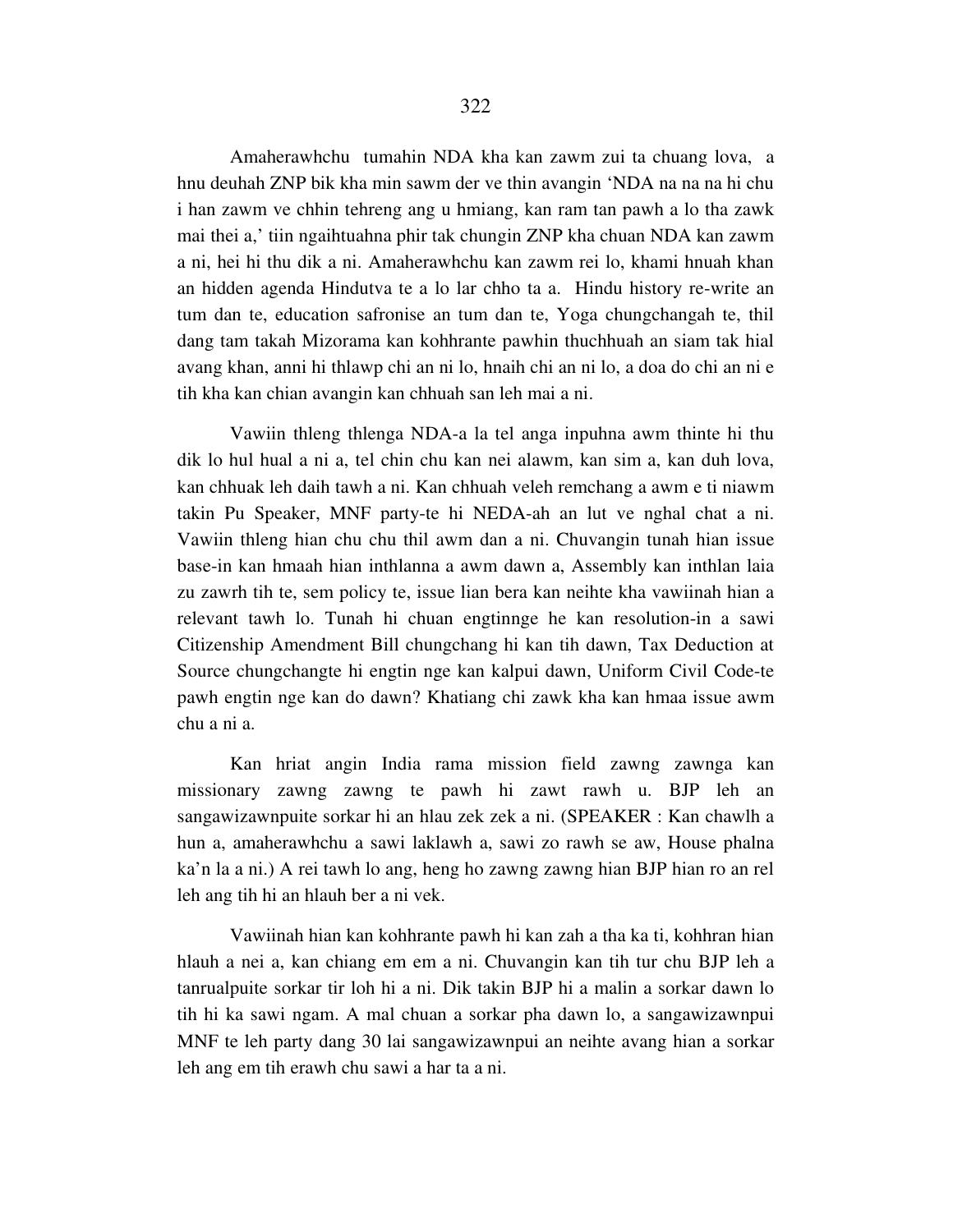Chuvang chuan hetiang resolution a lut a nih si chuan a tha ber chu NEDA chhuahsan hi a ni a, hei hi ti thei se chuan (Pu LALRINTLUANGA SAILO : Pu Speaker, NEDA lam kha kan resolution-ah a tel em mawni le?) a inkungkaih tlat a ni, he kan resolution pass duhtute leh duhlotute a ni tlat a ni. NEDA chu a duhtute nena tang tlang a ni tlat alawm! (-Interruption-) Issue base zelin kan ram tan hian kan thawk thin, chu chu a ni. Vawiinah chuan kan ram inthlan turah hian Mizo kan nih a, kristian kan nih chuan kan tih tur a chiang, kan tih loh tur pawh a chiang khawp mai. Chuvang chuan pass hrim hrimte chu a sual lem lo ve. Bet lo tak chungin, hreh ru tak chungin a puluttu te pawh hi an la inngaihtuah harh ve te pawh beisei deuh chungin han pass hrim hrimte chu a tha a lawm le, a phuarte pawh a phuar ve deuh ang chu! Chuvang chuan pass chu ka thlawp e. Ka lawm e.

**SPEAKER** : Thingpui in turin chawl ang aw. Dar 2:00-ah kan lut leh dawn nia.

#### **RECESS TILL 2:00 PM**

### 2:00 P.M.

**SPEAKER** : Kan sawihona kan chhunzawm leh ang a, tunge sawi ang? Kan House Leader hi kan sawm tawh mai dawn em ni? Sawi duh kan la awm em? A nih House Leader zahawm tak i lo sawm ang aw. Tunah Pu Zoramthanga, House Leader i lo sawm ang.

**Pu ZORAMTHANGA, CHIEF MINISTER** : Pu Speaker, ka lawm e. Vawiina kan official resolution, Citizenship Amendment Bill, 2019 Lok Sabha-in a pass kan duh loh zia lantirna turin kan House hian han pass ve ngei teh ang u, tiin kan han introduce a ni a. Hna tam tak karah pawh sorkarin hetianga an rawn tihna hi election oriented a ni lo maw tih zawhna te pawh a awm a, awm awm pawh a ni a. A pawimawh em avang leh tun ang hun election dawnah phei chuan a pawimawh zual avangin he House-ah hian Bill tam tak kan nei chungin sorkarin resolution-ah pass a, sorkar laipui lamah te pawh hriattira, theh thlaka, Zoram mipui leh India ram mipui pawh in an hriat ngei kan duh avangin kan rawn introduce a, a pawimawh kan tih em vang a ni.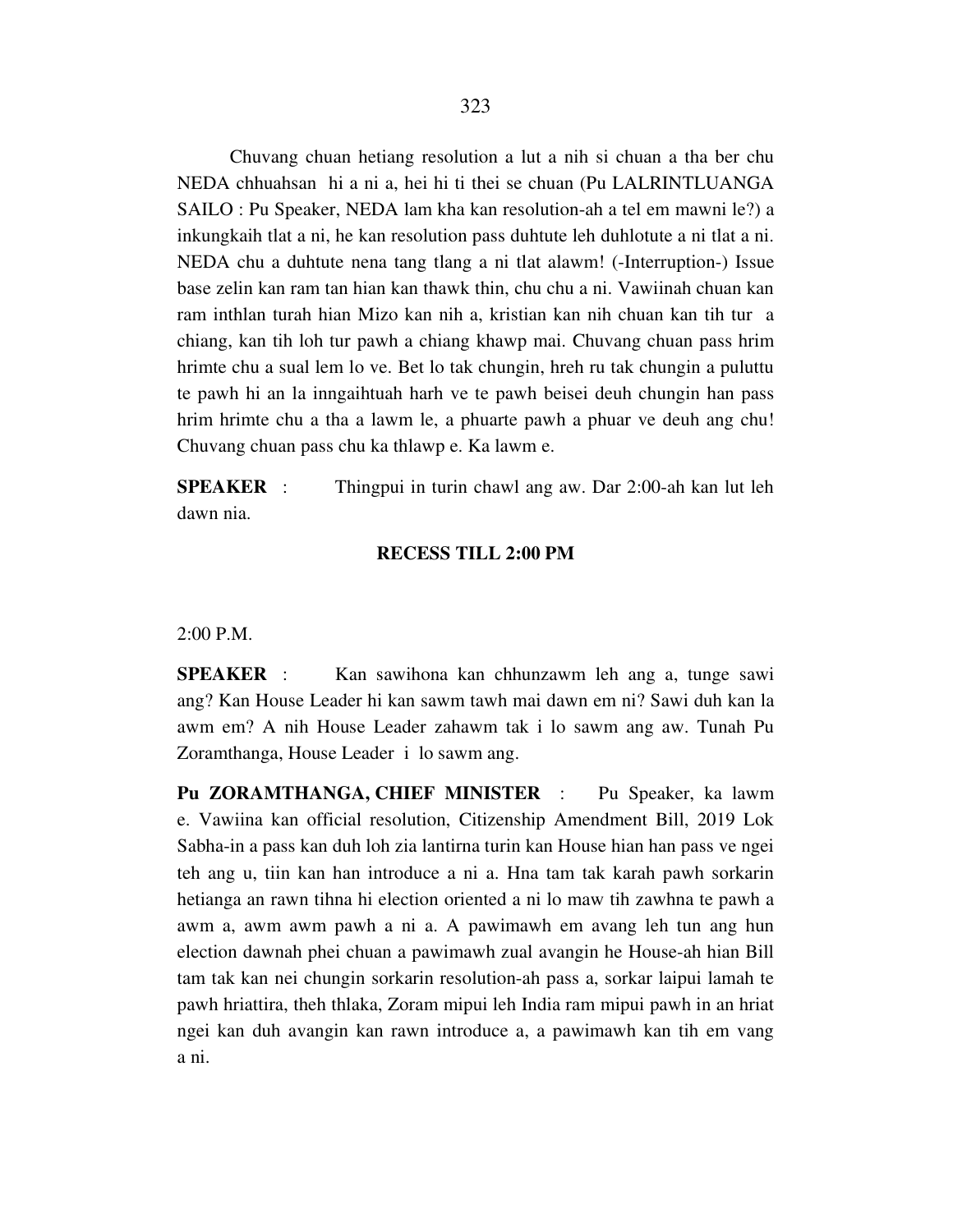Tin, hemi Bill hi vawi tam tak kan theih tawp dovin kan bei tlang tawh a. Chumi a nih avang chuan sorkar hmasaah pawh he resolution hi House-in an lo pass tawh a. Amaherawhchu sorkar ang khan umzuina a awm lo va, an ngawi rei deuh a ni e, pass chuan an duhtawk a ni e. Engahnge Chief Minister te, Minister pawimawh dangte khan central-ah khan sorkar anga an umzui loh tih sawi a awm te pawh kha a awm bawk a.

 Induhthawh a na hle a, hemi thu ah hian engemaw hriat chian loh palh te pawh a awm ang tih turin pawnlama lo ngaithla tute tan chuan kan thil sawi te kha thil chiang lo lai te pawh a awm palh thei a. He Bill hi Lok Sabhain an pass hnuah Rajya Sabha-a pass turin an la chho va, a tlang zo ta rih lova. Amaherawhchu BJP hruaitu ten 'kan sorkar chuan pass tho kan tum a ni' an ti si a. BJP thawhpuitute hian engatinge kan inti ta hlawm a ni a. Engpawh ni se he thuah hian 'BJP thawhpuitu te chu anni hi an ni', tia inthlan dawna in kawh kualnaah khan mipui kan hruai dik lo ang tih a hlauhawm a, khang te pawh kha sawi chian a ngai a.

 A hmasaa ka sawi duh chu North East-a national alliance awm leh National Democratic Alliance awm khu thliar hran tum angin mipuite hnenah tihrik palh a hlauhawm a, North East Democratic Alliance leh National Democratic Alliance hi thuhmun reng a ni. Keini chu Presbyterian Church of Mizoram Aizawl ami kan ni e tih leh North Presbytery-a Presbyterian an ni tih ang a nia, a danglamna a awm miah lo a ni. North East amite kha North East Democratic Alliance an ni a, helaiah in hlawm khawm deuh ang an ti a, kha democratic alliance tho ah khan inhlawm khawmna an lo siam a. Tin, sorkar laipui Delhi-ah National Democratics Alliance tih a ni a, chuvangin Aizawla Presbyterian member leh North East Presbytery huam chhung ami an danglam lo ang chiah khan a inang reng a ni tih ka sawi hmasa duh a. Chuvangin, NDA kan nih pawhin NEDA kan nih pawhin a inang reng a ni tih ka sawi duh a ni.

 Tichuan hemi thuah hian Opposition Group Leader zahawm takin an sawi ang khan, keini pawh NDA branch-a kan telna hi 2014-ah kan thehlut thla tlang kha a ni a. Hei hi MNF kan NDA na ber chu a ni a. Kan hriat theuh angin 26.7.2014 khan keini "we, the branch of NDA consisting of five different political parties, MNF, Zoram Nationalist Party ( BJP kha chu an tel thova) MPC and Mara Democratic Front" te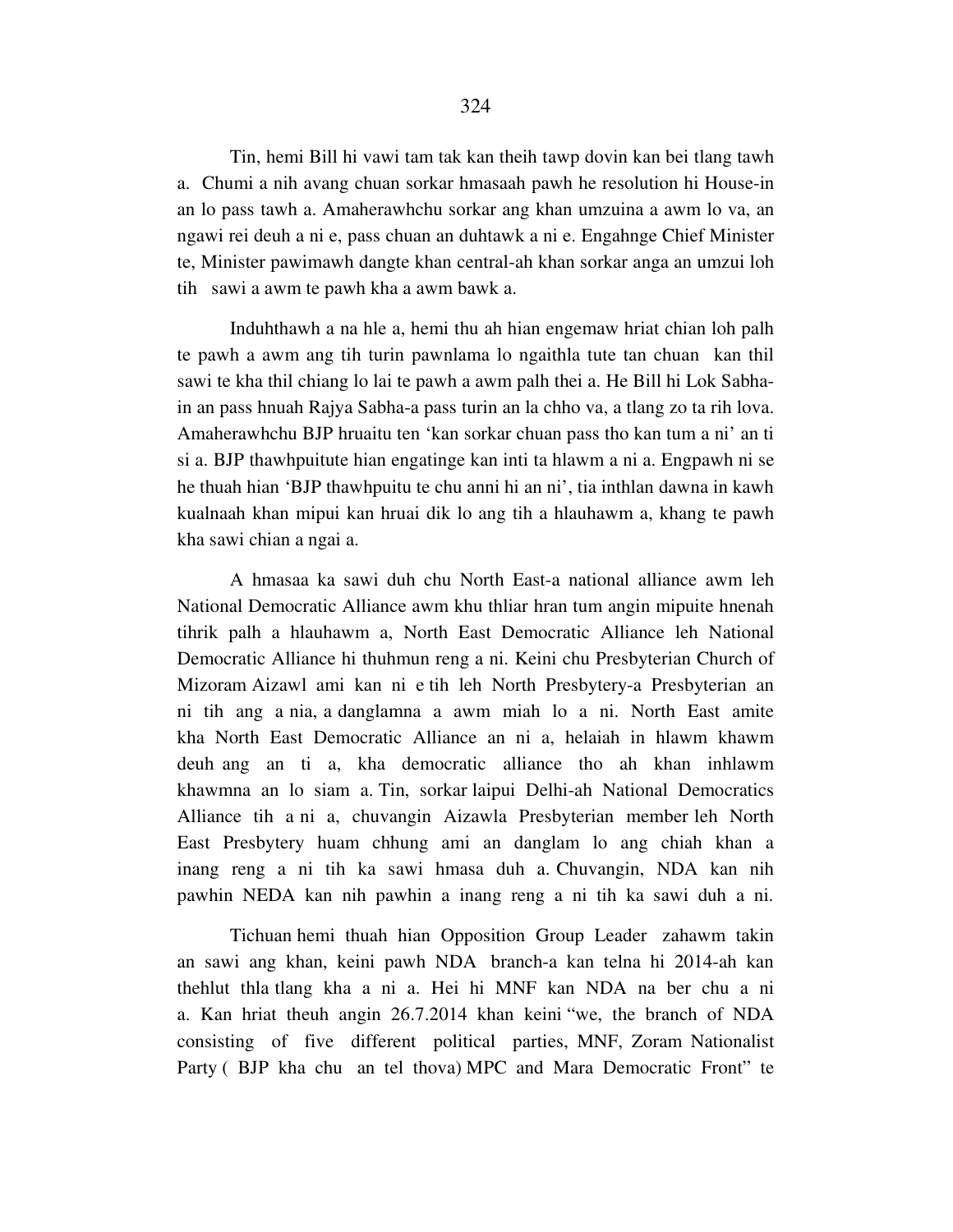khan keini NDA branch leh heng political parties hian kan ti a, a tawpah kei Zoramthanga'n ka sign a President MNF ni in, Pu Lalduhoma ZNP President-in a sign a, Pu Lalhmangaiha MPC President-in a sign a, Pu PP Thawla MDA President in a sign a, BJP President Pu Lalhluna'n a sign bawk a ni. Kha kha kan NDA kan zawmna ber chu a ni. Kha bak kha MNF hian kan la ti ta chuang lo reng reng a ni tih ka sawi duh a ni.

 Pu Lalduhoma'n an sawi ang khan khami hnu khan ZNP-in a lo zuk zawm thar lehna kan nei a. Mahse kha kha 'kan withdraw e' tih kha nichin khan a sawi kha. Keini chu zawm thar lehna pawh kan lo nei chuang reng reng lova. Hei zawng hi vawiin thlenga kan chhawm a ni. Ka hriat reng chu tlangval pakhat lo vah laia sipaia kal buh seng hunah a lo chawl (chhutri) a, kum khat pawh tlinglo a zu awm chhungin buh seng dan a theihnghilh a, favah vawn dan a theihnghilh, a letling te in a vuan a, a seng thiam hlei thei lova, a pa in "Mama, i kal hnu khan buh kan la seng bik miah lo a nia" a ti a. Nangni nena kan seng chiah kha a nia kan la seng, tih ang deuh khan keini pawh hian heta kan tih ho chin chiah, Pu Duhoma te, Pu Thawla te, Pu Lalhmangaiha te nen NDA kan zawma kan tih chin chiah kha MNF ten kan la ti a ni e tih kha ka sawi duh a. Amaherawhchu, nia, khami aia thuka lo kal deuh kan awm a nih pawhin, 'kan telephone a leak out e', an tih ka lo ngaihthlak ruk atang khan keini aia thuk hi an lo awm em maw ni chu aw, kan ti a. Engpawh ni se, ka sawi duh chu hemi chin chiah hi MNF pawhin kan commit a ni. Tin, khami piah lamah khan 'kan in withdraw' an ti reng, an in withdraw-na kha keini chuan tun kha kan hriat vawi khatna a ni a. 'Hmun dangah kan sawi kan sawi a, in hre lo a nih chu', min ti a nih chuan le, kan lo la hre lo a, tun kha kan hriat vawi khatna a ni, kan hre tlai ang reng lehnghal a.

**Pu LALDUHOMA** : August 2016 kumah Press Release te pawh kan chhuah a, Press Conference te pawh kan ko a, in bengvar lo hle mai a. Hei hi an zawm tih hi MPC te chuan an hre miah lovang. Kha chu MP candidate atan chauh a nia, lehkha inthawn pakhat mah pawh an nei lovang a. Amaherawhchu, khami mai piah lamah khan MNF chuan NEDA hi a hranpa in a zawm a ni.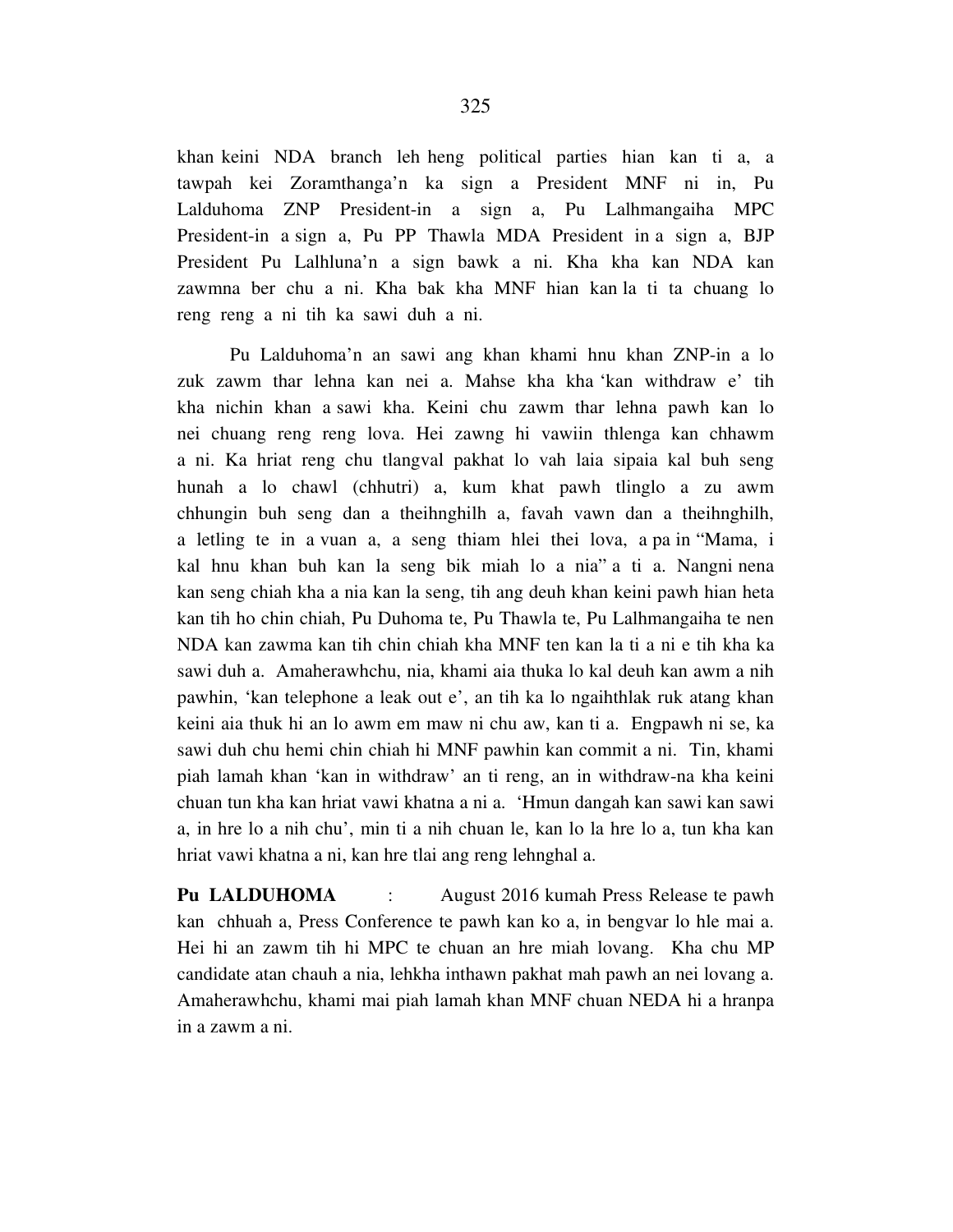**Pu ZORAMTHANGA, CHIEF MINISTER** : NEDA leh NDA chu North East Presbytery leh Syhlet-a Presbytery tih ang a ni a, thuhmun reng tih kan hria a. Chuvangin, keini chuan in lo in withdraw hma a nih chuan kan hre tlai em a tin a nih chu ! A enga pawh chu ni se, kha lam kha chu thu khat ni sela. Chumi hnuah BJP in thawhpui a ni tia inkawk kual reng rengin kan buai a, a thawhpui tak tak leh thawhpui tak tak lo chu kan hriat vek mai a. Pastor Bankuaia'n, 'unau 3 fin inchuhin pahnih chu chhuat laiah an insual tak tak mai a, i fing lo, nang aiin ka fing an ti a, an insual ta a, tapchhaka thu ngawi ngal khan, 'a fing chu kan ngawih ran mai hi', a ti e, an ti a. Engpawh ni se, BJP thawhpui leh thawhpui loh kha chu kan hre vek mai a. Bye election-ah te khan tuten nge maw thawhpui le? Kan hre vek. A nih loh leh Chakma District Council kha tute nge maw BJP te kha sorkar siampui le? Kha kha kan hre vek. Chuvangin hengah hian han inpuh tawn hle mah ila a buaithlak tlang tawh khawp mai.

 Tin, chu lovah chuan Kristian ten India rama kan duh loh ber chu Anti Conversion Law tih hnam hnufual te midangin Kristianah an rawn luh phal lohna, danna kha India ram Kristian ten kan buaipui ber a ni. Hei hi tu hun laia siam nge? Congress hun laia siam a ni tih kan hre vek. Hei aia Missionary ten India ram dana an buaipui hi a awm lo tih tur a ni. Chung siamtute nen vawiinah 'i ti ho ang u' kan han ti leh si hi chu thil dang eng zat pawh hi sawi ila kan Missionary ten engtinnge min ngaih ang le ka ti a ni. Chuvangin, heng zawng zawngah hian han inpuh tur hi kan awm lo. Amaherawhchu, heng thu hi a hun laia kan lo ti a nih pawhin keini pawhin kan tih chu, he Citizenship Amendment Bill kan duh lohna, he mi ah hian sorkar kan nih hnuah pawh Prime Minister ka hmuh hmasak berah ka sawi nasat pawh a ni. 'Hemi ah hian engnge maw vote hlawkpui in inrinna le' ka ti a, a ne ne liam ve mai mai a ni. Home Minister ka hmuhah pawh ani Home Minister chuan, 'kan hlawkpuina awm pawh ka hre lo ve' a ti a, chu zawng chu mi chhanna a ni. Chumi tum chuan he 'Citizenship Amendment Bill hi in pass leh a nih chuan keini chu NDA atangin kan inhnukdawk dawn tih hre rawh u', tiin ka hrilh a ni. Chu chu vawiinah pawh kan dinna thap a ni. Hemi hi an pass lui a nih chuan NDA-a kan nihna, heta kan lo sign tlan dial dial atang pawh khan kan in withdraw teh meuh ang. Kha kha chu ka sawi duh a ni.

 Aw le, hemi thuah hian Prime Minister hnenah ka theihtawpin ka sawi a, kan boruak pawh a tinuam lo lai ber a ni a. Prime Minister hi kum 10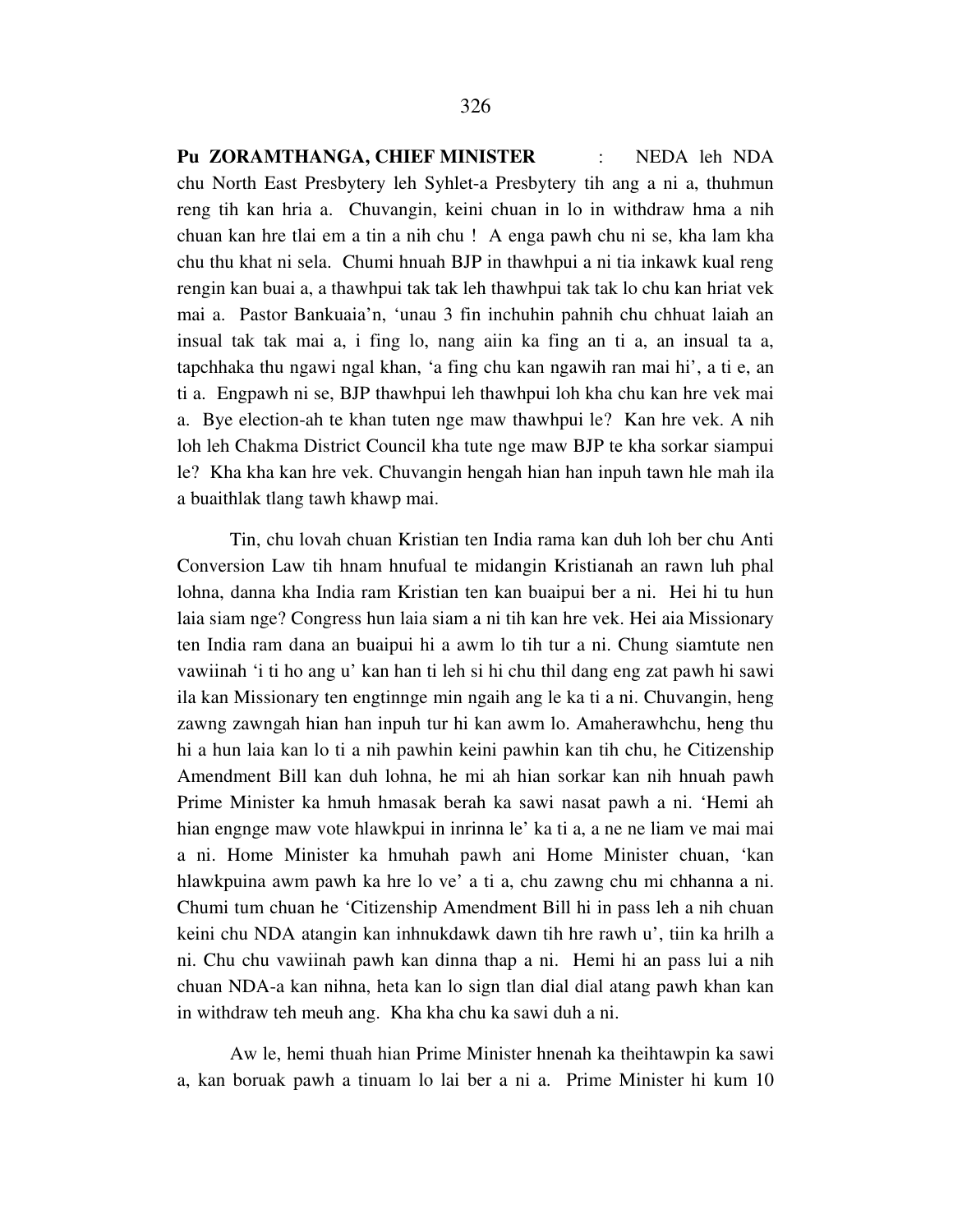chhung zet Opposition Chief Minister ni hova lo inkawmngeih hman ve te pawh kan ni a. Kan inhmu tir pawh kan inkar pawh boruak a nuam khawp mai. Amaherawhchu, hei hi ka sawi hmasak a ni a, 'Citizenship Amendment Bill in tih hi kan duh lo a ni', tih ka hrilh hian a hnua kan inbiakna pawh a boruak a tinuam lo khawp mai a, a hrehawm phah khawp. Home Minister-ah phei chuan a sawi pawh ka sawi na a ni. Chuvangin, khami kha duh tawk lovin a tukah Meghalaya Chief Minister leh an Deputy Chief Minister nen 'lo leng leh rawh u' a ti a, min sawm leh a, chutah chuan Home Ministry Secretary leh an official pawimawh nen kan sawi a, chu phei chu a aia na in, 'India ramah hian Mizoram hi kan la tel ngai reng reng lo' tih hmannia ka sawi thu kha an hnenah ka sawi a. A nawr pawh ka nawr na khawp mai. Chuvangin, hemi hi chu khulamah India ram hotu ah te chuan kha aia na a tihngaihna awm lovin a nawr pawh ka nawr a ni. Chumi hnuah chuan North East-a kan hruaitu dangte nen hmanhmawh takin thil tul em em, sorkar thar cabinet portfolio leh thil dang pawh duh anga buaipui hman lova kan awm laiin Gauhati-ah 'i ti khawm leh ang u' an ti a. Meghalaya Chief Minister te leh an hruaitu dangte nen hmanhmawh takin ka tlan thla a, he CAB kan duh loh zia hi kan zuk resolve a. Phai lama zinpui tur pawhin 'hei hi thlen leh ang u' an ti a. Meghalaya Chief Miniter kha zin tur a ni bawk a. 'Hemi kan thu hi Prime Minister petu ah zuk tang la, kei chu a hnenah ka sawi zo a, Home Minister nen kan innawr zo chauh tih kha i hria a, nang kal tur i nih chuan a lehkha hi i thiante nen in zuk pe dawn nia' kan ti a.Tikhan Gauwahati-ah pawh kan theihtawpin North East hruaituten hei hi bei leh kan ni a. Tichuan, kan Cabinet-ah pawh kan duh loh thu hi na taka resolve in vantlang hmaah kan puang a. Vawiinah House-ah kan rawn pulut leh a. Hei aia han tih ngaihna hi chu a awm tawh chuang lo a ni. Chuvangin a biling a balangin dik tak chuan kan tang a ni a. Engpawh ni se, vawiinah kan House hian lungrual taka hei hi kan sawihova, kan pass theih chuan kan duhthusam ber a ni a. Hemi hi kan tan thil pawimawh a ni a, hemi ang hi, a aia nasa zawk phei chu Setana Bill kan tih mai thin, Kristiana inlet chu an facility zawng zawng paihna dan, India rama Kristiante min phuartu Bill lian pawh kha nakinah nasa lehzuala la sut tur pawh kan neih ka ring. Tun tum inthlanah pawh hian MNF hian BJP in tanpui a ni in tih luih tlat (chu tu pa luhlul awm chhunin emaw a thleninte a luhlulzia show tum nana chhuat laia an aidu sentil kha an lek a, ka tumbu hmuhah chuan a la te ber a tilui tlat e, a neitunu'n tumbu a nih loh kha aidu sentil a nih kha a tih pawn ka tumbu hmuah chuan a te ber a ni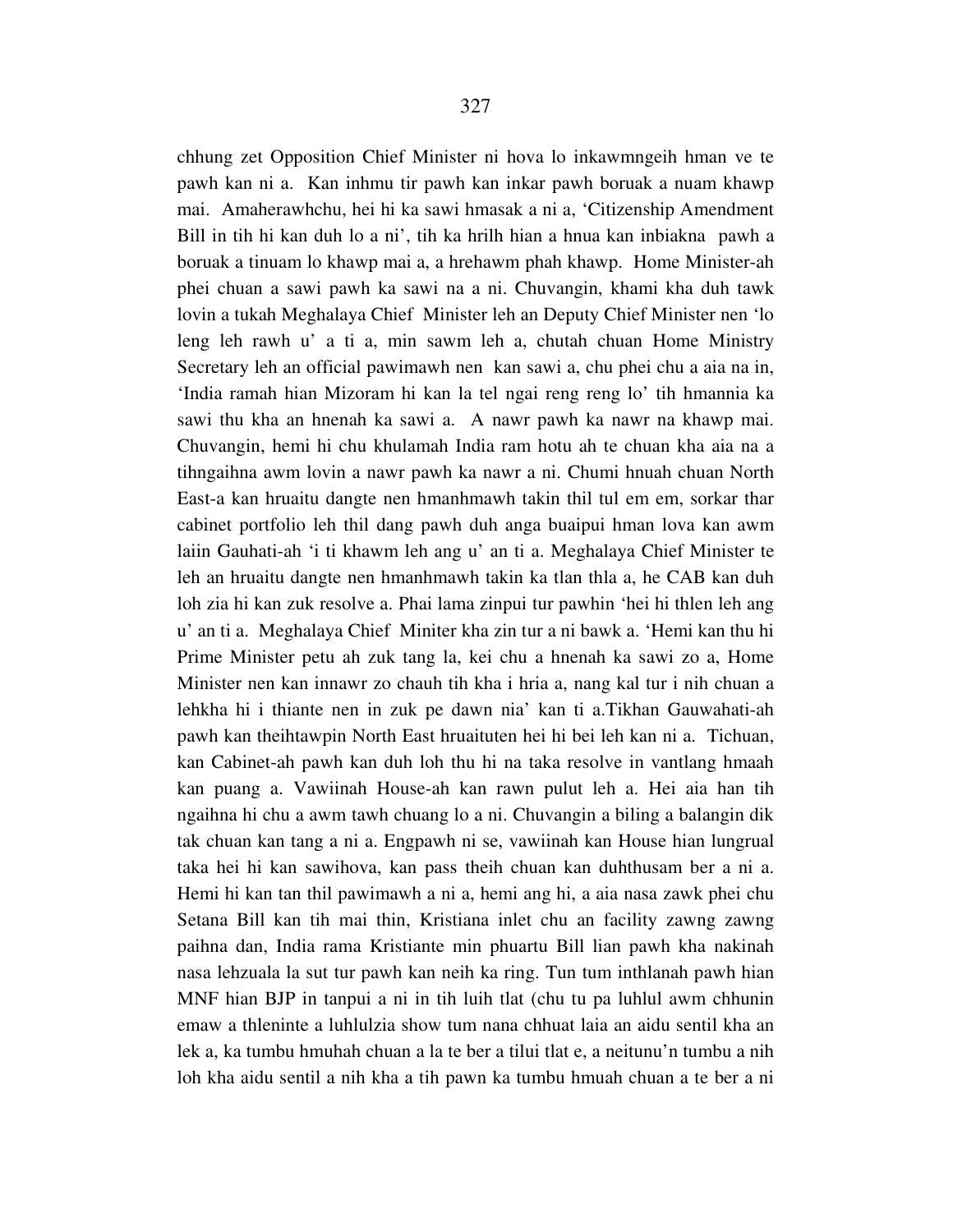hrim hrim a ti tlat e tih ang deuh khan) chuan keini pawhin heng Bill thalo pass tute thawhpuitu nih hi kan duh lo a, mahnia din kan duh a, vawiinah pawh hian he House hian kan official resolution kan Home Minister zahawm takin a rawn putluh Citizenship Amendment Bill, 2019 Lok Sabha-in a passed tawh hi rawn introduce mahse, keini chuan theihtawpa do zel kan tum a, a titute chu thlawp kan tum lo hrim hrim tih an hotute hnena kan hrilh angin leh, vawiina ka sawi ang khan hemiah leh hei aia thalo zawk titute hi chu tun inthlanah pawh thawhpui kan tum lo hrim hrim a, MNF hian mal din kan tum tih nen he Bill hi lungrual taka House-in pass turin kan thlawp thu Pu Speaker, ka han sawi a ni e. Ka lawm e.

**SPEAKER** : Kan sawihona kan zo a, Minister zahawm tak Pu Lalchamliana'n a Bill kha rawn wind-up se la, pass/adopt rawn dil nghal bawk se, i lo sawm ang.

**Pu LALCHAMLIANA, MINISTER** : Pu Speaker, ka lawm e. Official Resolution ka rawn move hi kan House Leader tiamin mi 15 laiin kan sawi a, a lawmawm hlein ka hria a. Tin, a sawituten resolution hi a nihna ang ngau ngauah engmah sawiselna nei lovin tha an tih thu an sawi a. Group Leader zahawm tak Pu Duhoma erawh kha chuan phur vak lovin kan pass mai a niang chu ti zawngin a rawn sawi a, a lawmawm tho a. Nupui kan han zawng a, nula hmeltha kan tihte kha kan han rim a, a tirah min duh vak loh pawhin kan han neih tawh hnu hi chuan kan innei tluang viau zel tho a nia. Chuvang chuan han hlapna tur vak pawh a awmin ka hre lo va, a sirah kan sawi deuh nual hlawm a, ka rilruah chuan kan tet laia radio-a kan ngaihthlak thin (Pu K. Denga ni ta in ka hria) "phung reng reng ka hlau, phung sa hmim te nen lam" tih hla kha ka hre chhuak a ni.

 Tin, keini hian Delhi tlangah khuan sorkar hruaitute a nih loh chuan party angin Pu neih kan duh lo. Pakistan Military Dictator General Ayub Khana lehkhabu ziah, a biography a ziah hmanah ka chhiar tawh a, a title chu Friends not Masters tih a ni a. Keini chuan thian kan duh a, mahse tute emaw angin Pu neih hi kan duh lo, Delhi tlangah khuan thian erawh chu kan mamawh. A sawitu khan a support zawnga an sawi vek avangin Pu Speaker, clarify tur pawh a awm lem lo a, he Official Resolution ka rawn move "That this House resolves to impress upon the Government of India its unequivocal opposition to the Citizenship Amendment Bill, 2019 already passed by the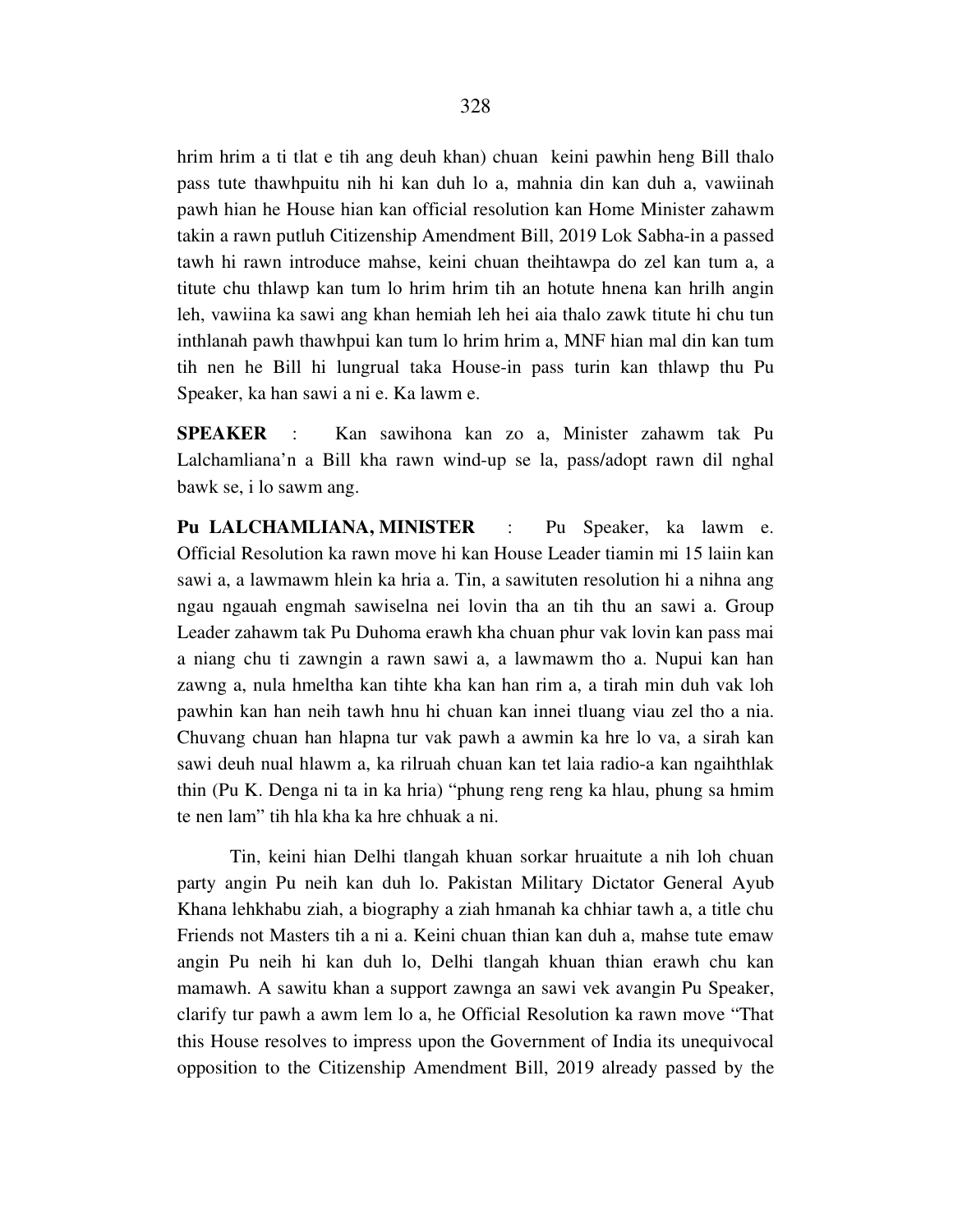Lok Sabha that seeks to amend the Citizenship Act, 1955 to make illegal migrants eligible to be given Indian Citizenship on the basis of religion and that this House urge upon the Government of India not to re-introduce the bill in any form in future" tih hi he House zahawm tak hian min pass pui turin ka rawn ngen e.

**SPEAKER** : Aw le, kan buk ang a, tuna Minister zahawm takin a rawn sawi "That this House resolves to impress upon the Government of India its unequivocal opposition to the Citizenship Amendment Bill, 2019 already passed by the Lok Sabha that seeks to amend the Citizenship Act, 1955 to make illegal migrants eligible to be given Indian Citizenship on the basis of religion and that this House urge upon the Government of India not to reintroduce the bill in any form in future" tih hi pass/adopt remti apiangin 'Remti' ti u la. (MEMBERS : Remti) Remtilo kan awm em? Kan awm chuan 'Remtilo' ti ula.

 Remtilo kan awm lo a, he Official Resolution hi he House hian lungrual takin a pass a ni.

## **Pu LALCHAMLIANA, MINISTER** : Pu Speaker, ka lawm e.

**SPEAKER** : Tunah Financial Business lam-ah kan kal ang a. Kan hriat angin tun tum Session-ah hian Discussion and Voting on Supplementary Demand for the year 2018-2019 and Vote on Account (April - July, 2019) leh Discussion and Voting on Additional Grant for Regularization of Excess Expenditure for meeting expenses during 2012-2013, 2013-2014, 2014-2015 and 2015-2016 kan tih tur a ni a. Chief Minister zahawm tak Pu Zoramthanga kan sawm ang a, heng :

- 1) Additional Demand for Grants 2018-2019
- 2) Vote on Account implement tur July, 2019.
- 3) Additional Grant for Regularization of Excess Expenditure for meeting expenses during 2012-2013, 2013-2014, 2014-2015 and 2015-2016 te hi House-ah sawiho tur leh vote turin han move se la, i lo sawm ang.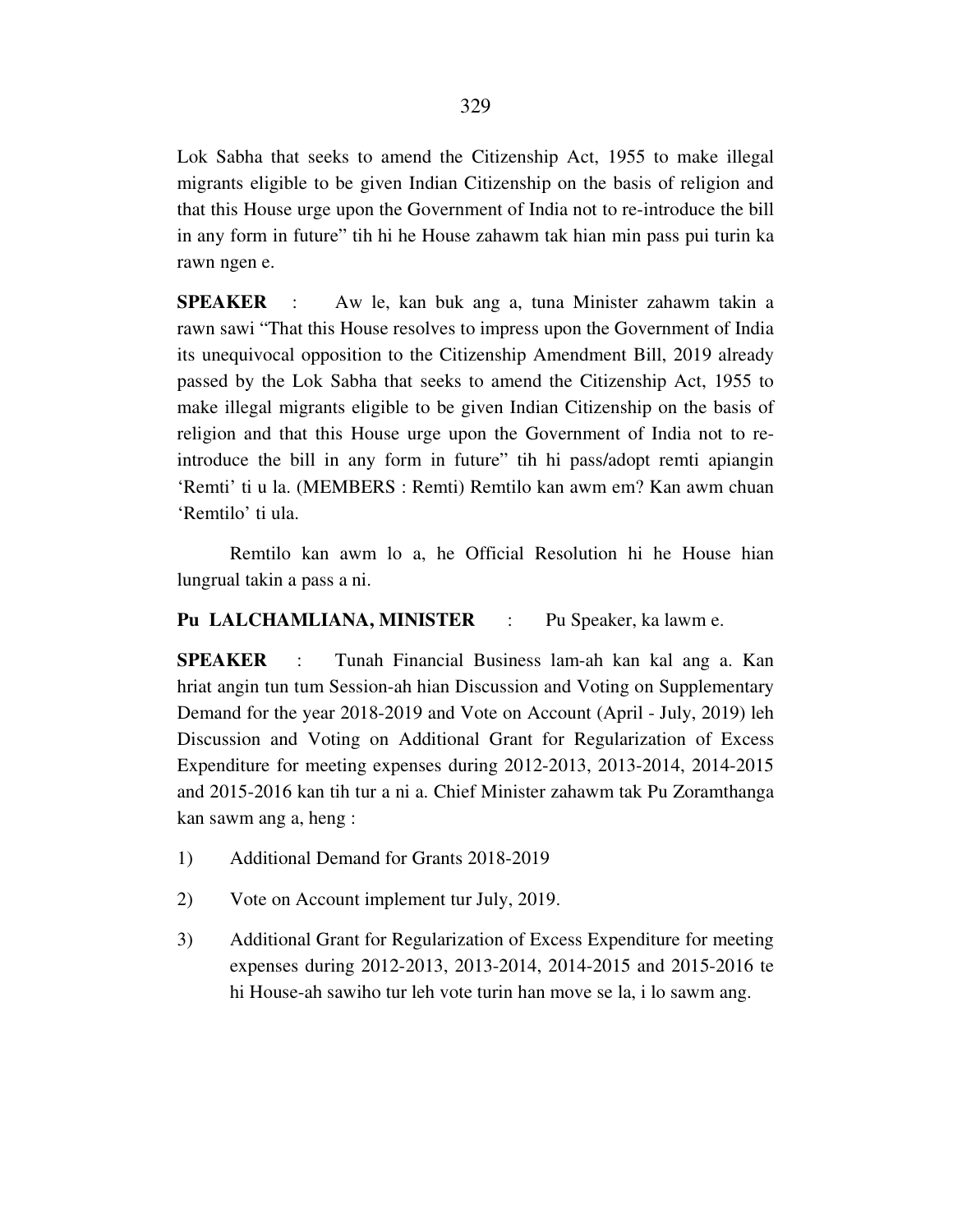**Pu ZORAMTHANGA, CHIEF MINISTER** : Pu Speaker, ka move mai dawn em ni ang?(SPEAKER: Aw, move mai rawh.)Ni e, kan business ah a awm tawh a, ka move mai ang a.

 Pakhatnaah chuan Supplementary Demands for Grants 2018-2019, kha kha Appropriation No.1 Bill, 2019 kha a ni a. Supplementary chu kan hriat theuh angin budget-a kan pass pangngai, hemi piahlamah hian kum a lo kal chhungin thil tam tak hman over-na te a lo awm a, a thenah chuan central lam atangin sanction te a lo kal belh bawk a. Tin, department pakhat ami a danga dah te a lo ngai a, chung kan hmanna zawng zawng chu a tira budget-a kan pass ang khan a nih tak loh avangin tih belh tur te a lo tam em em a.

 A bik takin heng loan atanga kan hmuh te, tin (\*\*\*) project atanga lo kal te, a nih loh chuan Central Sponsored Scheme chi hrang hrang atang te, kan project siam thar atangte in crore eng emaw zat kan budget-a kan pass lai a tello lo hman te kan lo nei ta a. Amaherawhchu pawisa kan hman reng reng hi House-in a remtihpui a ngaih vek avangin kan lo hman tawh te kha kum tawp ah heng hi House-in min remtihpuia min pass pui a ngaih avangin heng hi Supplementary Demands for Grants-ah khan siam a ni a. Chung chu tuna ka thusawi ah pawh, ka speech-ah pawh ka rawn telh leh a bupui-ah pawh kan rawn telh tam tak kha a total in  $\bar{\tau}$  29,265,583,000 chiah a ni a. Tichuan, khang Supplementary Demands te kha he House hian min ngaihtuaha min pass sak theih chuan ka lawm khawp ang a. Kha kha he House-a ka rawn move chu a ni e.

**SPEAKER** : Aw le, Chief Minister zahawm takin a rawn move ta a. Kan hriat angin Supplementary Demand 2018-2019 hi sorkar kum kal meka sum indaihlohna phuhrukna tur kha a ni a. Tunah Chief Minister zahawm takin a sawi a, kan ngaithla zo chiah a. Vote on Account hi kum thar April-July, 2019 chhunga sum hmanna tur ruahman kha a ni a, kan ngaithla zo chiah a. Additional Grant for Regularization of Excess Expenditure during 2012- 2013, 2013-2014, 2014-2015 and 2015-2016 te hi department thenkhat ten an grant neih aia tam pawisa an hman, C&AG Report-a lo lang, PAC-in a regularize tur, a rawn recommend-na kha a ni a. Tin, Supplementary Demand leh Vote on Account te hi kan sawiho ngai vaklo a. Amaherawhchu sawifiah ngai zual bik awma lang emaw, zawhna emaw fiahlo lai han zawh te kha chu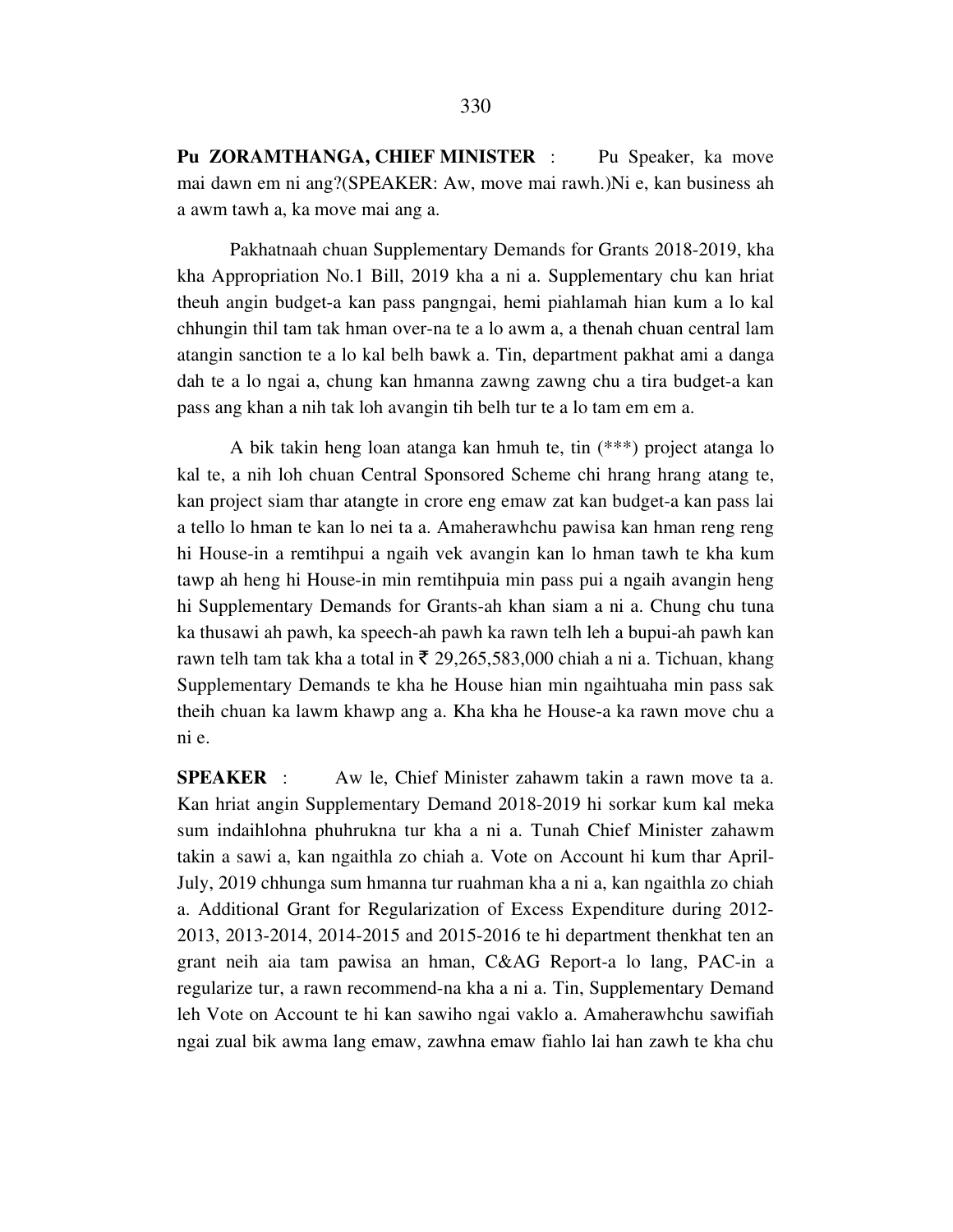a awm thei ang a, chung chu kan inkhap chuanglo ang a. Zawhna a awm a nih chuan ka han hawng lawk tho ang e.

**Pu VANLALHLANA** : Pu Speaker, kan House Leader-in Budget Speech a pek, Supplementary Demand chungchang kha 2018-2019 ah hian a figure hi vaibelchhe 2926,55,83,000 tih a ni a. Bulletin kan hmuh ami nen hian a figure hi a inang miahlo mai a. Khawi zawk nge ni correct tur kha ka hre mai lo a.

 Tin, Regularization of Expenditure-ah pawh hian, hemi Budget Speech-ah hian vaibelchhe 813 in a lang a.(SPEAKER: A phek lai i sawi thei em aw khawngaihin.)Aw, phek riatna (8)-ah khan Regularization of Excess Expenditure total hi  $\bar{\tau}$  8,13,76,99,000. Kha pawh kha kan bulletin-ah hian vaibelchhe 357.46 tiin a dah a. A khawi emaw zawk zawk kha chu correct a tha lo maw?

**SPEAKER** : Member zahawm tak Pu Duhoma ilo sawm ang.

**Pu LALDUHOMA** : Pu Speaker, kum khat chhunga vaibelchhe 2926 a thil han chhut dikloh ringawt mai hi a serious ka ti a. Hun te chu awm se heng hi discuss tam deuh te pawh a tha ka ti a. Kum khat chhunga kan sum hman tur Minister ten demand an rawn siam a, MLA ten an lo pawmpui a. Heta sawiho miah loh, MLA ten an pawmpui ni miah lo heti zat hi kum khatah hman a lo ni hi, tiang hi hun kal zel turah tih bo theih chu a ni lo ang a, amaherawhchu tih tlem theih a nih ka beisei a. Entirnan, a chhan kan han ziah thlak ah te pawh hian  $7<sup>th</sup>$  Pay Revision hi chu a awm ka ti viau a, thil rawn thleng a ni a. Power Purchase tih te chu kum khata kan mamawh tur a chhut theih tlangpui tawh a, Water Pumping te pawh. Tin, Conduct of Elections tih te pawh hi, election kan nei dawn tih chu a hriat vek a ni. Kha kha budget-ah khan lo reflect mai tur kha a ni a. NEDP tih te pawh hi engzat chiah nge hemi ah hian a breakup hi kan hre ve lo a. Chuvang chuan a principle hrim hrimin kei chu tiang hi tha ka ti lo a. Hun lo kal zel turah Supplementary Demand hi tih tlem hram hram tum hian bei tlang ila a tha ka tih thu ka han sawi duh a.

 Tin, Excess Expenditure pawh hi kum 4 chhung a ni a, a rei tawh em em mai a, 2012 ami te kha a ni a. Hei hi Audit lam leh a department concern ten an chinfel zawh tawh loh hnuah PAC-ah a lo lut a. PAC pawhin a tihngaihna a hriat tawh loh, 'i regularize mai ang u' tia mangan thil thua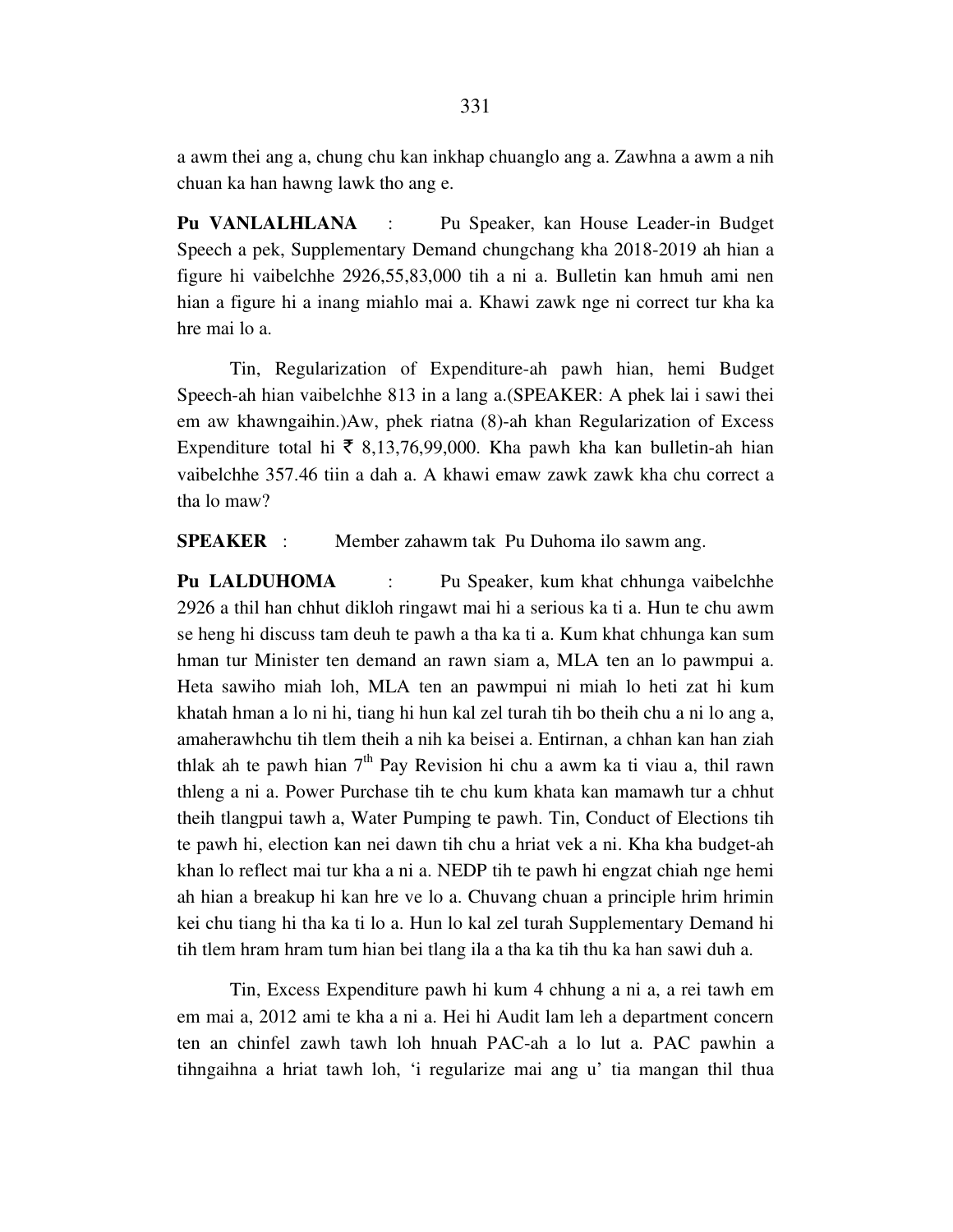House-a rawn lut hi a ni a. Hetiang hi kan la nei leh thin dawnin a lang a. Hengte pawh hi an huaisen ka ti mah mah a ni. Department ten an budget an hre vek a, chumi piahlam heti zat zat an hmang mai thin leh ngaihdan pawh sawina chance Legislator ten nei miahloa pawmlo theiloa kan innawr thin hi, 'Ka pawmlo e' pawh ti ila tihngaihna a awm tawh miah thin si lo a. Heng hi sorkar efficient kalhmang niin ka hre lo a, a lungawithlakloh ka ti hrim hrim a. Chu chu tunhnu zela kan fimkhur nan ka han comment duh hrim hrim a ni.

**SPEAKER** : Ni e, kan sawi tawh ang khan kum 4, kum 5, kum 6 kalta thil kha a ni a. Hei hi House-ah kan sawi ve ziah a, a har ngang a niang. Amaherawhchu, sawi ang khan a rei tawh deuh hlek a, tih ngaihna a awm tawh lo a ni ber e. Chief Minister zahawm tak Finance changtu i lo sawm ang.

**Pu ZORAMTHANGA, CHIEF MINISTER** : Pu Speaker, Supplementary Demand chauh kha ka la phawrh a, a hran theuh tur kha a ni a, Excess leh Vote on Account kha tlemin kan sawi pawlh deuh a. Amaherawhchu, Supplementary Demand chauh hi kan ti phawt ang e, heta Table-a kan tih ang hian.

 Member zahawm tak Pu Vanlalhlana han tih kha ka paper hi hetah hian ka dah emaw ka ti a, (a paper pawla an rawn tih thlak leh na kha). Amaherawhchu, kha kha chu heta a total nen hian a inmil lohna chu kumina pek belh tur, a chung kha han chhiar chiang la, Supplementary Demand pangngai kha a total a ni lo e, kumina pek belh tur ngaia te kha a ni.

 Tin, Opposition Group Leader zawhawm tak Pu Duhoma'n a sawi kha a dik khawp mai. Amaherawhchu, leh lamah chuan a lawmawm zawngin han sawi ta ila. Tunah Budget kan passed ta a, hetia kan hmuh theih chinah chuan 'heti tur hi a ni e. Hetah Finance Commission atangin chuti zat; tin, kan tax hmuh tur ang chi kan beisei chu hetiang ang hi a ni e, kan hmanna tur pawh hetiang hi a ni e', kumtira kan han tih khan project kan han siam ta a. Building project lian, kawng laih project lian, thil dang kha central atangin kan la ta teuh mai a ni. Tin, expenditure lamah pawh kan hmuh loh thil dang lo kal a awm bawk a, chuvangin heta kan hmuh belha, tam taka project thar nena pawisa kan lak luh teuh theih kha chuan a lawmawm lamah ngai zawk ila. Pakhat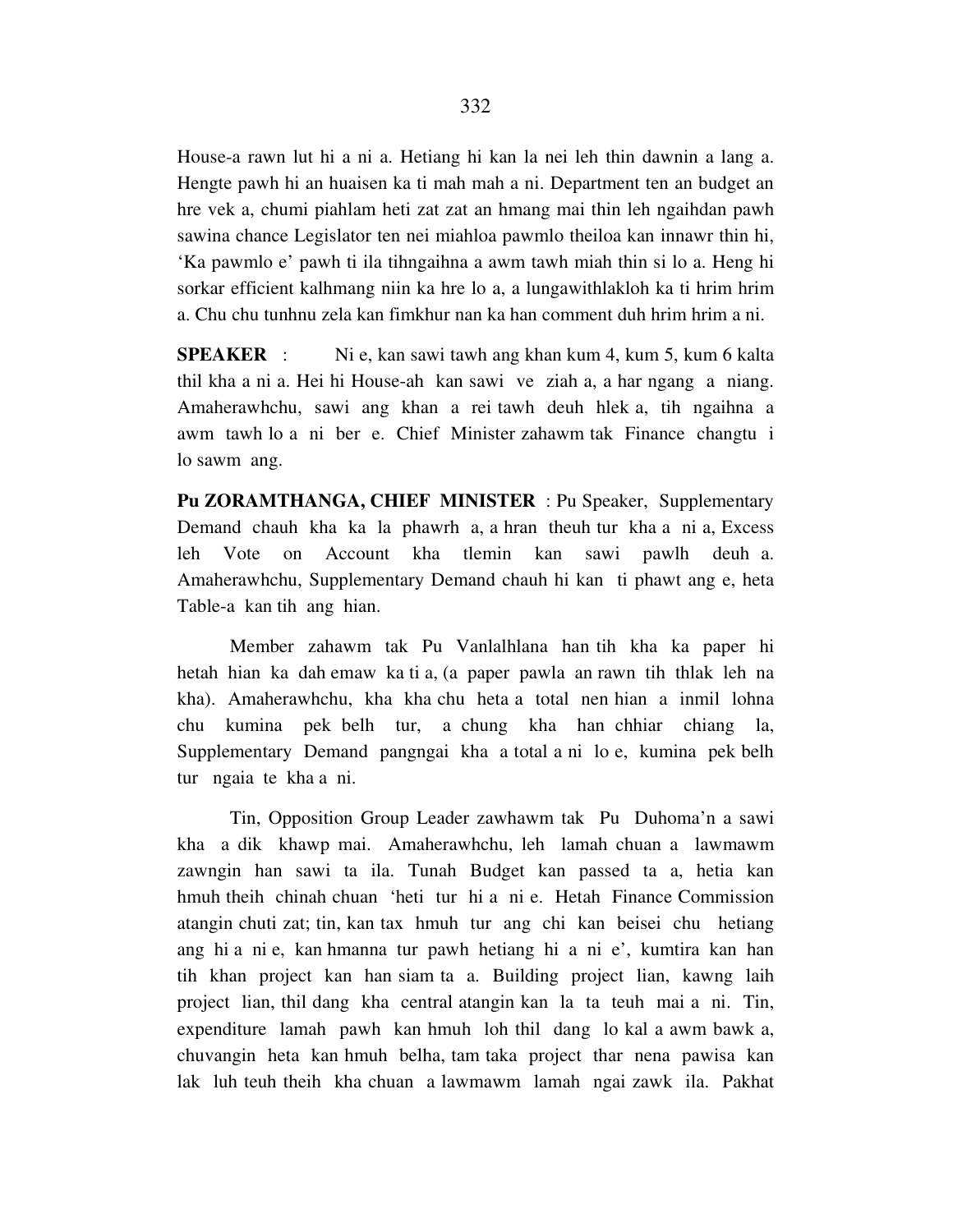mah hi lakluh awm lo sela, Supplementary Demand hi tih ngai lo sela tih kha chuan kan development hi a thuanthu riau mai dawn a. Chuvangin, kuminah pawh hian Supplementary Demand hi a tam thei ang ber neih kan tum a ni. Project crore tel siam thlak a, chung chu tuna kan hmuh loh a crore za tel ni phei se chu crore sangbi a hai chhuah kan tum a ni. Chung chu tunah kan pass miah lo, nakinah Supplementary Demand-a thun a ngai dawn a ni. Khata thun tur kan ngah poh leh kan thawkchhuak tam tihna a ni. Chuvangin a lawmawm zawngin thlir ila a that ka ring a.

 Eng pawh ni se, vawiinah sawi sei lutuk a hlauhawm a, a dawtah pahnih dang kan la nei bawk si a, chuvangin Pu Speaker, hei hi pass ka dil mai dawn em ni le (SPEAKER : Aw le, dil mai rawh le.) House zahawm tak hian Pu Speaker, Supplementary Demand for Grant  $2018 - 2019$  ₹ 29,26,55,83,000/- chiah hi min pass sak turin ka rawn dil e. Ka lawm e.

**SPEAKER** : Aw le, Chief Minister zahawm takin Supplementary Demand for the year 2018-2019 and Vote on Account (April-July, 2019) leh Additional Grant for Regularization of Excess Expenditure for meeting expenses during 2012-2013, 2013-2014, 2014-2015 and 2015-2016 te pass a rawn dil a. Pass remti apiangin 'Remti' ti ula, (MEMBERS: Remti) Remti lo kan awm em? Kan awm chuan 'Remti lo' ti ula. Remti lo kan awm lova, a lawmawm e.

 Supplementary Demand for the year 2018-2019 and Vote on Account (April – July, 2019 ) leh Additional Grant for Regularization of Excess Expenditure for meeting expenses during 2012-2013, 2013-2014, 2014-2015 and 2015-2016 chu House-in lungrual takin a pass ta a ni. (CHIEF MINISTER : Pu Speaker, ka lawm e.) Supplementary Demand kha a nia a rawn dil kha .. (CHIEF MINISTER : Excess expenditure leh Vote on Account kha chu ka la rawn phawrh lo asin maw le…) A lokal zel ang a kan en dawn alawm.

 Tunah Supplementary Demand kan passed tak kha hman a nih theih nan Bill kan pass a ngai a ni. Pu Zoramthanga, Chief Minister zahawm tak sawm ila, The Mizoram Appropriation (No. 1) Bill, 2019 hi House-ah introduce rawn dil se, i lo sawm ang.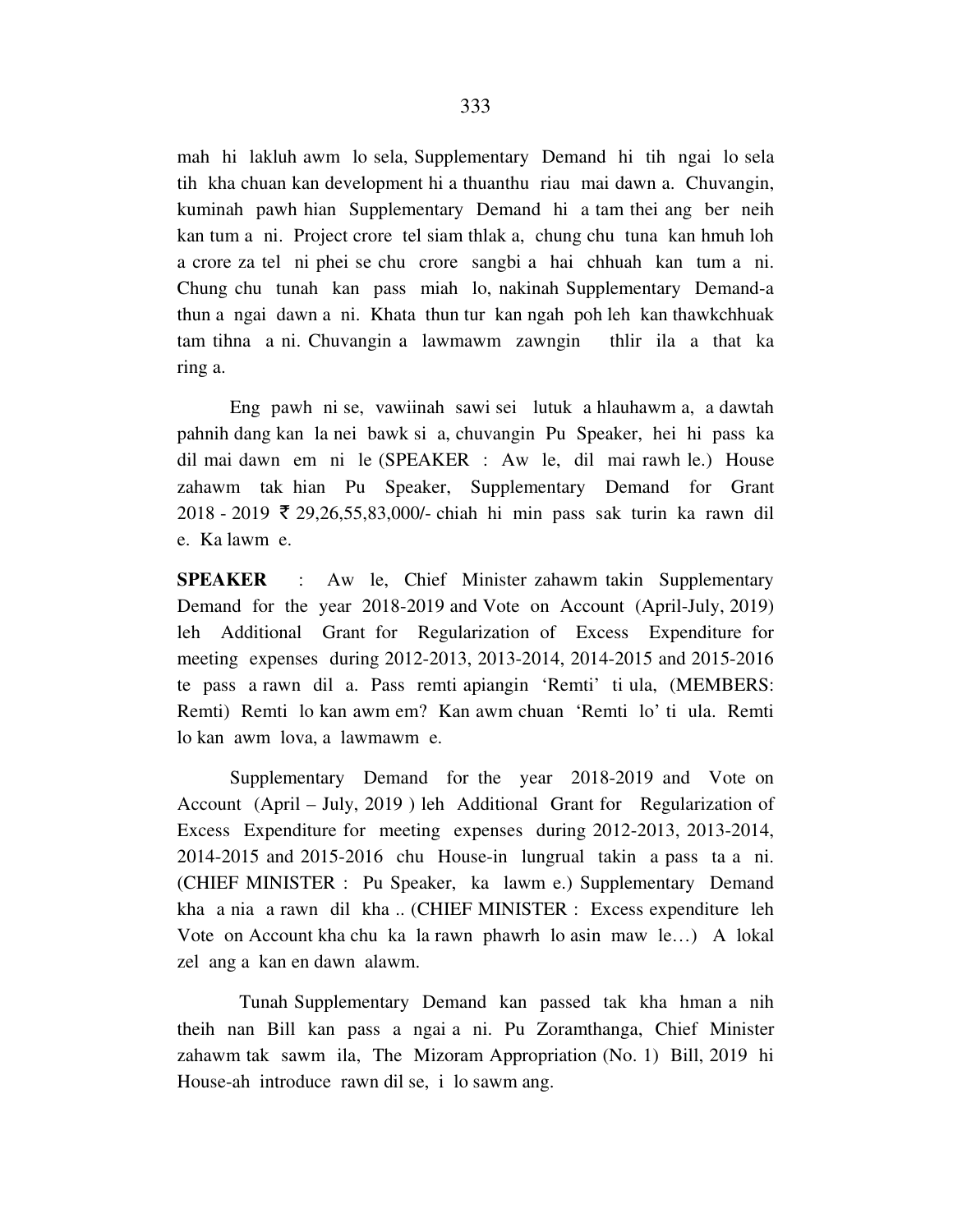**Pu ZORAMTHANGA, CHIEF MINISTER** : Pu Speaker, Supplementary Demand for Grants, Appropriation Bill, 2019 kha he House-ah introduce ka rawn dil e.

**SPEAKER** : A rawn dil a, kan remti em? Rem kan tih chuan introduce se i lo sawm ang.

**Pu ZORAMTHANGA, CHIEF MINISTER** : Pu Speaker, ka lawm e. Mizoram Appropriation Bill (No. 1) 2019 kha House-ah ka rawn introduce e.

**SPEAKER** : A rawn introduce ta a, a copy kha han sem ula.

 Aw le, tikhan a copy kan sem zo tawh a, Bill chu introduce a ni ta a, ngaihtuahho turin Chief Minister zahawm takin House rawn dil se, rawn move bawk se, i lo sawm ang.

Pu ZORAMTHANGA, CHIEF MINISTER : Pu Speaker, tuna kan sawi zawh tawh kha a ni a. " The Mizoram Appropriation (No.1) Bill, 2019" hi Supplementary Demand, tun ami kha a ni a, chuvangin hemi hman phalna hi he House hian min pass sak turin ka rawn dil nghal mai dawn em ni?

**SPEAKER** : Sawiho a ni ngai vak chuang lo va, pass dil kha a tha mai lawm ni? Dil mai rawh le.

Pu ZORAMTHANGA, CHIEF MINISTER : Ni e, kan sawi zawh tawh kha a ni a. Supplementary Demand tak chu No. 1 hi a ni a, chuvangin "The Mizoram Appropriation (No.1) Bill, 2019" hemi Supplementary Demand for Grant, 2018-2019 hi he House hian he Bill hman phalna hi min pass sak turin ka rawn dil e.

**SPEAKER** : Nichina supplementary kan han sawi leh tuna Appropriation Bill hi nichin khan kan lo la kawp a, a rem vekah ngai ila. Ka sawi tak ang khan an sawiho ngai lova.

 Tikhan pass a rawn dil ta a, remti in 'Remti' ti ula. (MEMBERS : Remti) Remti lo kan awm em? Kan awm chuan 'Remti lo' ti ula. Kan awm loh avangin "The Mizoram Appropriation (No.1) Bill, 2019" House-in lungrual takin a pass a ni.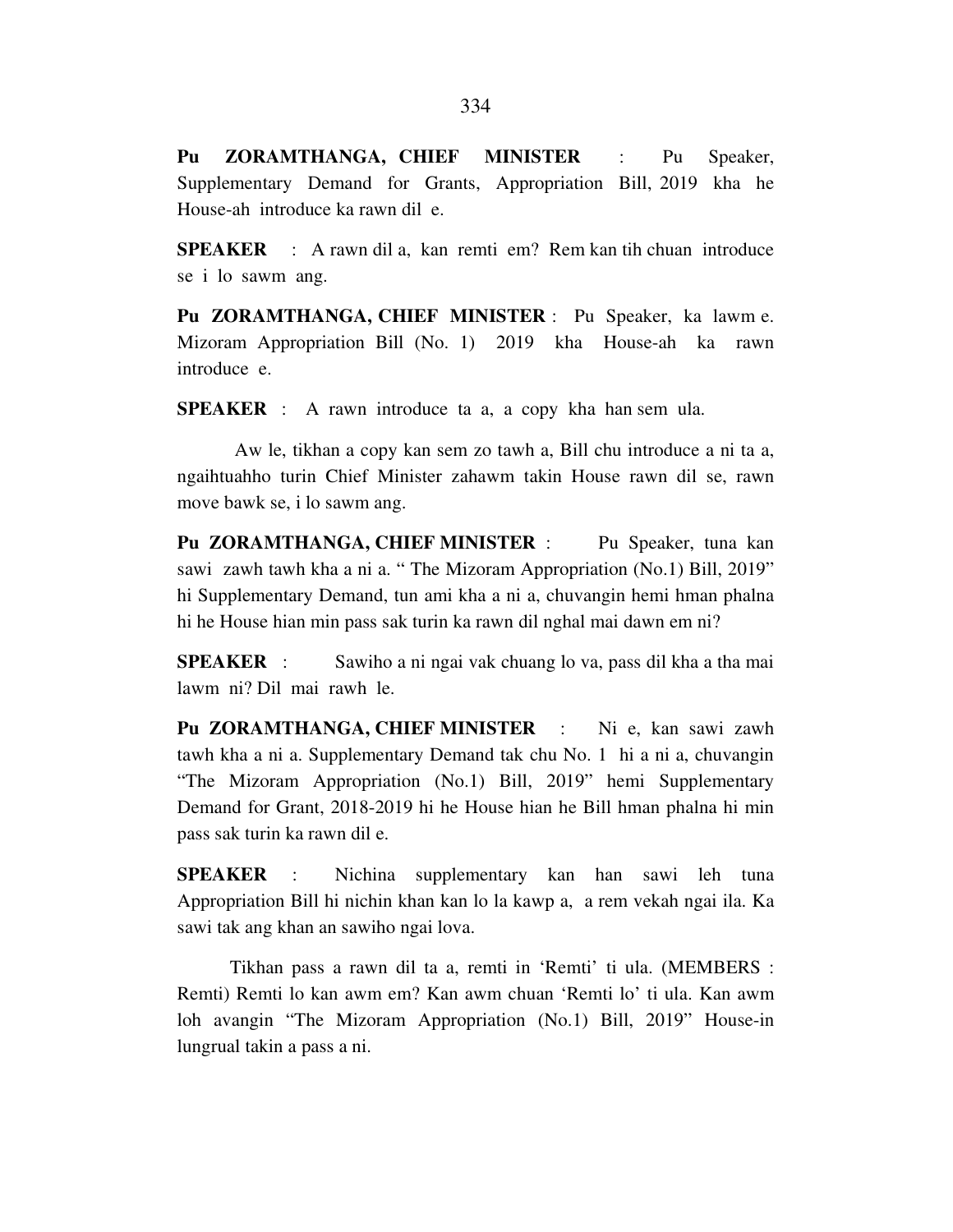### **Pu ZORAMTHANGA, CHIEF MINISTER** : Pu Speaker, ka lawm e.

**SPEAKER** : Pu Zoramthanga, Chief Minister zahawm tak sawm leh ila. Vote on Account kan pass tak hman theihna tur Bill, "The Mizoram Appropriation (Vote on Account) (No.2) Bill, 2019" hi House-ah introduce rawn dil se, i lo sawm ang.

**Pu ZORAMTHANGA, CHIEF MINISTER** : Pu Speaker, ka Vote on Account, 2019, 2020-a hman tura kan tih hi House-ah introduce ka rawn dil e.

**SPEAKER** : Rem kan ti em? A copy kha han sem ula.

 Bill chu introduce a ni ta a. Tunah hian ngaihtuahho turin rawn dil sela, rawn move sela. Tin, pass pawh rawn dil lehnghal mai se a rem mai ang chu. I sawm leh ang.

**Pu ZORAMTHANGA, CHIEF MINISTER** : Pu Speaker, ka lawm e. He Vote on Accounts hi kan hriat angin a budget pumpui buatsaih hian a hman chu kan hman meuh mai a, kha a bute pawh kan sem a.

Amaherawhchu, expenditure a han kalpui dawn hian tun kan inthlan dawnah hian Parliament-ah pawh an tih angin Election Commission-in an remtih loh avangin Vote on Account hian kal rih ni sela tih a ni a. Chumi ang tak chuan kan budget pumpui atang khan thla 4 chhung atana  $(1<sup>st</sup>$  April -  $31<sup>st</sup>$  July) hman tur kha House-ah hian ka rawn pulut a ni a. Charge Expenditure atana mamawh bik kha cheng 2,34,19,57,000 a ni a, voted tur kha a total chuan cheng 35,88,85,53,000 a ni a.

 Heng kan han sawi zawng zawngte nen hian voted tur kha chu kan ti tel lova, a total kha cheng 35,88,85,53,000 nimahse charge expenditure tur kha cheng 2,34,19,57,000 a nih avangin kha kha chu kan vote a ngai lova. Kan vote tur tak, vawiina min pass pui tura ka rawn dil chu voted expenditure (nichin khan ka sawi sual a) kan tih kha chu cheng 33,54,65,96,000 chiah a ni a. Hei hi tun thla 4 chhunga kan lo hman atan he House hian min pass sak turin ka rawn dil e.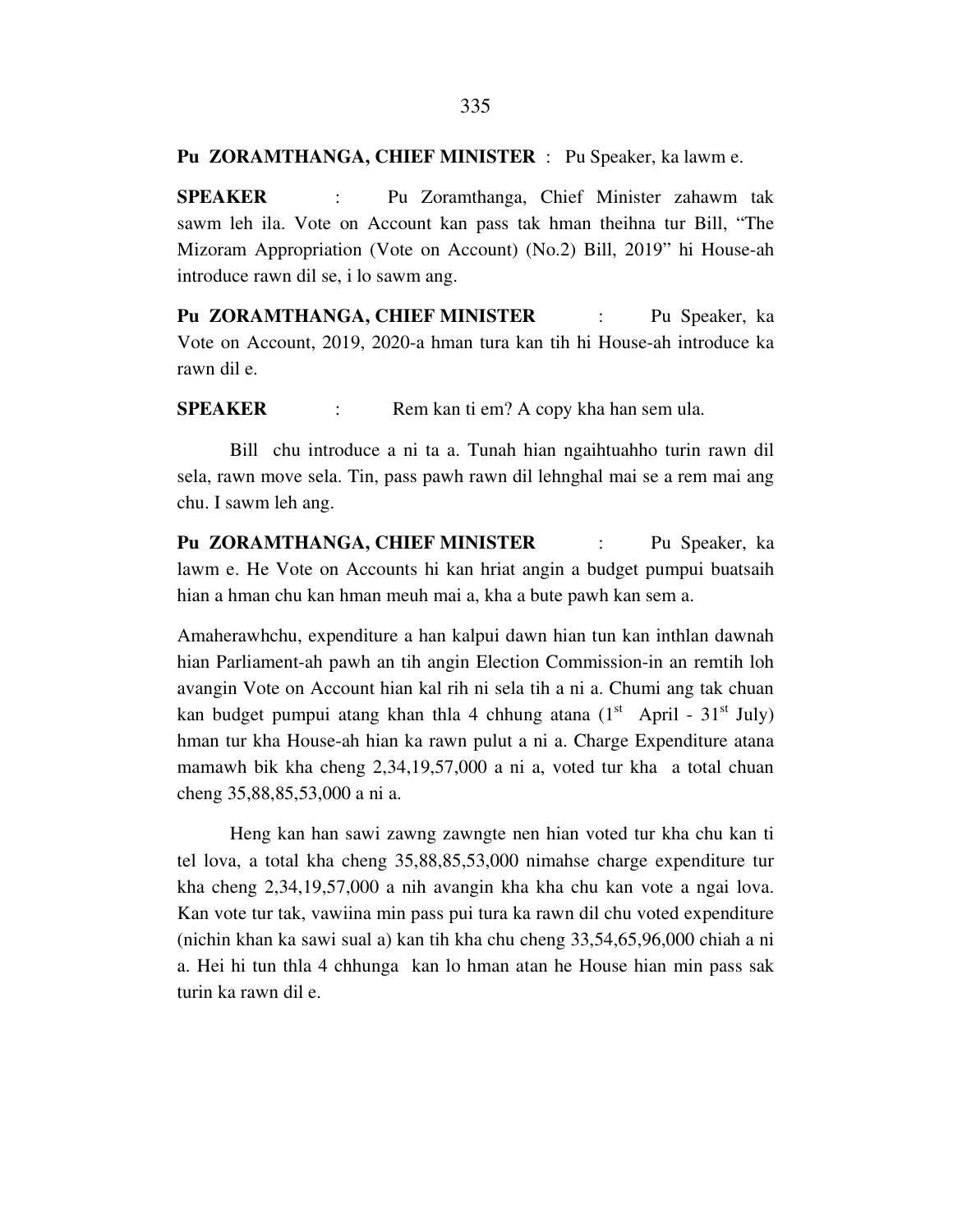**SPEAKER** : Pass a rawn dil a. Remti apiangin 'Remti' ti ula, (MEMBERS : Remti). Remti lo kan awm chuan 'Remti lo' ti rawh u le. Remti lo an awm lova.

 "The Mizoram Appropriation (Vote on Account) (No. 2) Bill, 2019" hi lungrual takin House-in a pass ta a ni.

( Pu Zoramthanga, Chief Minister : Pu Speaker, ka lawm e)

 Tunah Pu Zoramthanga, Chief Minister zahawm takin Additional Grant for Regularisation of Excess Expenditure for meeting expenses during 2012, 2013, 2014, 2015, 2016 hi House-ah introduce rawn dil se.

 Nichin khan kan la kawp thuai mai a, mahse a mal malin tih leh a ngai si a, kan hmanhmawh deuh a ni, zep thu a awm lo ve. Business a tam lutuk a vawiin hian, member-te an zahawm si a. Hei hi pass tawh ang khan kan kal tawh mai dawn em ni? A va ti neih nuaih ve.

 Ti hian ti ang, tun ami hi kal leh thlap mai ang. Introduce rawn dil se, i lo sawm ang.

**Pu ZORAMTHANGA, CHIEF MINISTER** : Pu Speaker, "The Mizoram Appropriation (No.3) Bill, 2019," "Regularisation of Excess Expenditure" kha introduce ka rawn dil e.

**SPEAKER** : Introduce a rawn dil ta a. Kan remti em? House Leader zahawm tak leh Chief Minister ni bawk i lo sawm ang.

**Pu ZORAMTHANGA, CHIEF MINISTER** : Pu Speaker, ka lawm e. Re-appropriation Bill No. 3, 2019 hi ka rawn introduce e.

**SPEAKER** : A copy kha han sem ula. In sem kim maw? Bill chu introduce a ni ta a, ngaihtuah ho turin han dil leh sela, han move sela, Hon'ble Chief Minister i lo sawm ang. Pass pawh kha rawn dil nghal mai sela a awlsam ang a. (PU R. LALZIRLIANA : Pu Speaker, pass a dil hma khan sawi ve duh zawk ka nei a, a rem em?). Introduce phawt sela aw.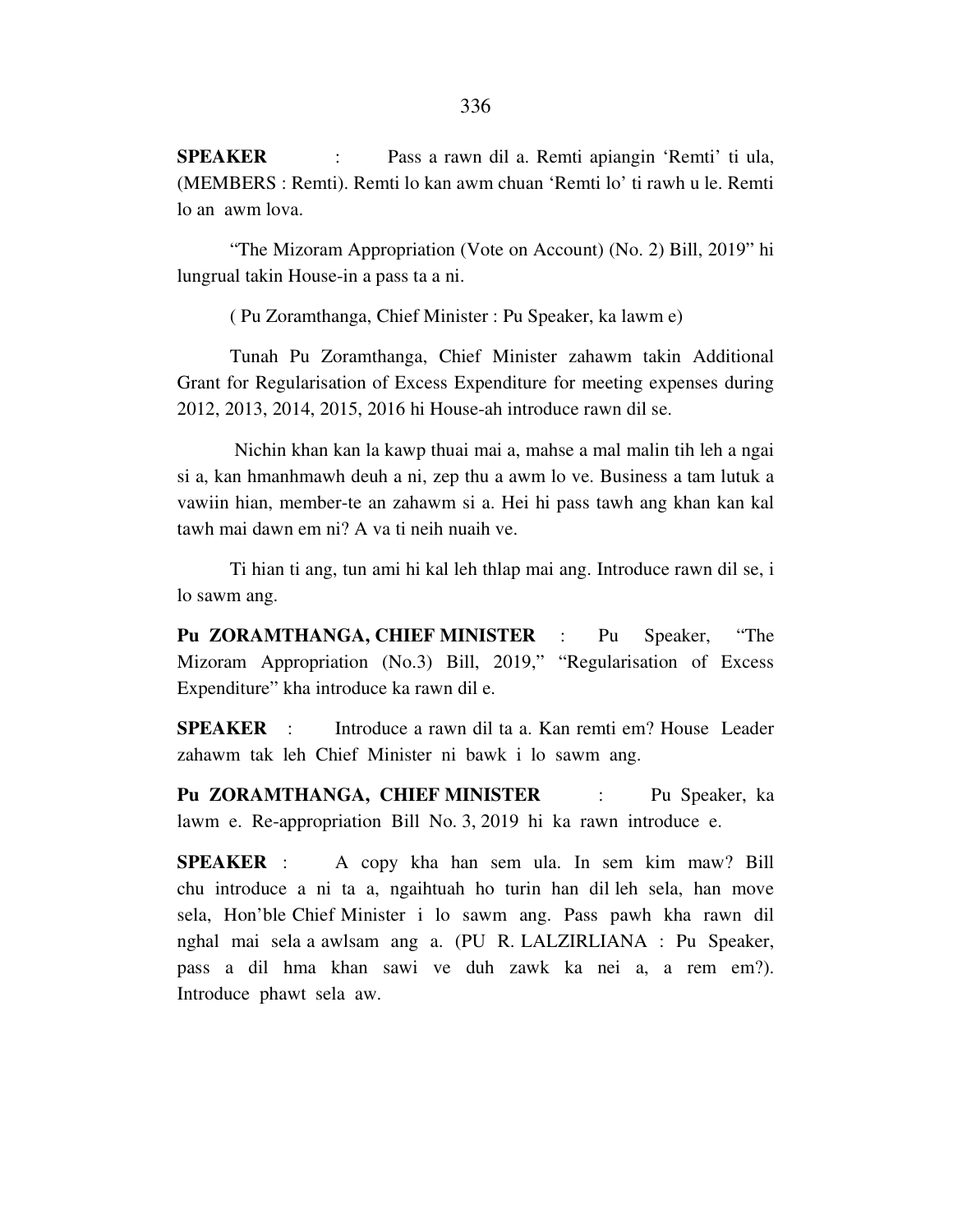**Pu ZORAMTHANGA, CHIEF MINISTER** : Pu Speaker ka'n move ang a, tichuan a sawi duh in sawi a rem ang chu, pass dil nghal mai lovin.

 Excess Expenditure Regularization hi kan awm loh lai thil vek a ni a. Kan PAC hmasa te pawhin an lo thlir a, a tam ang reng khawp mai a, tihngaihna an hre lova. Opposition Group Leader zahawm tak Pu Duha te leh kan Minister ni ta Pu Ruatkima te ho pawhin term hmasa khan an lo buaipui viau tawh niawm a ni a. Tichuan, kan chul mam ngawt mai dawn a ni awm a, a zialo ang reng khawp mai a, chul mam loh chuan a tihngaihna a awm bawk si lova. Hetiang chi te hi nakin zelah a awm tawh lohna turin hma kan laka kan fimkhur chu a ngai khawpin ka hria a. Eng vang tak nge tih hi tlema a technical deuh avangin mi naran tan phei chuan hriatthiam a har a, chuta tan chuan 2012-2016 inkarah khan vaibelchhe 813 chuang ngawt mai a awm a, a zialo khawp mai a. Engpawhnise, kan tih a ngai si a, khami kha ka rawn phawrh a ka rawn present chu a ni e.

**SPEAKER** : Minister zahawm tak Pu R. Lalzirliana i lo sawm ang u.

**Pu R. LALZIRLIANA, MINISTER** : Pu Speaker, ka lawm e. Ka sawi duh chu, kum 21 lai a zawnin helaiah Pathian leh ka bial Saitual an ti thin a tunah chuan Tawi bial a ni tawh a, chumite avang chuan budget passed-na ah, sawihona ah te Vote on Account a ni emaw, full budget a ni emaw ka lo tel ve tawh thin a. Tun tuma kan budget Vote on Account, thla 4 atana kan han passed tluka lawmna reng reng hi ka la nei lova, ka lawm takzet a, hei hi sawi lo thei niin ka inhre lova. He House zahawm takah hian a bikin Pu Zoramthanga, kan Chief Minister zahawm tak a thutiam ah ding nghet in tun hunah hian budget kan neih hmasak berah heng district 3 Saitual, Khawzawl, Hnahthial implement-na tur hi kan dah ang a ti a. Chungah te chuan inthlan dawn lai leh inthlan lai te in nasa taka sawi dup pawl te awm mahse, a thil sawi tawhte hrerengin vawiinah hian hetiang hian Vote on Account-ah pawh nuai 150 lai bultanna tur min han dah sak a, a pathum atan phei chuan nuai 450 lai kan budget bu ah a lo lang vang mai a, a ropui ka ti a, a lawmawm ka ti a.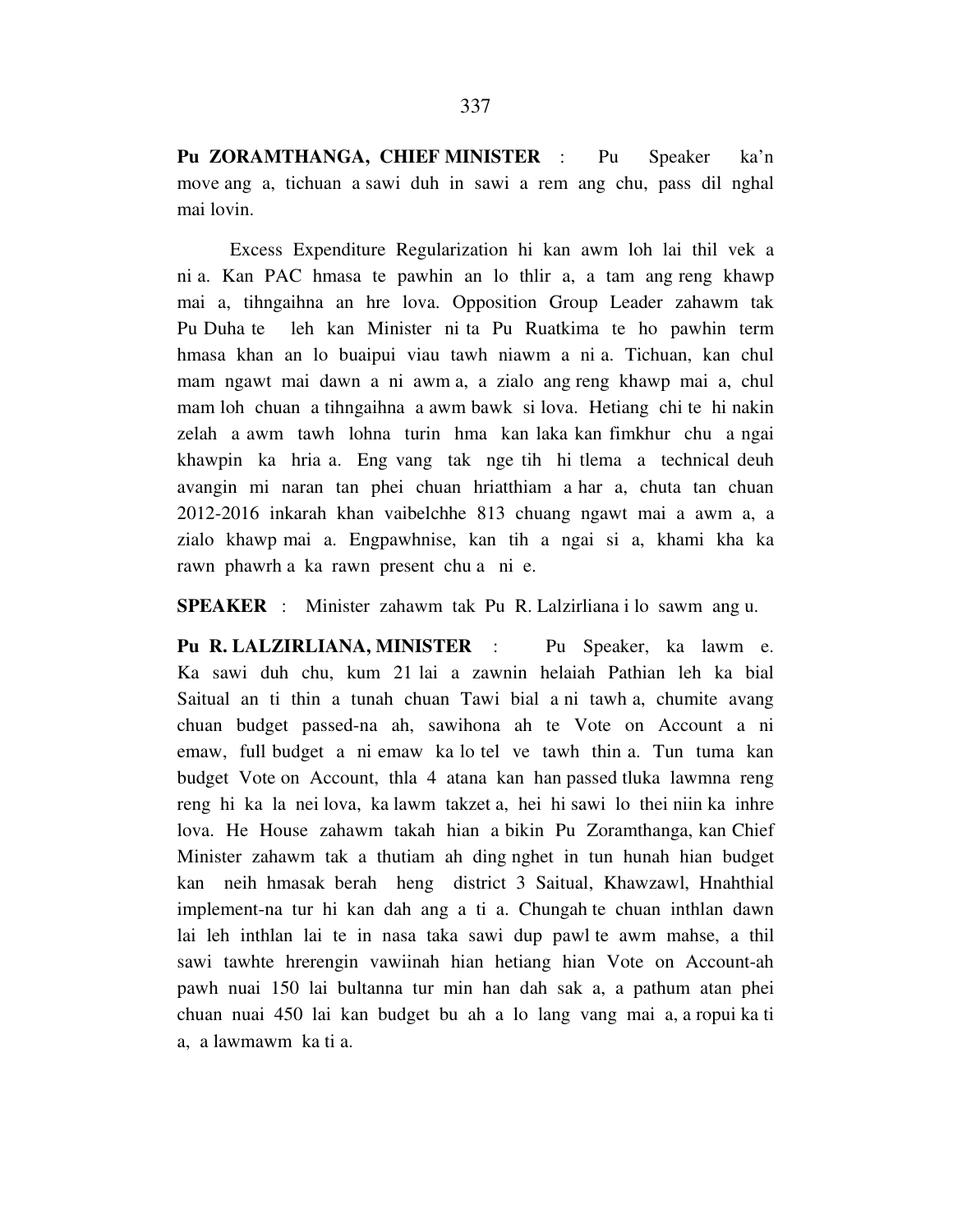District hi tunhma chuan neih ve kan duh thin a, a dil hmasa pawl takte pawh kan ni a. Amaherawhchu, Congress sorkarah khan khing Champhai District te pawh a pian lai atang tawh khan Saitual hi a hmun a rem a, Committee pawhin awm an ti em em a. Amaherawhchu, hotupa berin Saitual hi awm a tih ngang loh avangin kan nei thei lo a ni a. Chutiang chuan hun a lo kal leh deuh a, Saitual bialah MLA angin ka lo awm ve a, chuta ka rilrua awm ber chu Saitual hi Mizoram-a khaw lian han sawi chuan a 4/5-na ah hian a awm thin a. Amaherawhchu, tun hnu thleng hi chuan 7-na/10-na pawh hian kan kai phak meuh lo em ni aw tih theih turin zuih lam kan pan dawn em ni kan tih laiin hetiang hian Chief Minister zahawm tak hian chak takin a thutiam ah ding nghetin hetiang hian min tihpuitlinsak dawn ta hi a lawmawm ka ti a.

 Pu Speaker, tlemin thu hlui deuh ka'n sawi ang a, lawmthu sawi pahin. 2015 December thla khan (SPEAKER : Lawmthu sawi inkhap vak chi a ni si lova, hun chu a kal deuh khawp mai.) Aw le, Pu Speaker, ka lawm e. 2015 December thla khan Saitual centenary kan lawm a, chutah chuan MLA ka nih ve tirh atang khan Saitual hi engtikniah emaw chuan ka mitmen lai ngeiin district hi hmuhpui ka tum avangin kan Chief Minister zahawm tak kan sawm a, thu ka sawi hmasa a. Tahchuan Saitual hi kan Chief Minister zahawm tak hruaina hian development tam tak, building leh thil dang tam tak asset kan siam tawh a, district hmu tur hian kan inpeih thawkhat tawh a ni tih ka sawi a. Mahse chawp leh chilhin, khalaia ka thusawi kha 'hei, bialtu MLA kan Home Minister hian campaign pui atan emaw ni min sawm ni, khatiang te kha a sawi ta daih a, vanduaithlak ka ti' tih thu a han sawi kha chu rilru a hnual viau a. Amaherawhchu, kan awm chho ve tang tang a, a hnu-ah Saitual kaltlang turin Keifang kawnah an lo hmuak a, Saitual town chhung mipui zawng zawng leh sikul naupang zawng zawngin. Chutah chuan district an dilna lehkha an han pe a, lak phei chu a la ve niawm tak a ni a. Amaherawhchu, thusawi tura an sawm khan 'helaiah hian tih tur ka nei lova, hmun danga tih tur neia lo kal ka ni a, ka lawm e' a ti a, a kal leh ta mai a. Khangte kha ka ngaihtuah hian Chief Minister ni tawh zawng zawngah leh la ni leh zel turah pawh hian khatianga anga mipui address-na thu tawi kha tumah hian an sawi leh ka ring tawh lo a.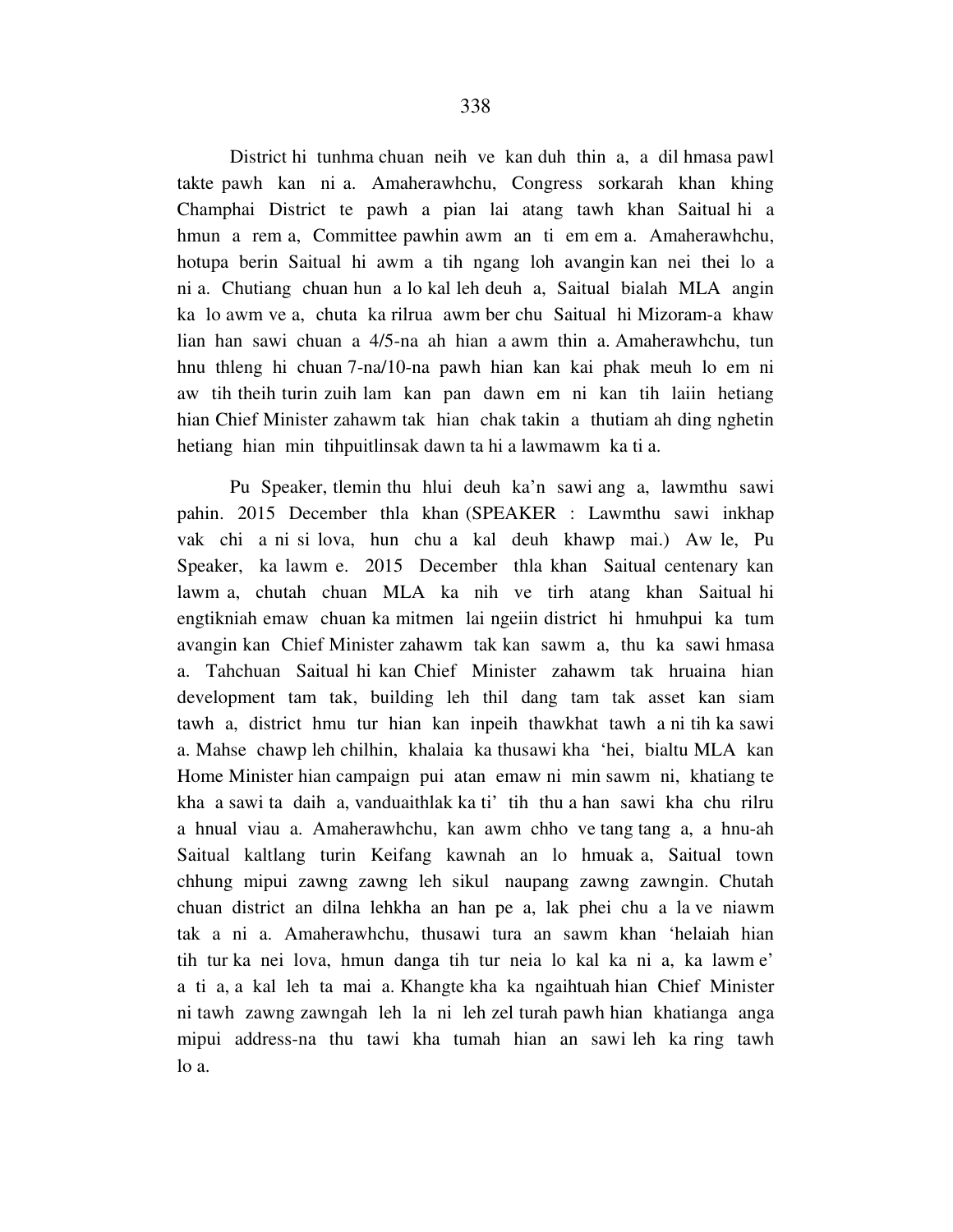Chuvangin, vawiinah hian Saitual District ni tur hian beidawng lovin ngawrh takin SDIDC hotuten an nawr chho reng a. Chung kan dilna te chu hrethiamin he sorkar Pu Zoramthanga hruai sorkar chak tak hian min han pe mai tur hi a ropui ka ti a, a lawmawm ka ti takzet a ni.

 Kan Chief Minister zahawm tak Pu Zoramthanga hian a damlai lung a phun a khilai ah khian, chumi a lo nih a zar ah kei pawh a dik tak chuan pawl sawn hi ka tum ngai lova. Amaherawhchu, MLA ka nih ve a ka duh ber leh ka tum ber district min pe theitu, lo petu tawh an ni a, a implement hi chu kan kut a ni an tih avangin mualpho pawh huamin tun hunah hian pawl ka sawn a. Helaiah hian Pathian leh mipui zarah rorelna dawhkan-ah ka lo la thu ve leh thei te hi Pathian chungah ka lawm a, kan sorkar chungah a bik takin Pu Zoramthanga, Chief Minister zahawm tak chungah vawiinah hian ka bial leh ka bial chhung mipuite, nangma bial te pawh huamin khilaia district in a huam tur zawng zawngte aiawhin lawmthu ka sawi a ni. Ka lawm e.

**SPEAKE R** : House-in kan lawmpui che a nih chu.

**Dr. R. LALTHANGLIANA, MINISTER** : Kam hnih khat lek Pu Speaker. Kan hre theuh a, kan Deputy Chief Minister zahawm tak hi tun kan rorelna helai hmun ah a thu ve thei lova, tawngtaina-in kan hrereng in ka ring a. Nimin mai khan kan inbia a, ani pawh hian vawiinah hian Pu Zira ang tho khan, kan Minister zahawm tak ang te leh keimah ang hian district pianna tur bula dingte kan lo ni a, hetianga budget-a Demand for Grants-a a rawn lang ta nawlh mai hi a lawmawm ka ti khawp mai a.

 Tin, helaiah hian han function mai tur ang deuh te pawh hian salary ang tur atan te, medical treatment tih te leh office expenses, rent emaw, in luah a tul dawn a nih pawhin khatiang provision te pawh kha an rawn dah kim ang reng viau a, a lawmawm ka ti khawp mai.

 Nimina kan Chief Minister speech-ah khan thil tam tak comment tur tha tak tak a awm a. Amaherawhchu, vawiinah chuan kan comment thei lovang a. Kan GSDP san tur te, sorkar hnathawk tam tak te an hlawh tihpun a nih ruala, vawiinah hian financial management tha tak kan Chief Minister leadership hnuaia kan han nei thei tur te hi a ropui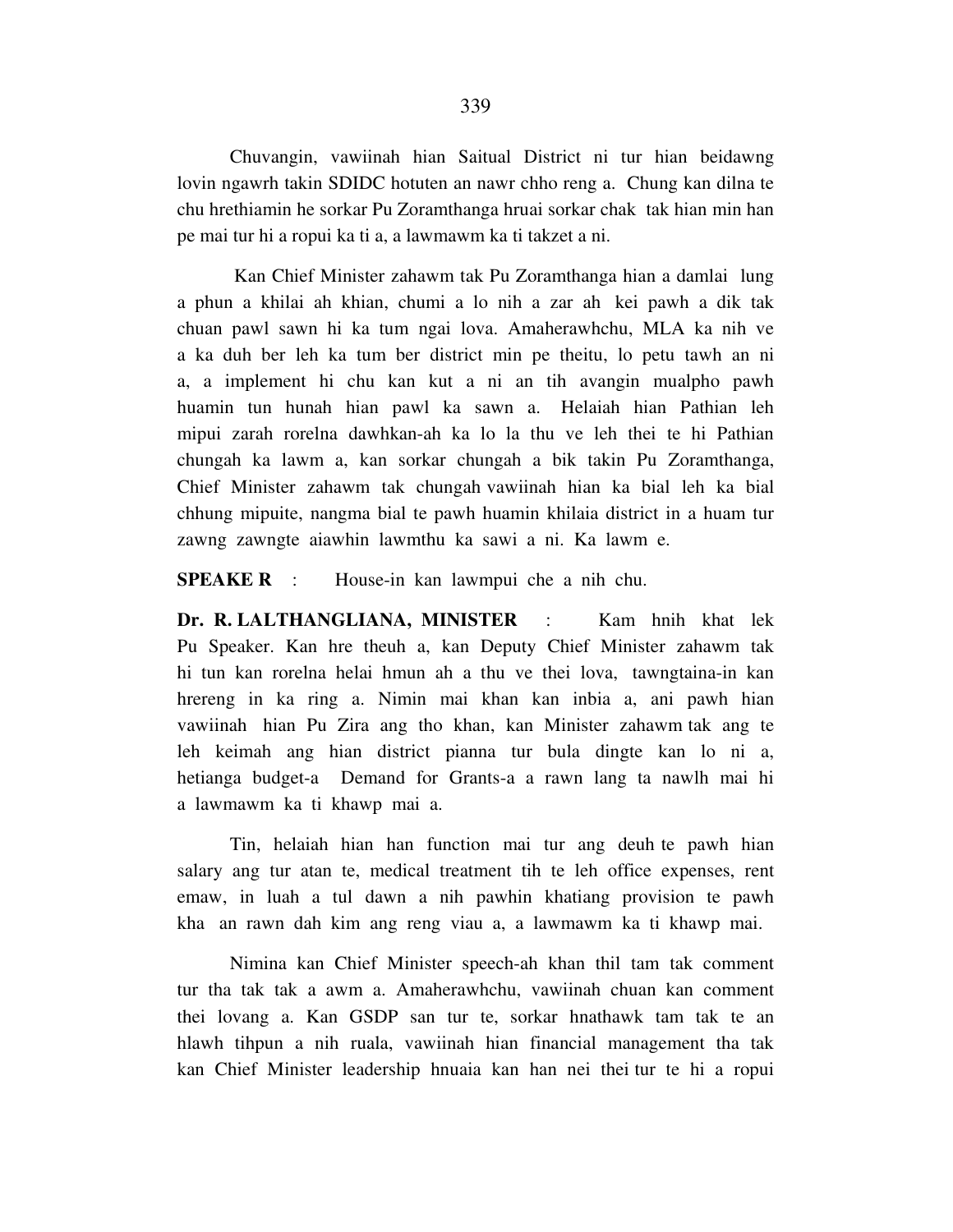ka ti khawp mai a. Kum 25 dawn he House-ah hian kan lo awm ve tawh a, chung chhunga vawiina kan budget speech tawi fel si kan han hmu te hi a ropui ka ti khawp mai a. Hei hian Zoram mipui ah pawh beiseina sang tak a siam turah ka ngai a, chulai chu ka sawi duh a.

 Tin, chumi rual chuan Pu Speaker, hetianga district thar 3 atana ruahmanna allocation fel tak a han awm tak ah hi chuan kan House Leader, kan Chief Minister pawhin min hriatpui chho zel turah ngai ila. Minister dangte pawh ka ngen duh em em chu hemi kan budget-a kan han dah hrim hrim piah lamah hian keimahni Minister theuh te, kan MLA te pawhin ti ila, khami district 3 function-na tura department hrang hrang, heta lang vek thei si lo, district-in a ken tur, District Office mamawh tur ang chi thil ah pawh hian a bik takin lo hre chho zel ta se. Heta budget-a district administration tana a lang tam lo a nih pawhin department hrang hrang te hmalakna kha kan district 3 bik atan hian he House kaltlang hian department hrang hrang enkawltu kan Minister te pawh hi, (keini pathum kan ti ang a) district pianna tur aiawh ang te pawh hian kan duh dan te pawh niin ka hria a, ka sawi duh a ni.

 Vawiinah budget a pum pui chu a ni lova, Vote on Account mai a ni a, mahse bul kan tanna tur ruangam engemaw tak, he sorkar-a mipuite pawhin an beiseina tur thil pawimawh tak tak a la piang chho zel dawn niin ka hria a. Kan House Leader, kan Chief Minister hmalakna ropui tak avangin lawmthu ka sawi a ni.

**Pu L. THANGMAWIA** : Pu Speaker, tawngkam hnih khat lek, khawngaihin. Kan budget hi a lawmawm khawpin ka hria a, tun tum hi, a bik takin helai Burma dep-a Sialkal Development Council-ah hian hmasawnna nasa tak kan budget-ah hian a rawn lang a. Office renovation atan R.E-ah nuai 40 leh tuna 2019-2020 atan hian a hmaa nuai 50 ni thin kha nuai 200-ah Chief Minister zahawm tak hian min rawn tihpun sak a. Chuvangin khilai backward area-a awmte develop-na tur a nih avangin khilaia mipui zawng zawng aiawhin Chief Minister zahawm tak hnenah lawmthu ka sawi duh a. House zahawm tak kaltlang hian Chief Minister zahawm tak hnenah SDIDC huam chhung amite aiawhin lawmthu ka rawn sawi zawk a ni.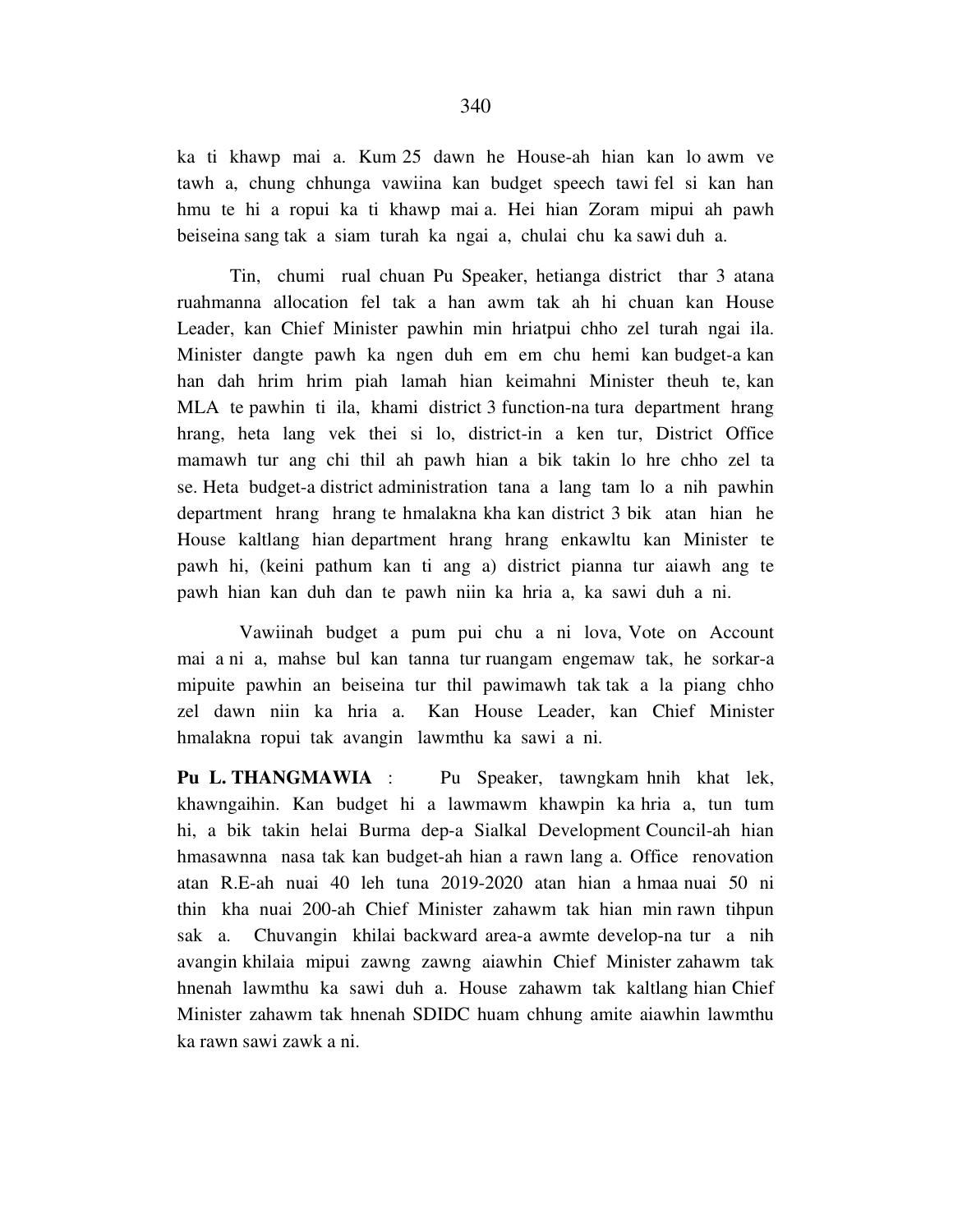**SPEAKER** : Pu Duha khan lawmthu a sawi ve leh dawn bawk em ? I lo sawm ang.

**Pu LALDUHOMA** : Pu Speaker, Fifteenth Finance Commission hi an lo kal dawnin ka hria a. Kar leh lam hian an rawn thlen a rinawm thu an sawi a. Delhi-a zuk kal ngai lova heta an lo kal tur hi kan lo hman tangkai a tha in ka hria a. Chutah chuan kan sorkar pawh hi a lo inbuatsaih turah ka ngai a. Kum 2020 atanga 2025 inkara kan budget siamtu turte an nih avangin tun hi rawtna kan thlen hun pawimawh, kan golden chance takzet a ni a.

 ZPM chuan Fifteenth Finance Commision Chairman-ah hian rawtna point 32 lai nikum lam khan kan lo thehlut daih tawh a. An Chairman ngeiin D.O. letter thawn in rawtna siam tura min rawn tih vang a ni a. Tichuan kan indawr chho zel a, keini pawhin kan research wing te nen lo hmuh kan tum tho a. Chutah chuan rawtna pakhat chiah ka sawi duh chu (thil dang kan sawi hman lovang a) kan Village Council te sum hman tur hi Fourteenth Finance Commission khan a dah lo a ni. Chuvang chuan kan buai em em a, state sum atanga enkawl an ngai a. Aizawl Municipal Corporation te pawh direct funding-in an rawn ti a, kan buai lo mai a. Khatiang khan constitutionally-a constituted, time tested Village Council kan neih hi Fifteenth Finance Commission hian min hriatpui hle sela. Tichuan kan V.C. te ta tur hi kumtin dil buai ngai lovin Finance Commission hian rawn dah chho ve zel tawh se tichuan kan buai lo a ni mai a. Kha sum kan hmuh loh avang khan Panchayati Raj te pawh kan sawi mawi lek lek tawhin ka hria a. Chuvangin, sum hi kan hmuh chuan traditional institution hi tidanglam lovin kan chhawm chho thei zel dawn a. Helaiah hian thahnem ngaihna thu ah keini te pawhin kan lo ti ang a, kan sorkar pawh hian theihtawp lo chhuah ve se tih ka sawi duh a ni, remchang dang a vang em mai a.

**SPEAKER** : Chief Minister hian pass a la rawn dil lova,  $15<sup>th</sup>$  Finance Commission te pawh kha kan lo hria a, sorkar angin, a rem leh rem loh pawh rawn sawifiah se, i lo sawm ang. Pass rawn dil nghal se.

**Pu ZORAMTHANGA, CHIEF MINISTER** : Pu Speaker, ka lawm e. Opposition Group Leader zahawm tak Pu Duha sawi kha kan theihtawpin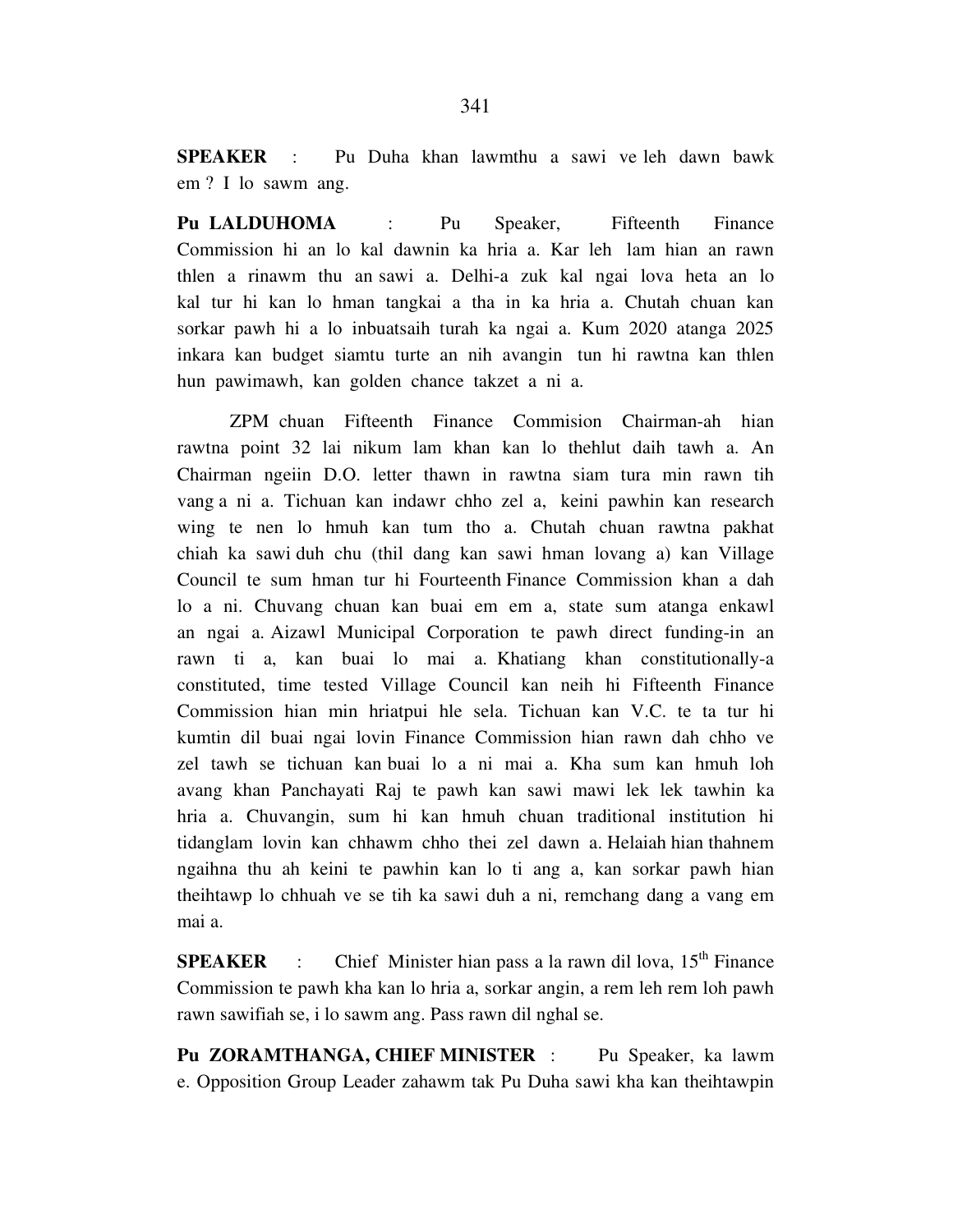tan kan lo la ang a. An lo kal hun hi a fuh vak loh nachhan chu election dawn lai a nih avangin Election Commission hian mi rawn khap leh curtail hi an tum khawp mai a. A sut theih chin chin kan su ang a, chu chu political levelah chuan an ti deuh va, mahse kan official te chuan a pangngaiin an indawr turah kan ngai a. Chuvangin khami ah chuan kan theihtawpin min phal sak chin angin Finance Commission-ah pawh tha kan lo thawh ang e.

 Tin, a danga lawmthu an han sawi neuh neuh kha a lawmawm e, amaherawhchu tun tum kan budget hi zep nak emaw, keini pawh inthlan kan zo a, Krismas/Kumthar kan ri chuk chuk a, cabinet leh portfolio kan in sak tur a ruangam kan han ti a, kan han ti chho chuk chuk a. Chutih laiin thil dang min tibuaitu eng eng emaw a lo tam a. Budget Session tur inbuatsaih leh election tur inbuatsaih nen engmah hi kan hmabaka kan project te chhawp felna hi tunhmaa lo chhawp dan, kan budget bu ami pangngai bak khan kan in en hman bik lova. Chuvangin nakinah full budget kan sawikhawm hnuah pawh 'hei hi a va tam lo ve, hei hi a va tlem ve, nikum aiin hei hi a tlem tlat' tih te pawh a awm nual ang. Khang kha dik tak chuan kan in en fel hman lova, a nih ang khan lo dah phawt ula, a tul angin kan in siksawi kual dawn nia kan ti ta ringawt a. Engpawh ni se tunah chuan kan untied fund a tul ang zela kan hman te hi Finance-ah khan vaibelchhe 3000 chuang kan dah luih mai a ni, a tul anga pawh sik sawi turin. Kan district thar turah pawh tam tak han dah nghal ngawt pawh kha a lo rem lova, amaherawhchu hei hi a mei chhawp chhoh nan a ni a, heta tang hian a fawhkai kan chhawp chho ang a, a thingfak tuah belh tur lam chu kha tah leh department dangah pawh Finance-a kan thingkhawnpui chhek khawm atang khan a tul ang zelin kan tuah belh zel dawn a, chuta tan chuan a thingkhawnpui kha Finance-ah khan kan khawm pup mai a. Chu chu department lam leh thil dang pawhin a tul ang zela tih tur kan nei a ti a lo thlamuanpui atan khan kan han ti a. Chubakah ka sawi ang khan project thar leh thil dangte pawh infrastructure-ah phei kha chuan kan kalpuina tur kha lamah kha chuan a pui ber pawh a la ni ang a. Engpawh ni se kan budget hi tunah hi chuan dik tak chuan kei pawhin ka duh angin ka buaipui hman lova, mahse a hlawm lian kan ngaihtuah tur Education-ah hlawm lian chu mi chu dah a ngai, Health lamah hlawm lian chutiang chu dah a ngai; tin, nakinah phei chuan tuna kan rilrua kan neih chu kan Health Care Scheme-ah hian kan mipuite damdawi ina an kal khulh chhuah ngai, MLA Fund-in a daih hleihtheih si loh, keini phei chu tunah MLA Fund a hlui ami lo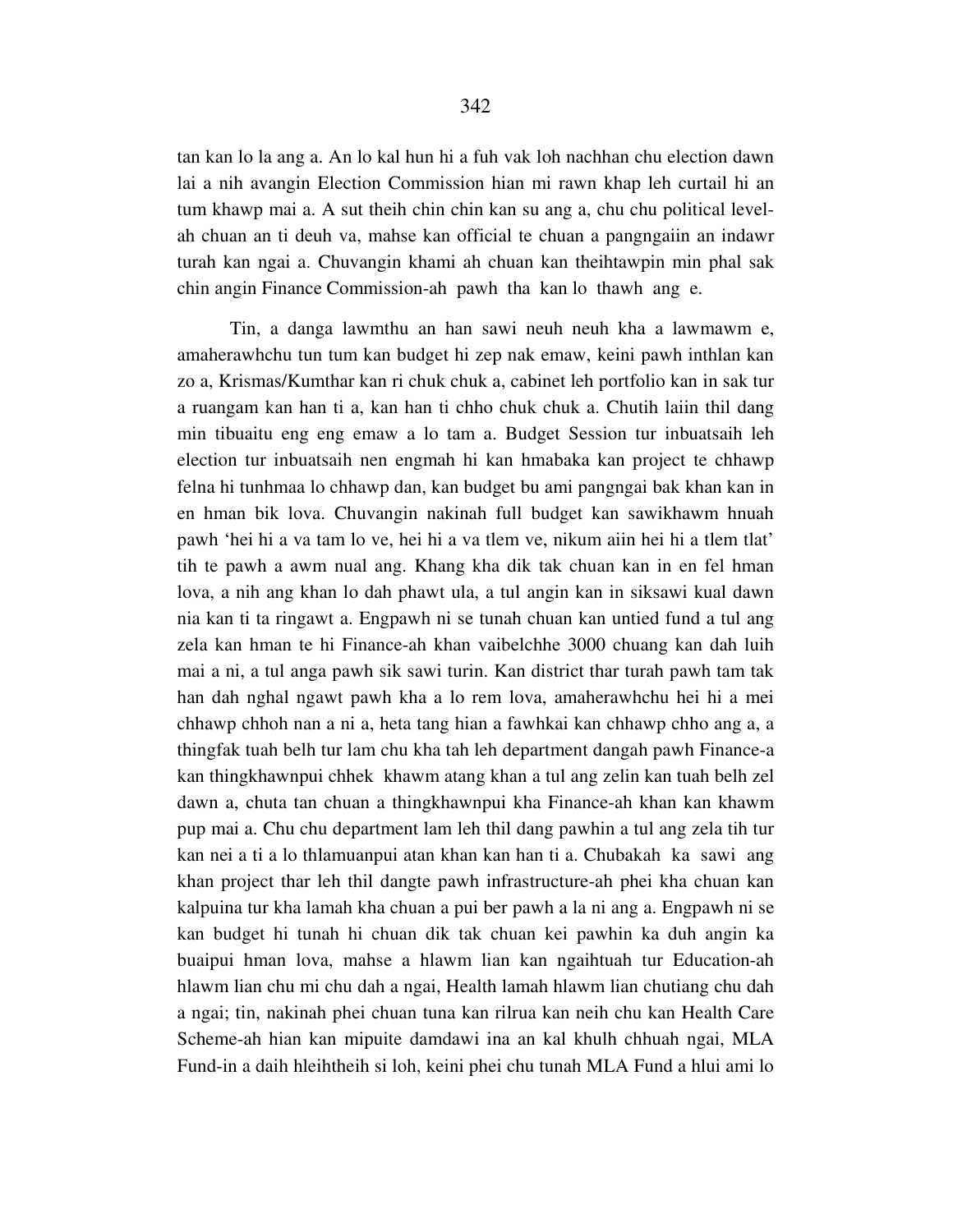chuan a thar chuan nei a zeng pawh kan la awm si lova. Khangho nena min ti buai hi kan vaia hahdam deuh hleka mipui leh MLA te pawh kan awm theih nan a ni lo berah pawh tun lo kal chhovah hi chuan budget-ah vaibelchhe 50, 60, 70 tih bawr vel Health Care-ah dah ila, Corpus Fund-ah entirnan mai mai 50 vel dahin kumina hman nghal turah a interest tling khawm nghaha lo awmkhawm chu thu hran, vaibelchhe 20 a tul chuan 30 kha kha kan mipui retheite damdawi ina awm a tunhma ang a an avail leh theih nan dah kan tum a. Chuvangin kan MLA te leh kan hotute tibuai lutuk lova kan mipuite damdawi ina awm hian kan Health Care system hi an avail theih nan kalpui kan tum a. Amaherawhchu a tul ang zela siksawi turin nichina kan sawi kan thingkhawnpui ami crore 3000 chuang kan dah atang khan kan adjust chho zel dawn a. Hetia han sawi teh meuh chuan Education-ah a mamawh tam, Health service-ah a mamawh tam, Health Care-ah a mamawh tam; tin, thil dang kan thalaite tana kan chhawp tur leh kan ngaihpawimawh em em chu kawng a ni bawk a. Chungte chu kan rilrua kan neih te a ni a, amaherawhchu chumi ang diak diak chuan tunah chuan Vote on Account a nih avangin dah a rem loh bakah keini pawh kan duh angin kan la in sem darh fuh tha thei lova, tihian i dahkhawm thur phawt mai ang, a tul ang zelin kan pawt dawn nia kan ti a, chu chu kan budget hi tuna kan han dah chhoh kha a ni a. Tichuan, Pu Speaker, vawiina kan buaipui tak ber chu regularisation chungchang thu kha a ni a. Regularistion chungchang thu kha chu nichinah kan sawi tawh a, chu chu Mizoram Appropriation (No. 3) Bill, 2019 kha Regularisation of Excess Expenditure atan  $\bar{\xi}$  8,13,76, 99,000/- kha House zahawm tak hian min pass sak turin ka rawn dil e.

**SPEAKER** : Aw le, kan Minister te thil thar awm ngailo introduce leh tih thar te a nih avangin lawmthu sawina nen kan tui hle mai. Tunah chuan "The Mizoram Appropriation (No. 3) Bill, 2019" pass remti apiangin 'Remti' ti ula, (MEMBERS : Remti). Remti lo kan awm em? Kan awm chuan 'Remti lo' ti rawh u le. Kan awm lo va, tunah chuan "The Mizoram Appropriation (No.3) Bill, 2019" chu House-in lungrual takin a pass ta a ni.

**Pu ZORAMTHANGA, CHIEF MINISTER** :Pu Speaker, ka lawm e.

**SPEAKER** :Vawiin atana Legislative Business palinaah kan kal ang a, Pu Lalchamliana, Minister zahawm takin "The Mizoram Goods and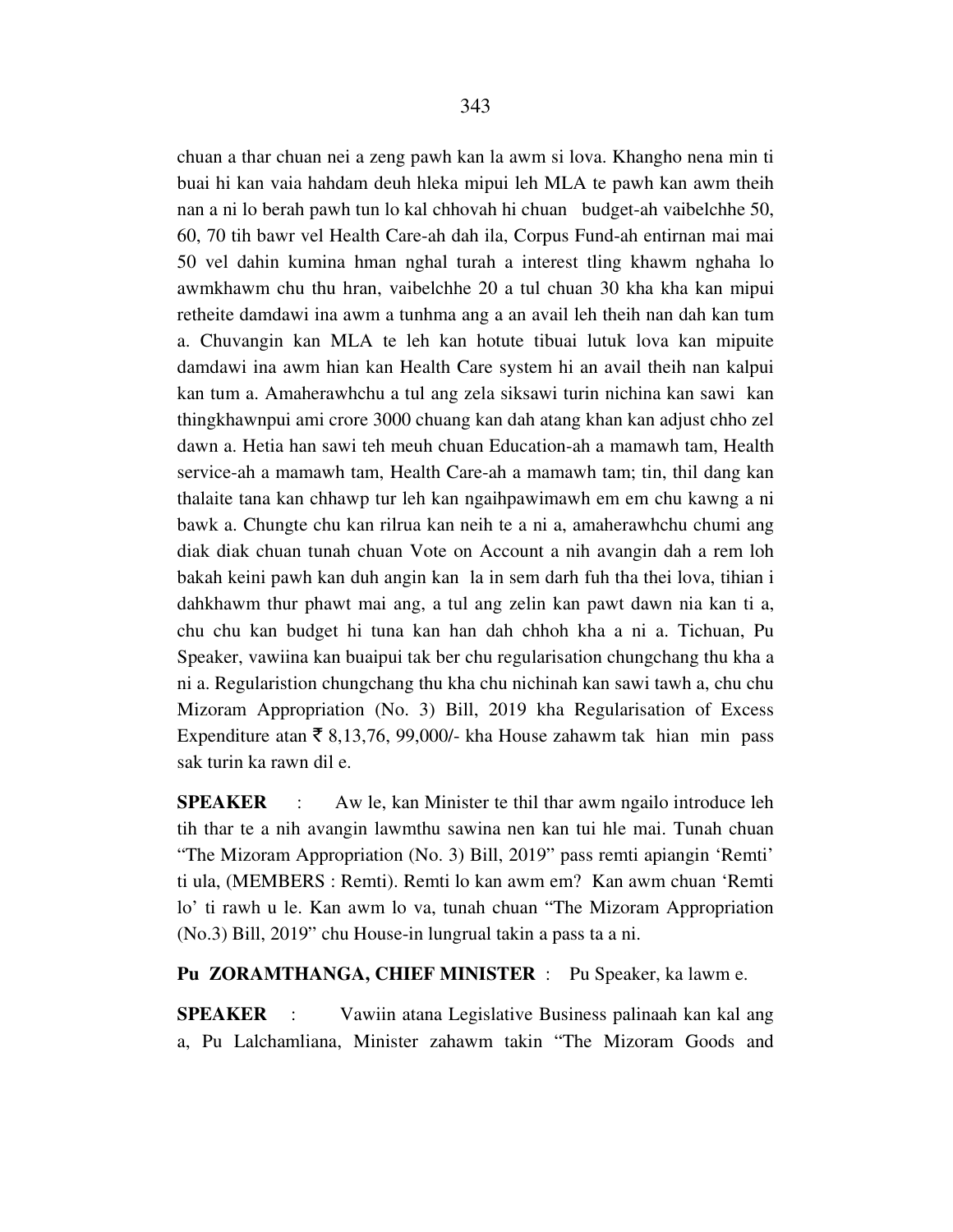Services Tax (Amendment) Bill, 2019" hi House ah introduce rawn dil se, i lo sawm ang.

**Pu LALCHAMLIANA, MINISTER** : Pu Speaker, ka lawm e. I phalna leh House zahawm tak remtihnain " The Mizoram Goods and Services Tax (Second Amendment Bill, 2019)" he House ah hian introduce ka rawn dil e.

**SPEAKER** : Kan remti em? Han introduce nghal sela, ilo sawm ang.

**Pu LALCHAMLIANA, MINISTER** : Pu Speaker, "The Mizoram Goods and Services Tax ( Second Amendment Bill, 2019)" hi he House zahawm takah hian ka rawn introduce e.

**SPEAKER** : A copy kha sem ni se, kha kha neih sa tawh maw? Aw le, hei hi bulletin-ah an rawn dah tawh a. Tin, Bill chu introduce a ni tawh a, ngaituah ho turin rawn dil sela, rawn move sela, i lo sawm ang.

**Pu LALCHAMLIANA, MINISTER** : Pu Speaker, a hmasa bera ka sawi duh chu he Mizoram Goods and Services Tax ( Second Amendment Bill hi ordinance dinglai, " The Mizoram Goods and Services Tax ( Second Amendment Ordinance , 2019)" nemnghehna tur ti mai ila a dik awm e, chumi chu a thlakna tur a ni nghal bawk a, chuvangin thui tak sawi pawh a ngai lo maithei a, Ordinance dinglai chumi Dan thlakna tur chu a ni e.

 Pu Speaker, India ram hian One Nation, One Tax under One Law hnuaiah state tinah leh central-ah te pawh hian Dan thuhmun hmangin chhiah chi hrang hrang lak ni se a ti a, chu chhiah lak dan thar Goods and Services Tax chu  $1<sup>st</sup>$  July 2017 atang khan hman tan a ni. Goods and Services Tax, GSD kan tih mai hi central leh state leh UT zawng zawng sorkar ten inang tlanga mahni thuneihna huam chhung theuha hman tura duan a ni a. Central sorkar hian Central Goods and Services Tax Act, 2017 a keng kawh a. States leh UT zawng zawng te hian state emaw UT emaw Goods and Services Tax Act, 2017 chu mahni thuneihna huam chhung theuhah a lek kawh ve thung a. Chutichuan Mizoramah pawh hian "The Mizoram Goods and Services Tax Act, 2017" chu central leh state leh UT dangte rualin pass a ni. Kum khat chhung hman a ni hnu ah Goods and Services Tax Council, GST Council an tih mai chuan hemi hun chhunga GST kalpui a nih dante ngun taka thlir ho in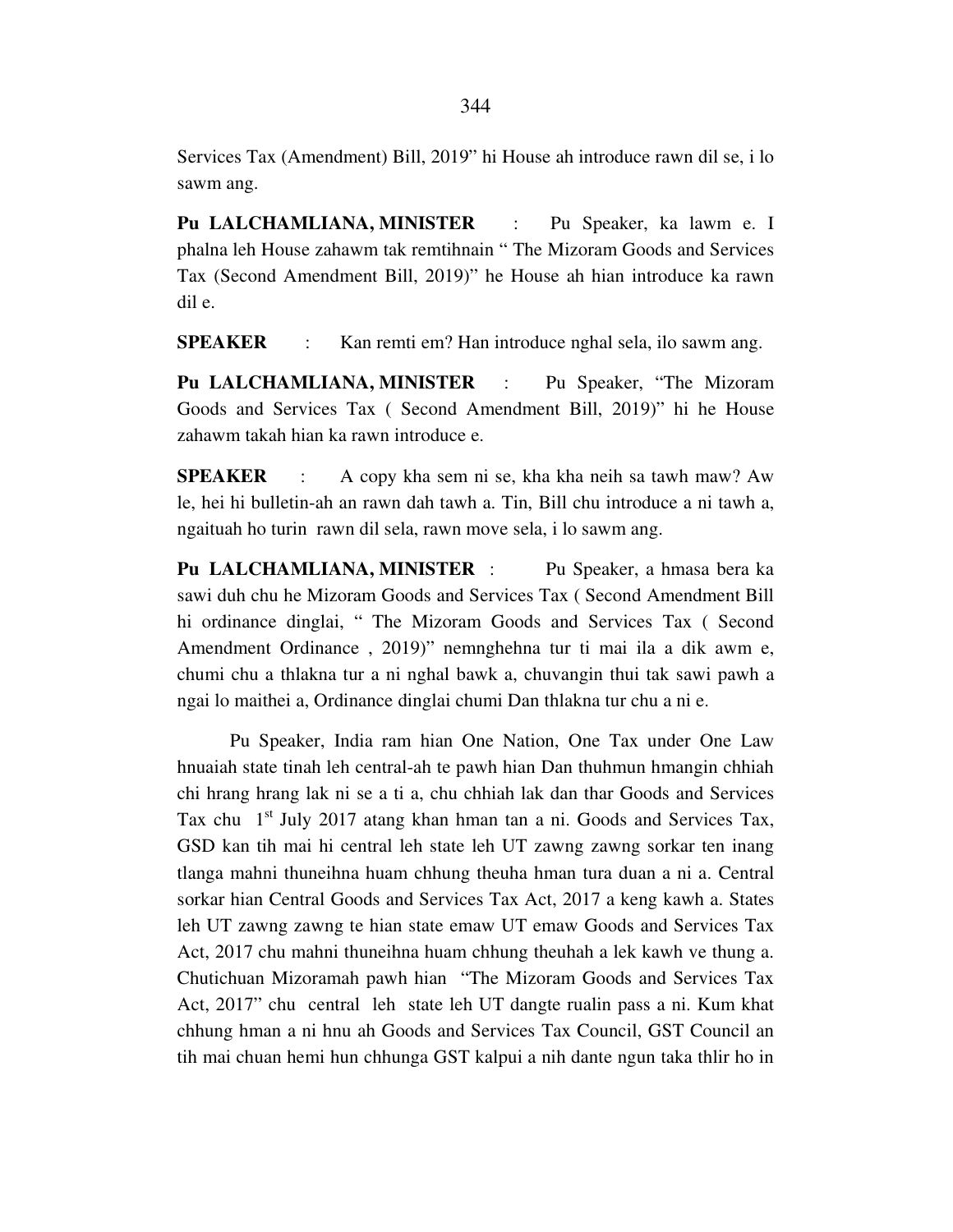GST danah hian siam rem ngai eng emaw zat a awm tih a hmu chhuak a. GST Council chuan GST Act hi amend remti in GST Amendment Act pass turin hma a la zui ta a ni.

 "The Central Goods and Services Tax Amendment Bill, 2018" chu Lok Sabha ah  $7<sup>th</sup>$  August 2018 khan pharh a ni a, a tuk tuklehah chu Dan chu pass a ni. Tin, 'The Central Goods and Services Tax Amendment Act, 2018' chu  $30<sup>th</sup>$  August khan Gazette of India-ah chhuah a ni tawh nghe nghe a ni.

 'The Central Goods and Services Tax Amendment Act, 2018' a lo pian tak ah chuan nichina ka sawi tawh ang khan One Nation, One Tax under One Law policy principle hmang khan state leh UT zawng zawng ten mahni state emaw, UT emaw Goods and Services Tax Act 2017 te theuh chu amend a lo ngai ve ta a ni. State GST Amendment Bill te hi 15<sup>th</sup> October 2018 ral hmain state Legislative theuh-ah pass vek tura beisei a ni nghe nghe a, mahse state thenkhatah MLA election kan hmachhawn avangin Assembly Session neih a remchang ta lo a, chuvangin ordinance tal hmangin pass ni se tiin GST Council chuan state te chu a hriattir a, Mizoramah pawh MLA election kan hmachhawn ve avangin Mizoram Governor chuan "The Mizoram Goods and Services Tax Amendment Ordinance , 2018" chu promulgate in Mizoram Gazette-ah  $29<sup>th</sup>$  October khan tih chhuah a ni nghe nghe a ni. Kan hriat angin Indian Constitution Article 213-ah Ordinance promulgate theihna hi Governor hnenah thuneihna a pe a, Ordinance tih chhuah atanga Legislative Assembly session hmasa berah chu Ordinance chu nemgheh emaw, reject emaw tur a ni a. Assembly-in a pawmpui loh chuan session tan atanga kar 6 hnu ah Ordinance chu thi tur a ni. Tichuan  $8<sup>th</sup>$  Mizoram Legislative Assembly chuan a session hmasa ber  $18<sup>th</sup>$  -  $20<sup>th</sup>$  December 2018-ah a nei a, he session ah hian business ah hian engmah lak a ni lo a, chuvangin " The Mizoram Goods and Services Tax Amendment Ordinance, 2018" chu 28<sup>th</sup> January 2019 khan a thi tur a ni. Amaherawhchu GST Council meeting vawi 31-na, 22<sup>nd</sup> December-a neihah chuan he GST Amendment Ordinance emaw, Act emaw hi state, UT zawng zawng leh central sorkar ten  $1<sup>st</sup>$  February 2019-ah a ruala hman a nih theih nan notify vek tur tiin thutlukna a siam ta a, chuvangin Mizoram Governor chuan kan state GST Amendment Ordinance chu "Mizoram Goods and Services Tax Amendment Ordinance, 2019" tiin 28<sup>th</sup> January, a thih hma ni khat a nih chu,  $28<sup>th</sup>$  January 2019-ah a re-promulgate ta a ni. State leh central sorkar te rualin Mizoram sorkar chuan  $1<sup>st</sup>$  February 2019 atanga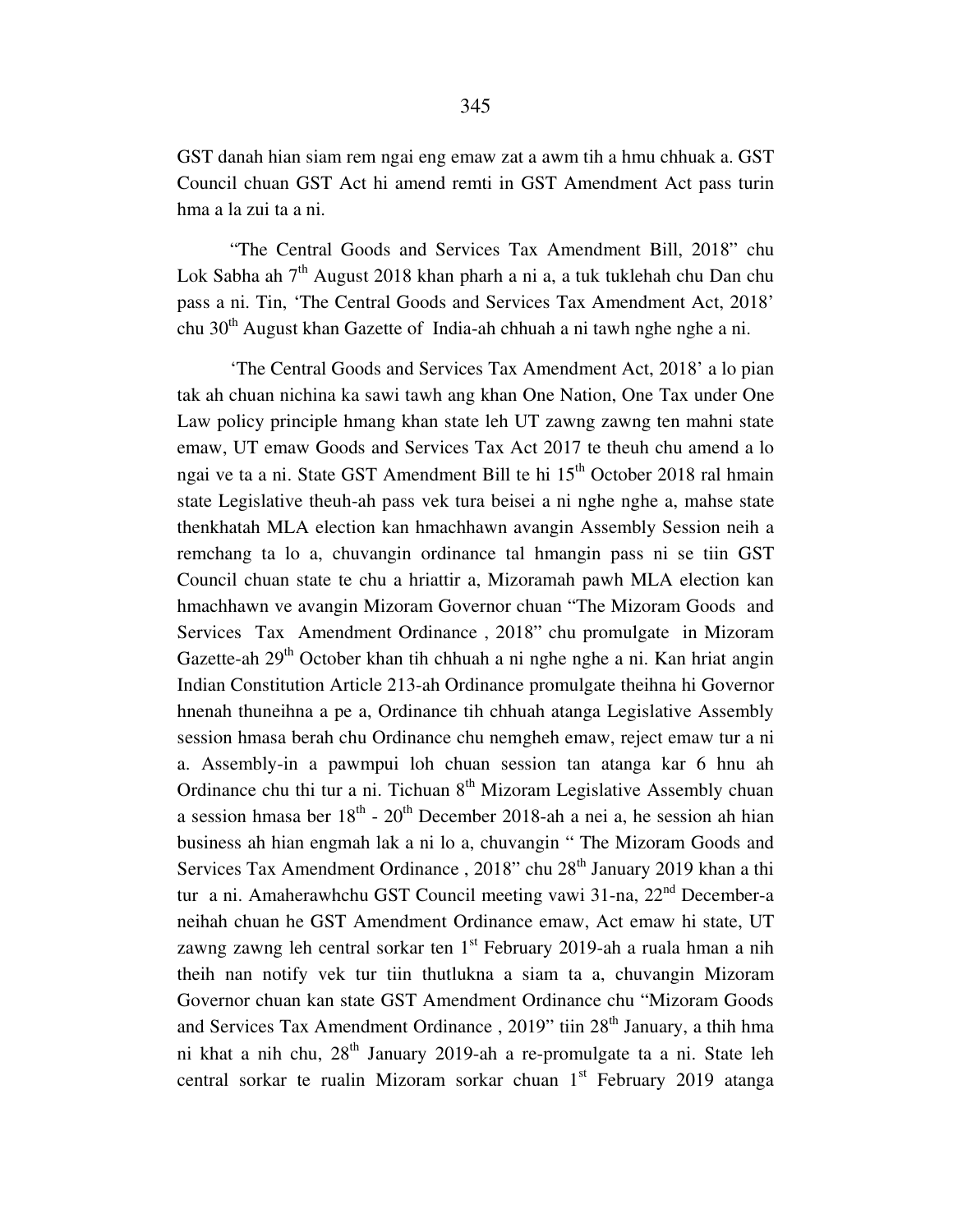effective turin he amendment hi a lo notify ve ta a, he GST amendment hi Mizoram Legislative Assembly 8-na session vawi 2-na ah hian pass turin "The Mizoram Goods and Services Tax Amendment Bill, 2019" chu putluh a lo ni ta a ni.

 He Bill hi he House zahawm tak hian min pass sak chuan Pu Speaker, Ordinance ding lai hi a repeal nghal dawn a ni. Tin, Bill a Statement of Objects and Reasons-ah khan kan hmu theuhin ka ring a, khatah khan amend tur hi a vaiin section 10 lai a ni nghe nghe a, mahse hengte hi tax payer ten awlsam zawka tax an pek theihna tura Dan dinglai tih danglamna a ni tlangpui a.

 Tin, India ram pumah he GST Act hi hmanna a la rei lo va, tunah hi an la bel tak tak lo va. Department officer-ah pawh hian a zirchiang tur bik deuh hi mi 2/3 an siam a. Chungte chuan tlemin an hre deuh a, a bak hi chuan keimah tiam pawhin kan hre em em lo a ni.

 Tichuan kan amend duh te hi a section zawngin han sawi ta ila. Section 7, 9, 10, 17, 22, 25, 29. Tin, section 43 naah 43(a) belh tur a ni a. Tin, section 107-naah sub-section (6) kha tih danglam a ni bawk a. Tin, section 129-naah, khan detention or seizure hun chhung hi ni 7 ni thin kha ni 14 tih ni se tih te a ni a. Chuvangchuan Pu Speaker, hei hi Ordinance dinglai thlakna tur, paiha a thlakna tur a ni a. Sawi tur tam em em pawh a awm lo va, a principle-ah chuan India ram hian tax chi khat, dan pakhat hnuaiah inthuhmun vekin hman ni se a tihna, chumi lekkawhna remchan zawkna tur a nih avang chuan he "Mizoram Goods and Services Tax (Amendment) Bill, 2019" hi rawn putluh a ni a. He House hian khawngaih taka min ngaihtuah sak ka han dil nghal a ni e. Ka lawm e.

**SPEAKER** : Aw le, Minister zahawm takin a rawn introduce a. Sawiho turin a rawn chhawp chhuak a, a rawn dil bawk a. Sawi tur kan awm em, kan sawiho dawn em ni ? Sawiho turin minute eng zat nge kan in pek leh ang? Minute 5 bawk em ni ? House hi kan dil phawt che u ang a. Sawiho turin minute eng zat nge kan pek ang, a sawi loh theih tho a. (Member : Pu Speaker, minute 5) Aw le, minute 5, tunge han sawi tan ang le? Pu Lalduhoma, member zahawm tak i lo sawm ang.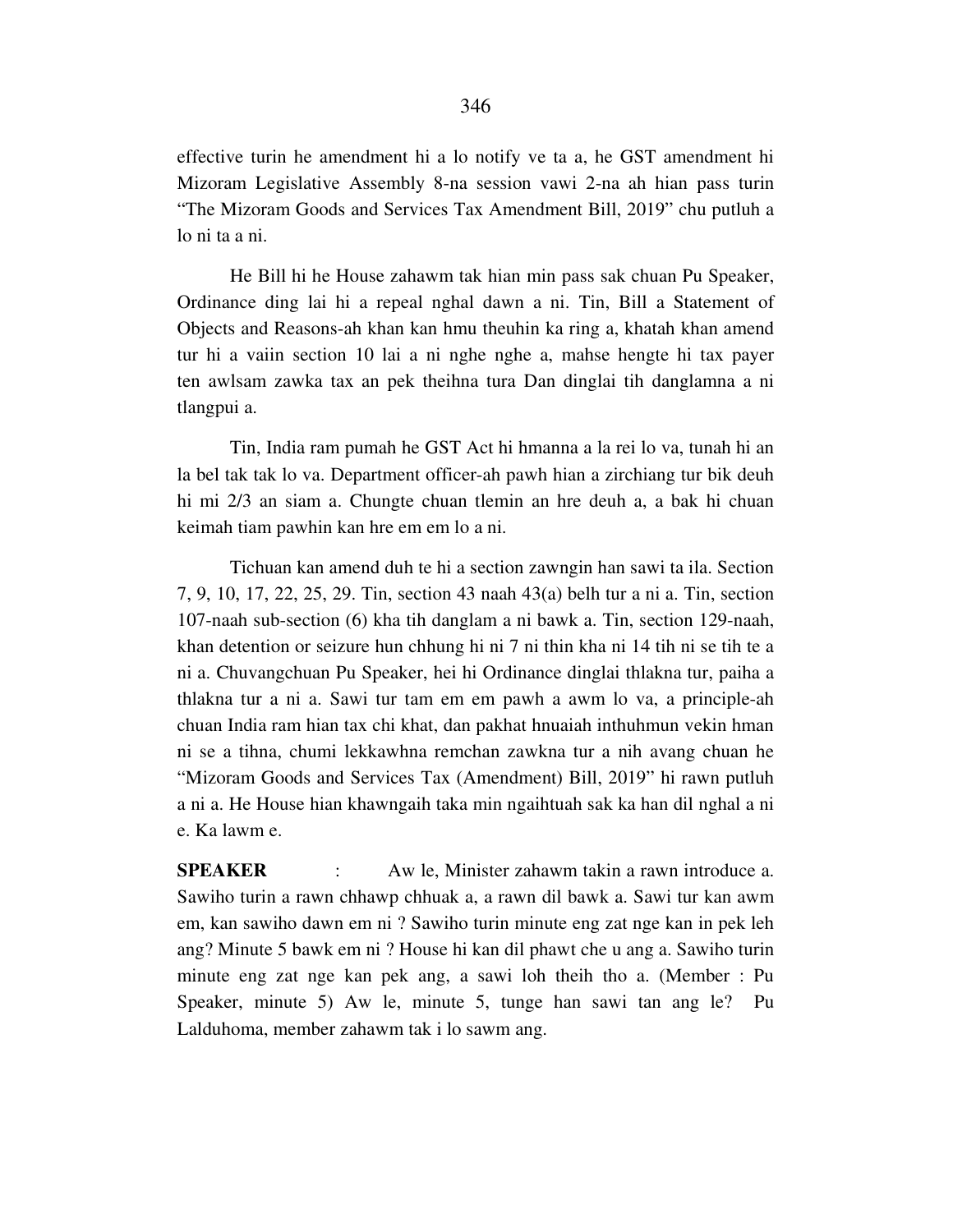**Pu LALDUHOMA** : Pu Speaker, tawi te kan sawi ang e. Ni e, India ramah hian demonetization leh GST hi thil controversial tak a ni a. A chhiat leh a that chungchangah pawh hian ngaihdan a tam viau a. GST bik hi a thar deuh avang hian keini a politician te emaw, official a khawihtute emaw leh kan sumdawng community te pawh hi a tu a te mah hi kan la bel lo tlangin a lang a. A chhiat a thatna lam sawina hman a awm loah ngai ila. Devolution of Central Taxes hnuaiah GST atang hian crore sang chuang lai chanvo te kan lo nei ve reng tih pawh kan han hria a. Ka sawi duh chu tunah hian Amendment Bill kan chai mek a, a dawtah hian hei tho hi, he Act tho hi Second Amendment Bill kan ti leh dawn a. Hei hi Act pakhat amend tur ve ve a ni a, engatinge a lo kal kawp mai loh? Pakhat hi Ordinance a nih avangin a tih kawp hi a rem lo nge ni a, dan pakhat siamtha turin Bill hrang 2 pulut lo hian a rawn kal kawp thei mai lo em ni ka ti a ni. Pass mai ka rawt e.

**SPEAKER** : House Leader-in sawi duh a nei em? GST hi kan hre tlang a, tumah tak tak hian kan la bel lo a ni. Kan Commissioner te pawh hi ka kawm ve thin a office-ah hian. Khulamah khuan Council a awm a, khu pawh khu an la inhnial luih luih mai a ni a, chutiang hrep chu a ni a. Tunah Minister zahawm takin pass rawn dil se i lo sawm ang, a awlsam zawngin kal tawh ang u khai.

Pu LALCHAMLIANA, MINISTER : Pu Speaker, Group Leader zahawm tak Pu Duha han point out kha thil ni awm tak pawh a ni a. Amaherawhchu, tuna ka rawn putluh mek hi all India kalphung rem tura tih a ni a. A hnuhnung erawh hi chu a nature hi tlemin a dang deuh a. Chuvangin Bill hranga rawn siam a ni tih kha ka sawi theih chin ni mai sela. Tichuan Pu Speaker, he Bill pawimawh ve tak mai "The Mizoram Goods and Services Tax (Amendment) Bill, 2019" hi he House zahawm tak hian min pawmpui turin ka han ngen e.

**SPEAKER** : Aw le, Minister-in a rawn dil ta a. "The Mizoram Goods and Services Tax (Amendment) Bill, 2019" hi pass remti apiangin 'Remti' ti ula (MEMBERS : Remti) Remti lo kan awm em? Awm chuan 'Remti lo' ti ula. Remti lo an awm lo va, "The Mizoram Goods and Services Tax (Amendment) Bill, 2019" chu House-in lungrual takin a pass ta a ni. (Minister : Pu Speaker, ka lawm e)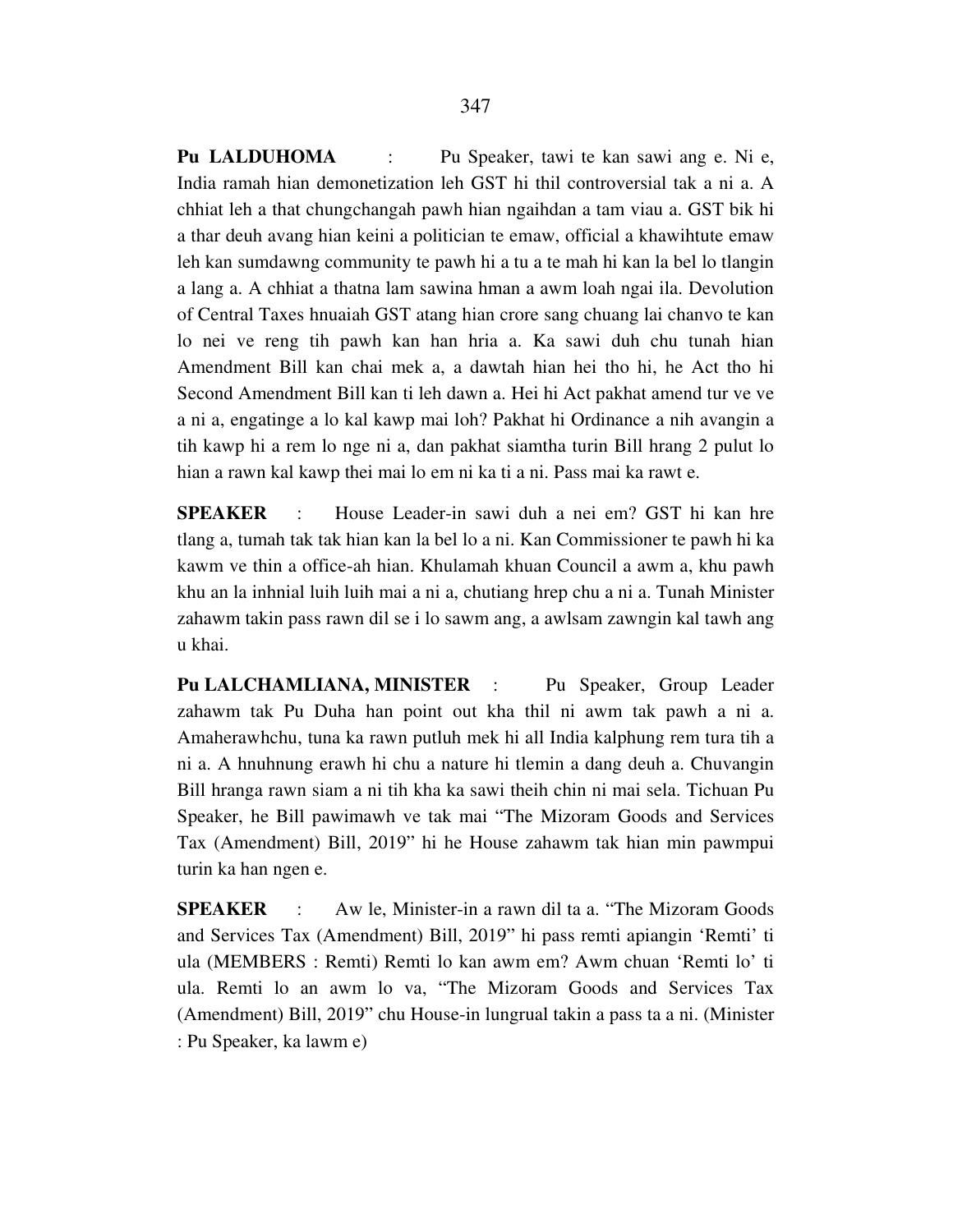Tunah 5-naah kan kal leh ang a. Pu Lalchamliana, Minister zahawm takin "The Mizoram Goods and Services Tax (Second Amendment) Bill, 2019" hi House-ah introduce dil se la, i lo sawm ang.

**Pu LALCHAMLIANA, MINISTER** : Pu Speaker, i phalna leh House remtihnain "The Mizoram Goods and Services Tax (Second Amendment) Bill, 2019" hi he House zahawm takah hian introduce ka rawn dil e.

**SPEAKER** : Minister zahawm takin introduce a rawn dil a. Rem kan ti em? A nih introduce turin i lo sawm ang.

**Pu LALCHAMLIANA, MINISTER** : Pu Speaker, "The Mizoram Goods and Services Tax (Second Amendment) Bill, 2019" hian thil chi hnih chiah a khawih a. Pakhatna chu state dang te ang lovin Taxation Departmenta kan officer te hi designation kan lo pe thin a. Chumi khawih danglamna tur chu a ni a. Chu chu central tih dan angin Taxation Department-a kan officer te designation hi a thlakna tur a ni a. Entirnan – tunhma kha chuan Inspector of Taxes kan ti thin a. Chu chu he Bill hi pass a nih chuan hmun dang amite designation angin State Tax Officer tih an lo ni dawn ta a. Tin, Superintendent of Taxes tih thin te pawh kha Asst. Commissioner of State Tax tih a lo ni dawn ta a ni. Khatiang zel khan a tul anga designation thlak ngai te chu thlakna tur a lo ni ta a.

 Tin, 2-naah chuan he GST hman hma hian VAT (Value Added Tax) kan tih mai kha hman thin a ni a. Chumi hnuaia action lo lak te kha legalized a nih theih nan hei hian Value Added Tax tih danglam kha a rawn keng tel ta a, hei hi saving clause ang deuh a ni. Hemi tel lo hi chuan VAT hnuaia action lo lak zui deuha kha illegal a ni thei dawn a. Chuvang chuan he amendment hi thil pawimawh tak a ni a, chuvang chuan he House zahawm tak hian min ngaihtuahpui a, pass min remtihpui ka han dil a ni e. Ka lawm e.

**SPEAKER** : Aw le, a rawn introduce ta a, a copy kha kan nei vek tawh a, bulletin-ah sem tawh a ni a. Ngaihtuah ho a rawn dil a, a hma ang bawk khan minute eng zah zel nge kan inpek leh ang? Minute 5 bawk maw? Tu nge sawi leh ang le? Member zahawm tak Pu Andrew H. Thangliana i lo sawm ang.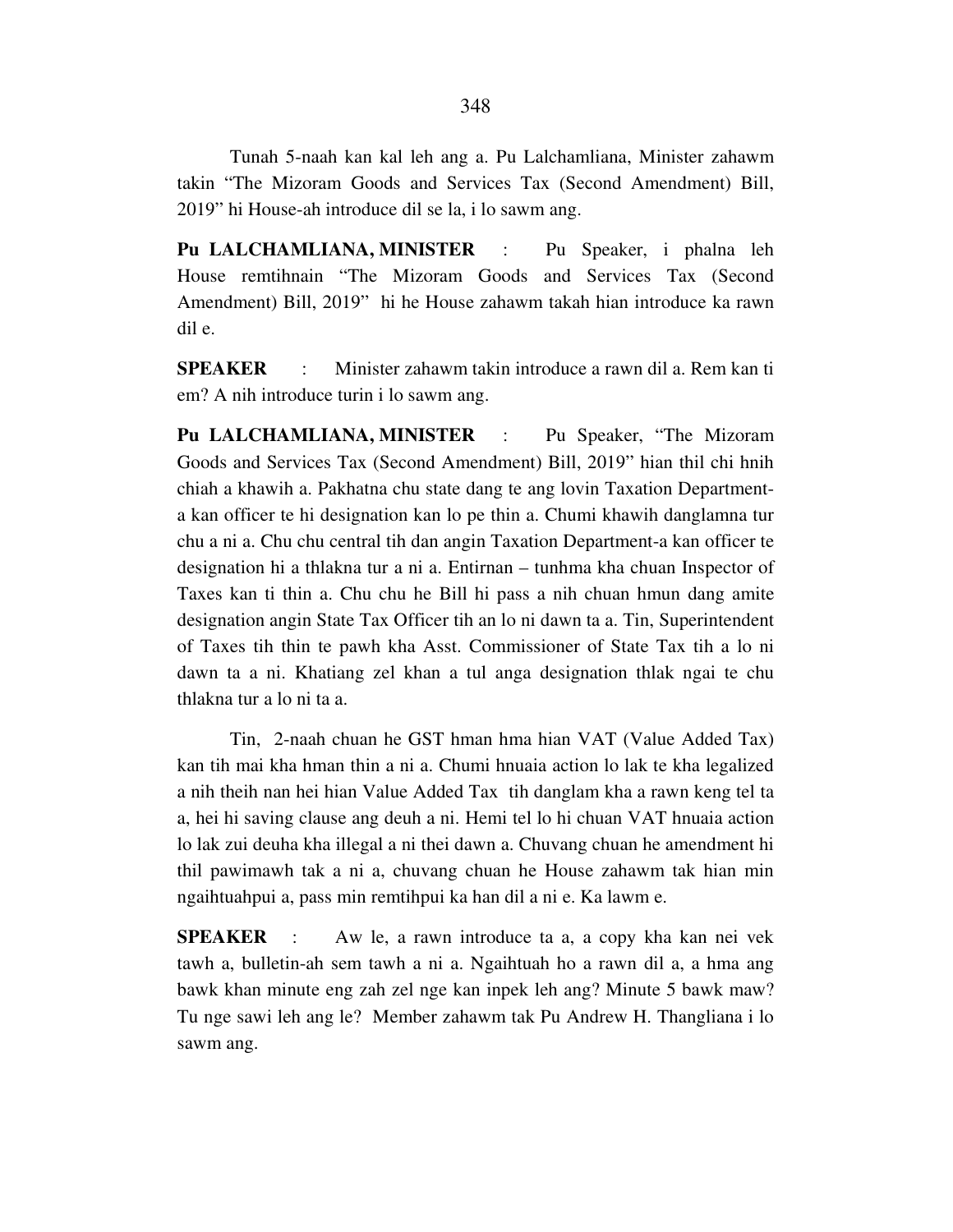**Pu ANDREW H. THANGLIANA** : Pu Speaker, ka lawm e. Kan sawi lai chiah chu a ni lo nang a kan House purview hi a nih leh nih loh pawh ka chiang chiahlo a. GST hi sumdawng chuan kan hria ang a, in lam atanga internet hmanga awlsamtea computer-a return te pawh file-a thlatin khatia file-a pek thin tur kha a ni a. Kan sawi ang khan kan la bo hlawm em em mai a, tuna sumdawng 20% hian mahnia khawih thiam kan awm ang em aw tih te ka ngaihtuah a, chutiang chu kan dinhmun a ni a. Mithiamte ruaiin thla khatah return file atan  $\bar{\tau}$  2000 -  $\bar{\tau}$  3000 te kan chawi tlangpui thin a, hei hi a hek sak em em mai a.

 A training leh a education lam awareness leh a tih dan, a khawih dan vel hi vawi khat te chu Department hian drive han nei leh sela, a veng wise deuh te in emaw kan bel zawk theih nan, mipui sum sen pawh a tlakhniam phah deuhin ka ring deuh a. GST an rawn introduce tirh khan VAT kan thiam ve deuh tan viau tawh e tih ah khan GST a rawn ni ta thut a, belebut deuh khan training turin sumdawng te min han ko hlawm a, tikhan chiangkuang mangloin a tam zawk hi chu kan chhuak niin ka hria a. Khang te kha tih theih ni sela chuan mi tam tak tan sum save-na a nih theih ka ring a, mahni awmhmunah return-te pawh kan file ve zung zung turah ka ngai deuh a. Chung chu ka rawn sawi ve duh hrim hrim a ni.

**SPEAKER** : Kan hmanhmawh deuh aniang, nichin khan Minister khan pass a rawn dil der tawh. Sawi leh tur kan awm em le? GST chu kan mikhual a ni tiru? Zep thu a awm lo e. Tuna a rawn sawiah khan House Leader-in react tur a nei em? Minister zahawm tak sawm mai ang. Tikhan rawn dil leh mai se a tha ang e.

**Pu LALCHAMLIANA, MINISTER** : Pu Speaker, ka lawm e. Member zahawm tak Pu Andrew thil rawn sawilan kha a pawimawh khawp mai a, Taxation Department hotuten min hrilh dan chuan GST Act hman tan a nih atang hian anmahni area theuh-ah khan Help-Desk tih te an siam a. Sumdawng zirtirnate chu an lo nei ve tawh a, mahse central lama GST Council pawh hian khawi hi nge tha ber tih kha, tih danglam tih danglam hi a ni mai a. GST Council meeting hi regular tak hian an ko thin a, tah khan 'chu chu i tidanglam leh ang, hei hi tidanglam leh ang, a tha zawk', an ti an ti kual mai a, stability hi a la awm lo khawp mai.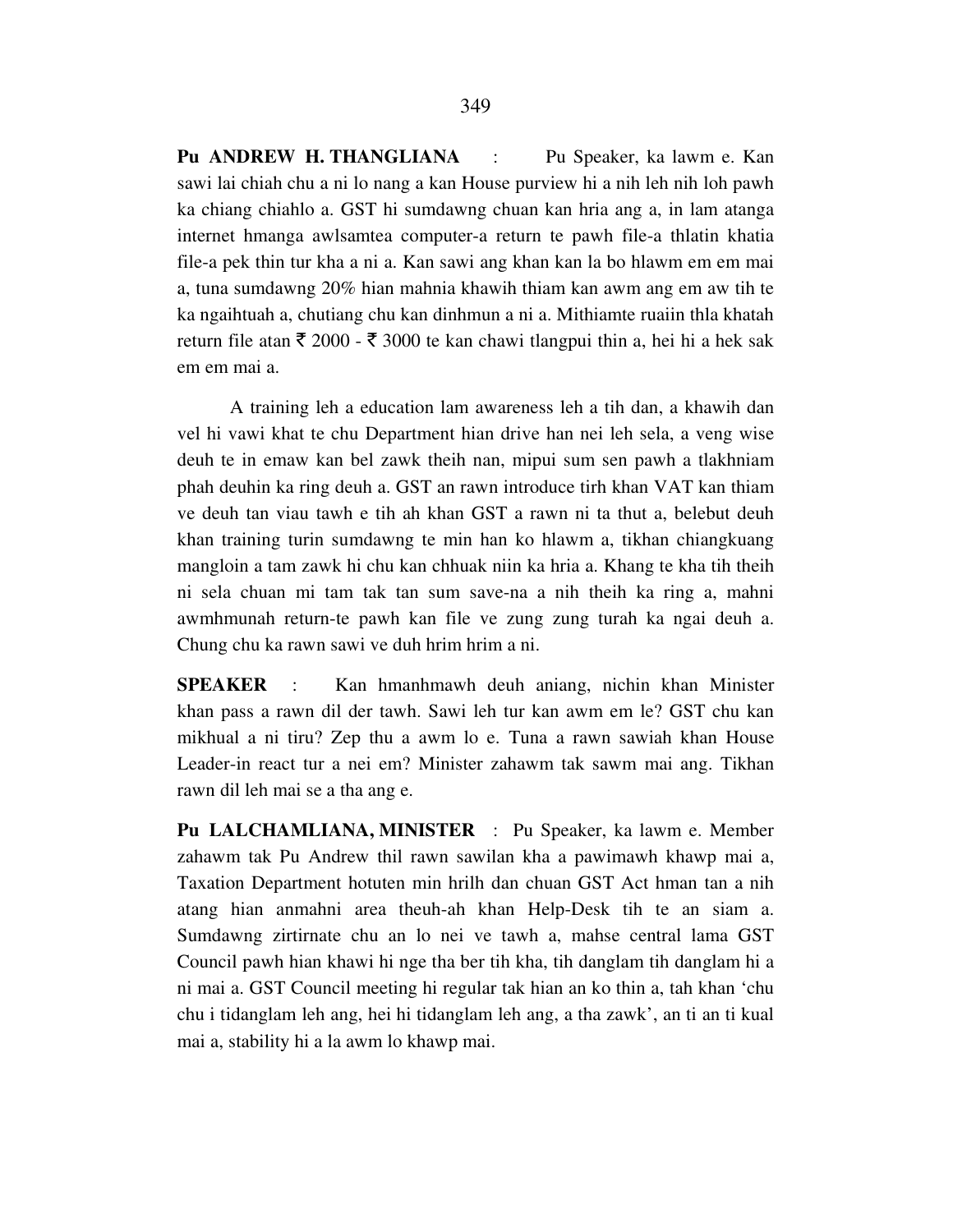Tin, ka sawi tawh ang khan Help-Desk hi Taxation Office tin deuh thaw ah hian siama dah a ni a. Awareness Campaign ang pawh hi an lo tinual tawh a, mahse member zahawm takin a sawi ang khan a la tawklo a niang, helam kawngah hian a tul anga hma la turin Department-te pawh kan lo inrawn tlang leh ang a. Chumai bakah chuan NGO-ho pawh hian hetiang hi min neihpui rawh u, a chhiat a that kawnga han tanpuina tur che u pawh kan hrethiamlo a nia an ti a, hei pawh hi neih tuma hma lak mek a ni tih kha ka sawi lan theih ni sela.

 Tichuan Pu Speaker, ka Bill pahnihna "The Mizoram Goods and Services Tax (Second Amendment) Bill, 2019" hi he House zahawm tak hian min pawmpui ka han dil e. Ka lawm e.

**SPEAKER** : Aw le, kan buk ang a. "The Mizoram Goods and Services Tax (Second Amendment) Bill, 2019" hi pass remti apiangin 'Remti' tiru le. (MEMBERS: Remti) Remtilo kan awm em? Kan awm chuan 'Remti lo' ti ula. Aw le, tunah chuan "The Mizoram Goods and Services Tax (Second Amendment) Bill, 2019" chu House –in lungrual takin a pass ta a ni. (Pu LALCHAMLIANA : Pu Speaker, ka lawm e.)

 Tunah Legislative Bill 6-naah kan kal ang a. Pu Lalruatkima, Minister zahawm tak kan sawm ve leh ang a. "The Indian Stamp (Mizoram Amendment) Bill, 2019" hi House-ah introduce rawn dil se. I lo sawm ang.

**Pu LALRUATKIMA, MINISTER** : Pu Speaker, i phalna leh he House zahawm tak remtihnain "The Indian Stamp (Mizoram Amendment) Bill, 2019" chu ka rawn introduce e.

**SPEAKER** : Kan remti em? Kan remtih chuan han introduce sela, i lo sawm ang.

**Pu LALRUATKIMA, MINISTER** : Pu Speaker, ka lawm e. Kan hriat angin 'Indian Stamp Act, 1899' hi British sorkar-in India ram a awp lai atang daih tawh khan sorkar sum lakluhna pawimawh tak atan siam a ni a. Hemi hma hian 'Stamp Act, 1869' thlak nan chuan 'The Indian Stamp Act, 1879' a lo awm tawh bawk a. A hnuhnung zawk hian a la huam kim tawklo nia hriat a nih avangin 'The Indian Stamp Act, 1899' tuna kan hman mek hi siam a lo ni leh ta a ni.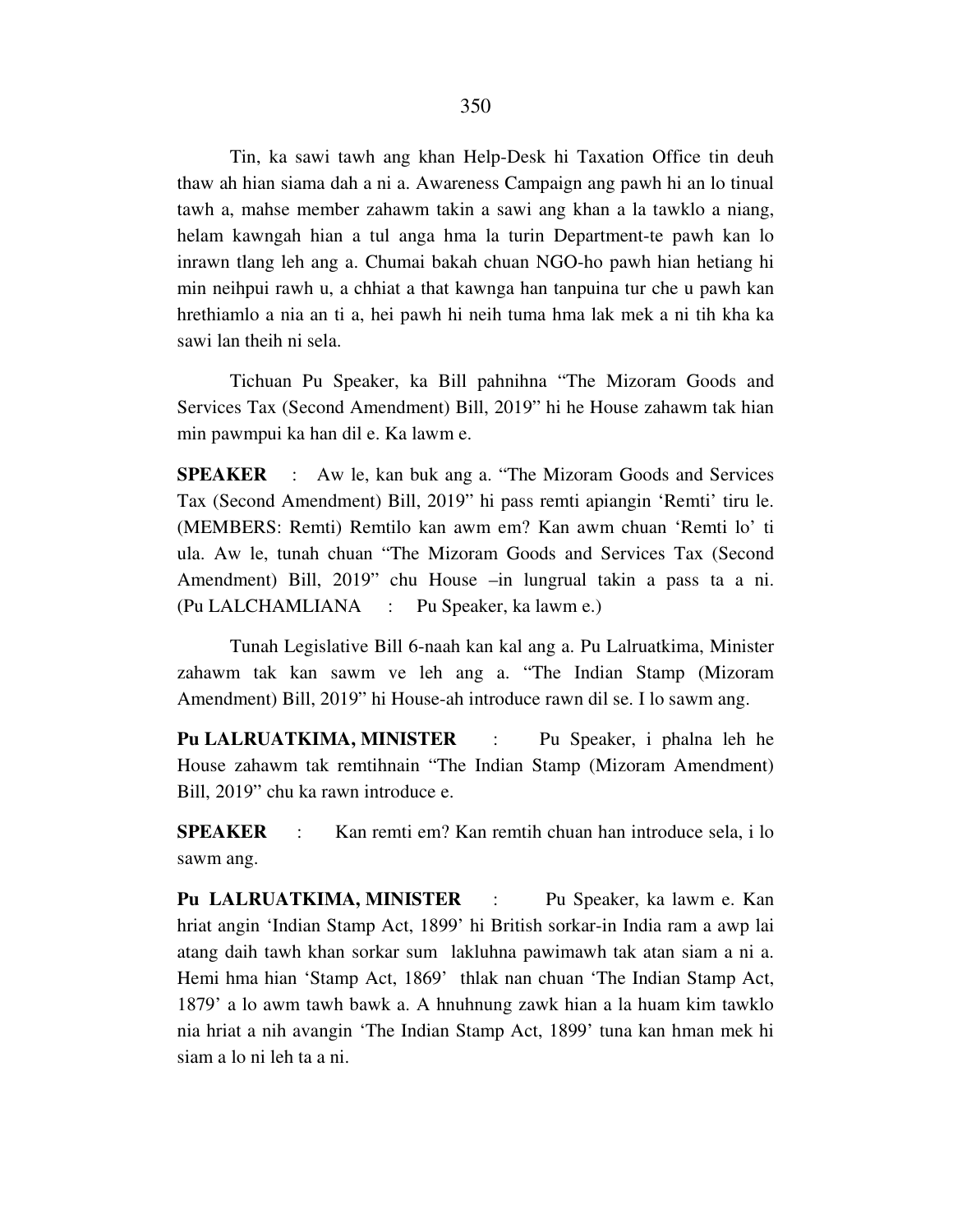Chutah chuan 'Indian Stamp Act, 1899' hi 1<sup>st</sup> July, 1899 atang khan India ram pumah Jammu & Kashmir tiamlo in hman tan a ni a. State leh UT tinah sorkar sum hnar pawimawh tak a ni mek a ni. 'Indian Stamp Act, 1899' hi Mizoram-ah pawh hman a ni a, 2014 hmalamah khan Finance Department chan thin a ni a. 'Mizoram Allocation of Business Rules,  $2014$ ',  $17<sup>th</sup>$  Feb, 2015-a siam a lo nih khan Land Revenue & Settlement Department chan turin tih a lo ni ve leh ta thung a.

 Registration Act, 1908 implementation pawh Law Department enkawl thin chu Land Revenue & Settlement Department enkawl turin ruahman a ni zui ve ta a ni. Hemi hian mimal leh mimal inkara property chungchanga rights leh interest inhlan chhawn niin, Registration Act, 1908 hnuaiah ziah felna lehkha 'deed' an tih mai leh Non-Judicial Stamp Paper-ah ziakin in register ngei ngei tura tih a ni a. Date register ngei ngei ngai leh ngailo te chu Register Act, 1809, section 17 leh 18-na ah sawifiah a ni a.

 Tichuan compulsory registration tih ngai leh Document Registration Act, 1908 dan anga register a nih loh emaw register pawh ni se 1899 in a sawi ang Stamp Duty chawi thlap a nih loh chuan in court- a din pui tlak a ni lova, awmzia a nei lo thin a ni. Chutiang chu kan nih phung a ni a, chu document chu Judicial Stamp Paper-ah ziah thin a ni a. Non-Judicial Stamp Paper hi a hlut zawng chi hrang hrang, property inhlan chhawnna atana kan hman chi ang hi chu  $\bar{z}$  5,  $\bar{z}$  20 leh  $\overline{\xi}$  50 te,  $\overline{\xi}$  25,000 man thlengin siam thin a ni.  $\overline{\xi}$  50 hnuai lam hi Security Printing Press, Hyderabad-ah khuan an chhu thin a. Tichuan ` 50 chin chung lam chu Security Press, Maharastra Press-ah an chhu thin bawk a ni. Tichuan Stamp Vendor, sorkar-in phalna neia stamp zuartute hnen atangin Non-Judicial Stamp paper hi a mamawhtu ten kan lei chhuak thin a ni.

 Tin, ram leh in te inhman hawh tir leh hralhna lehkha te leh loan lakna chi hrang hrang dahkhamna ram te hi Registration Act, 1809 hnuaia deed register thin ngai lang sar zual te chu an ni a. Heng lehkha te siam a nih pawhin property hlut zawnga azirin stamp paper kan lei thin a ni.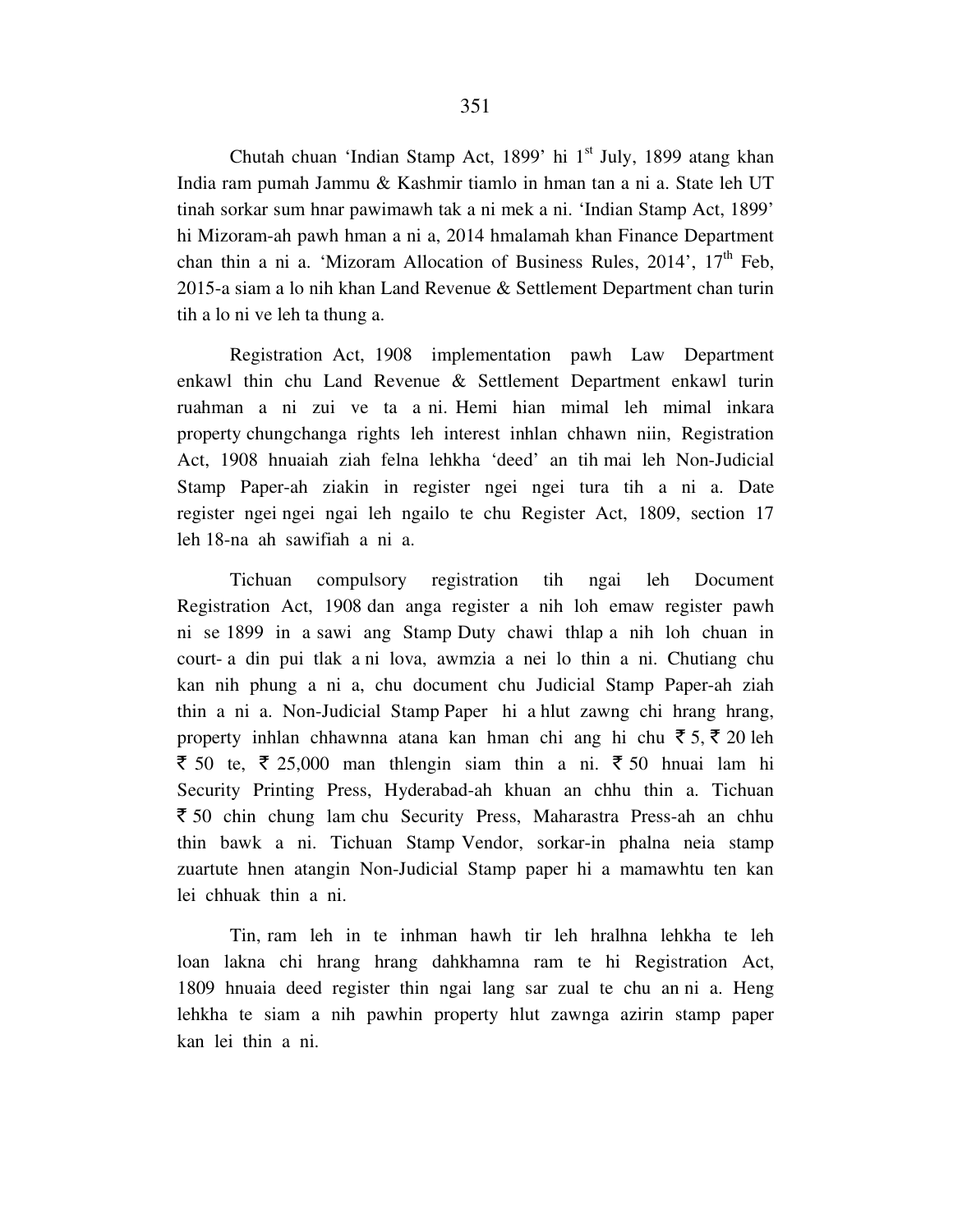Tichuan, stamp duty hi Constitution of Article 246 hnuaia  $7<sup>th</sup>$ schedule-ah list 1-na, Union List-ah entry 91 tarlan item hrang hrang zingah dah a ni a. Stamp duty chungchang hi central thu a ni a, hemi bak document atana stamp duty rate tur hi chu state sorkar thuneihna chhung ami a ni ve thung a ni. Chuvang chuan state sorkar ten a rem theih chin angin kan siam rem ve leh mai thin bawk a ni. Mizoram sorkar pawh hian vawi 4 lai mai amendment an lo siam tawh a. Tunah pawh hian sorkar leh mipui mamawhna avangin amend a lo tul ta a ni.

 Tuna "The Indian Stamp ( Mizoram Amendment) Bill, 2019" siam a nihna chhan bul ber chu kan han sawi tak amend tura kan han chhawp harsatna chi hrang hrang awm thinte sutkianna atan leh kalphung felfai zawk kan neihna atan he dan hi siam that a tul vang a ni. Chutah chuan a bik takin Non-Judicial stamp paper hman avanga harsatna chi hrang hrang mipuiten kan tawh thin, mipuiten Non-Judicial stamp kan lei, kan mamawh mil chiah denomination nei Non-Judicial stamp paper a awm thei lo tluk a ni a. Chutah chuan stamp duty chawi tur dik tak a tling lova chawi kha a dik theih bawk si loh avangin, mipuiten pawisa over-payment of stamp duty a awm thin a. Chutiang sut kian nan te chuan a ni a.

 Tin, denomination lian a tul hunah Stamp Vendor ten an lo kawl lawk kher thin lo ve bawk a, deed siam nan Non-Judicial stamp paper phek tam tak lei a ngai thin a. Hei hi lei tur kawl loh chang te a lo awm thin bawk a. Chung chuan a mamawhtute leh registration office tan buaithlakna a siam fo thin. Non-Judicial stamp paper hi paper a nih avangin tihchhiat leh hloh palh awm thei a ni a. Tin, a lem pawh hi a awm fo bawk a ni. Chung harsatna sukiang tur chuan he House zahawm takah pawh hian Rules kan rawn lay tawh ang khan Franking Machine hman a tul a. Hemi hi hman a nih chuan stamp duty chawi tur zat chiah zel kha register tur deed siamsa chhawp mai tur kha a lo ni dawn ta thung a ni. Mamawhtu tan Stamp Vendor pan buai a ngai tawh dawn lova, chumi atan chuan India Stamp Act 1908, section 2, clause 13-a definition of impress stamp-in a huam tur zingah khan sub-clause thar pahnih 'impression of Franking Machine' kha kan rawn dah tel bawk a, chutiang te chuan Franking Machine leh a khuahhkhirhna dan tesep pawh a kimchang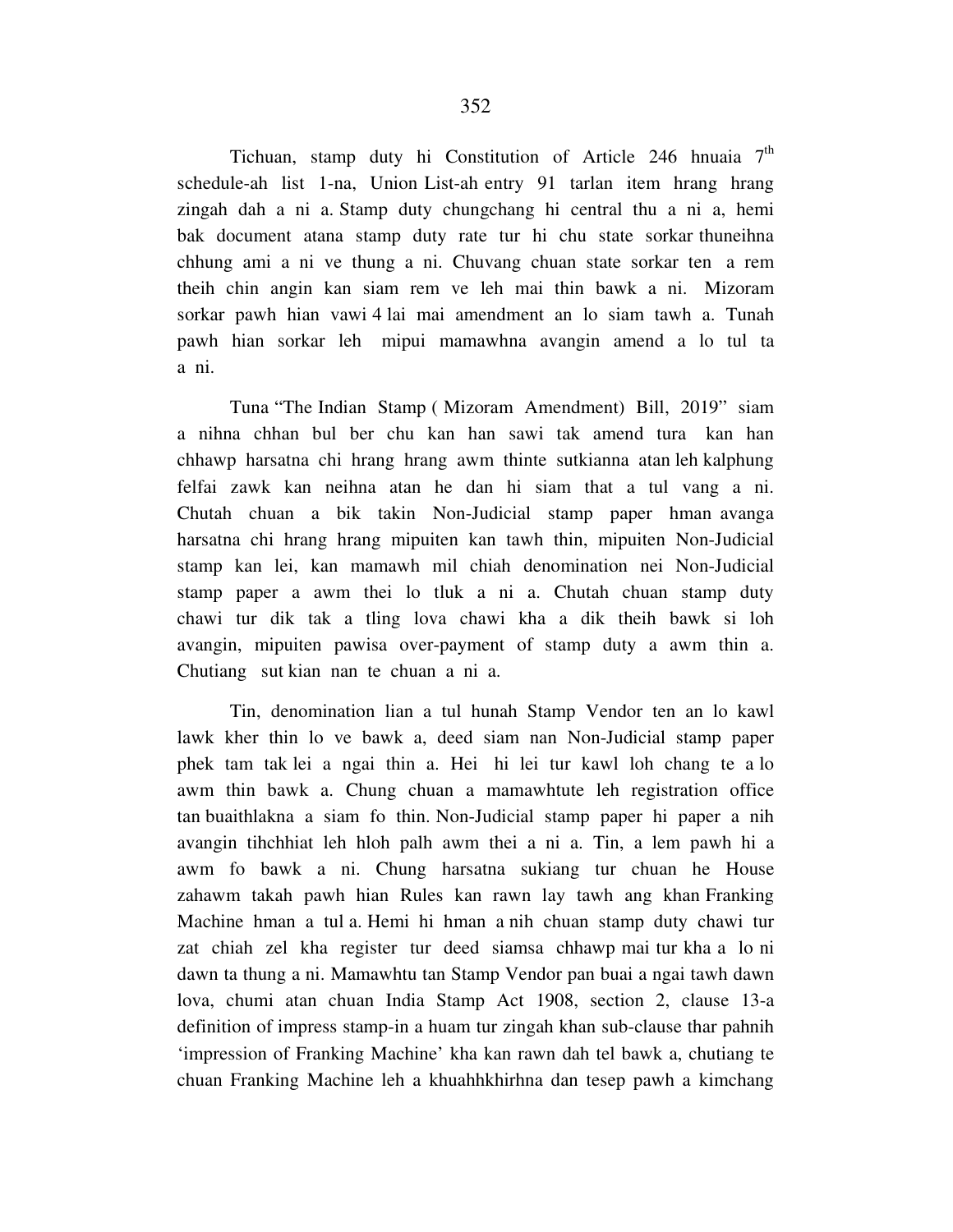chu Mizoram Franking Impression of Stamps Rule, 2019-ah kan dah tel bawk a.

 Rules lam hi chu Bill pawm a nih hnuah kan la notify leh dawn a ni. He Franking Machine hi sorkar-in lei a remtih tawh avangin kum 2016 khan lei a ni tawh bawk a ni. Chutiang chuan section 7.2-ah khan Land Revenue & Settlement Department-a Secretary hi stamp chungchanga hotu Chief Controlling Revenue Authority ni tel turin khatah khan kan rawn dah bawk a. Tin, section 7.3, section 10, sub-section 2(a)-ah khan dah belhin Chief Controlling Revenue Authority hi Franking Machine hman phalna a pek theih tur thu dah a ni bawk a ni.

 Chutiang chuan stamp paper leh Franking Machine ngei pawh a awm loh palh chhung atan stamp duty pek theih dan tur provision dah belh zel a ni bawk a ni. Indian Stamp (Mizoram Amendment) Act, 2016-ah khan section 47(b) dah belh tawh a ni a, chuta sub-section 1-ah chuan Valuation Committee chairman atan Inspector General of Registration tih chu remchan zawkna avangin Chief Controlling Revenue Authority, chu chu Secretary, Land Revenue & Settlement ni zawk turin Bill-ah hian kan rawn dah tel bawk a.

 Tin, sub-section 2-a land value bithliah leh Valuation sub-committee din thua thuneihna tawp neitu tura Valuation Committee ni tura dah kha state government ni turin Bill-ah hian an rawn dah bawk a ni. Chutiang chuan schedule I-ah hian Indian Stamp Act, 1899. Article 33-naah hian gift, property a thlawna inpekah stamp duty chu property inhralh/inlei ang bawka pek tur tih a ni a. Hei hi chhungkua, family khat chhunga inpek a nih chuan stamp duty hi a hming chauhin cheng 500% aia tam lo turin dah tel a ni bawk a ni.

 A pumpui thu-ah Indian Stamp (Mizoram Amendment) Bill hi stamp duty chungchangah sorkar tana tha tur leh mipui tan pawha awlsam zawk, zangkhai zawk ni tura ruahman a ni a. Chuvang chuan kan dan dinglaite pawh hi chumi hre reng chuan her rema rawn siam rem a ni a. He House zahawm takah hian Pu Speaker, chumi chungchangte chu min ngaihtuah sak turin ka rawn putlut a ni e. Ka lawm e.

**SPEAKER** : A rawn introduce a, ngaihtuah turin a rawn dil a. Kan sawiho ang a, minute engzat nge kan inpek leh ang, minute 5, tunge sawi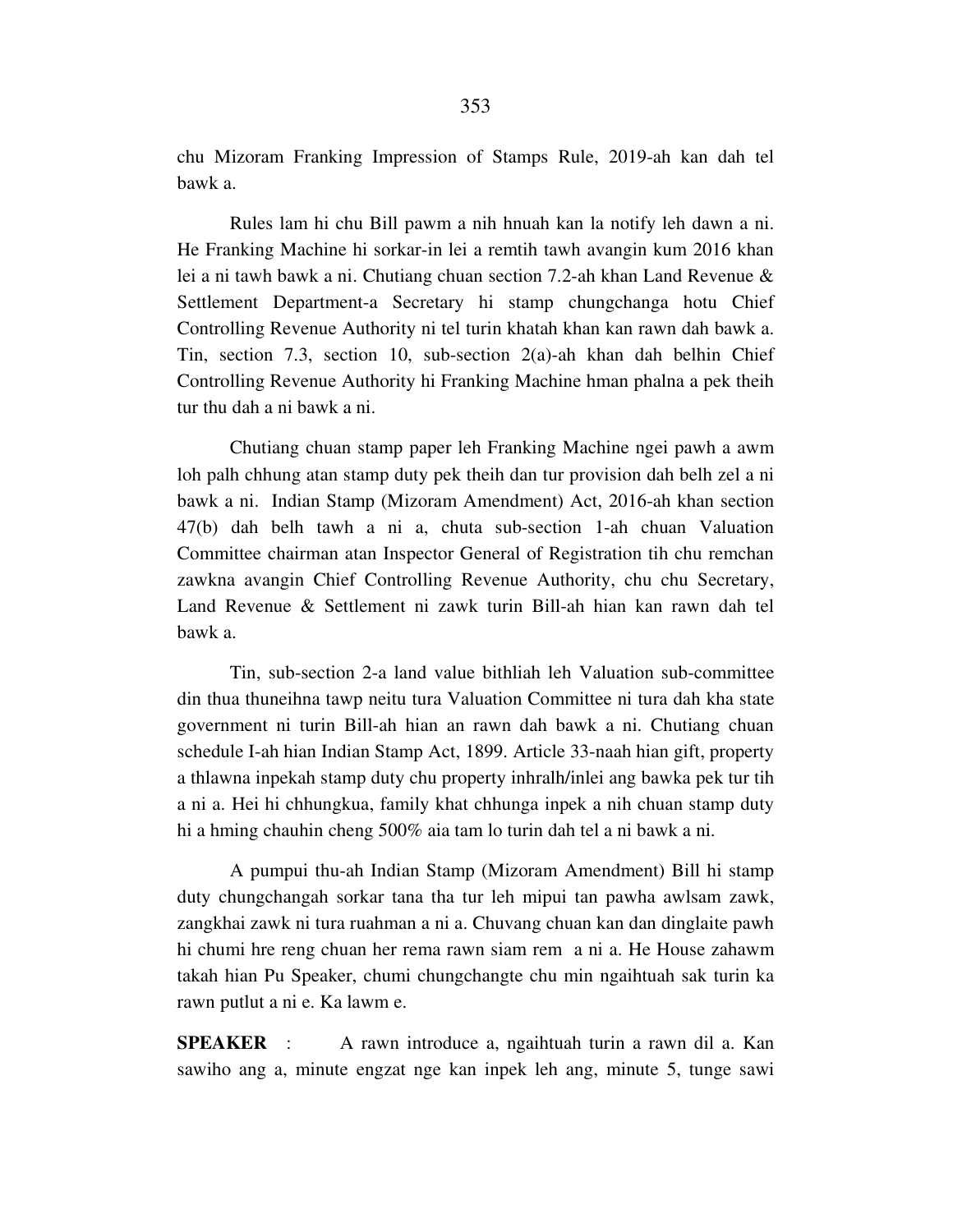hmasa ber ang? Pu Lalduhoma sawm ringawt teh ang, a sawi sawi sawi teh se. (PU LALDUHOMA : Hei hi chu sawi vak ngai pawhin ka hre lo, pass mai chi niin ka hria) Minister khan rawn wind up se, tih tur a awm si lova, pass rawn dil se i ti mai ang aw, kha a sawi fiah alawm mawle. Tunah Minister zahawm tak i lo sawm ang.

**Pu LALRUATKIMA MINISTER** : Pu Speaker, ka lawm e. He House zahawm takin ka Bill, "The Indian Stamp (Mizoram Amendment) Bill, 2019" mipuite leh sorkar tan pawha tangkai, sum hmuhna tur tha tak nia kan hriat ngun taka ngaihtuaha min pass sak turin Pu Speaker, ka rawn ngen e.

**SPEAKER** : Tunah kan buk ang a. The Indian Stamp (Mizoram Amendment) Bill, 2019 pass remti apiangin 'Remti' ti rawh ule. (MEMBERS: Remti) Remtilo kan awm chuan 'Remtilo' ti ula. Kan awm lova, "The Indian Stamp (Mizoram Amendment Bill, 2019," chu House-in lungrual takin a pass ta a ni.

**Pu LALRUATKIMA, MINISTER** : Pu Speaker, ka lawm e.

**SPEAKER** : Kan Bill 6-na kan kal leh ang a, Pu Lalruatkima, Minister zahawm tak kan sawm leh ang a. "The Registration (Mizoram Amendment) Bill, 2019," House-ah rawn introduce turin ka sawm e. Introduce rawn dil se.

**Pu LALRUATKIMA, MINISTER** : Pu Speaker, ka lawm e. I phalna leh he House zahawm tak remtihnain, "The Registration (Mizoram Amendment) Bill, 2019," chu House-ah hian ka rawn introduce e.

**SPEAKER** : Kan remti em ? Kan remti a, rawn introduce sela, a copy kan neih vek tawh kha.

**Pu LALRUATKIMA, MINISTER** : Pu Speaker, ka lawm e. Kan hriat angin document registration hi British sorkarin India a awp laiin Bengal Regulation, 34 of 1793, Bombay Regulation 4 of 1802 leh Madras Regulation 27 of 1802 hnuaiah khan bul a lo tan daih tawh a. In leh lo hralh leh dahkham leh in luah hawhtirna leh lehkha te register kher tur tih a lo ni tawh thin a ni. Hetiang Dan a lo awmna chhan hi felhlel taka property inhlan chhawn te, hralh leh dahkham te, a neitu tak ni lovin lo hralh mai mai, a lo dahkham mai te hi a awm fo mai a. Property inhlan chhawnna lehkha copy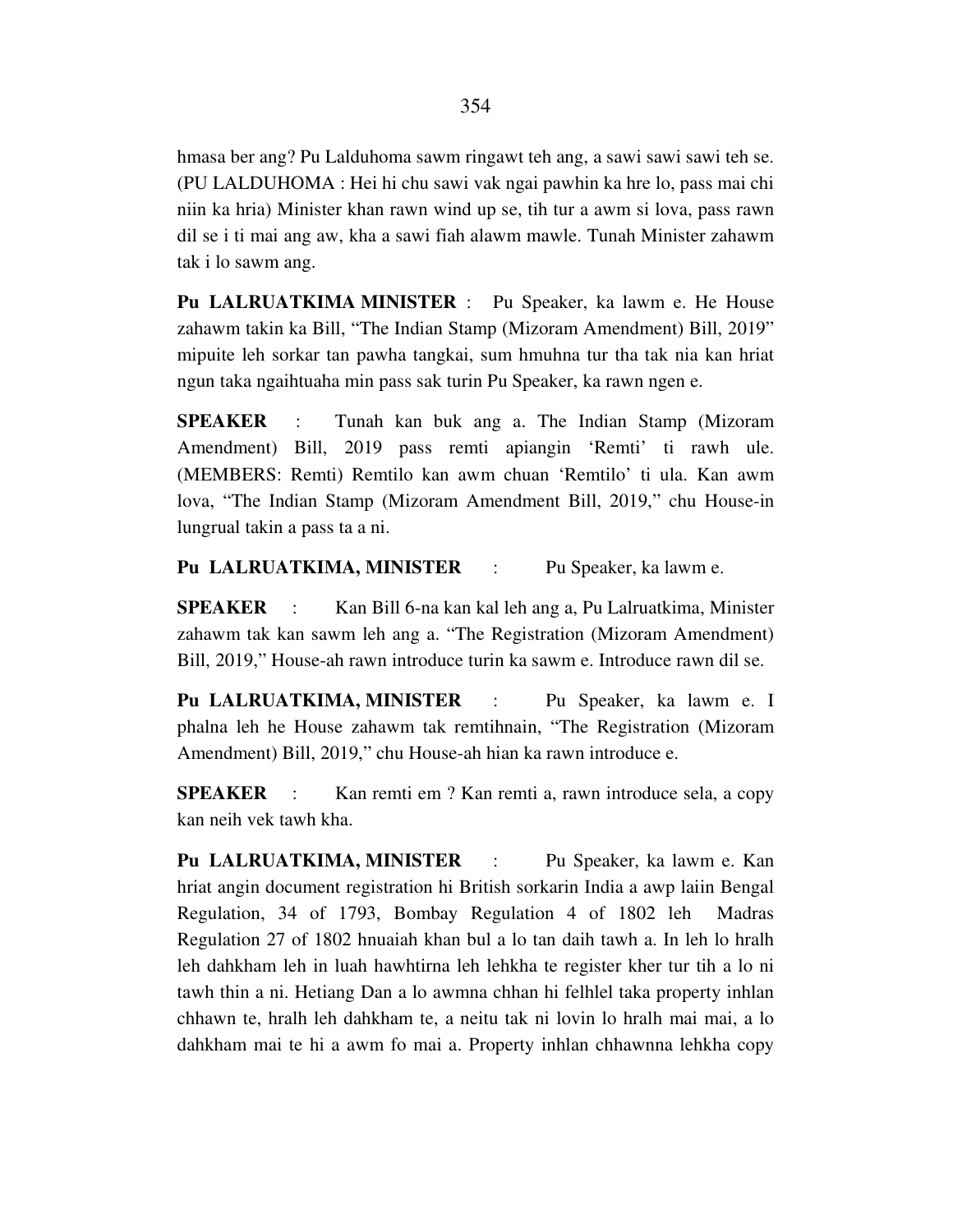Chutih lai chuan he thil document register ruala sorkar revenue tur hi stamp duty leh registration fee te lak a ni ve thin bawk a, mipui leh sorkar tan thil pawimawh tak a ni. Document register chungchanga dan awm te Act 1 of 1843-in a thuam tha a. He Act 1 of 1843 hi registration Act 16-na, 1864-in a thlak zui bawk a ni. Chutiang chuan tun thlenga kan la hman tak Registration Act, 1908 Act 16 of 1908 hian a thlak ve leh zui bawk a ni.

 Pu Speaker, Registration of Deeds and Document subject hi central leh state sorkar thuneihna intawm huang chhunga awm a ni a. Constitution of India  $7<sup>th</sup>$  Schedule List 3, Concurrent List-ah entry 6-ah a awm a ni. Registration fee bithliah chungchang hi section 78-na hnuaiah state sorkar thuneihna bik turin ruahmana dah a ni bawk a ni. Chutiang chuan Mizoram Registration Act chungchang hi Law and Judicial Department-in Allocation of Business Rules, 1972-a Contract Deeds and Arbitration Cases tih hnuaia enkawl tel thin niin a lang a. Chutah chuan he rules-ah hian chhunzawm zelin July ni 13, 2011 atang khan Land Revenue and Settlement Department chana dah a ni zui ta bawk a ni. Law Department-in a enkawl lai hian Pu Speaker, mi leh sa neih tam tawk loh vang pawh a ni ang e, enforce mumal a ni chiah lova. Revenue Department-in a enkawl atang hian officer phai lamah te training tirin tharthawh chhoh a ni a. Tunah chuan mipui lam pawhin he thil pawimawhna hi kan lo hre chho ta a ni.

 Registration Amendment Bill, 2019-ah hian information technology a lo sang zel a, hmasawnna lo kal zel hian mipui te pawh kawng hrang hrangin sorkar an dawrnaah pawh awlsam leh zangkhai zawka thil kan tih dan tur te a lo awm zel a. Registrarion of Documents-ah pawh hian tuna kan kal mek dan anga document register tur ten ralkhat atangin internet kaltlanga registration office an dawr theihna tur hi central sorkar pawhin nasa takin a buaipui a, chutiang ti thei tur chuan India ram puma hman turin software, National Genetic Documents Registration System an tih mai NGDRS chu NIC Pune-in a siam a, state hrang hrangin a kalphung mila a siamrem kha phal a ni bawk a. Mizoramin kan hman tur hi NIC Pune leh NIC Aizawl ten min buaipui chho mek zel a ni. Tunhnai February 2019 khan Users' Acceptance pawh NIC Pune-ah thawn thlak a ni tawh bawk a ni. Chutiang te chu kan dinhmun a ni a.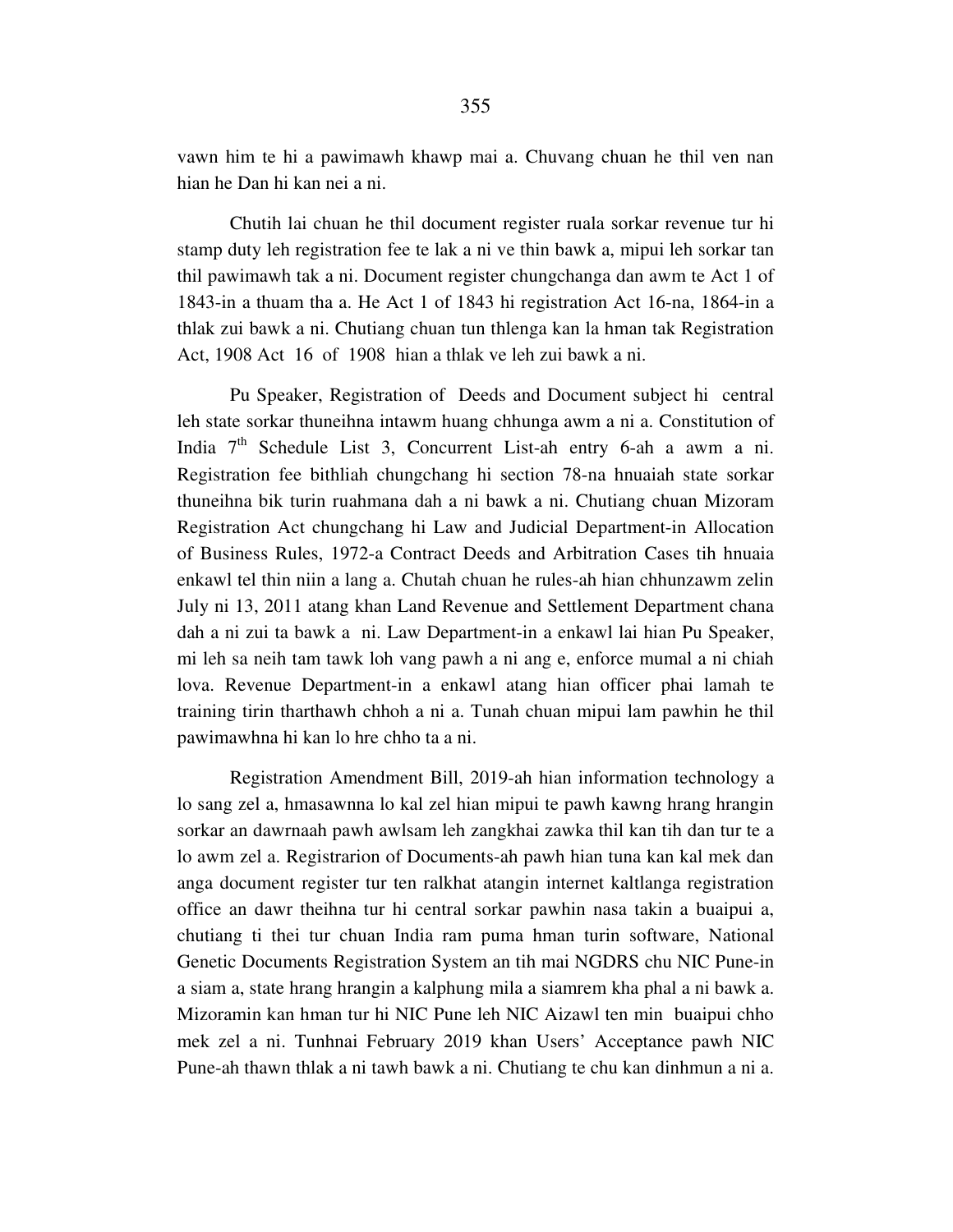Tun tum hi Mizoram sorkar Registration Act, 1908 atanga hman atana siamrem hmasak ber Pu Speaker, a ni. He Bill hian sawi tak angin thil tul hrang hrang, Dan dinglai siam rem a tum a. Amendment bikte hi tun mai atan chuan District Council area internet connectivity that lohnaah erawh chuan kan la cover thei dawn rih lo a ni. Chutah chuan a bik takin Section 69-na ah khan Sector General Registration-in Registration Office te holiday a puan theihna kha paih bo turin an rawn ruahman a. Tuna a clause hnuhnung ber buah khan clause (k) atanga (u) thleng khan electronic hmanrua hman ve theihna turin internet leh computer, smartphone ang chi hmanga document register nana kalphungte kha IGR in a thunun turin dah a rawn ni chho ta a ni. Chutiang te chu kan nih avangin helaiah hian part 11-na, 'duties and power over Issuing Officer, Section 51 atanga 70 dawta awm tur hian part 11(a) dahin chumi chhungah chuan section thar 7 an rawn dah a. Chungte chuan electronics chungchanga hmanrua hman tur register atana hman tura pawm document te chu scan veka vawn that tur a ni tih te, khatiang process, electronic process a rawn sawi fiahna kha a ni tlangpui a ni. Chuvang chuan tunlai khawvelah thiamna a lo sang a, internet khawvelah te kan awm a. Mi in awlsam taka register te a tih zung zung hi a tul ve bawk avangin khang zawng zawng kha Bill-ah hian kan rawn dah bawk a. A tlangpuiah chuan he Registration Amendment Bill, 2019 hi mipui ko zanna tur leh an hamthatna tur ngaihtuaha putluh a ni a. Pass a nih chuan Concurrent List-a tel a nih angin President pawmpuina lak atan Governor hnenah thawn a ngai dawn bawk a ni. Chutiang te chu a nih avangin Pu Speaker, 'The Registration (Mizoram Amendment) Bill, 2019' hi he House-ah hian ngaihtuah turin ka rawn pharh a ni e. Ka lawm e.

**SPEAKER** : Minister zahawm takin a rawn move a. Kan ngaihtuah ho ang a. Minute engzatnge kan inpek leh ang? Minute 5. Tunge sawi hawng ang le? Sawi tan ang aw. Pu Hlana kan sawm ve leh thung tawh dawn em ni? Pu Duha sawi ang tal pawh kha mawle.

**Pu VANLALHLANA** : Pu Speaker, fiah fel takin a rawn move a, a pawmawm khawp mai a, pass dil mai rawh se.

**SPEAKER** : Ni e, Minister-in a rawn move tha em a ni. A move thiam si a. Sawi tur awm lovin a fiah em a ni ti r'u! A nih Minister zahawm tak Pu Lalruatkima pass dil turin i lo sawm ang.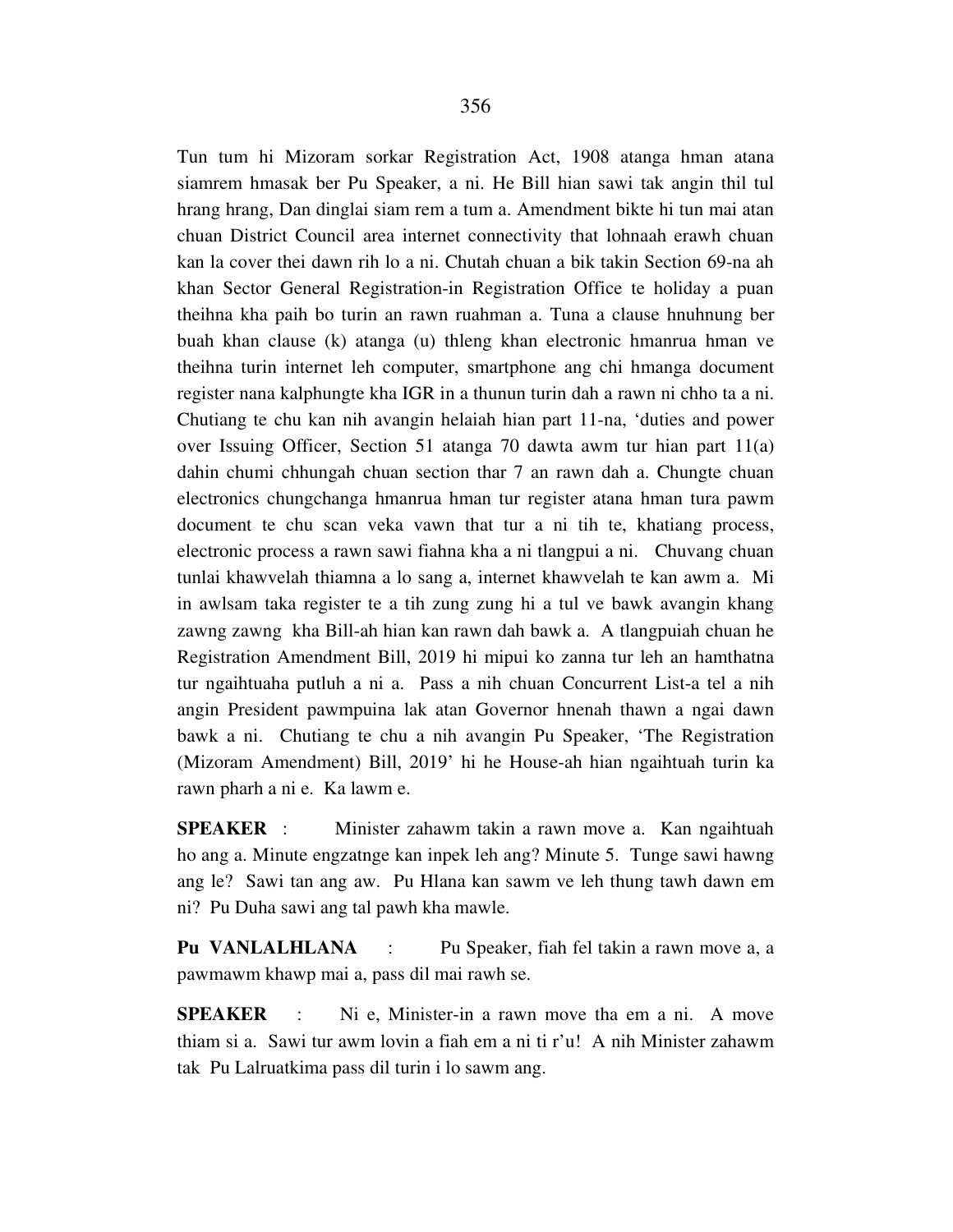**Pu LALRUATKIMA, MINISTER** : Pu Speaker, ka lawm e. Vawiinah ka Bill 2 min ngaihtuah pui a, he House zahawm takin uluk takin in lamah kan homework a. Sorkar leh mipui tana zangkhaina tur te, sorkarin kan sum hmuhna tur te a ni a. He Bill, "The Registration (Mizoram Amendment) Bill, 2019" hi min remtih saka min pawm sak turin he House zahawm tak hi ka rawn ngen e.

**SPEAKER** : Aw le, kan buk ang a. Tunah chuan "The Registration (Mizoram Amendment) Bill, 2019" hi pass remti apiangin 'Remti' ti ula, (MEMBERS : Remti). Remti lo kan awm em? Kan awm chuan 'Remti lo' ti ula. Remti lo kan awm lova. "The Registration (Mizoram Amendment) Bill, 2019" chu House hian lungrual takin a pass ta a ni.

# Pu LALRUATKIMA, MINISTER : Pu Speaker, ka lawm e.

**SPEAKER** : Pakhat kan la nei a, a pawimawh ang reng viau a, kan Dan 13-naah hian kan hun (timing) kha dar 4:00 P.M kha a ni a. Speaker-in rem a tih chuan a pawt tawiin a pawt thui thei tih a ni a, kan chawl lawk dawn em maw ni le? Tin, PWD leh Agriculture Department-in kan eitur thingpui tuihnai tak min siam niin ka hria a, a lawmawm em em a ni. Kan chawl ang a, dar engzatah nge kan luh leh ang? House thu thu ni se. Dar 4:15 P.M-ah kan lut leh dawn nia, chawl lawk ang aw.

#### **Recess till 4:15 P.M**

4:15 PM

**SPEAKER** : Kan puar hman meuh maw? Kan ti chak viau e. Legislative business no. 8-naah kan kal ang a, hei hi vawiin atan kan business hnuhnung ber tur a ni a. Tunah chuan Minister zahawm tak Dr. K. Beichhua kan sawm ang a. "The Mizoram Liquor (Prohibition) Bill, 2019" hi House-ah introduce rawn dil se, i lo sawm ang.

**Dr. K. BEICHHUA, MINISTER** : Pu Speaker, he House zahawm takah "The Mizoram Liquor (Prohibition) Bill, 2019" introduce ka rawn dil e.

**SPEAKER** : Kan remti em? Kan remti e, han introduce sela, i lo sawm ang.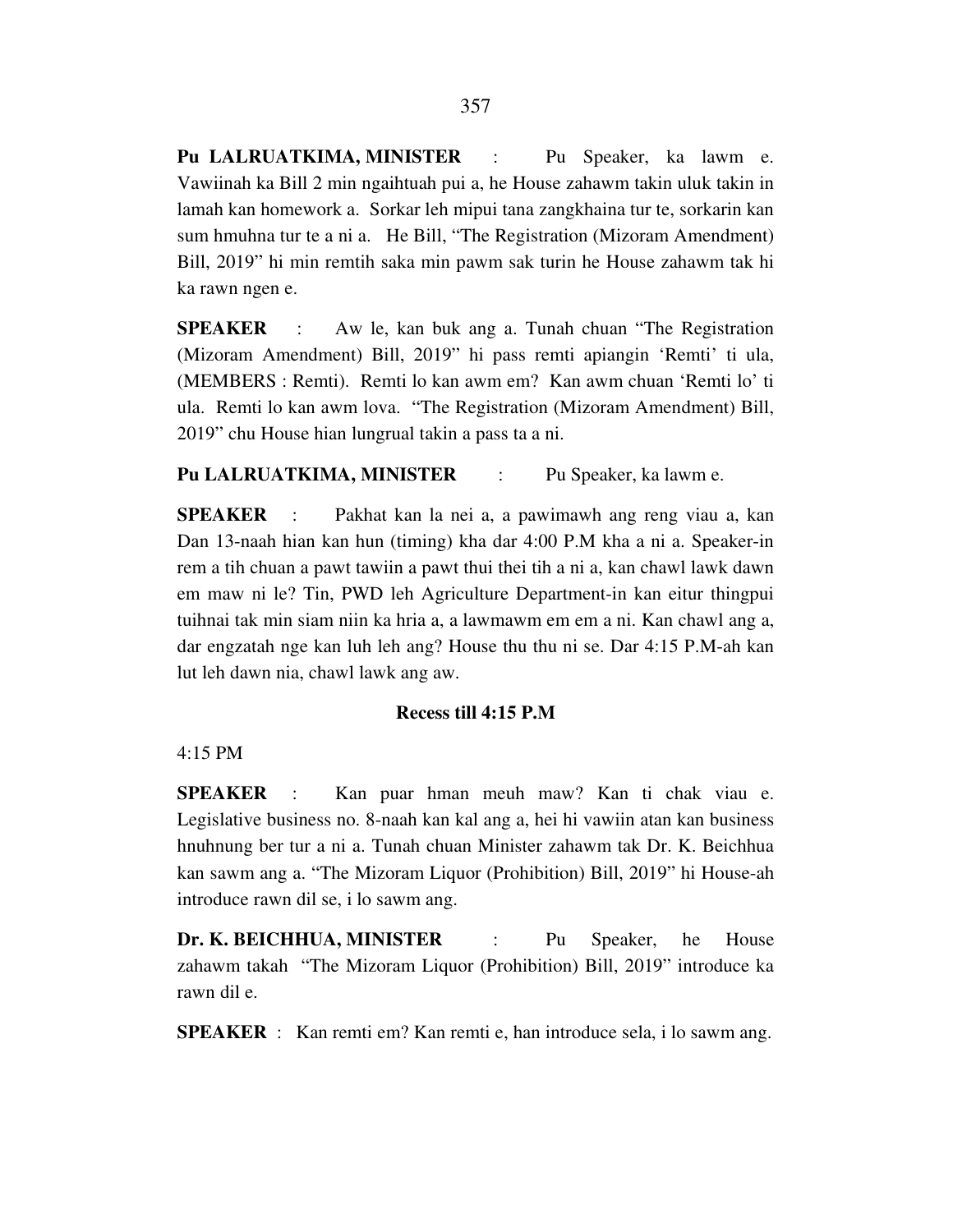**Dr. K. BEICHHUA, MINISTER** : Pu Speaker, vawiinah hian Mizoram mipuite taksa, rilru leh thlarau mai bakah kan eizawnna te, chhungkaw inrelbawlna te, kan zirna leh kan hnathawh dan te thlenga min suasamtu zu zawrhna dan, "The Mizoram Liquor (Prohibition and Control) Act, 2014" tihtawp a nih a, heng chhiatna hrang hrang thlentu zu khapna tur dan "The Mizoram Liquor (Prohibition) Bill, 2019" sawi hawnna hun kan hmang thei tur hi Pu Speaker, lawmawm ka ti hle a ni.

 Pu Speaker, kum 2014-a "The Mizoram Liquor (Prohibition and Control) Bill, 2014" House-a putluh a nih khan MNF member-te chuan thatna lam aia chhiatna lam a thlen tur hi hmu lawk vekin kha Bill kha kan dodal bur a ni. MNF MLA zawng zawng te chuan pass pui lovin House kan chhuahsan a nih kha. Amaherawhchu, khatih laia sorkarna chelhtute khan an passed lui tlat a nih kha. Kan rin ang chiah leh kan thlir lawk dan aia nasa zawk mahin he MLPC Act hian Mizo mipuite chu min suasam ta a nih hi. Sawi mawitu tan pawh sawi mawi luihna tur chhan vang khawpin he Danin min khawih chhiat dan chu ram pumin kan hre ta a nih hi. Hetih laia sorkarna chelhtuin a din MLPC Study Group ngei khan, Pu Dominic Lalhmangaiha kaihhruaina/ Convener hnuaiah member 6 awmte pawhin an report-ah fak mawi luih ngaihna pawh an hre lo hial a nih kha. Chutiang zinga kan chhiatpui dante chu Pu Speaker, tawi te tein han tarlang ila.

## 1) Social Security-ah:

 MLPC Act implement a nih hnuah social security-ah kan tlahniam a. In chhung khur leh pawn lama hmeichhe himna te a derthawng a, nupa inthen, inhaunate a ti tam. MLPC study group-a a lan ang khan zuin chhungkaw memberte a tihbuai dan zirna chhannaah mi 100 zela 39.1 chu pa (father) an ni a, 10.1% chu unau zinga mipa, upa lam an ni bawk.

 Tin, Pu Speaker, pate unau zing ami (uncle) chu 8.7% an ni bawk. Zu in zingah nu ber emaw, fa naupang lam emaw, hmeichhe lam zu in chu 1% pawh an tling lo a ni. Pu Speaker, hengte avang hian in chhung khura pa ber emaw, mipa dang zu ruihna hmunah hian hmeichhiate tan himna a vang a. Khawlai thlengin mipa zu rui tam avangin khawtlang muanna a tlahniam nasa hle a ni.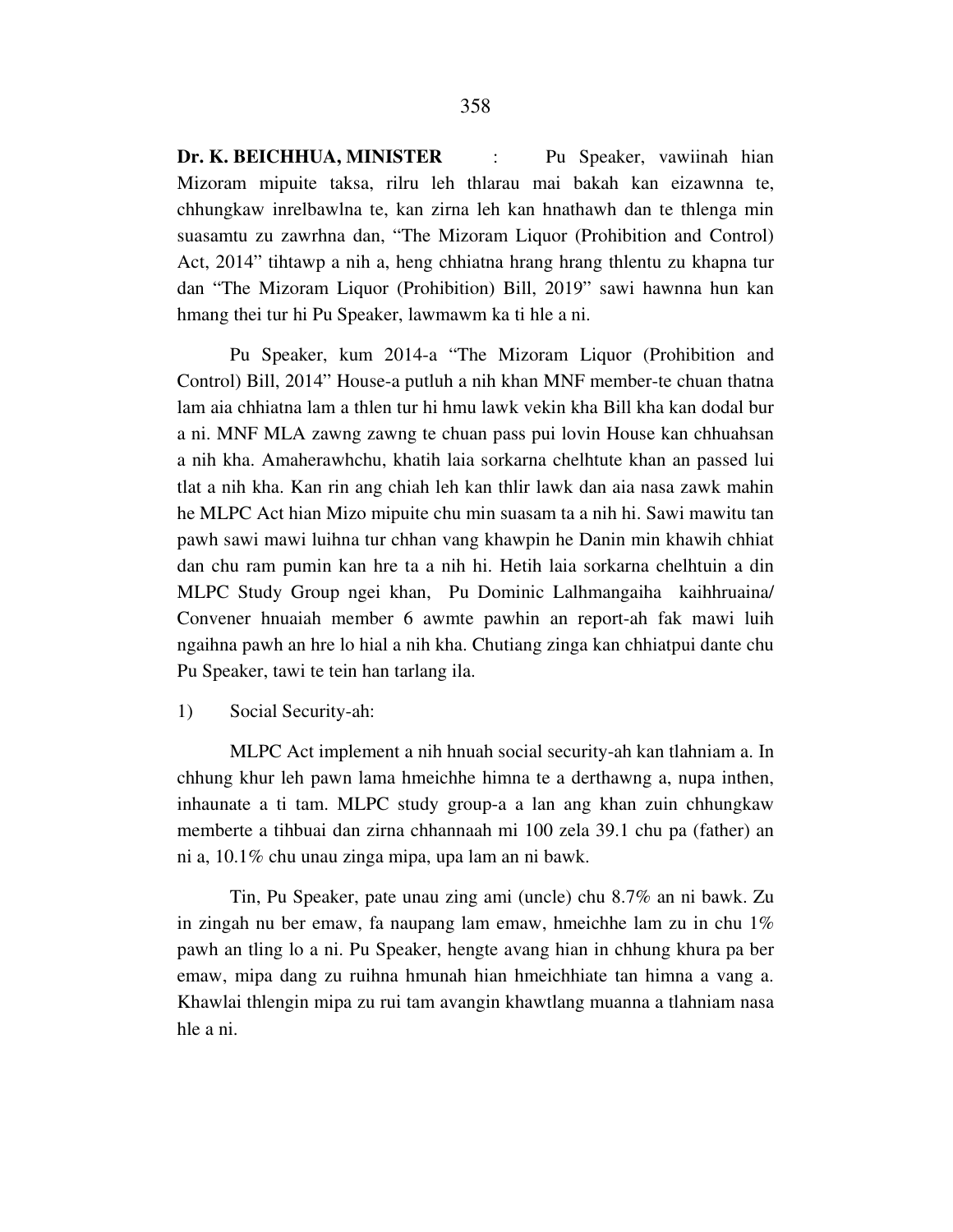Tin, heng bakah hian pawngsualna te, ruk rukna te bakah pawikhawihna chi hrang hrang a hrin belh nasa hle.

### 2) Economy dinhmunah:

 Zu-in taksa hriselna, rilru leh ngaihtuahna fim a khawih pawi bakah hun hlu tam tak a ei zawh avangin chhungkaw eizawnna a nghawng chhe nasa hle, chumi chuan chhungkua leh khawtlangah nghawng thalo tak tak a hring chhuak a, ei leh barah tlakchhiatna a thlen nasa hle. Mihringin a phak ang anga a dinhmun tur pawh a tihleithei ta lo va, ram pum chhiatna a tling ta hial a nih hi Pu Speaker.

## 3) Health issue-ah :

 Health issue-ah Pu Speaker, zuin thihna a thlen nasat zia chu khawi khawtlang pawhin kan hre chiang a, kan pawm vek ang. A bik takin zu vanga thalai an thih hnem, predated death, zu kaihhnawi natna alcohol related diseases hepatitis kan tih te, cirrhosis/thinro kan tih ang chi te, chaw kawng leh pumpui lawng vanga internal bleeding nei tam tak an awm bawk. Heng hian thihna an thlen mai bakah inenkawlna atan sum leh pai tam tak a luang ral a ni Pu Speaker. Hemi piah lamah sex dik lo taka hmanna a tihluar a. Chu chuan Mizoramah nitin HIV + 5 vel kaithar ang kan ni. India rama HIV+ tam berna kan nih phah bawk. Henglo pawh hi health related-ah natna tam tak kan neih phah a ni Pu Speaker.

 Palina-ah chuan education ah ualau taka zu zawrh a nih tak avang hian zirlaite zingah kum tlingloa zu in an pung a, quality education nasa takin a tihniam a. Zirna bansan, school drop out an tam phah bawk. Tunlai dinhmunah zirna lama thahnem ngaih a tul em em laia zu vanga kan zirna in a tuar hi a pawi tak zet a ni, Pu Speaker.

 Pangana-ah chuan work efficiency. Zu chuan mihring nunah a chhe lam zawnga hna a thawh nasat avangin ngaihtuahna leh phurna a tizuai a. Chu chuan kan hnathawhna lamah min tlakhniam tir nasa em em a ni. Sorkar hnathawk, zuin chhawr tlak loh an tam phah a. Kuthnathawka nitin inhlawhte zingah pawh zuin a tihbuai, hna thawk theilo an tam phah a ni. Sorkar leh mimal pawhin hengte hi a nih avang hian kan rama intodelhna policy te hian beisei a phak theilo a ni.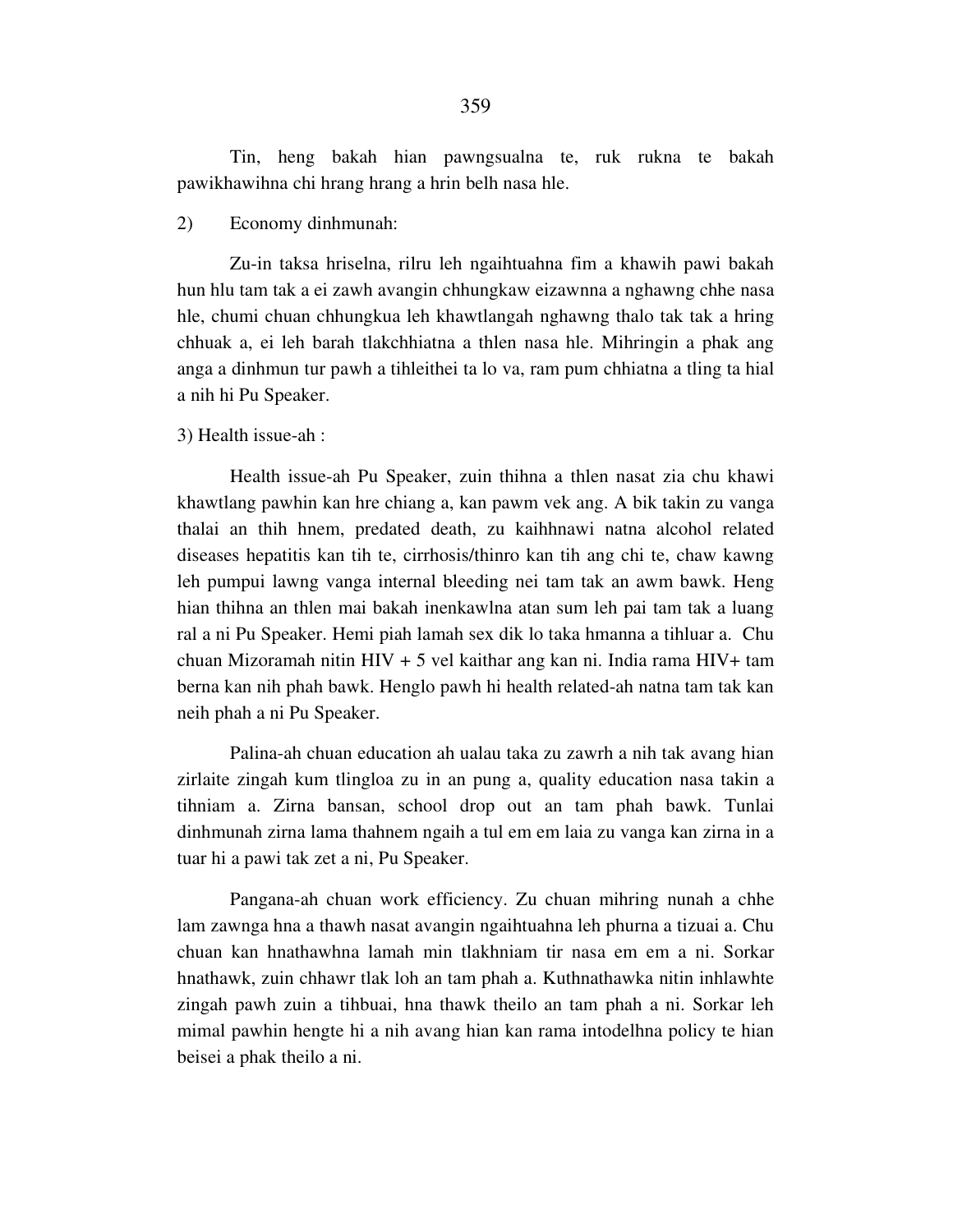Heng zawng zawngte avang hian tun sorkar thar, Pu Zoramthanga, Chief Minister zahawm tak kaihhruai chuan zu khap hi top priority-ah a neih a ni. The Mizoram Liquor (Prohibition) Bill, 2019 chu Mizoram Legislative Assembly-ah ka rawn pulut ta a ni. He MLP Bill, 2019-in a tum ber chu Mizoram-a zu khap a ni. He Bill hi Dan (Act) a lo nih chuan Mizoram chhungah zu lakluh, siam, kawl, hralh leh in te khap a ni dawn a ni.

 Tichuan Pu Speaker, he Bill hi Chapter 6 a then a ni a. Section 54 awmin a tlangpui chu hetiang hi a ni. Chapter 1, Preliminary, section 1 & 2-ah hian he Dan in a huam tur chin leh dan chhunga thu thenkhat hrilhfiahna te ziah a ni. Chapter 2, Establishment and Control, section 3-4 hian establishment and control a keng a. He dan lekkawhna-a Excise & Narcotics Department-a thawkte kalphung tur tlangpui sawina a ni.

 Chapter 3 hi Prohibition, Offences and Penalties te a ni a. Section 5-24 thlengin he chapter hian zu leh a kaihhnawih khapna bawhchhiat theih te leh hremna te a tarlang a. He chapter hnuaiah hian mi tumahin he Dan leh Rules hnuaia license leh permit a neih loh chuan zu in, lakluh, thawnchhuah, phurh, kawl, hralh, lei, siam, a siamna hmanrua reng reng kawl leh zu siamna hmun din te a khap a. Tin, phalna neiloa zu in pawh a khap a ni. Hetah hian license leh permit kan han tih hian member ten kan lo hrethiamlo mai thei a. License leh permit kan han tih awmzia chu armed forces kan tih ang chi, military leh para-military, Mizoram chhunga awm te license leh permit te a kawk a ni. Pu Speaker, a chunga khapna te bawhchhiaa hremna tlangpuite chu zu in te thla 6 thleng lungin tan emaw,  $\bar{\tau}$  5000 thleng chawitir emaw, zu lalut, kawl, hralh, siam, siamna hmanrua kawl leh siamna hmun nei te kum 5 thleng lungin tan tir leh pawisa fai  $\bar{\tau}$ 1,00,000 thleng chawitir theihna a ni.

 Chumi bakah zu tam tham zawrh atan kawl, lalut leh phur hremna chu a tlem berah kum 1 lungin tan, kum 5 thleng pawh a ni thei ang. Pawisa hi  $\bar{\xi}$  1,00,000 thleng chawitir theih a ni bawk ang.

 He Dan hian hengte hi a khap bawk a ni Pu Speaker. Zu fakna tihchhuah. Register of Medical Practitioners ten damdawi atan ni loa prescribe-in, mahni in leh a vela he Danin a khapte lo tih tir. Pu Speaker, he Dan ti khauhtu ber chu section 17-a inziak angin lungin tangte tan hun pawhsei sak leh section 18-a inziak Magistrate-ten thiamloh an chantirte hremna pe lova an chhuah, zilh hauh ringawta chhuahte hi khap tel a ni.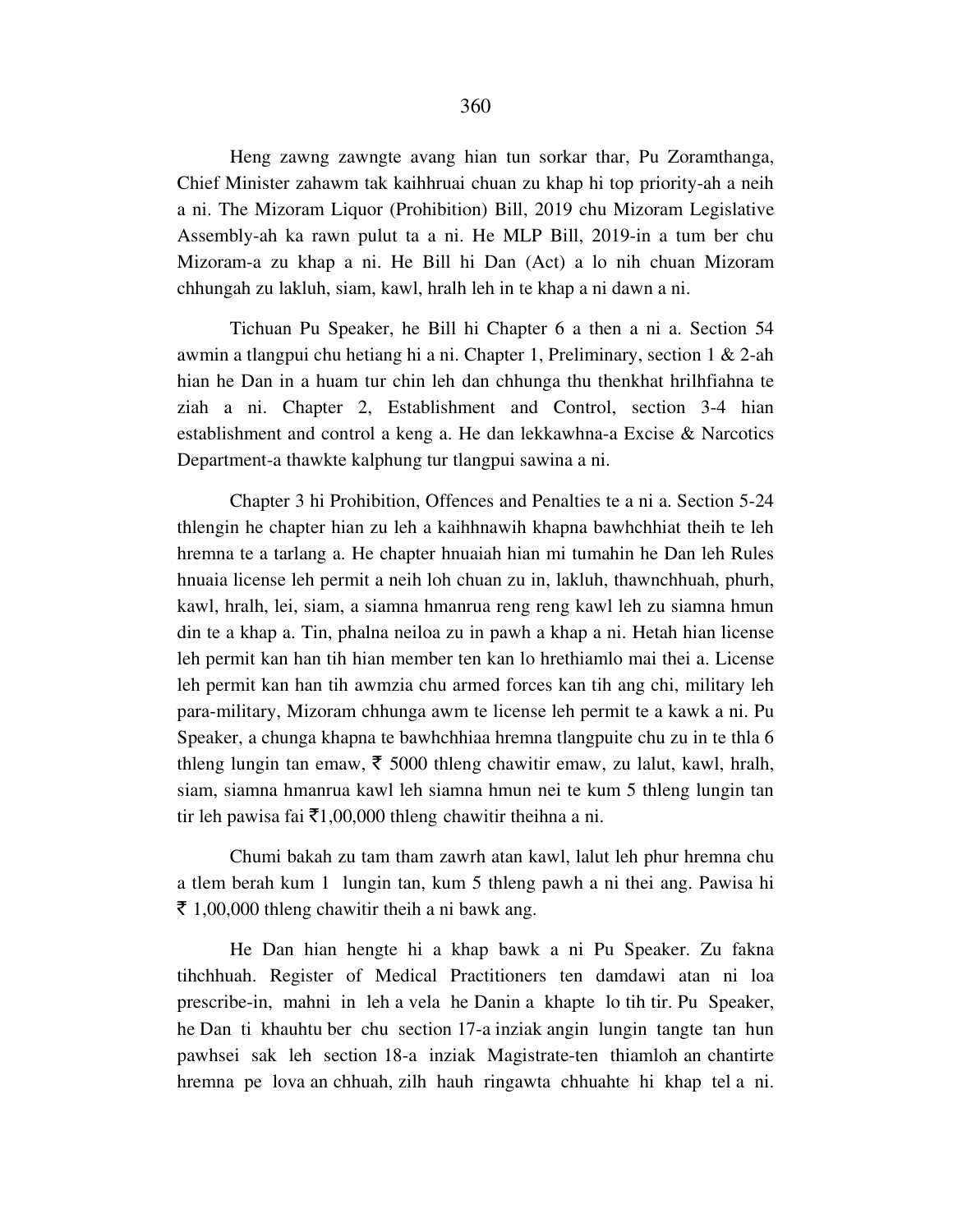Tin, Magistrate ten an hrem tawh hrem nawn leh an nih chuan a hmaa hremna an pek let zel pek tur a ni dawn a ni. Pu Speaker, example-ah Thanga chu vawi 1-na thla 1 tang tura hremna pek a ni a, vawi 2-na ah chuan thla 2 a tang dawn a ni. Chutiang chuan he Dan hmang hian hma kan la dawn a ni.

 Chapter IV Preventions, Detections and Investigations, section 25 to section 35 Prevention, Detention and Investigation bawhchhelo tura venna leh thil tisualtute hmuh chhuah leh thubuai chhuina he Chapter hnuaiah hian he Dan lekkhawhtu Excise & Narcotic and Police Officersten warrant tel lova khawi hmun pawh an dap theihna, phal loh thil an man theihna leh a tisualtute an man a, case an lak dan tur tlangpui inziahna a ni.

 Pu Speaker, sorkar hnathawk pawh Village leh Local Council member-te leh VDP ten Dan hnuaia thil tisual an hriata, Excise & Narcotics emaw, Police hnena an hrilh hriat kha an bat tlat a ni bawk. Mimal leh NGO member-ten he Dan hnuaia thil tisual an hmuhte an lo man thei ang a, amaherawhchu, a rang thei ang bera Excise & Narcotics emaw, Police Officers hnena thlen thuai tur a ni.

 Pu Speaker, Chapter V-ah chuan Prosecution & Trial of Offences, section 36 to 45, Magistrate-ten he Dan hnuaia thil tisualtute chunga an rel dan tur tlem an ziak a, thil man sak engtia tih tur nge tih te, zurui man te damdawia inenkawla, inenkawl tura chhuah theihna Dan a awm bawk a, thil sual tenau ti te Excise Inspector chinin  $\bar{\tau}$  5,000/- aia tamlo chawi tira an chhuah theihna pawh a awm a ni, Pu Speaker.

 Explanation-ah Traffic Officer-ten Dan bawhchhiate an fine tir ang hi a ni a, Magistrate-te hnena thubuai tenau tam lutuk tur pawh a kiam deuh dawn a ni, he Dan-ah hian.

Chapter VI, Miscellaneous kan ti a, section  $46 - 54$ . He chapter hnuaiah hian state politician, Councilor, District Co-ordination Committee din dan te, he Dan chhunga harsatna awm sut kian dan turte leh he Dan hnuaia thuneihna pek dante leh kaihhruaina siam theihnate a awm bawk a ni. Pu Speaker, he Dan hman a nih atang hian MLPC Act leh Rules-te a tel nghal dawn a ni.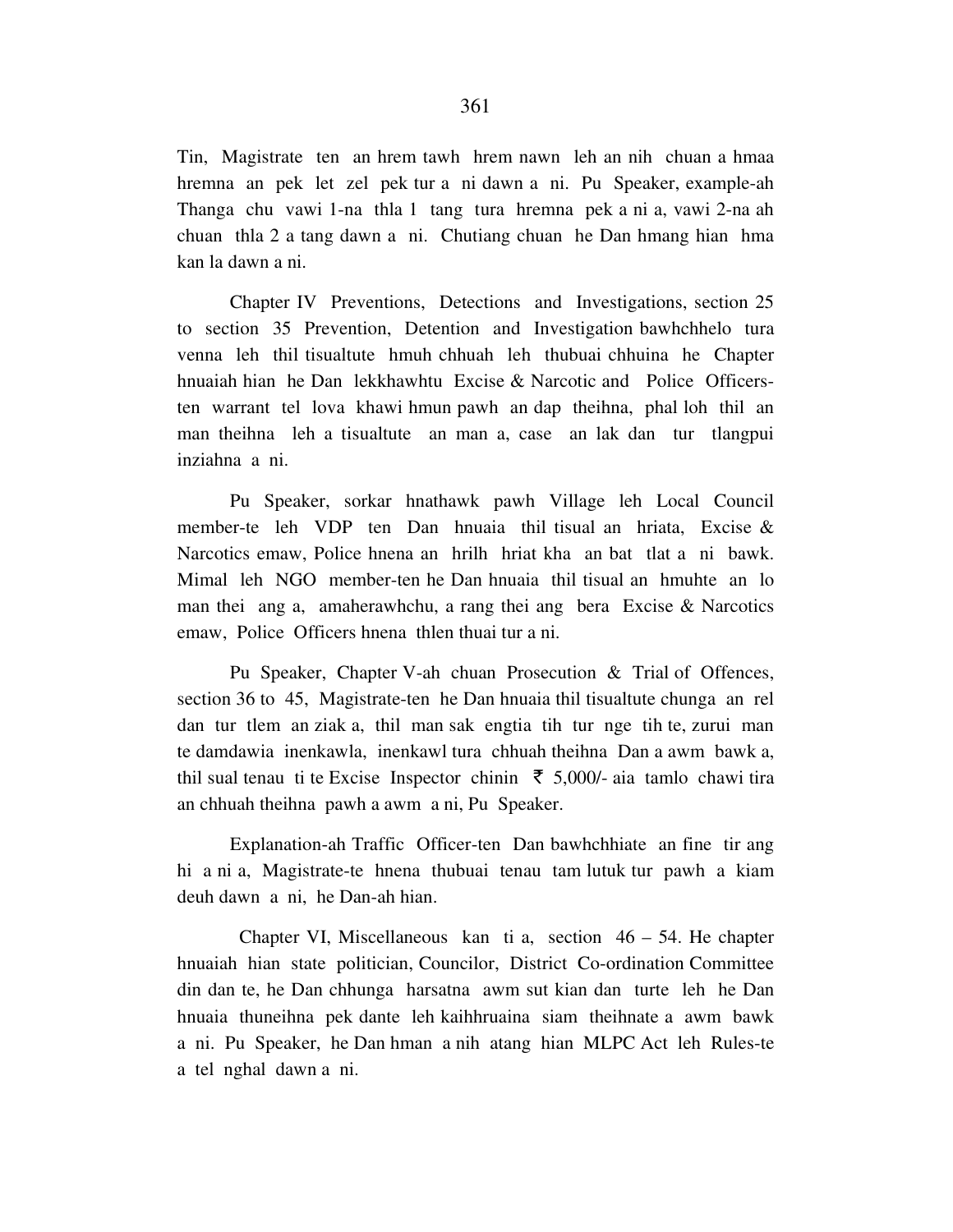Pu Speaker, vawiinah hian member zahawm tak takte he Bill hi ram leh hnam chhanchhuahna a ni tih hriaa sawiho tur leh min pawmpui ngei turin ka sawm che u a, ka ngen bawk che u a ni. Pu Speaker, ka lawm e.

**SPEAKER** : Bill a rawn introduce a, a rawn move a, sawiho turin a rawn chhawp chhuak a. Kan sawiho ang a, minute engzat nge member-ten kan sawiho leh ang le? Minute 5 te, 7 te a ri a, minute 5 ti leh mai ang aw. A tui deuh zual kha chu khi kan pel ta rau rau bawk a, ti mai ang, minute 5 kan ti ang a, minute 4-ah warning bell kan hmet ang a. Tunge sawi hmasa ang le? Pu Biakzaua kha a phar uk a, a dawtah Pu Vanlalthlana.

**Pu H. BIAKZAUA** : Pu Speaker, ka lawm e. "The Mizoram Liquor (Prohibition ) Bill, 2019 Minister zahawm tak Excise & Narcotic Department enkawltuin a rawn pulut hi a lawmawm hlein ka hria a.

 He Bill hi a pawimawh hle mai a, a chhan chu zu hi a in pawhin, a in lo pawhin an rui deuh tlat mai a, term liam ta atang khan. A in ten an ruih mai bakah a inlote pawhin zu zawrh duh loh avangin zu chungchang nasa taka sawi reng a ni ta a, kan buaipui theuh mai a, a in leh in lo ho khan. Chuvangin, vawiinah hetianga zu khapna Bill a lo lut hi a lawmawm ka ti a.

 A that lohna hi sawi tur a tam em em mai a. Bill neitu khan a rawn sawi teuh tawh rualin pakhatnaah chuan, kan thurin innghahna Bible hi a kalh tlat mai, tisa leh thlarau nun thleng khawihchhe thei a nih tlat avangin zu ruih leh zu in hi a tha lova. Chu chu kan kristian nun atan a thalo hle niin a lang a. Tin, zu avanga pasal thih san, hmeithai leh fahrah tam tak an awm phah a. Hei hian hmasawnna kawngah harsatna kawng tam takah fate enkawl chungchangahte, chhungkuaah pa an neih tawh loh avangin harsatna tam tak a thlen a.

 Congress sorkar khan ro a rel dik loh avangin mi tam tak zu in a ei hlum tawh a. Zu chhiah kan awh avangin mi tam tak nunna a liam tawh niin ka hria a. Nunna tam tak chu zu chhiah nen kan thleng a ni a tih theih awm e. Chutiang zawnga ngaihtuah phei chuan tunah zu zawrh tih tawp a lo nih leh bawk si chuan term liam taa zu zawrh hun ngaihtuah phei chuan rilru a tina thei hle dawn ni pawhin ka hre nghe nghe a ni.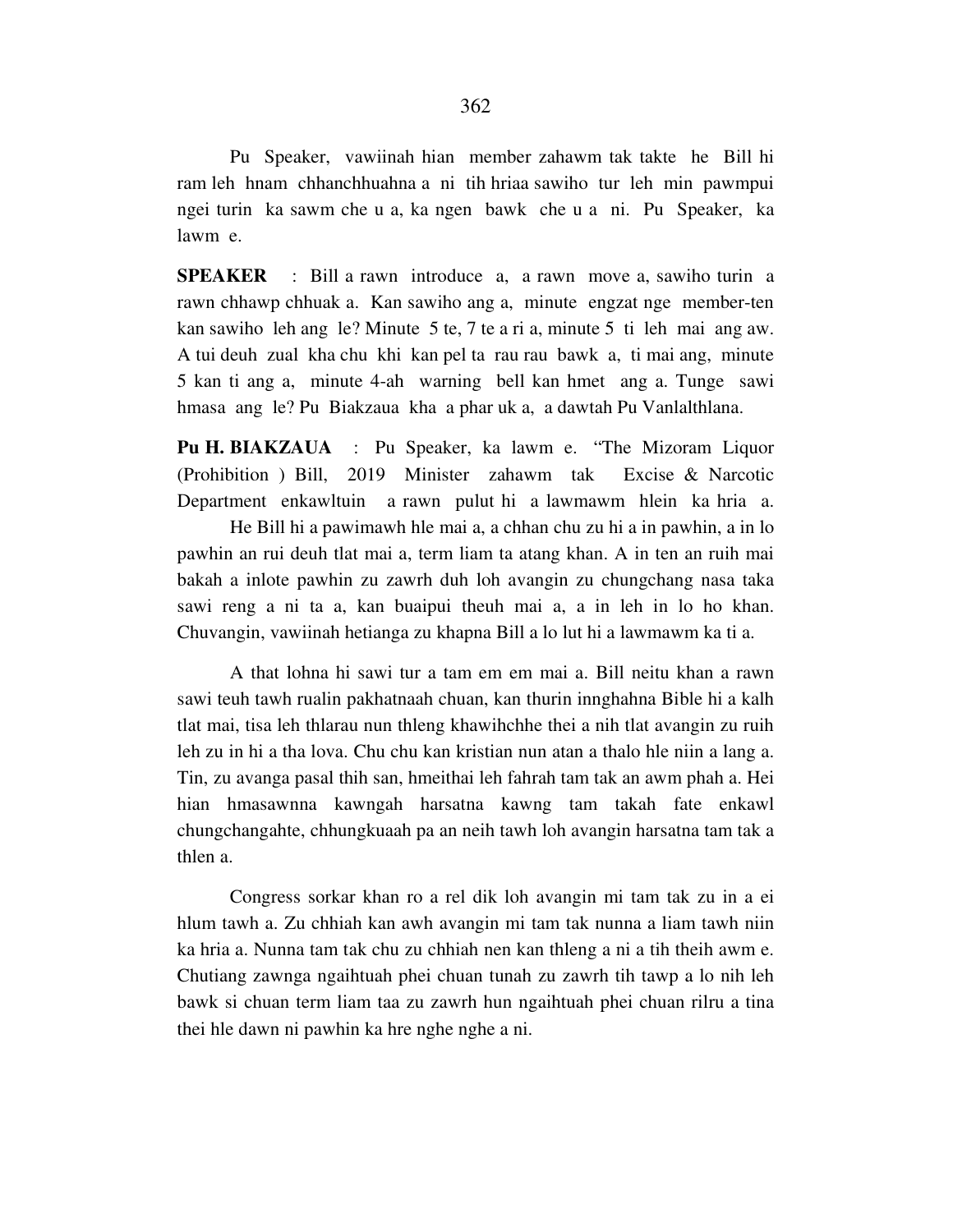Pu Speaker, chhungkuaah zu in pakhat emaw, a aia tam emaw an awm chuan chhungkaw sum tam tak khamite khan an hmangral a, chhungkaw member te hmasawnna tur leh an thanlen ve na tur harsatna tam tak, sum leh paiah, economic dinhmunah kha chhungkaw tan khan a thlen a. Chuvangin chhungkua a lo retheih chuan, zu avanga an sum tam taka kalral chuan chhungkaw tam takin an nihtur ang an thleng pha lo thin bawk a ni.

 Tin, natna hrik thehdarhtu a ni tlat mai a, zu in miten pawisak an nei tlem a, an rilru a zauthau va, zu in lote rilru pangngai ang an pu tawh lova, ramsa rilru ti ila kan sawi sual awm lo ve, animal instinct kan ti thei ang, chutiang rilru chu an put tawh avangin mipat hmeichhiatna chungchangah te an inthlahdah a, natna hrik tam tak an thehdarh a. Chuvangin, zu hian kan society-ah a in tute mai bakah midang hnenah natna hrik tam tak a pechhuakin a lang tlat mai a ni.

 Zu hi ruih a nih chuan thil pawimawh tih a rem tawh lova. Tehkhin nan zurui tak chunga miin motor a khalh chuan a hlauhawm hle mai a. Tin, thil pawimawh tak tak, rilru sen ngaiah zurui chuan a rilru a pe thei tawh lova, harsatna tam tak a thleng a. Tin, insual leh tualthah thleng pawhin zu in mihring nun a control tawh chuan tum loh thleng thlengin kan nun kan hmang thei a.

 Chuvangin zu hi a thalo takzet ni hian ka hria a. Ziak pakhat ka chhiarah chuan zu thatna a rawn ti a, a rawn sawi a, 'damrei lutuk tur a veng' a rawn ti a. Mihring damrei tur kha zu a in tam chuan a veng viau dawn a ni awm a, an thi thuai dawn tihna a ni a. Tin, 'chhungkaw hlim lutuk tur a control a ti a. Zu chuan chhungkaw hlim tur chu a control hmel viau a ni.

 'Hrisel lutuk tur pawh a veng' a ti a, 'Biak in tawt lutuk tur pawh a veng' a ti bawk a, a awm viauin ka hria a. Zu a tam chuan Biak inah mi an lo thawl deuh dawn ni te pawhin a lang a. Tin, a bik takin mipa ah mawngtam lian lutuk tur pawh a veng an ti a, zu in thang ho hi an mawngtam a te duh viau a ni. Chutiang chuan that lohna tam tak a nei a, mi fing lutuk te pawh an fing viau thei lo va a veng hneh viau zel a, chuvangin a thatna an rawn sawi te pawh hian kan ramah a tha lai ber tura lang pawh a chhe em em vek a. Chuvangin Pu Speaker, zu hi chu hetia kan han sawi mai atang pawh hian ruih chi a ni lo va, in chi a ni lo va, Pu Zorama, Chief Minister zahawm tak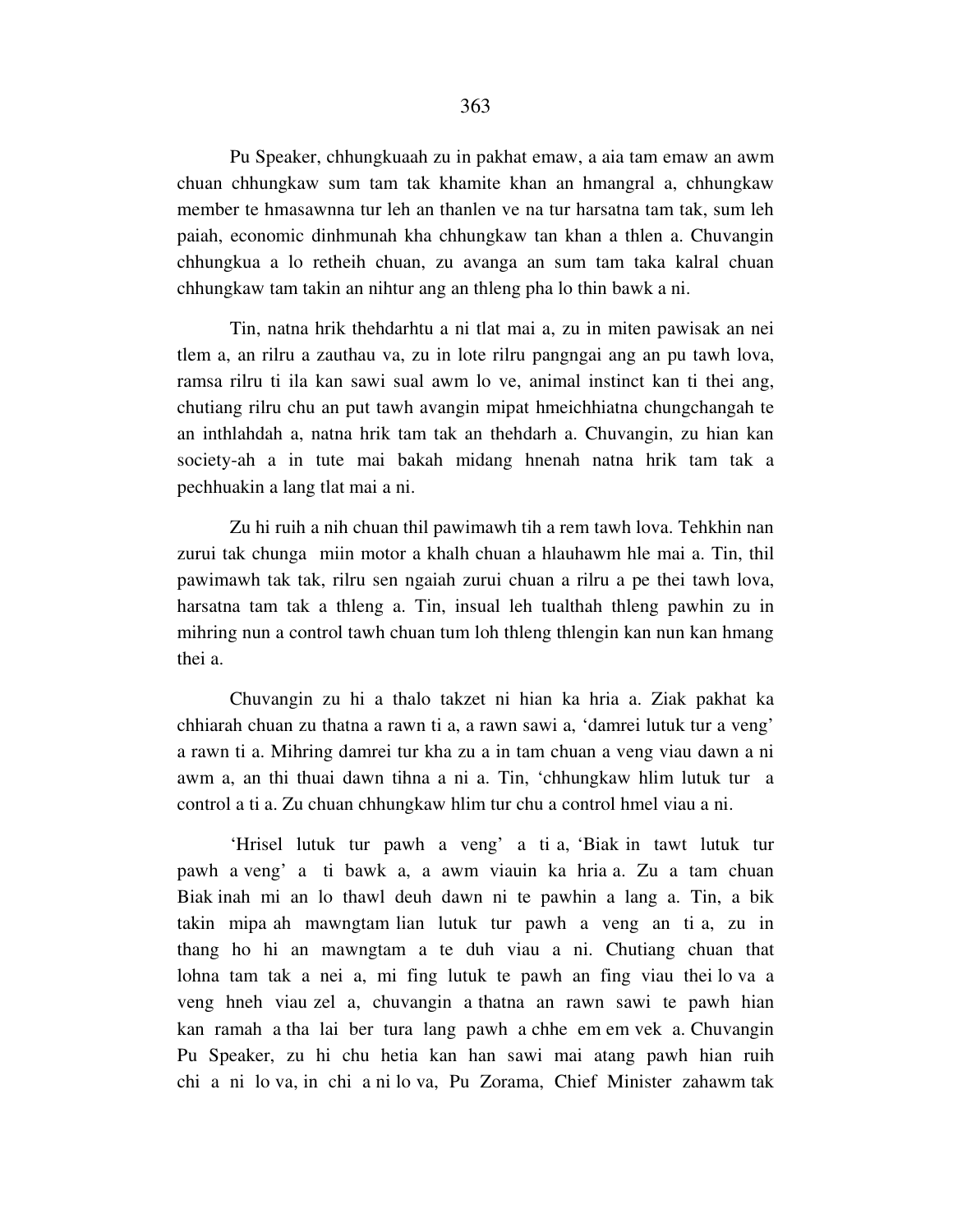kaihhruai sorkar hian kan sorkar hma atanga policy-a kan lo neih tawh leh kan lo sawi tawh, hmun tina kan lo au pui tawh a taka tun huna zu khapna dan kan hmang thei tur hi a lawmawm ka ti takzet a, Bill rawn puluttu hnenah pawh lawmthu ka sawi a, he Bill hi tha taka pass turin ka support a ni. Ka lawm e.

## **SPEAKER** : Member zahawm tak Pu Vanlalthlana sawm ang.

**Dr. VANLALTHLANA** : Pu Speaker, ka lawm e. Kan Constitution, Directive Principles of State Policy Part IV – na, Article 47 na tawp lamah khan tihian a lo inziak a 'The station endeavour to bring about prohibition of the consumption except for medicinal purposes of intoxicating drinks and of drugs which are injurious to health' a ti a, state kutah khan a lo dah tawh a. Bihar lamah Nitish Kumar khan April, 2015 khan prohibition a ti ve tan a, kum khat hnu April, 2016 ah report-ah khan crime against women, hmeichhia te chunga kutthlakna ang chi te kha 13% in a tlahniam a. Tin, pawngsual case pawh 47% laiin a tlahniam a ni tih te kha kan lo hmu a. Tin, prohibition la ti mek hi India ramah chuan Bihar, Gujarat, Lakshadweep, Nagaland te an ni a. Ti tawh thin han phelh leh ta kha Andhra Pradesh te, Haryana, Kerala, Manipur, Mizoram te kan ni a, vawiin atang chuan kan ti leh dawn te pawh a nih hmel a.

 Zirchianna-ah hian Dr. Guru Raj te, Giresh te, Binegal ten 2006 khan prohibition chungchang an zirchiang a, chumi ah chuan economic growth hi vaibelchhe 21600-in a awm phah a, amaherawhchu economic cost kha vaibelchhe 24400 a ni ve thung a ni an rawn ti a. Tin, sorkar hmasa lamin MLPC study group an siamah khan  $\bar{\tau}$  1.00 zel lakluh ah khan  $\bar{\xi}$  2.85 zel sen a ni a, a hlawk lo hle a ni tih kha an zirchianna-ah kan hmu a. Tin, zu hi ti to deuh ila a rem mai ang a tihte rilruah a lo awm a, chumiah chuan Reddy leh Patnaik-a ten 1993 khan zirchianna an lo neih tawhah chuan zu man hi inelastic a ni, a awmzia ah chuan a man pawh tisang ila a duh te hi an la awm reng a, demand hi a ngai reng a ni tiin an lo zirchiang tawh bawk a. Tikhan inhnialna tam tak chu a awm thei a, mahse mi hrang hrangin an lo zirchiang tawh a. Kei ka rilruah tak phei chuan zu zawrh chungchang ah hian referendum hi lak mai tur em ni aw ka ti rum rum a, mipui hian kan duh leh duh loh hi vote thlak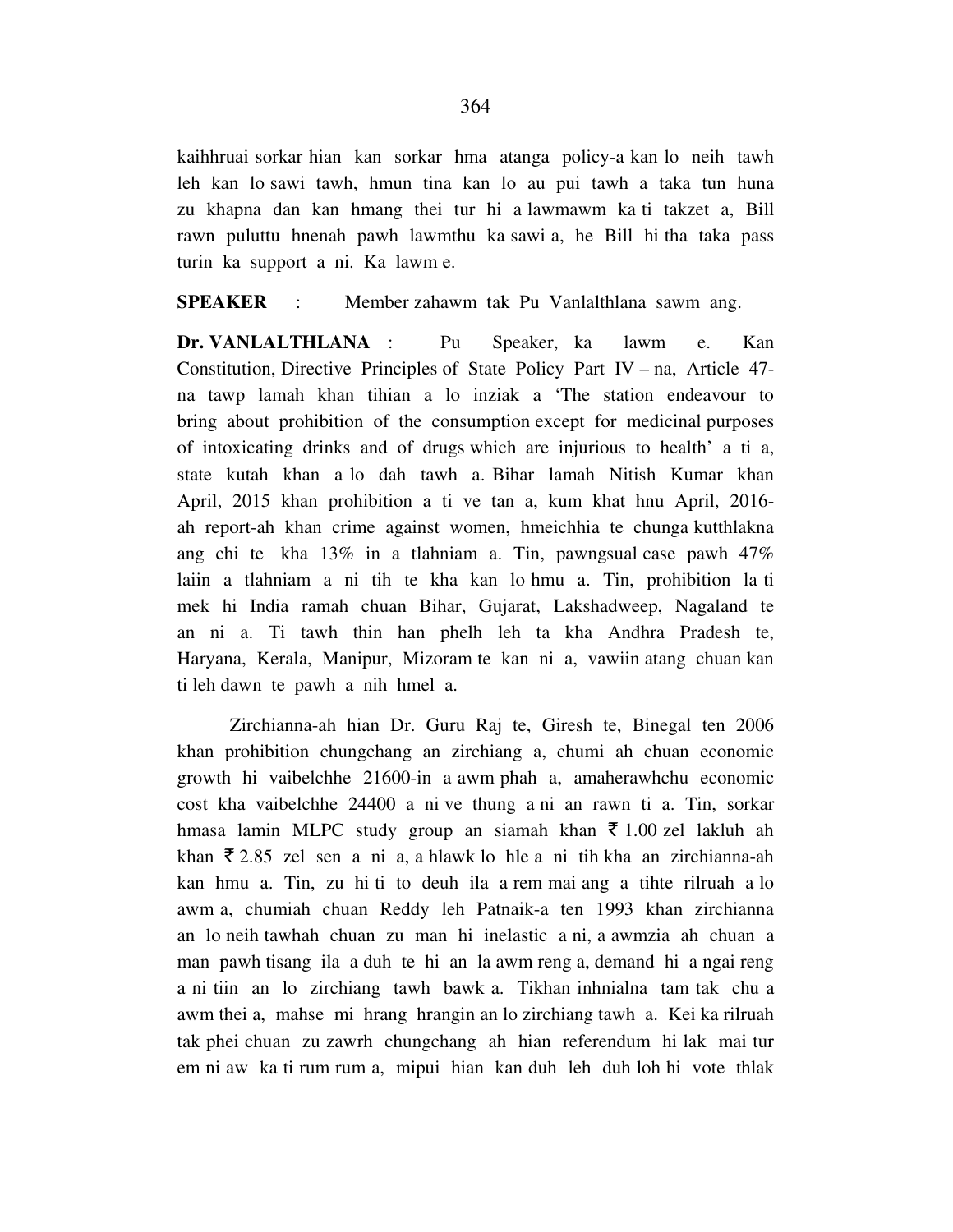law law mai ila ti hial ten ka rilruah a awm thin a. Kan Bill chungchangah te hian sawi tur tam tak te pawh a awm a, kan patea Excise Department-a thawk ve thin chuan a thawktu tam zawkin zu an in duh tlat chuan hlawhtlin ngaihna a awm lo a ti thin a, amah hi a thawk lai ngei a ni.

 Rules te siam a ni dawn a, chungah chuan a system kan tihfel a ngai a. Keini management lam chuan sumdawnna-ah te harsatna, buaina a lo thlen hian a chhan bulpui ber 95% hi a system fel loh vang a ni a. Mihring thiam loh hi chu 5 % lek a ni tiin tunlai chu kan sawi tawh a. System fel hian mihring a ti tha mai a, mi tawp tak mai, bal tak mai Singapore-ah hruai ila, kawngah a zung lo ang a, kawngsir ah a zung lo ang a, chil a chhak hek lovang a, bawlhhlawh a paih lo ang, system fel chuan mihring a tifel mai a ni. Chuvang chuan, a Rules lamah pawh tan kan lak a ngai khawp mai.

 Kan Bill-ah hian zu siamtu, bilhtu manchhuah te hi an tan hun a rawn ti sang ta a, a lawmawm khawp mai a. A hma khan thla 3 atanga kum 5 tih a ni a, tunah chuan kum 3 atangin three or more a ni a, a maximum phei chu a rawn tilang lo lehnghal a. Tin, cheng nuaikhat thleng an chawi thei dawn a. Gujarat-ah hian cheng singnga thleng tihte a ni a, Gujarat hi an lo ti nasa khawp mai a. Tin, zurui man te kha thla 6 thleng cheng sangnga chawi theih tih kha a ni a, a hma khan prohibition tih lai khan cheng sangkhat atangin sangnga ah, tikhan a lo sang chho a, a lawmawm a.

 Seize and seizure chungchangah hian offender chenna ina awm hmeichhia leh naupangho hi ngaihtuah a ngai khawpin ka hria. Income Tax Act, 1961 khan seize and seizure chungchangah hetiang lampang hi felfai takin a lo dah tawh a. Khatiang lampang kha ngaihtuah thlen ni se a lawmawm khawpin ka ring.

 Tin, a tawp ber ah chuan parallel-a education policy kan kenkawh a ngaiin ka hria a. Naupang ho kan zirtir a ngai a, tui a bua a, a buakna laiah kan rut kan rut a, a rawn putchhuahna laiah kan tiping si lova. Chuvangin a putchhuahna lai Middle School te, High School-ah te hian education policy felfai tak hmangin zu chungchang te, drugs chungchang te hi kan inzirtir a ngai viau in ka hria a. Tin,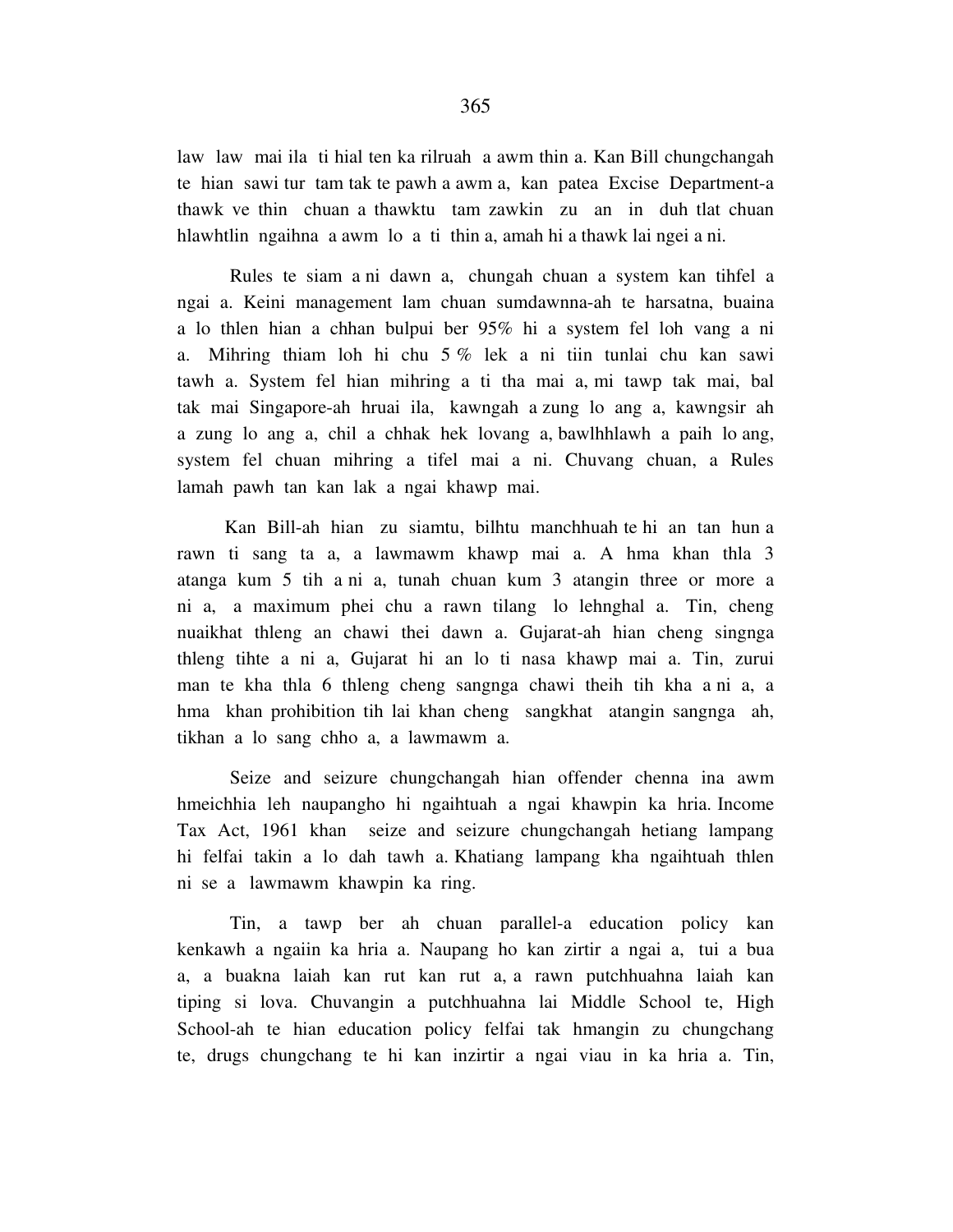rehabilitation lam te pawh hi kan ngaihtuah, kan ngaihven a ngaiin ka hria.

 Sawi tur tam tak ka nei a. He Bill hi a pawimawh ka ti khawp mai a, pass ngei a nih theih nan ka rawn thlawp a ni e.

**SPEAKER** : Member zahawm tak Pu Lalrintluanga Sailo sawm ila, chumi zawh ah Dr. Thiamsanga.

**Pu LALRINTLUANGA SAILO** : Pu Speaker, ka lawm e. A changtu Minister zahawm takin "The Mizoram Liquor (Prohibition) Bill, 2019" he House zahawm taka a rawn pulut hi lawmawm ka ti a. Chutihrual chuan he Bill pawimawh tak mai kan sawiho laia Opposition Congress Group Leader awmlo hi pawi ka ti hle a. Ka ngaihtuahna pawh a ti thui hle a ni tih ka sawi hmasa duh a.

 Sorkar hmasain Mizoram-a tlawmngai pawl zahawm tak tak te leh kohhran hrang hrang ten an duh hauh loh "The Mizoram Liquor Prohibition and Control Act, 2014" MLPC Act, 2014 min barh lui a, heti khawp hian kan ramah suahsualna a punlun chho a. Vawiinah hian he Bill, kan rama sualna tipunluntu ber zu khapna tura sawihona hun tha tak kan nei hi lawmawm ka tiin, zu avanga hausak ai chuan Lal Isua nena hausak thlang tlattu kan House Leader zahawm tak hoa hetiang Bill tha kan han sawiho thei hi lawmawm ka ti takzet a ni tih ka sawi duh a.

 Chutihrual chuan Pu Speaker, chawhma lama Official Resolution Home Minister zahawm takin a rawn putluh, House-in lungrual taka kan passed tak sawihonaah khan ka hre sual a nih loh chuan i veilam amite khan resolution-in a tum ni lo, CAB chungchang ni lo, Bill-in a tum ni hauh lo NDA emaw, NEDA emaw zawm chungchang kha, MNF ten hei hi an zawmna hi an hlih phawt loh chuan ti zawng khan an rawn sawi a. Vawiinah hian khatiang deuh bawk khan "Mizoram Liquor Prohibition Bill, 2019" kan sawiho lai hian i veilam ami te hian zu zawrh duha nasa taka tan la a he House chhungah ngei pawh mittui ti tla khawpa tang thin pawl thawhpui a tum hi mak ka ti a, thawhpui lo ngam se ka ngen duh a. Issue base-a kal an ni bawk a, kan kal dan hi thain ka hria a, chuvangin zu zawrh duh miah lo kohhran upa ni bawk, Opposition Group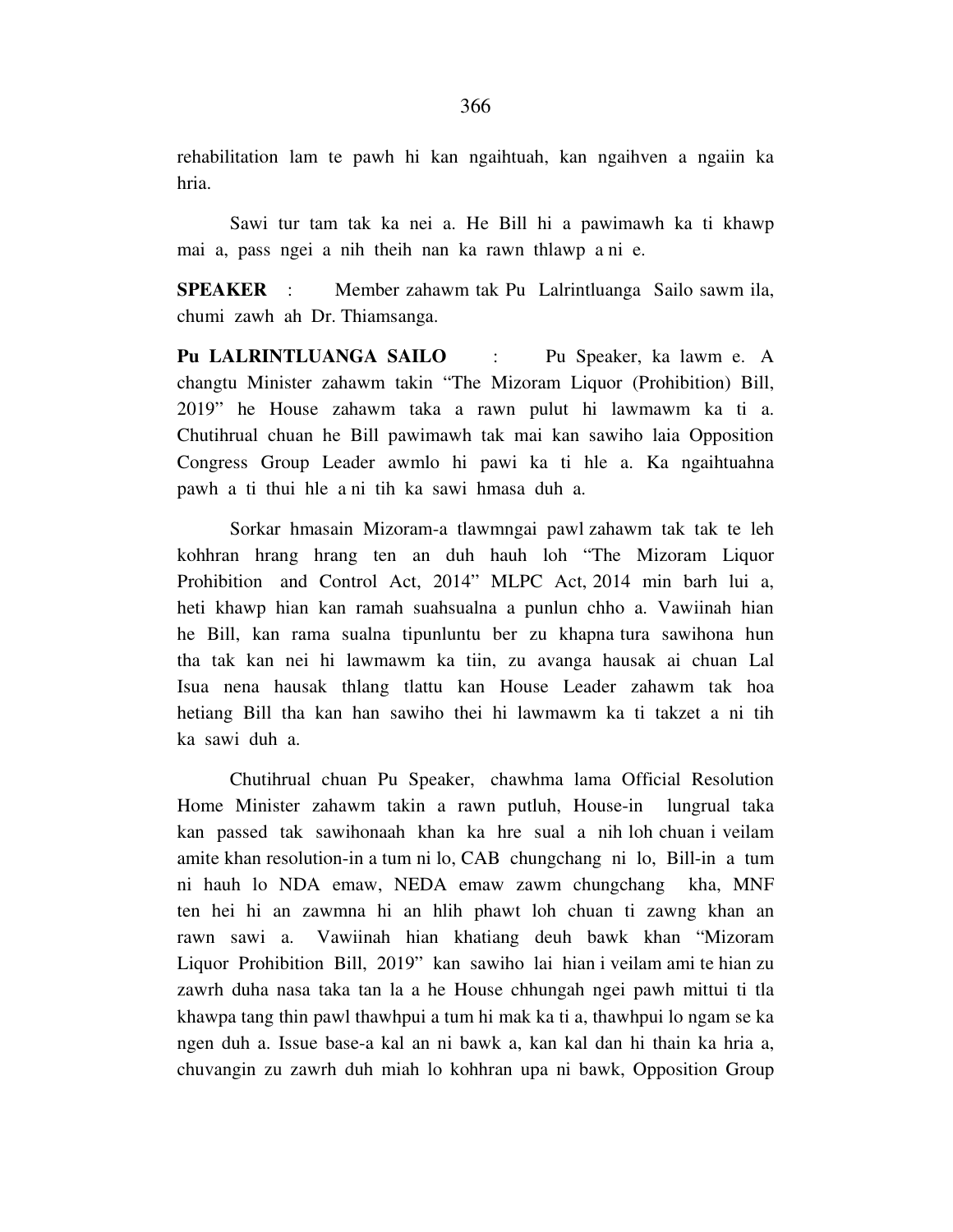Leader kaihhruaina hnuai ah hian issue base ang taka tun inthlan lo awm turah hian min thlawp kan beisei a ni tih Pu Speaker, ka sawi duh a. Chuvangin, vawiinah hian he thil pawimawh tak kan sawi lai hian kan rama sual tipunluntu a ni tih kan hre theuh a, crime tipungtu a ni a. Member zahawm tak Dr. Thiamsanga hetiang lama thiamna nei hian a sawi tho turah ka ngai a, zu hi nau tihtlakna tipungtu angte pawha sawi theih a ni a.

 Tin, chutih rual chuan kan thalai tam takte a hun lova thlanmuala min um luttu, sualna tipunluntu niin HIV/AIDS kan rama tipungtu, nupa inthenna tam tak siamtu leh pawngsual tipungtu a nih thu pawh ka hmaa sawituin a sawi ang khan a ni a. Tin, zirna lama min tichhetu a ni a, vawiin thlenga kan Police Force-te discipline kenkawhna a harsatna min siamtu, motor vehicles accident tipungtu leh Mizo nunna tam tak suattu a ni tih kan hria a. Chuvang chuan, Mizoram atanga he zu zawrhna Dan tha lo tak mai kan neih vawiinah um bo a lo ni tur hi lawmawm ka ti a. Chuvang chuan thui sawi tur awm pawhin ka hre lo va, Pu Speaker, "The Mizoram Liquor (Prohibition )Bill, 2019" kan House Leader zahawm takin top priority-a a neih vawiinah a changtu Minister-in a rawn putluh hi pass ngei turin ka rawn thlawp a ni tih ka han tarlang a ni e. Ka lawm e.

**SPEAKER** : Hun i hmang thiam hle mai. Member zahawm tak Dr. ZR. Thiamsanga i lo sawm ang.

**Dr. ZR. THIAMSANGA :** Pu Speaker, ka lawm e. A hmasain he Bill pawimawh tak mai "The Mizoram Liquor (Prohibition) Bill, 2019" sawi thei dinhmuna min hlangtu Pathian leh Champhai North mipuite hnenah lawmthu ka sawi a. Bill pawimawh tak mai rawn puluttu a changtu Minister zahawm tak chungah pawh hian lawmthu ka sawi a ni.

 Tichuan, he Bill hi kan hria a, MNF party-in kan ngaihthlak hmasak tawh ang khan 2014-ah an duh loh zia an lo tlangau pui tawh a, an passed dawn pawh hian House meuh te an lo chhuahsan a nih kha. Amaherawhchu, khatiang khan an duh lo chung chung kha passed pui an lo ni ta a. MLCP Act an han tih hnu ah hian Mizoramah duh duhin zu a zalen ta a. Tichuan tu pawhin a in ngai lo te pawh khan an in phah ta a, tunah phei chuan hmeichhe tam tak hian beer te pawh hi zu a ni tawh lo emaw, zu lo ang maia ngaia zing thingpui ina in mai te pawh hi kan awm ni te pawh hian a lang tawh a ni. Tichuan, zir chiangten an han zirah pawh khan study group kha an awm a, zu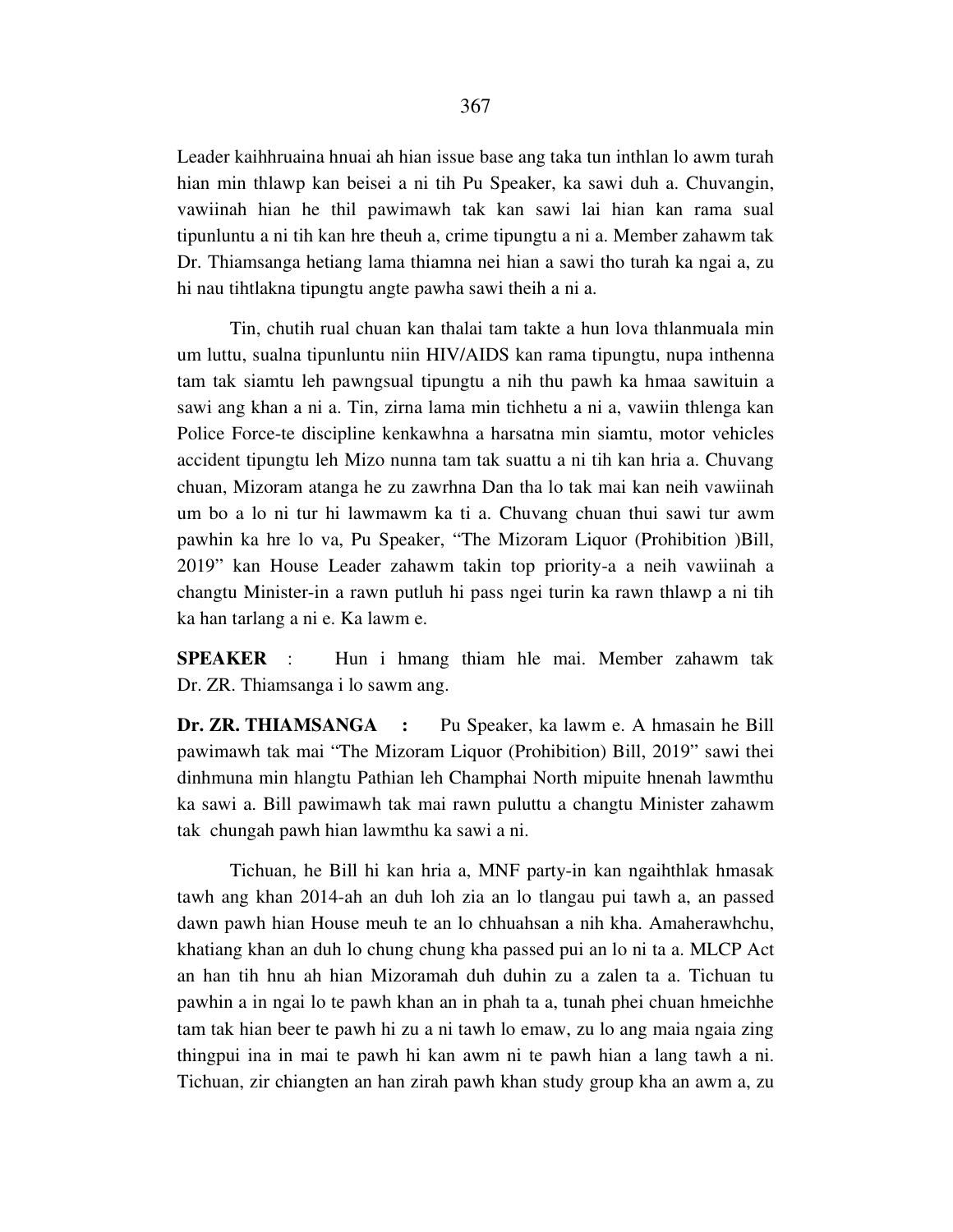zawrh avanga hlawkna  $\bar{\tau}$  1 vel a nih lai khan zu zawrh avanga kan in senso, damdawi inenkawlna avanga kan in senso ang kha  $\bar{\tau}$  2.85 hu ang vel kha a ni. (SPEAKER : Chair kan in thlak lawk aw.) (Deputy Speaker at the Chair) Tichuan warehouse leh vendor te hlep te hi nuai 2352.46 lai a ni a.

 Chutiang chuan nawchizuar thleng pawhin study group-a an han tih dan khan hlawkna cheng nuai 64. 44 lai an nei a ni. Aizawl khawpui chhungah hian nawhchizuar 25 an kawm te zingah 61% chuan zu zawrh hnu ah anmahni dawrtu an pun thu te kha an sawi a ni. Chutiang chuan lirthei chetsualnaah cheng nuai 16 tih te, rui chunga lirthei khalh avanga an chawi zat cheng nuai 12 tih te, thil tam tak a awm a ni, an study-nasah khan. Zuruih avanga man tawk ten an hnathawh theih loh avanga an sum hloh zat te pawh kha cheng nuai 294, khatiang khan zu kaihhnawih avanga chetsualna vanga damlo ten hna an thawh theih loh avanga an hlawh zat cheng nuai 240 chuang zet tih te, khatiang khan a tam mai a ni.

 Tichuan Pu Deputy Speaker, sawi tur ka ngah deuh hlek a, tlemin min lo ngaithiam la. (Nichinah khan ban phar hmasa ber khan ka sawi tawh lo a, chuvangin min lo ngaithiam la) KTP leh he an zirchiannaah pawh hian 2018 kum ringawt pawh khan thalai 509 lai mai mipa an boral a, hmeichia 56. Chung chu a tlangpui thu ah zu leh a kaihhnawih avanga boral an ni tlangpui a ni. Tin, kan sipai, kan ram venghimtu tura kan lak sipai tha tak tak te pawh kha zu hi a lo awlsam tak avangin englai pawha hmuh theih a lo nih avang khan zu vang hian mi tam tak an boral a, mi tam takin nunna an chan a, hmeithai tam tak an awm phah a, fahrah tam tak an awm ta a. Kan ram hi kan sorkar hmasa khan an suat a, min run niin ka hria. Thalai tam tak, tuna boral zingah hian KTP kum 40 chin hnuailam an ni leh nghal a, hei hi a rapthlak khawp a, a lungchiat thlak a ni.

 House Leader leh kan Chief Minister zahawm tak hriselna lam ngai pawimawh em em tu, tunah pawh Mizoram Health Care Scheme term hmasaa champion puitu khan tunah ngei pawh hian kan hriselna hi a ngai pawimawh a, Health Care Scheme te pawh tha tak a rawn ruahhman laia zu avanga admit tam tak, zu avanga sum kan senso zawng zawng te hi ngaihtuah chuan a rapthlak a nia! Heng awm tawhlo turte hi a lawmawmin ka hria a. Civil Hospital-ah te pawh data kan han la a, kum 2017-ah khan zu avanga in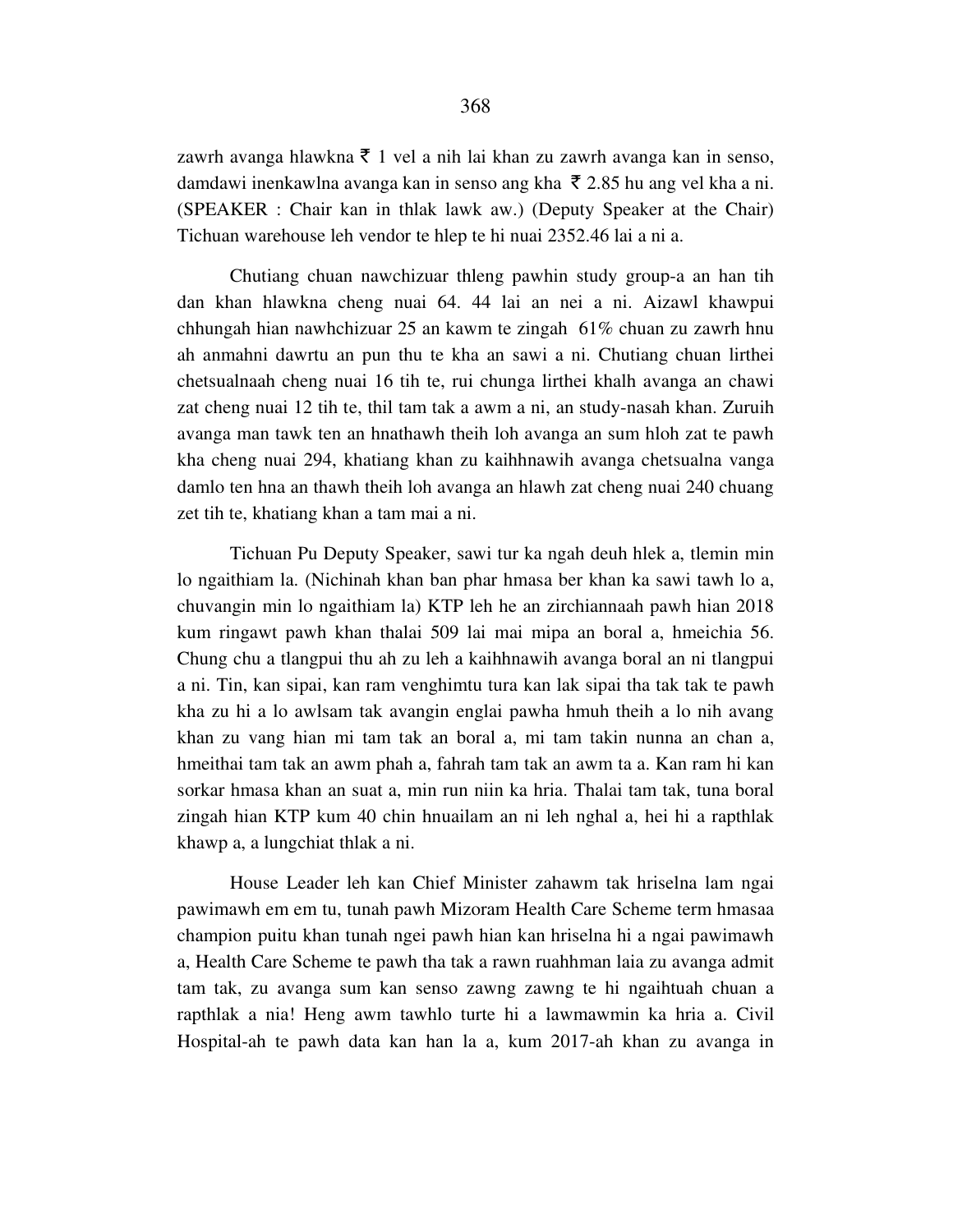enkawl kha mipa 1463, hmeichhia 509; tin, zu avanga thi kha mipa 98, hmeichhia 64 lai an ni.

 Chuvangchuan Pu Speaker, (khawngaihtakin lawk) hetiang a nih hi chuan zu hian, kan thin cancer te pawh Mizorama a tamna chhan chu zu kan in nasa a, chaw dawt te pumpui cancer te, hetiang hi tam tak a awm phah a. Lung na te thisen sang te; tin, pawimawh em em pakhat chu mipat hmeichhiatna kawngah pawh hian hmeichhia leh mipa ah hian chinna te a siam thei a ni. Kan ramah mihring kan la tlem a, mihring tam kan duh a, kan nula te hian tunah hian pasal tur pawh an hmu zo tawh lo mai dawn a nih hi, Pu Speaker! Chuvang chuan kan ngaihtuah a ngai a.

 Thu pakhat ka han sawi leh lawk ang a. Kum 500 dawn kal taa thu leh hlaa mi ropui ber te zing ami William Shakespeare-a chuan hetiang hian a lemchan hmingthang tak Macbeth an tihah chuan zu chungchang a lo sawi a ni. 'It provokes the desire, but it takes away the performance' a ti a ni. Chuvangchuan zu hian mipat hmeichiatna thlengin mi a ti chhe thei a, chinna a thlen thei a, hei hi a pawi khawp a ni.

 Chung ah chuan Minister zahawm takin hetianga a rawn pulut hi a lawmawm a, Civil Hospital te khum kan neih tlem tawh tehlul nen zu avanga natna in an luah khat a, nurse te, doctor te kan indaihlo a, kan hospital-ah te khum a indaihlo a, chutah chuan zu nena inkhaihnawih kan enkawl lo thei si lo. Heng ho hi awmlo se chu kan Civil Hospital te, kan damdawi in te pawh hi a indaih deuh ang. Chuvangin, he zu khapna Dan Minister zahawm takin a rawn pulut hi Mizoram hriselna kal chho zel turah pawh thil pawimawh tak a ni dawn niin ka hria a ni. Pu Speaker, ka lawm e.

**DEPUTY SPEAKER** : Pu Lalsawivunga, Aizawl South-I bialtu, member zahawm tak ilo sawm ang.

**Pu C. LALSAWIVUNGA** : Pu Deputy Speaker, ka lawm e. Vawiinah kan ram leh hnam tana Dan pawimawh tak mai kan han sawiho hi a lawmawmin ka hria a. "The Mizoram Liquor (Prohibition) Bill, 2019" hi ka support a ni tih kha thuhmaah ka sawi ni sela.

 Mizote hi kristian kan nih atang hian kum 100 chuang fe kan lo kal ta a. Hetih chhung hian kohhran ho dinna hi a la ngai reng a ni. Kohhran hi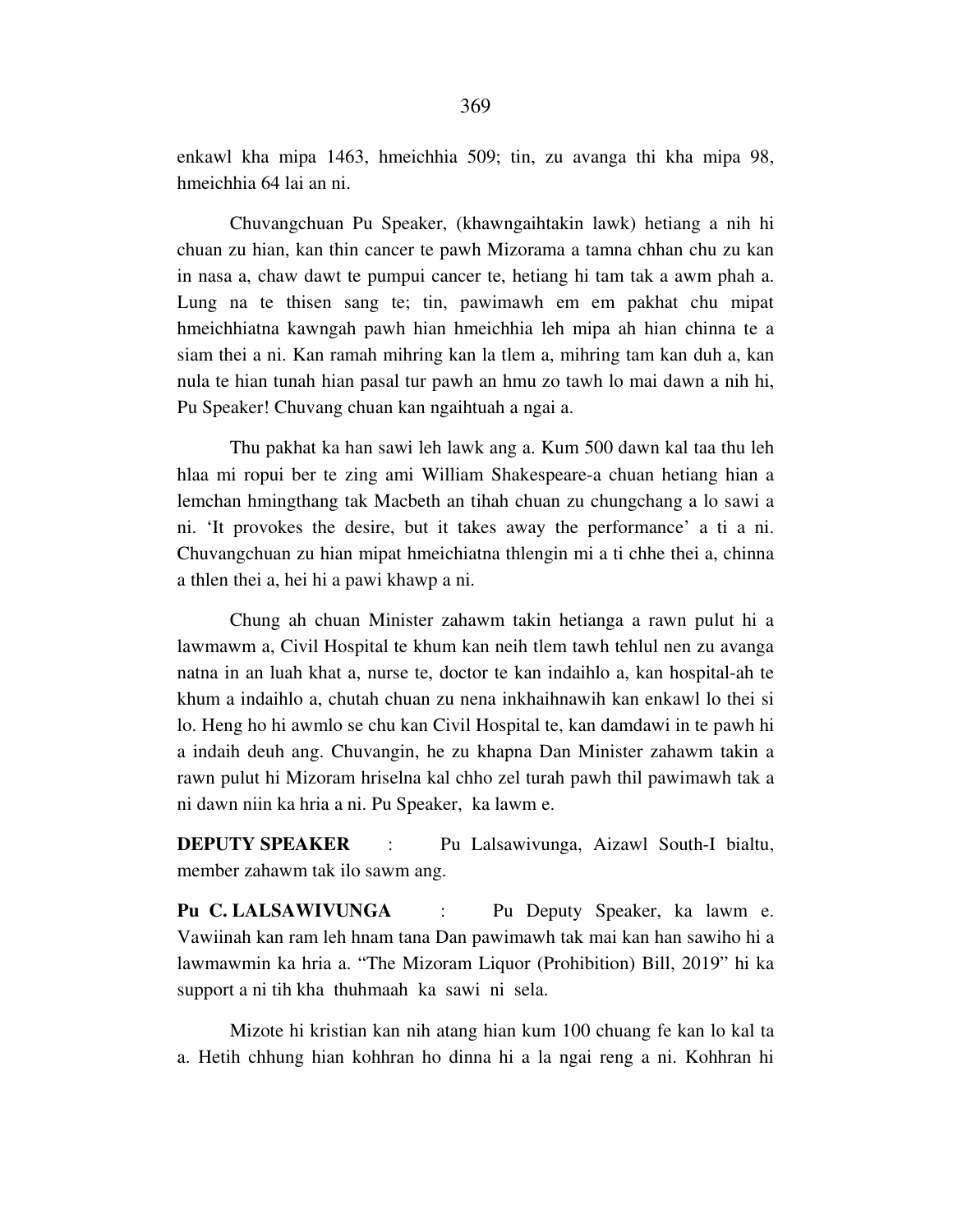Pathian thuah nghet takin a ding a, chu chu a zirtirna pawh a ni a. Pathian thua zu chungchang kan hmuh hi Pathian thu ang takin kohhran chuan amite hnenah zirtirna a pe a. Pathian thu-a a din nghehna ah hian kohhran hi a la in sawh sawn ve lo a. Hman atanga vawiin thleng hian Pathian thu ang takin zirtirna chi hrang hrang a la kalpui a, zu chungchangah pawh kohhran zirtirna hi a pangngai reng a. Chu chu tun thleng a kohhran dinna a ni tih kha thu bul tan nan ka hmang duh a ni.

 Dan hi a awm a, Minister zahawm tak khan a rawn sawi chiangkuang khawp mai a, a lawmawm ka ti a. Han sawi zui dan pawh ka thiam chuang lo va. Kan Dan section 2-na (r)-ah hian zu hrilhfiahna te a awm a. Tin, zu in phal lohna hmun te a rawn tarlang a. Tin, chumi piah lamah chapter 3, section 5-ah hian phal loh thil te kan hmu a, section 6-naah phei hi chuan section 5-naa heng dan bawhchhia te hrem na tur te kan hmu bawk a. Tin, section 6 subsection 5 leh 6-ah hian zu in leh zu rui te finfiahna turin register medical practitioner te bakah alcohol breathe analyzer hman a nih tur thu te kan hmu bawk a. Tin, section 12-naah hian zu permit emaw, license emaw neitu restriction chungchang kan hmu tel bawk a ni a.

 Tin, vawiinah hian ka ngaihpawimawh ka sawi chhuah duh lai tak chu Chapter 4, section 25-na, Power of Entry, Search, Seizure & Arrest tih chungchang hi a ni a. Kan Danah hian chiang takin tarlan chu a awm lova, mahse ka sawi duh a ni. Amaherawhchu Excise Force te, Police Force te hi hemi dan kengkawh tur hian kan hmanrua tur te an ni tih erawh chu kan hmu a ni. Chu tak chu ka sawi duh lai chu a ni. Dan tha tak a awm a, Dan kan siam a, mahse a kengkawhtu tur lam hi kan Danah pawh hian chuti zat chu lak a ni ang, Excise Force tih len a ni ang, tih chak a ni ang, tih te hi rawn chuang hial se a duhawmin ka hria a. Chumi a nih loh chuan kan hlawhchham ang tih hi thil hlauhawm tak niin ka hria a. Chuvangin, he Dan tha tak mai hi a tak taka hman a nih a, kan tihhlawhtlin theihna tur chuan Excise Force hi kan tih chaka kan tih len a ngai a. Chuvangin, quantitative enforcement hi sorkar hian a buaipui nghal pawh a tulin ka hria a. Tin, chutih rual chuan qualitative enforcement pawh hi a tul nghal a. Zu in mi, rui chunga duty thin te hi kan tih rem pawh a ngai a. Quantative enforcement hi tih makmawh a nih rualin quantative enforcement hi fimkhur taka kalpui a tul hle. Force hi la teuh mah ila hman tlak loh force lak teuh hian awmzia a nei lovang a, Dan tha tak hi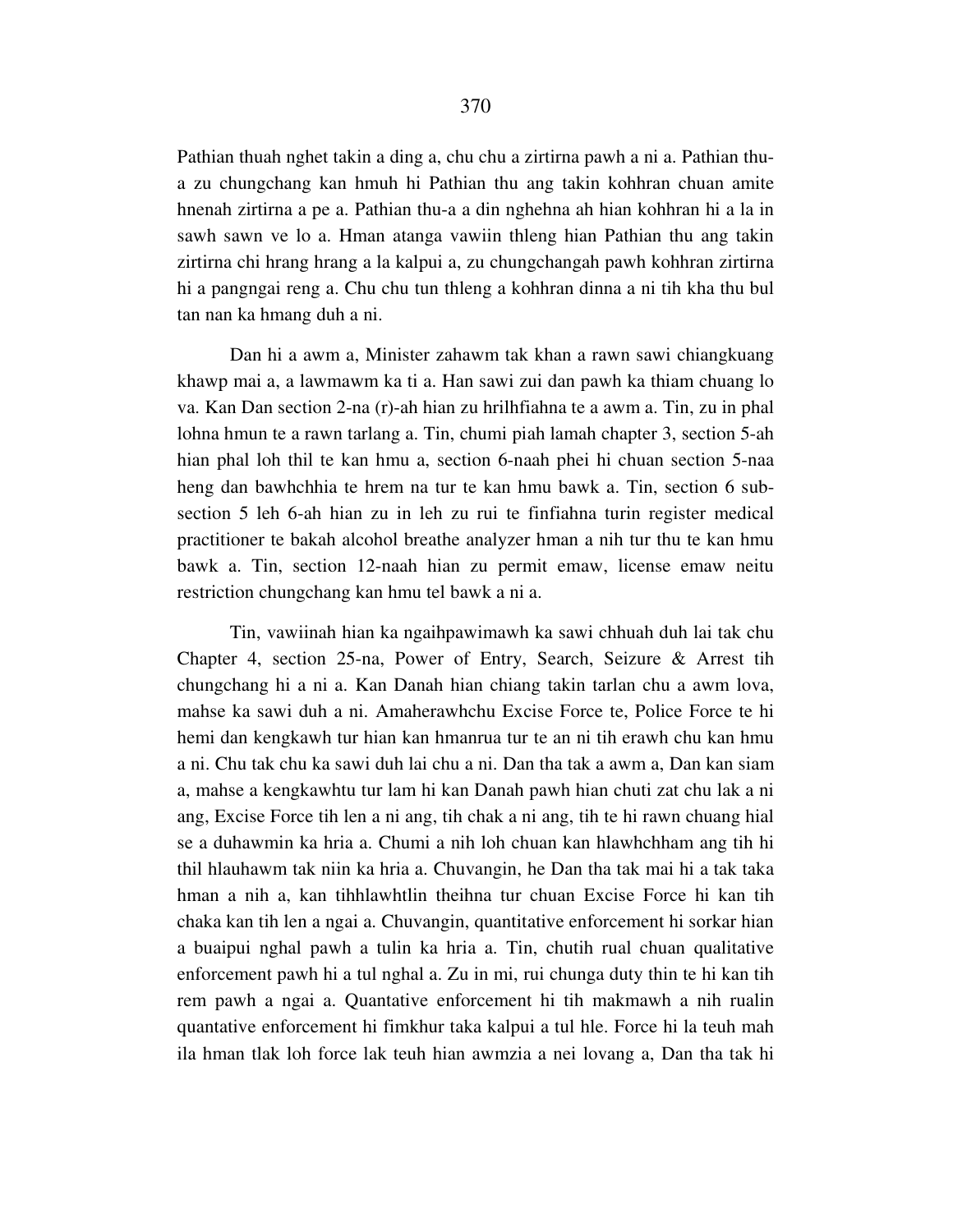kan hlawhchhampui tho ang tih hi a hlauhawm hle a. Hna thawk tak tak thei tur Force kan neih ngei hi thil tul leh kan mamawh niin ka hria.

 Tin, Excise Force-te kan tiliana kan tichak dawn a, hna thar kan la dawn a nih pawhin qualitative enforcement hi kan ngaihpawimawh a tul hle in ka ring a. Party induhsakna ang chi zawng te, chhungkhat laina induhsakna ang zawnga kal lo in mitha, rintlak, rin ngam force siam hi thil tul tak niin ka hria. Chuvangin he Dan tha tak hi hlawhtling taka kengkawha kalpui a nih theihna turin Excise Force hi tihlena tihchak ni se tih rawtna Pu Deputy Speaker, ka rawn siam nghal a ni.

**DEPUTY SPEAKER** : Pu Lalrinsanga Ralte, Serlui bialtu i lo sawm ang.

**Pu LALRINSANGA RALTE** : Pu Deputy Speaker, ka lawm e. Vawiinah he House zahawm taka kan ram tichhetu, thalai nunna tam tak suat a, hmeithai leh fahrah tam tak siamtu zu khapna dan pass a nih leh theihna tura pharh a ni hi lawmawm ka ti a. Tin, chumi reltute zinga ka tel ve pawh hi ka inchhuang hle a ni tih ka sawi duh a ni. Pathian leh kohhran duh loh zawng sorkar hmasain zu a lo zawrh hi vawiinah he House zahawm taka kan sawiho thei tur hi lawmawm ka ti hle a ni.

 Tin, sorkar a lo inthlak a, ka ngaihtuah mai mai a, Pathian duh loh zawng, kohhrante duh loh zawng titu Congress sorkar chu paih a ni a, kohhran tawngtai chhanna niin tun sorkar thar hi ka hria a. Chuvang chuan kohhran leh khawtlang hruaitute duh loh zawng leh an ngaimawh, Pathian duh loh zawng he zu zawrh hi kan sorkar thar hian khap burna dan a rawn siam leh tur pawh hi lawmawm ka ti a.

 Tin, Pu Deputy Speaker, Mizoram-ah hian zu khapna dan hi 1995 atang khan kan lo hmang tawh thin a, amaherawhchu sawi tawh ang khan sorkar hmasain thiat in 2014-ah khan MLPC Act rawn siamin chutah chuan sorkar-in zu a zuar ta a nih kha. Sorkar-in zu a zawrh hun chhung reilote ah pawh khan kan ramin nasa takin a tuar a. Thalai tam tak an boral a, nupa tam tak intihbuaina/harsatna a thleng a. Tin, MLTP Act kan hman hun chhung tawitea harsatna kan ramin a tawh nasat zia pawh kan hre tlangin a rinawm. Chuvangin tuna Mizoram Liquor Prohibition Act kan sorkar-in a rawn chhawpchhuak leh hi lawmawm ka ti tak zet a ni.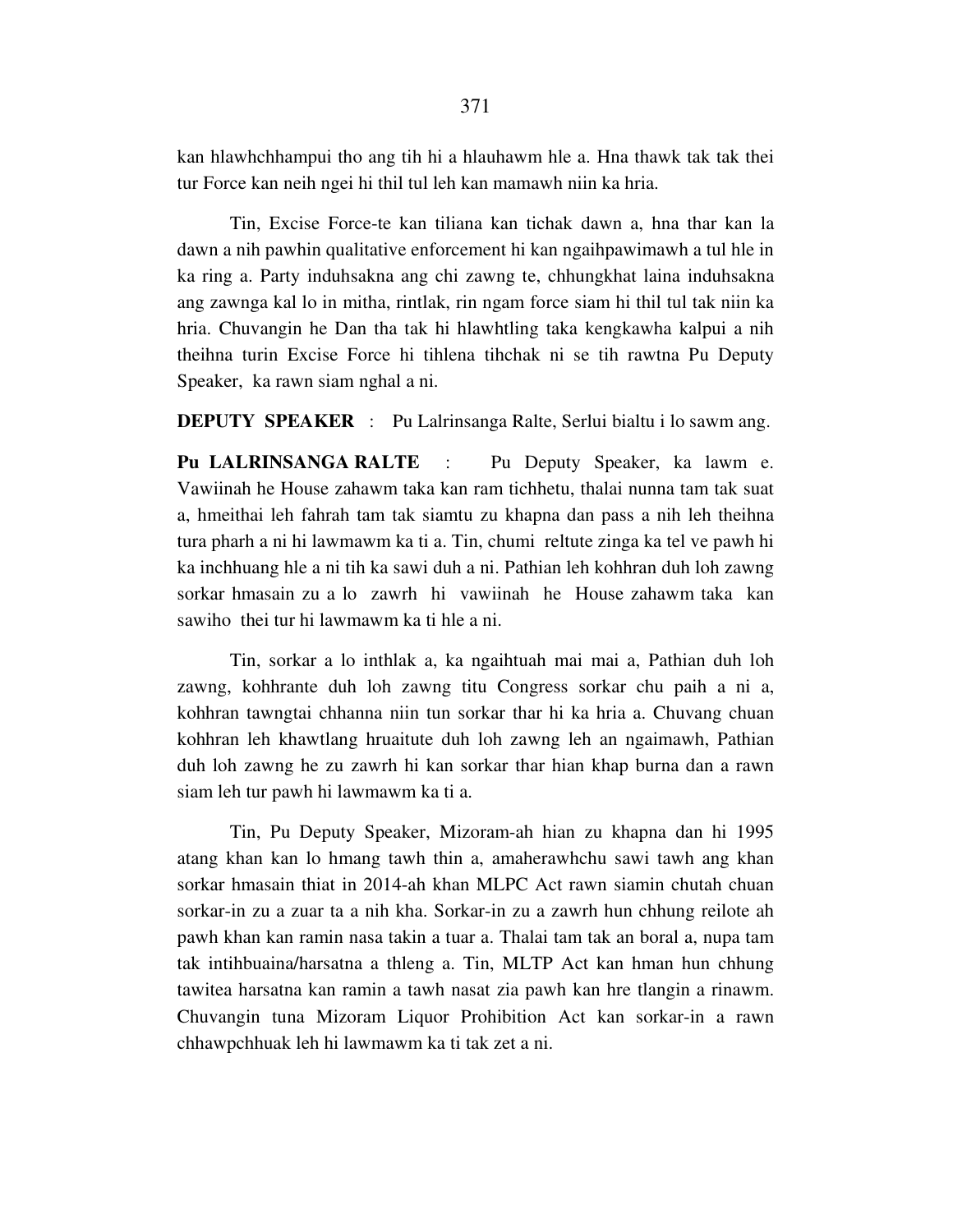Pu Deputy Speaker, 2017 khan MLPC Act, 2014 zirchiang tura sorkarin a din study-group-te report hrang hrang en khan (member zahawm tak takte khan an rawn sawi tawh a) report an thehluhah chuan a zirchiangtute khan Aizawl khawpui chhung Hospital lian zual 4-a thihna thleng zinga 19% kha zu vang niin report a ni a. Tin, hei bakah hian thihna em ni lo mahse zu avanga casualty emergency case eng emaw zat nitin an nei reng bawk niin report a ni a.

 Tin, study-group ten nawhchizuar kan tih 25 an kawm atang khan 61% in zu dawr hawn a nih atang khan anmahni dawrtu an pung niin report a awm bawk a. Study-group-te hian a khaikhawmnaah khan MLTP Act hmanga zu zawrh avangin Mizoram sorkar-in hlawkna a hmuh theih chu vaibelchhe 105.20 a nih laiin zu vanga senso erawh chu vaibelchhe 229.49 a ni tiin report an siam a. Hei hi  $\bar{\tau}$  1 hlawkna an hmuhah  $\bar{\tau}$  2.85p hloh zel ang an ni tihna a ni.

 Hei bakah hian Pu Deputy Speaker, a pawisa zawnga chhut chhuah ngaihna awmlo, chhungkua leh ram kan rum vawng vawngna tam tak sawi tur a awm bawkin ka hria a. Pu Deputy Speaker, mithiamte zirchhuah atang leh kan vantlang nun kan hmuh mek atang hian zu zawrh hian min run tak zet a, chumi atanga kan ram chhanchhuah lehna tur 'Mizoram Liquor (Prohibition) Bill' vawiinah he House zahawm taka pharh a lo ni ta hian, kan Chief Minister zahawm tak Pu Zoramthanga kaihhruai hian kan sorkarin ram leh mipuite min ngaihtuah zia a lang chiangin ka hria a. Tin, thutiama ding sorkar kan nei hi a lawmawm hle in ka hre bawk a ni.

 Pu Deputy Speaker, zu khapna dan kan hmanna tura pawimawh nia ka hriat leh zu khapna dan kan hman leh tur atana a hlawhtlin tak tak theihna tura ka ngaihpawimawh zual a awm a. Chulaiah chuan Excise Force te hi an staff indaihlohna te tihbelh sak a tulin ka hria a ni. Tin, a thawktute pawhin dik taka Pathian rawngbawlna anga ngaia he Dan kan hman hnuah hian hna an thawh hi a tul hlein ka hre bawk a ni.

 Tin, kan sorkarin zu leh ruihhlo in a tihbuai te enkawlna tur te ngaihtuahin chhawmdawlna leh tanpuina tur te he sorkar hian ruahmanna a rawn siam chho dawn a. Hengte avang hian lawmawm ka ti hle a ni. Pu Deputy Speaker, engmah hi kan duhthusam leh kan beisei ang hian famkim thei lo mahse, pawngsual leh tualthah te hi khap rem theih loh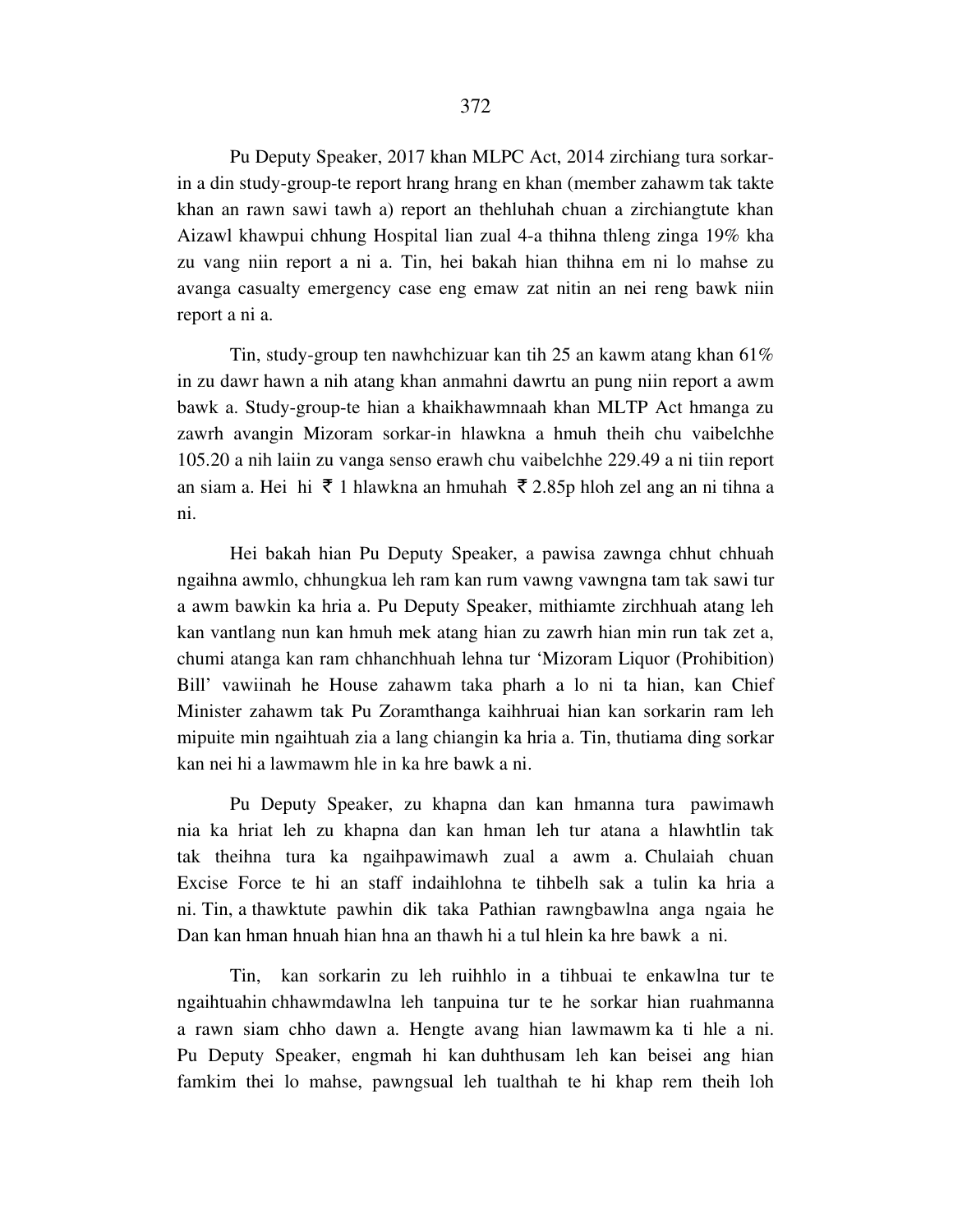a nih avangin dan anga thlah zalen ngawt chi a ni lo ang bawk hian, zu khapna dan a lo awm leh hnuah pawh zu hi rem kher lo mahse zu avanga harsatna tam tak chhungkua leh khawtlang leh ramin a lo tawrh tawh te a ziaawm phah ngei ka ring a ni. Chuvang chuan Pu Deputy Speaker, MNF party -in inthlan dawna a lo intiam tawh ang khan, zu khapna dan vawiina Excise Minister zahawm takin a rawn putluh tak "The Mizoram Liquor Prohibition Bill 2019" hi pass ngei tha ka ti a, ka rawn thlawp a ni a. Ka lawm e.

**DEPUTY SPEAKER** : Minister zahawm tak Dr. R. Lalthanglian ilo sawm ang.

**Dr. R.LALTHANGLIANA, MINISTER :** Pu Deputy Speaker, ka lawm e. He Bill lo lut hi lawmawm ka ti khawp mai a, MNF headquarter-in kum hnih zet zawt kal ta khan Committee sang berin hei hi tha kan ti a. A takin manifesto-ah tun inthlan khan kan kalpui a, kan han tihhlawhtling mai tur hi, thla 3 leh ni 5 chiah kan han sorkar a, a la rei loh teh reng nen a lawmawm ka ti khawp mai.

 Kum 4 kal ta zet khan zu hi zawrh a ni ta a, zu chhiah atang hian sum pawh tam fe a lut ang tih pawh ka ring a. Tin, a chhiah atang hian mamawh phuhruk te pawh an tum a ni mai thei a. Amaherawhchu, kan ngaihthlak ang khan chhiah kan lak atanga development leh sorkar mamawh phuhruk principle-a neih hi sorkar tan chuan tih chi ah ka ngai lo hrim hrim a ni. Chuvang chuan Chief Minister vawiina kan neih mek hian principle nghet tak neia min kalpui a tumna, thla thum lek kan sorkar chhunga lo lang chhuak hi a lawmawmin a ropui ka ti hle a ni.

 Zu hian nunna tam tak a suat nasat zia kan hre tawh bawk a; tin, SEDP kan han tih "Social Economic Development Programme," kan Chief Minister, kan party President a nih laia a phuah a ni a, social tih lai tak hian vawiinah he lampang hawi zawnga Mizoramin namen lova harsatna kan sutkianna kawngah hian, kan Chief Minister hian hmalak a tum lian a. Chumi a nih avang chuan kan SEDP ke 5-ah pawh, ke khat zinga pawimawh ber te zing ami a ni a. Zu leh ruih theih thilin kan ram a suat chhiat nasat tawh zia te hria in, hemi kawngah hian kan Chief Minister tan lakna a theihtawp chhuah tum a ni. Chumi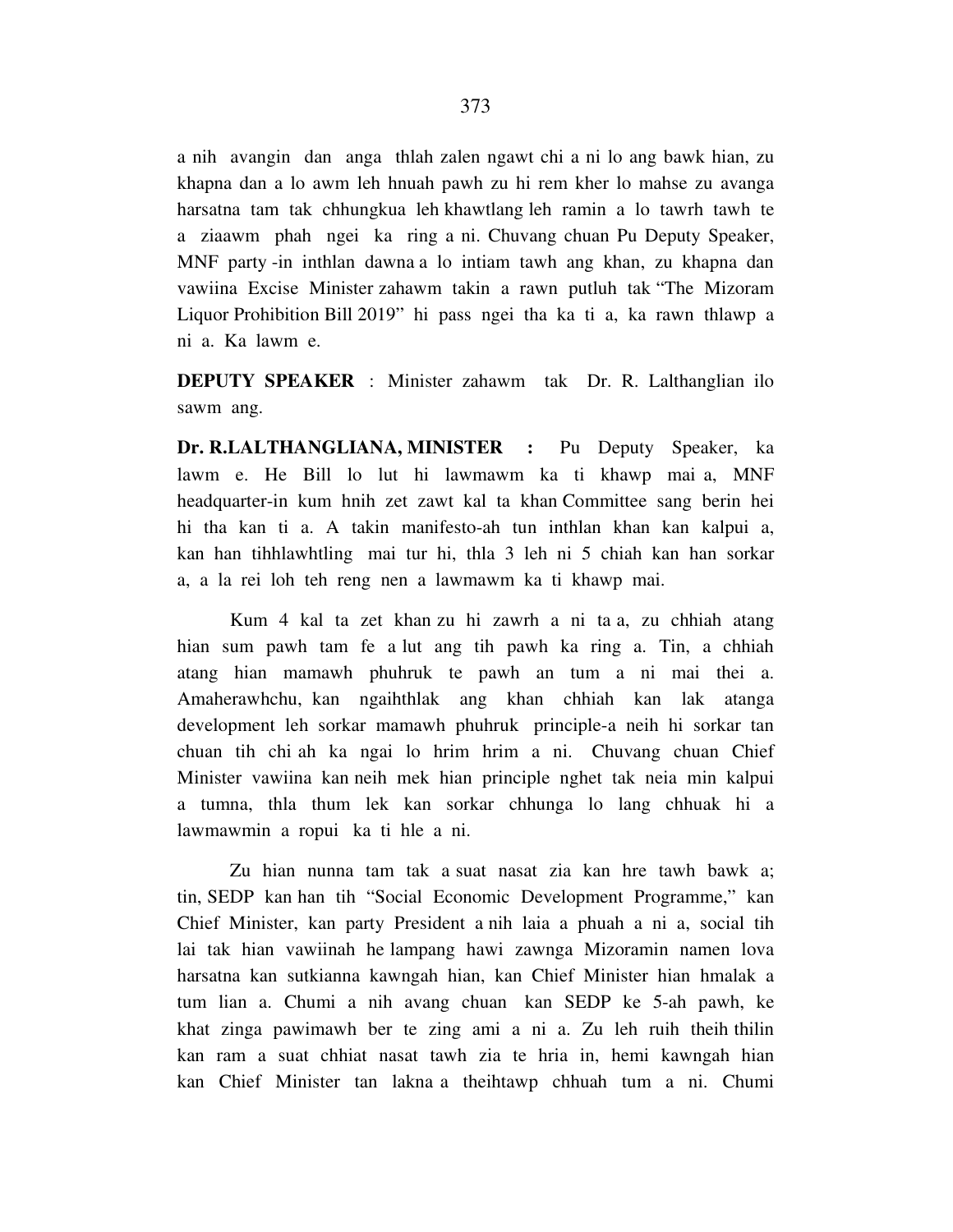avangin tun hnaiah pawh committee pawimawh tak, Rehabilitation Board ang hial mai min din sak a. Chuvang chuan vawiina kan thiltih hi a pawimawh hle a ni tih ka sawi duh a ni.

 Vawiinah principle nei tak Chief Minister kan nei hi ropui ka ti a, thla 3 leh ni 5 chiah kan la sorkar a, nikhat emaw lek office kan han luah a. Ka rilrua ka theihnghilh theih miah loh pakhat chu zu chungchang hi cabinet-ah agenda hmasa ber ah kan nei a, Mizoram mipuiin kha kha an hriat ka ring a. Tin, a hnu lawkah kan Chief Minister vekin kei pawh Health Minister ka nihna angin min rawn bia a, kan agenda pawimawh tak kan manifesto-ah pawh tel, blood processing fee chungchang pawh hi rawn ruahman teh a, min rawn ti a. Kan han ruahman leh a January thla vekah khan, tun hma zawng zawnga blood processing fee cheng 550 mirethei tana rip ve tak thin kha, chhawk zangkhai turin hma kan han la leh mai ta te.

 Tin, heng bakah thil tam tak school timing chungchangah pawh Education Minister-in a rawn chhawp chhuak a, thutlukna mumal tak kan han nei nghal mai te. Tin, industry lamahte pawh corporation lo thi tawh, defunct kan han tih revive thar lehna tur atan tun hnaiah kan hriat ka ring a, thil thar kan han tih nun leh tur ang te.

 Tin, Assam Rifles chhuak tur ang tak tak hi chuan Zoram mipui hian kan beisei lo thin kha a ni a, mahse an han chhhuak mai tur ang te, khatiang khan district thar nichina kan ngaihthlak ang khan, an ti thei tak tak lo ang an ti a, mahse hei kan han ti dawn ta te, life time vehicle tax te pawh nimin piah maiah kan han pass thei mai te, thil kan han ti danglam mai ang chi te, Pu Deputy Speaker, kan sorkar reilote kal ta hian principle neiin kan Chief Minister hian min kaihruai a.

 Chumi a nih avang chuan vawiin hian kan election manifesto a ni bawk a, zu-in nasa taka Mizoram leh Zofate a khawih chhiat zia kan hria a, HIV-ah phei chuan India ramah hian kan hmingtha lo khawp mai a, tunah hian a sang ber a filawrlak kan ni. Khang zawng zawng kan va address-na tur atan vawiinah hian kan Bill hi Bill pawimawh tak a ni tih hi ka sawi duh a. Chuvang chuan Pu Speaker, principle nei takin awm ila, kan hma MP inthlan lo awm leh turah pawh hian helam amite pawh hi khatianga zuar thinte nen pawh khan an han inbiak that leh mai dante pawh hi kei ka hre thiam lo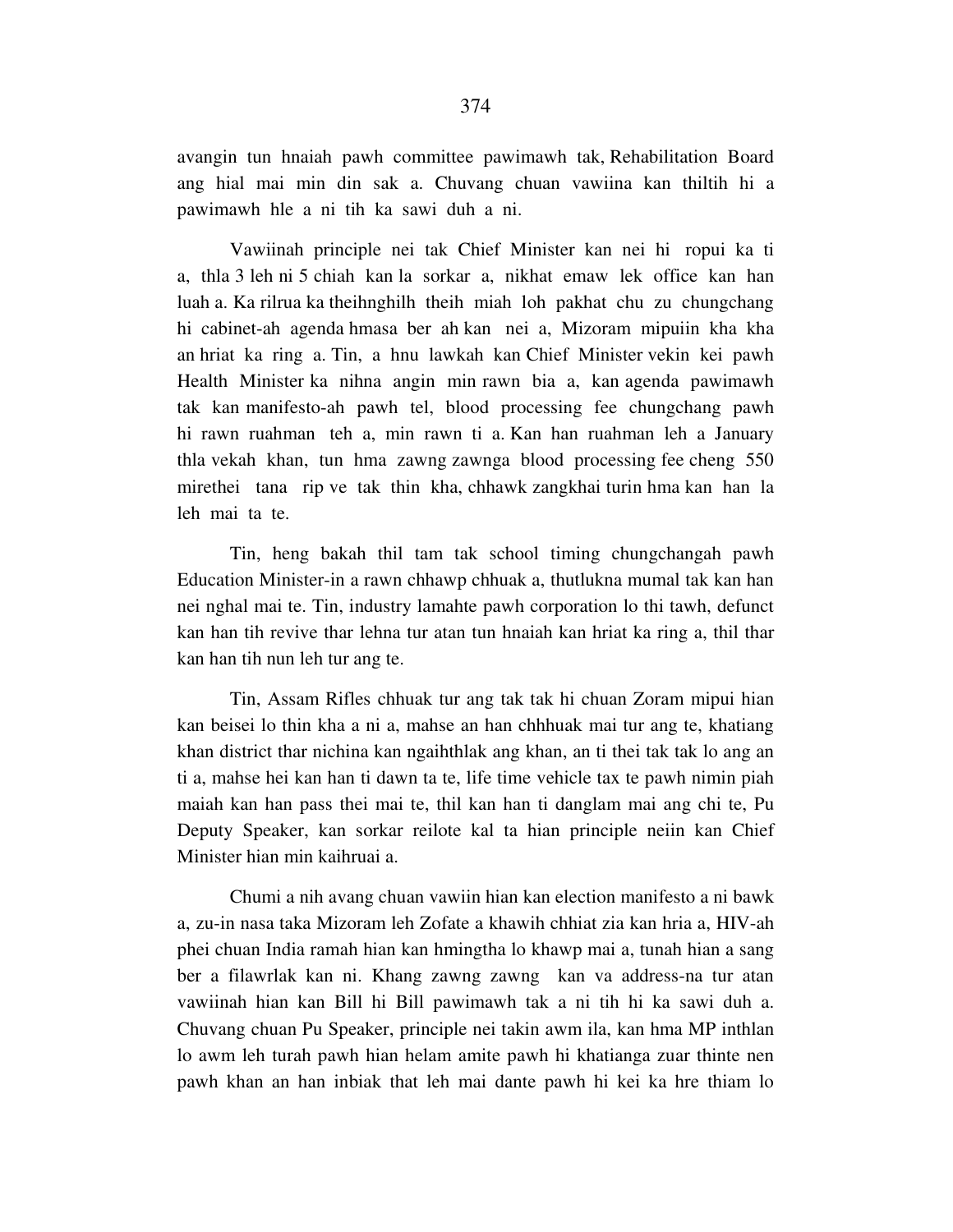khawp mai a. Principle nei taka tun tum election chu kan awm a tha awm mang e aw ka ti a. Nimin piah maiah party hruaitu pakhat chuan tihian min rawn bia a, 'Hmanni lawk khan kan duh lo em em si a, MP inthlanah chuan thawh ho chu kan tum lawi leh si a, kan awm dan pawh hi ka hre thiam lo, Pu Thangte', min rawn ti a, min rawn phone ve nawk nawk a.

 Chuvang chuan khangte pawh kha a rual tlang thei ang em, party anga hma kan laknaah te khan tih kha ka rilru-ah a awm deuh a. Chuvangin ka thupui deuh chu nghet takin kan principle-ah hian ding ila, kan kal tawhna-ah chuan huaisen takin kal ila, do tur a nih chuan do ngam ila, hma lak tur a nih chuan la tlang ngam ila tih hi vawiin hian ka sawi duh a ni. Chuvang chuan he Bill hi a pulut tuin a putluh ang hian he House hian lungrual takin i pass ang u tiin ka thlawp a ni. Ka lawm e.

**DEPUTY SPEAKER** : Dr. Mawitea, Aizawl South III bialtu zahawm tak i lo sawm ang.

**Dr. F.LALNUNMAWIA** : Pu Deputy Speaker, ka lawm e. Vawiinah kan Minister zahawm tak rawn putluh ang hian, Mizorama zu zawrh khapna tur dan chhawp chhuah a ni ta hi lawmawm hlein ka hria. Vawiinah hian helai House chhung ami mai bakah Mizoram mipui a bik takin kohhrante leh NGO te an lawmin ka ring a ni.

 Pu Deputy Speaker, kan hriat angin zu zawrhna tur Bill kha kum 2014 chawhnu lam khan ngaihtuah a ni a, khatih hunlai khan khami duh lo khan kohhran ten tawngtai rualna te an nei a poster tarna te an nei a nih kha. Chuti chung pawh chuan zu zawrh a ni ta tho a, kohhrante hlauhthawn ang ngeiin a rah tha lo, a effect tha lo chu a lo lang ta a, tam takin kan thih phahin kan chhiat phah a nih hi.

 Tichuan tunah kan sorkar tharin mipuite phurrit leh mipuite ngaihmawh siam tha turin khapna dan a rawn duang ta hi lawmawm hlein ka hria a. Ka ngaihtuah let a, September 2016 khan MNF party-in zu zawrh duh lohna kawng kan zawh a, kan President leh vawiina kan House Leader zahawm tak hian a sawi ka la hriat reng chu, 'zu hi ti rem vek thei lo mah ila sual tipungtu a nih avangin theihtawpa kan doa kan khap a tul a ni', tih a sawi kha ka la hre reng mai. Tichuan kan party MNF duh dan anga vawiinah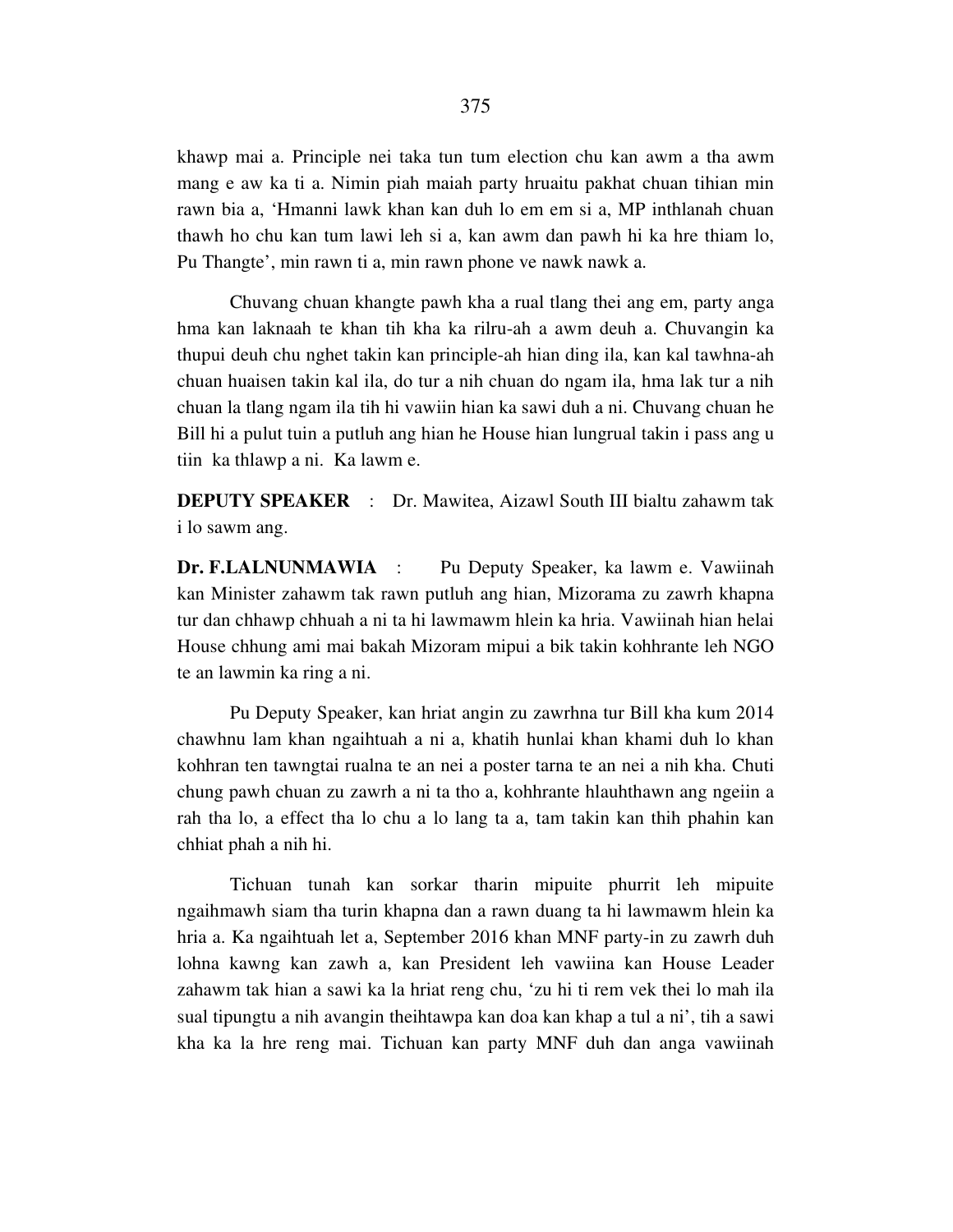sorkarin zu zawrh titawp tura hma a han la chho te hi lawmawm hlein ka hria a.

 Mi thenkhat chuan social media-ah leh hmun hrang hrangah inhnialna an lo nei ve a, thenkhatin 'zu in dan kan thiam dawn chauh a, hetia han khap leh mai te chu,' ti pawl te an awm a. Mahse zu in hi thiam tak tak a awm dawn lova. Tunah kum 4 zen zawn kan zawrh hnuah pawh thiam tak tak a awm thei lova, mi tam tak an thih phah a, in thiam tih hi a awm dawnin a lang lova, chuvangin a tha ber chu khap hi a ni mai a ni. Zirlai naupang zawk in lo tur ten a lei tur, a in tur a awlsam nak nak chuan an lo in phah bawk a, in lo tur ten an lo in phah a, khawtlang nunin a chhiat phah tih kan hmu a ni.

 He zu khapna dan kan han hman chhoh turah hian thangtharte pawhin zu tel lova hlim dan, Chapchar Kut hlim taka hman dan te, Krismas hlim taka hman dan te kan han zir chho ve mek bawk a. He zu khapna dan thu ah phei chuan zu tel lova thlamuang taka khawtlang nun te pawh hi a awm ka beisei a ni.

 Tin, MNF-in kan policy-ah zu khap mai bakah, zu vanga harsatna tawk leh zu ngawl leh a kaihhnawih ruihhlo vei te chhawmdawl dan tur te ruahman sa vek a ni a. SEDP-ah NGO te leh kohhrante thawhpuiin ruihhlo bawiha tang leh zu ngawl vei te chhanchhuahna dan ruahmanna tha tak siam a ni tih te kan hotuten an sawi a, hengte hi thlamuan thlak hlein ka hria a. Minister zahawm takin a sawi ang khan, 'zu khap a tulna em em chu kan thalaite work efficiency a tichhia' tih kha a pawimawh hlein ka hria a. Zu a tam a, kan in tam chuan sorkar hnathawk leh thawk lo te zingah pawh min uai a, a nih tur angin kan thawk tha thei lo a ni. Chuvangin, zu kan khap hunah chuan tha lehzualin kan thalaite pawhin hna an thawk thei ang a, zirna leh eizawnna kawng hrang hrangah taima zawk leh phur zawkin hna kan thawk thei ang tih ka ring a ni.

 Tin, thenkhatin, 'zu kan khap hunah Rangvamual lamah kan pung khawm leh ang a, NGO leh YMA te an hah leh dawn a ni' tih an sawi thin a. Chulai takah chuan kan sorkar hian ruahmanna a siam turah ka ngai a. Nichina member zahawm tak tak ten an sawi ang khan Excise, Police Force tih chaka, a tulna apianga duty tur indaih zawk an awm theih nana hma lak kha a tul dawnin a lang a. Kan sorkar hotuten an ngaihtuah turah ka ngai bawk a ni.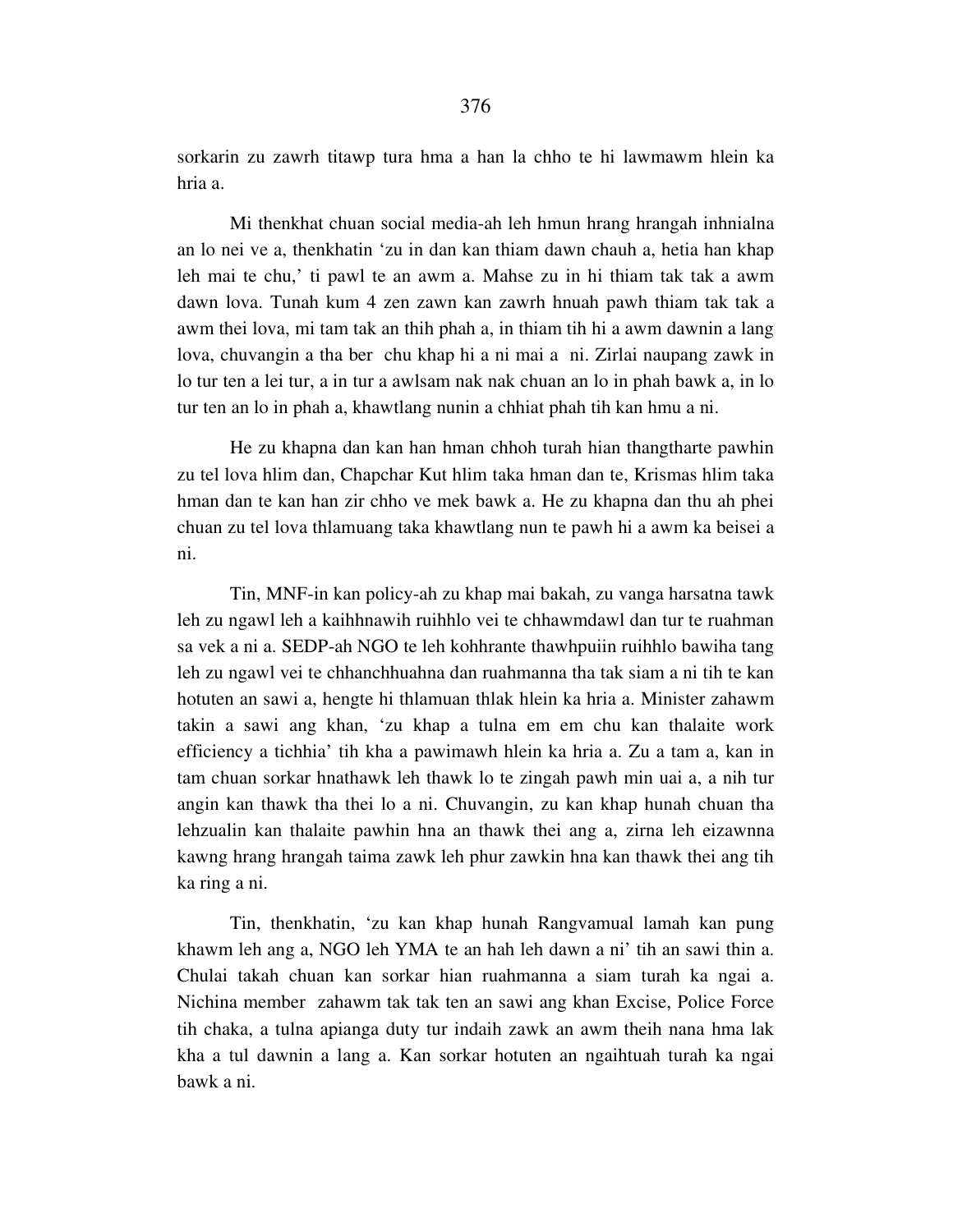377

 Aw le, hetianga kan ram tihrehawmtu zu zawrh khap a nih theihna tura theihtawpa sorkar hmalakna Bill hi pawmpui ngei turin House memberte ka rawn sawm a ni tih kha Pu Deputy Speaker, ka han sawi leh duh a ni e.

**DEPUTY SPEAKER** : Member zahawm tak Pu Vanlaltanpuia i lo sawm ang.

**Dr. VANLALTANPUIA** : Pu Deputy Speaker, ka lawm e. Zu chungchangah hian Mizo mipui te kan inhnial nasa thei hle a. MLPC Act, 2014 siam a nih lai vel te khan kan inhnial nasa thei em em a, chanchinbuah te leh debate-na hrang hrangah te kan bei nasa thei em em a, kei pawhin ka phak tawkin chanchinbuah te ka ziak ve nasa thin a. Vawiinah hian Pathian leh mipuite zarah Mizorama rorelna in sang berah kha ka argument pek thin te sawi ve ngei ka duh a. Ka lo ziah ve nasat thin avangin khatih hun laia ka tanna te leh vawiina hun in min lo fiah dik sak ta te ka hmuh hian lawmawm ka ti a. Chuvang chuan mipui te hriatah leh he House rorelna sang berah hian Pu Deputy Speaker, sawi leh ka duh a ni.

 Ka sawi tak ang khan research findings atang tein zu zawrh a that leh that lohna hi chu kan hmu chiang viauin ka hria a. Kan profit kha crore 105, zu vanga kan hmuh chhuah zawng zawng a nih laiin, kan senso erawh chu crore 299 han tih te, nawhchizuarten an hlawkpui han tih te, Social economic impact level-ah chuan kawng a tam em em a. Kan ruih avanga hna kan thawh that loh avanga kan hloh tih ang chi te, criteria hrang hrang an pek ah khan a tam em em a. Kha kha chu kan hre tlang vek a, kan hmu thei vek a. Chuvang chuan Pu Deputy Speaker, a thatna ai hian kan research finding-ah chuan a tha lo a ni tih kha a lang reng a. A economic impact-ah pawh cheng khatah cheng 2.85 zel hloh ang kan nih thu te kan hria a. Helaiah hian sawi ka duh pakhat chu zu kan zawrh hian a tha leh a tha lo, zu zawrh hi a tha, a tha lo tih kha stand kan nei vek thin a. Ka argument pek ve thin pakhatah chuan tihian example pe ta lawk ila. Tun hnaiah khan America ramah President thlan a ni a. Chutah chuan party inanglo tak tak 2 an awm a. Pakhat chu Thiangzau deuh leh pakhat Republican lam chu tlema conservative lam an ni a. Anni chuan mawngkawhur te, gay marriage te, same sex marriage te pawh an duh lova. Tah chuan Donald Trump-a chu a lo tling ta ngei a. A lehlam, a duh ho te kha an tla ta a. Amaherawhchu, America ramah khan mawngkawhur te, gay marriage tih zawng zawng te chu a bo ta em ti ila, a bo chuang lo. Mahse,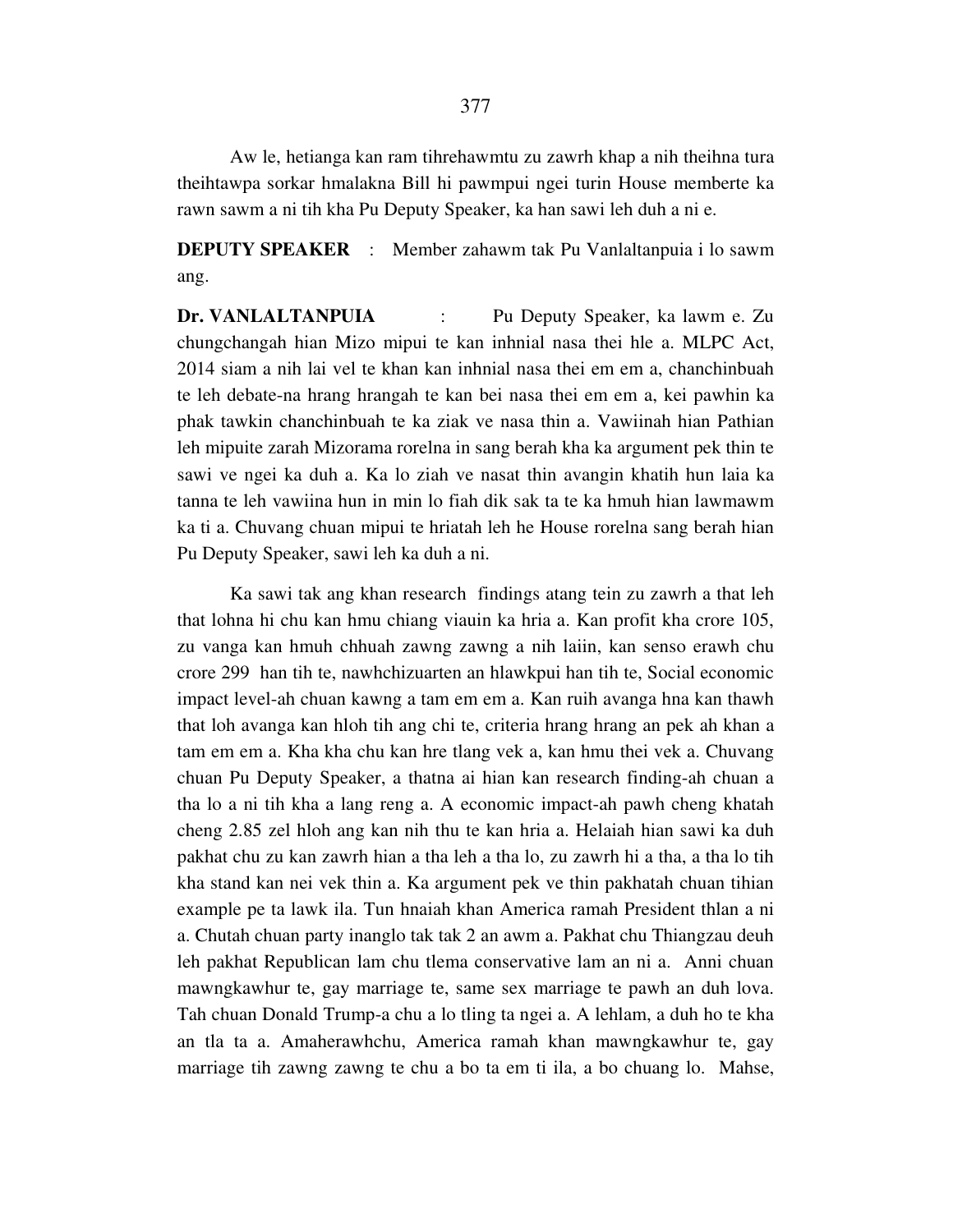rorelna in sang bera ram danin a phal leh phal loh chungchang hi chu mimal an in leh in loh nen hian thu hran daih a ni a. Chuvang chuan, MNF ho chu kawng an zawh a, kawng zawh ho zingah te pawh sawn zurui an awm han tih ang chi te hi thu tehna tling lo tak niin ka hria a. Rorelna in sang berin fate ho kha in duh tawkin zu hi in rawh ule,' a tih leh kha chu thuhran daih niin ka hria a, chuvang chuan kan Chief Miniter zahawm tak mai sorkar thar a lo piang a. Kan CM zahawm takin priority list-ah ni 18.12.2018-ah session hmasa ber neih a ni a. A tuk ni 19 December-ah khan Cabinet meeting-in zu zawrh chungchanga hma a han la nghal rap te kha a ropui ka ti a. Chuvang chuan he sorkar hian Pathian duhzawng leh mipuite thatna tur hi a ngaihtuah mek niin ka hria a ni.

 Tin, Pu Deputy Speaker, research findings piah lamah khan ramah hian policy making kan khawih reng renga thil tul nia ka hriat ka lo sawi ve thin chu kan natural settings te leh mipui orientation te hi enchian a ngai a. Khawvelah hian a ram ang hian chhut ta ila, kan hnam Mizo anga zu ngaisang hnam hi kan tam ang em aw tih hi ka ngaihtuah thin a. Mite chuan zu hi an in hman lo tak tak zawk thin a ni a, an lo in a nih pawhin weekend-ah te, intihhlimnaah te an in chauh a ni a. Keini chu a tlan tak tak hian kan tlan thin a, kan ngaisang em em a, kan value system-ah hian zu hi a sang em em a. Chuvang chuan khatiang culture-ah kha chuan vawi leh khata zu kan thlah huk a, tunlai tawng taka kan wholesale kha chuan kan mortality rate kha Pu Deputy Speaker, san loh ngaihna kha a awm lo a ni. Chuvang chuan, Mizoram mipuite orientation, kan sukthlek zawng leh kan value system atanga en pawh hian zu hi vawi leh khata thlah zalen huk chi chu a ni lo tih hi a lang rengin ka hria a ni. Chutiang chiah chuan agriculture policy kan lak ang chi ah te pawh kan natural settings kha, he kan lei hi alu chinna atan a tha lo a, leilung khua relin a tha lo tih kan hriat reng a alu chin zuk chin tlat tum a nih chuan a hlawhtling dawn lo hrim hrim. Chuvang chuan policy planner te pawhin kan en tur pawimawh tak chu leilung aw ngaihthlak hi a pawimawh em em mai a. Japan ramah khian Agriculture policy pakhatah hian 'SAKUTEIKI' tih a awm a. A lam dan kha a dik em tih ka hre lova. Chutah chuan anni chuan leilung aw hi ngun takin an ngaithla a. Chuta tang chuan thlai chin tur leh tur loh chi te pawh an hmu thin a ni. Chu chu example atana ka pek a ni a. Kan natural setting, kan ram leilung hian eng nge sawi a duh tih ngaithla miah lo kan nih chuan kan policy a hlawhtling dawn lova. Chuvang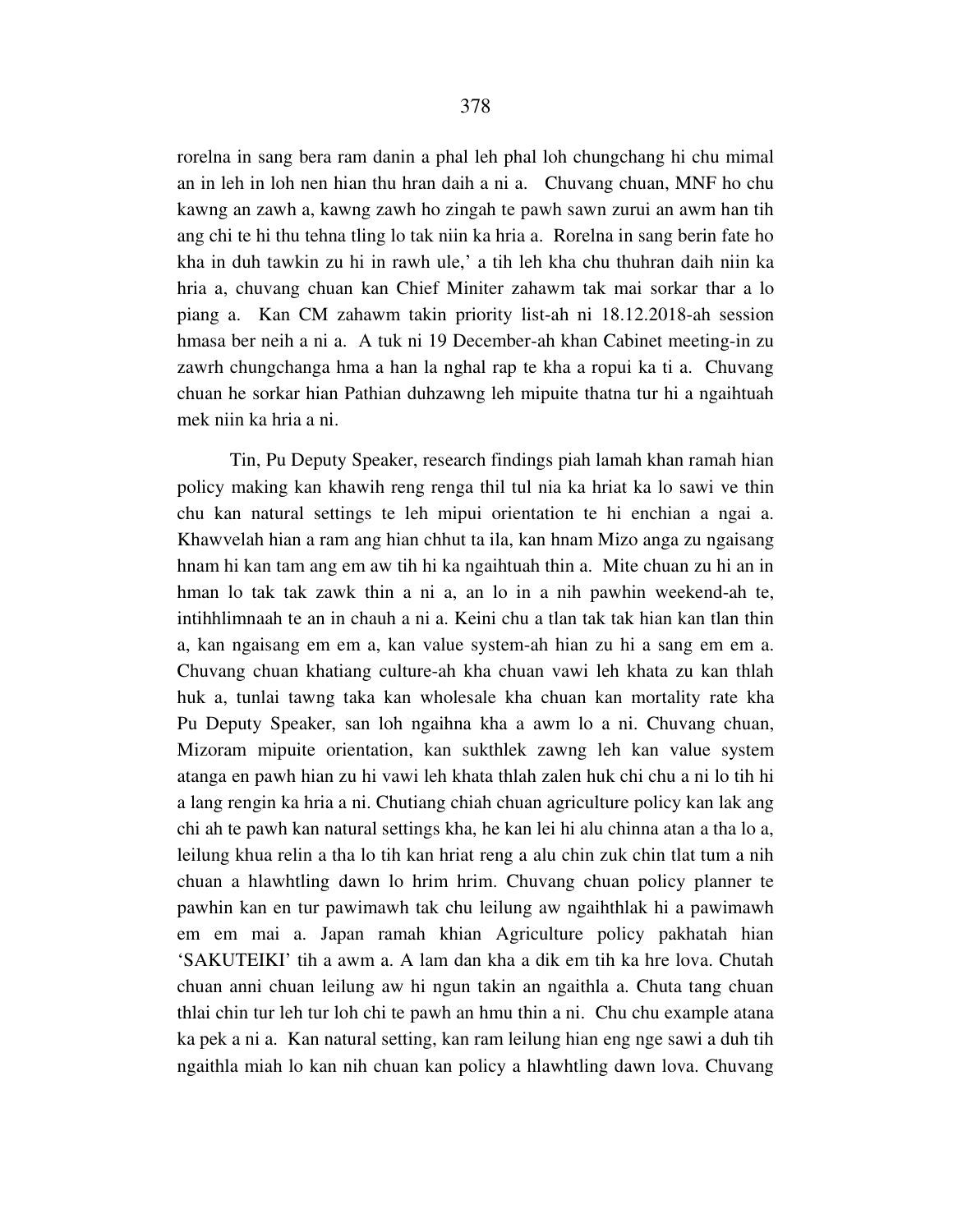chuan zu chungchangah pawh hian kan ram mipuite sukthlek enin thalaite leh a hmei a paa zu kan ngaihsan dan em em en hian, tun anga han thlah zalen rup hi tha lovin ka hria a. Chuvang chuan kan that tlanna tura he kan sorkar tharin 'The Mizoram Liquor (Prohibition) Bill, 2019' a rawn pulut hi a lawmawm ka ti em em a. Hei hi chu i pass ang u tiin ka rawn sawi ve a ni e. Ka lawm e.

**DEPUTY SPEAKER** : Hun i hmang thiam hle mai. A tawk chiah chiah a ni. Pu K.T. Rokhaw, Palak bialtu i lo sawm ang.

**Pu K.T.ROKHAW** : Pu Deputy Speaker, ka lawm e. He Houseah hian kum 15 lai ka awm ta lova. Vawiina resolution lo lut hi a lawmawm ka ti a. Tin, pawm ngei chi a niin ka hre bawk a. Keini MLA kan nih lai kum 1997 vel kha niin ka hria a. Khatih laia Congress sorkar khan zu a duh loh avangin total prohibition kha 1997 atang khan hman tan a ni. Tichuan kum 17 zet total prohibition kha hman a ni a. Kum 17 chhung khan zu chhe in avangin thalai tam tak nunna kan chan a. Tin, drugs ei leh in avanga OD-a thi kha an tam em em lo bawk a ni. Khatih laia Congress sorkar hruaitute kha an mangang a, ngaihtuahna pawh an seng nasa a ni, study group-te pawh an siam a, committee-te pawh an din a. Thalaite zu chhe in avanga tam tak an thih bakah OD-a thi, drugs ei avanga thi tam tak te chhanchhuahna tur leh chumi baka zu nghei thei thak lo, zu chhe in avanga mi tam tak an thihna te chhanchhuah theihna a ni mial mahna tiin kan hotute khan an ngaihtuah a, a nih chuan control chungin a permit hi i pe mai ang u, an ti a, control chungin a permit kha an lo pe ta a ni. Khatih lai bawk khan zu permit hi lo pe ta ila, a thalo a nih chuan kan khap leh mai ang, an ti a ni. Kan awmna khu Hunthar Veng a ni a, Rangvamual khu kan hnaih khawp a, zu permit kan pek hma total prohibition a nih lai kha chuan Rangvamual-ah khuan zantin deuhthaw hi thalai te an insual a, chemtea invit te, accident te avangin zantin kan buai a ni, Hunthar Veng hruaitute khu an buai hle a ni. Mahse, zu permit kan pek hnuah khan chutiang chu a awm tawh mang reng reng lo, Aizawl khawpui pawh hi zu permit kan pek hnu hian zu rui au bengchheng tih vel hi hmuh tur an awm vak tawh lo a ni. Mahse, kan mipuite a tam zawkin a tha lo a ni tih an findings a nih chuan, kan Congress hruaituten kan khap leh mai tur a ni an tih ang khan vawiina MNF ministry, Pu Zoramthanga kaihhruaiin zu khap leh tur, total prohibition a lo introduce hi kan pawm a, tha kan ti a ni.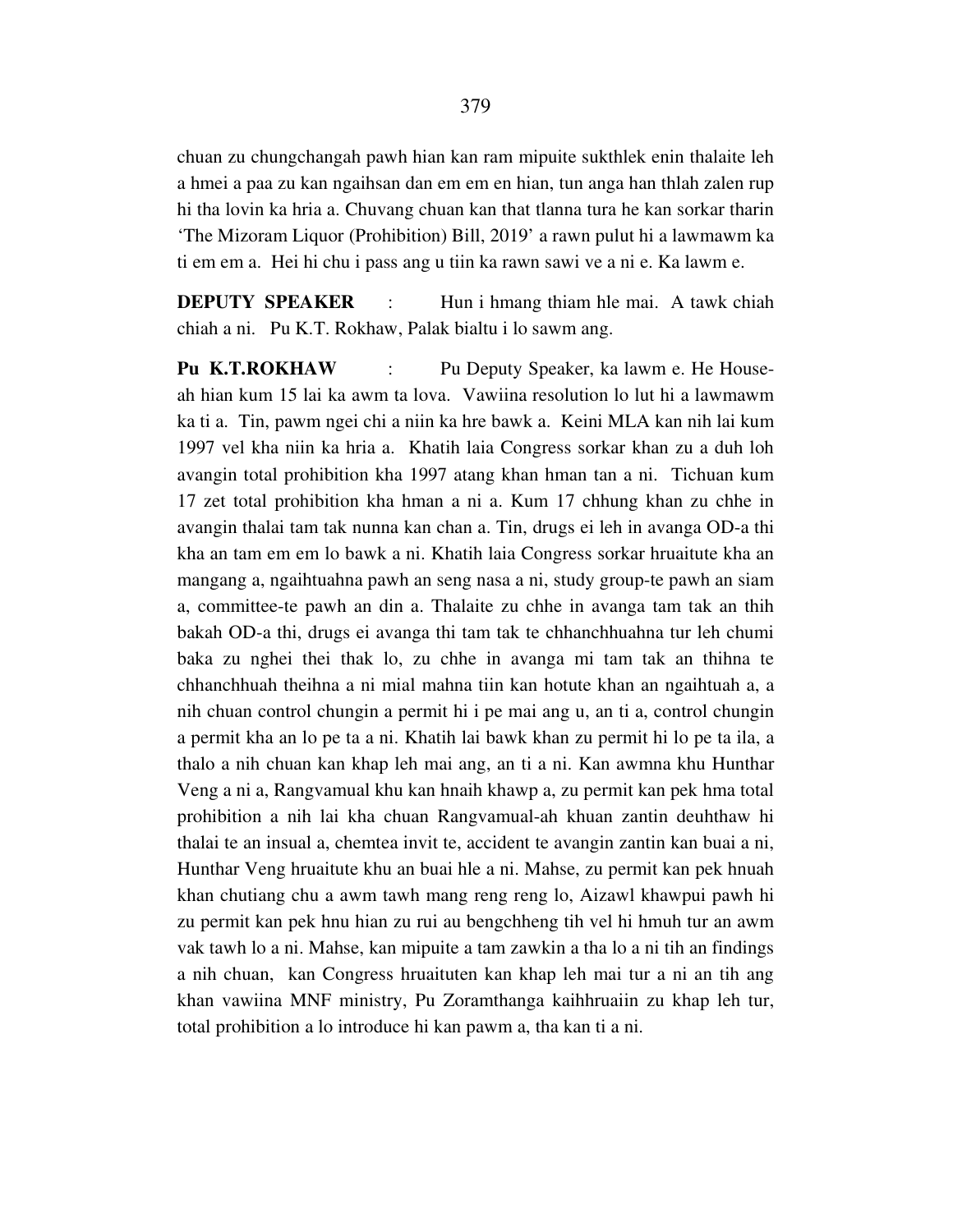**Er. H. LALZIRLIANA** : Pu Deputy Speaker, ka lawm e. Vawiina Minister zahawm takin a rawn putluh "The Mizoram Liquor (Prohibition) Bill, 2019" sawi theia ka awm hi ka lawm a. Tah hian thil pakhat bo a awm a "total" lai tak hi a bo a. Eng rilru pua total hi bo nge? A ruka zana mut dawna in deuh reng hi a phal dawn em ni tihte chu ka sawi phak a ni lo a. A Bill tawp lamah Financial Memorandum-ah hian revenue a effect tur hi  $\bar{\tau}$  70 crore annually loss turin a rawn sawi a ni. Hei hi tam takin kan ngaimawh mai thei a, amaherawhchu, vawiinah hian Bill tha tak tak mai kan pass a, Registration Bill tih te, Stamp Revenue tih te, hengte hi state tam takin an hman tangkai leh an revenue source-a an lo hman tangkai a ni. Vawiinah keini sorkarin Bill kan han passed kha a ropui ka ti a. Zu avanga kan chhiah hloh tur hi, GST kan tih atang te, state-in a chan tur a awm a, vawiina kan Bill passed 3 ringawt pawh hian revenue-a kan loss tur hi chu a cover phain ka hria. Vawiina zu tha in avanga hmeithai, lusun, fa duat lai tak tak sun te, nu leh pa tam tak, lusun chhung te vawiinah hian ka tawrhpui che u a. Zu tha in vanga vawiina rahbi tleu te, dinhmun chhia-a ding te vawiinah hian thinlung takin kan tuarpui che u a ni. Tin, kan thalaite u, kan intihhlim vena tur takngial pawh heti hian in ti zel dawn in ti a ni mai thei a. Vawiinah hian kan sawi ang khan kan thalaite hian zu buaipui hmanlo khawpa kan hun kan engage-na tur hi thil tam tak ruahmanna, programme he sorkar hian a duang a ni. SEDP hnuaiah te. Tin, thil chi hrang hrang Youth Development chungchangah te; tin, income kan generate dan tur chungchangah te. Miin zu in hi hna bera a neih chuan, hei hi hna bera neih tlak loh pawl tak a ni. Sap-ho te chuan weekend an ti a, an enjoy a. Keini chuan Monday atanga Sunday thleng weekend enjoy kan tum a. Khatiang attitude kha kan thalaite leh tun generation ho hi chuan kan paih hret hret dawn. Chuvang chuan he Bill hi a pawimawh a. Tuna kan thalaite suattu leh dinhmun tleu taka min dintirtu te, fahrah min siam tam tu te, tuna Bill kan han pass thar leh tur hi a lawmawm ka ti a, ka thlawp a ni tih kha ka sawi ve duh a ni e. Ka lawm e.

**DEPUTY SPEAKER** : Pu Ramthanmawia, East Tuipui bialtu zahawm tak i lo sawm ang.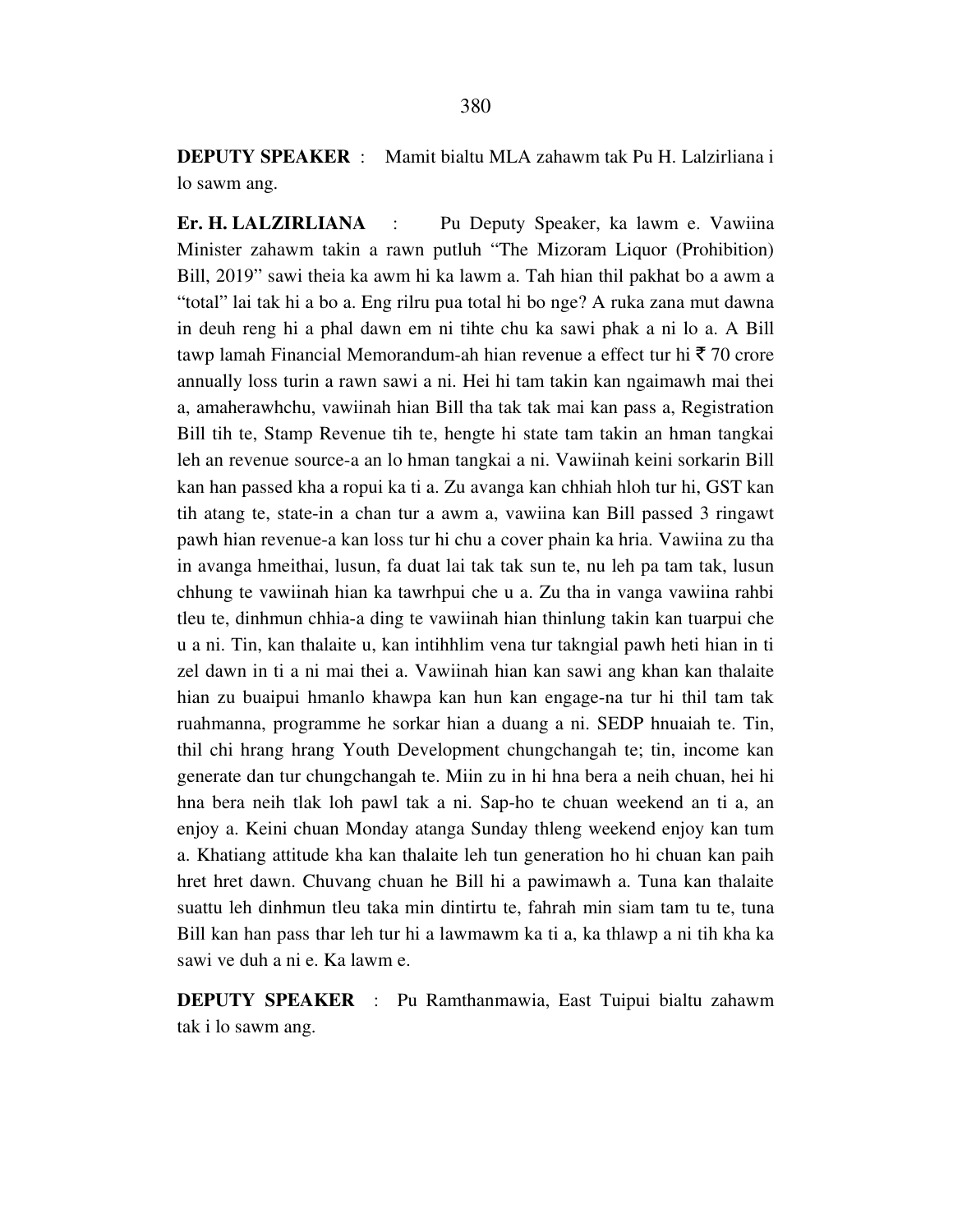**Pu RAMTHANMAWIA** : Pu Deputy Speaker ka lawm e. Kan hriat angin vawiina Excise Minister zahawm takin Bill a rawn putluh hi a nghahhlelhawm ka ti a. Sorkar kalta khan titawp se tiin kohhran te pawh an tawngtai thin a. Amaherawhchu Pu Zoramthanga kaihhruai, MNF sorkar hi a lo nghak aniang chu, tunah hian hna hmasaa kan han nei thei hi a lawmawm ka ti a. MNF sorkar nachhan pawh a niin ka hria hei hi. Pathianin zu thatlohzia hria in zu sawimawina lam hi a awmlo reng reng a. Chu chu Bibleah kan hmu a. Kohhranho te tawngtaina te, mimal anga tawngtaina te pawh inthlan hma khan kan dawng nasa em em a. Chumi tawngtai chhanna chu zu zuar lo sorkar hi an duh a ni. Chuvang chuan MNF party chuan zu kan zuar dawn lo e tih kha mipuiin min ring a, min vote huk mai a ni. Chu chu Pathianin mal min sawm a, sorkarna kan nei ta a ni.

 A vang leh a chhan chu pi leh pute atangin Mizote hi zu in thin kan ni a. Amaherawhchu Mizo bik hi han sawi ta ila, Mizo anga zu lawm hnam hi an vang khawp mai. Missionary te an lo luh khan Mizo hnam, kan awmzia an hrechiang em em a. Chu chu Pathianin anmahni kaltlangin pi leh pute pawh kha zu in lo turin an lo khap a ni.

 Member zahawm tak ten an sawi ang khan zu kan lawm dan chu a mak khawp mai a. Khawchhak lamah Burma a awm a, khawthlangah Cachar te, Bangladesh ten min hual a. Zu hi an dah ualau em em mai a, thingpui sen ang lekin an ngai a ni. Amaherawhchu zu buaipui leh lawm hnam kha an ni reng reng lo, an buaipui vak miah lo, kawngsirah an dah tiar tuar mai a. Keini hnam hi chu a ni lo. Zu kan lawm em em a, kan buaipui em em a. Hei hi kan chhiatpui nachhan pawh niin ka hria a.

 Chuvang chuan Pathianin Mizote zu in lo turin min duh a, missionary sap hmangte pawhin a lo khap a ni. Zu vanga kan harsatna leh tuarna te chu sawisen a ni lo a, kan sawi tam tawh a. Kan bial ah pawh kan mangang em em a. A chhan chu zu zawrh hmaa ruihhlo, No.4 tih ang chi te kha a hre ngailo khan sorkar hmasaa zu an zawrh atang khan nasa takin a lo pung a. Thingtlangah No.4 hmu ngailo kutah khan No.4 a lo lut a, man tlawm te te in an lei thei a.

 Sorkar hmasa in 'zu tha kan intir che u ang a, ruihhlo a tlem bawk ang a', an tih kha a letling hlauhin a lo kal ta a ni. Zu kan han zuar chiah a, thingtlang lamah chuan khawpuia No.4, mihausa faten an buaipui thin kha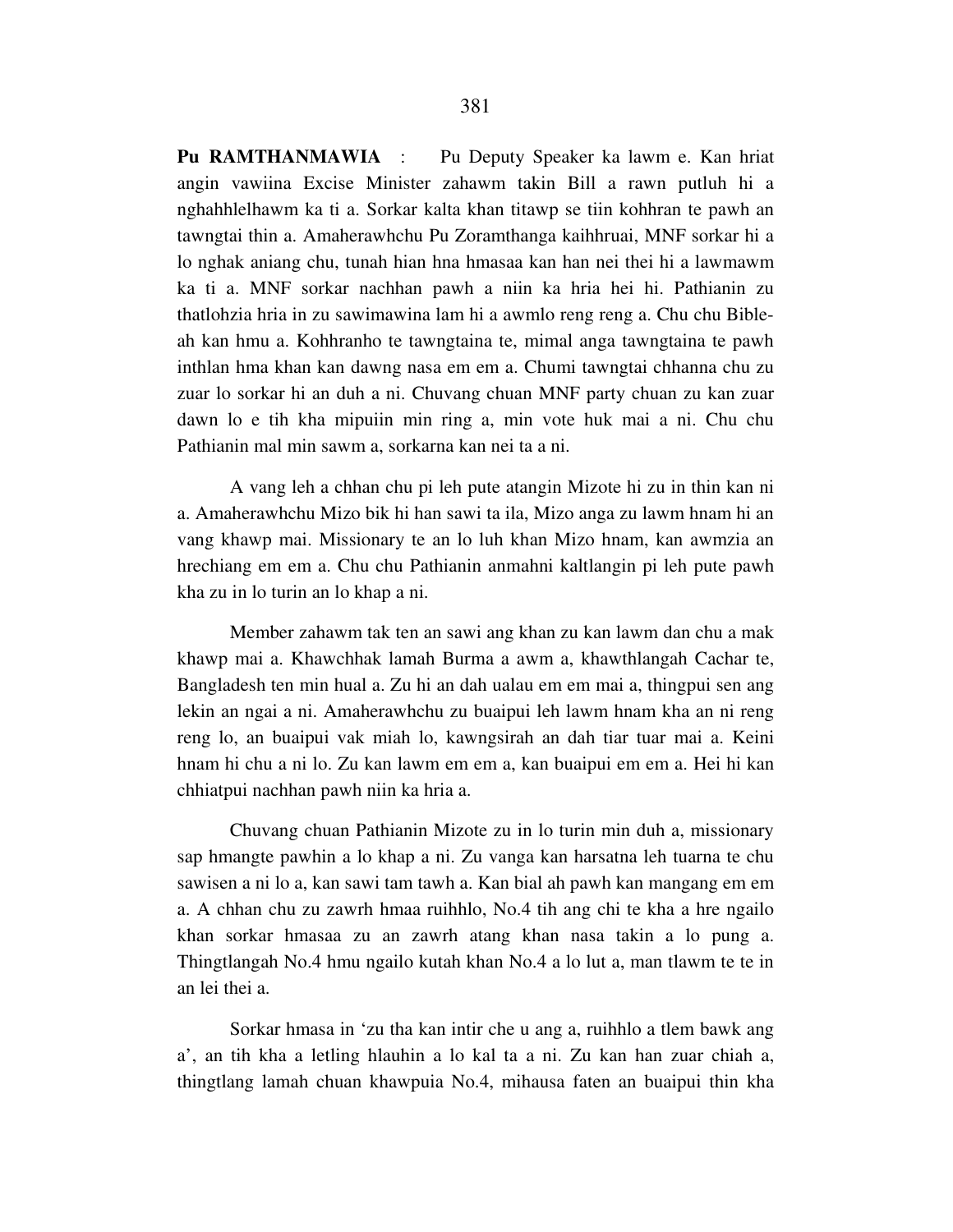thingtlangah mirethei te te ten No.4 an buaipui a, an mangang em em a ni. House-ah khan ka sawi tawh a, ruihhlo ngaite chhawmdawlna tur leh anmahni taksa leh thlarau damna tur an mamawh ngawih ngawih a. Chutiang Home te pawh chu buatsaih a ngai hial a ni. Chuvang chuan vawiina kan Bill rawn putluh hi (Dy. SPEAKER : Minute 1 i la nei e...) Zoram pum hian an lawmin ka ring a, kohhran mite hi an lawmin ka ring a, zu buaipui em em kan NGO te pawh hi an lawm ka ring a ni. Chuvangin, vawiina kan Bill pass tur hi sawi tam ngai lovin a that loh zia kan hria, zu in thiam turin min zirtirna lamah nunna tam tak kan chan erawh chu a pawi ka ti a. Engpawh ni se, Minister zahawm takin Bill a rawn putluh hi ka thlawp a, hei hi Pathian remruat ngei a nih pawh ka ring a, lawmawm pawh ka ti a ni.

 A tawp bera ka sawi duh chu Pu Deputy Speaker, kan inthlang dawn a, ka rilrua lo lang chu, zu zuar duh leh duhlo kan inbei dawn em ni aw ka ti hial a ni. Mipuiin zu zuar an duh loh avangin MNF zu zuar duhlo min vote tlin leh hi ka ring tlat a ni. Chu chu mipuite kan tawngtaina pawh a niin ka hria a, ka han sawi lang tel duh a ni. Ka lawm e.

**DEPUTY SPEAKER** : I hun i hmang thiam hle mai. Pu Lalmuanpuia, Aizawl North III bialtu MLA zahawm tak i lo sawm ang.

**Pu C. LALMUANPUIA** : Pu Deputy Speaker, ka lawm e. Vawiinah hian "The Mizoram Liquor (Prohibition) Bill, 2019" putluh a ni ta hi ka lawm hle a. He Bill hi kan pass chuan Mizoram chhungah zu lakluh, zu siam te, zu kawl te, zu hralh te leh in te khap a ni dawn ta a. Pu Deputy Speaker, ka lo hmanhmawh em em leh ka lo beisei thin, a tak tak lo thleng tura ka lo nghahhlel em em chu vawiinah Bill putluh a ni ta a. Pu Zoramthanga sorkar, kan leader leh kan Chief Minister zahawm tak kaihhruai a lo ding a, he Bill putluh a ni nghal hi a lawmawm ka ti tak zet zet a ni.

 Pathian leh kohhran duh loh, NGO pawl lian berte duh loh zu kan khap dawn ta hi a lawmawm hlein ka hria a. Kan Chief Minister zahawm tak hian missionary nuai 1 tirh tihte a sawi thin a, kha kha kan stand tlat a ni. Kristian sakhua humhim turin vawiinah hian kan pen chhuak niin ka hria a, Chanchintha hril turin Mizote hi India ram hmun hmarchhak kilah,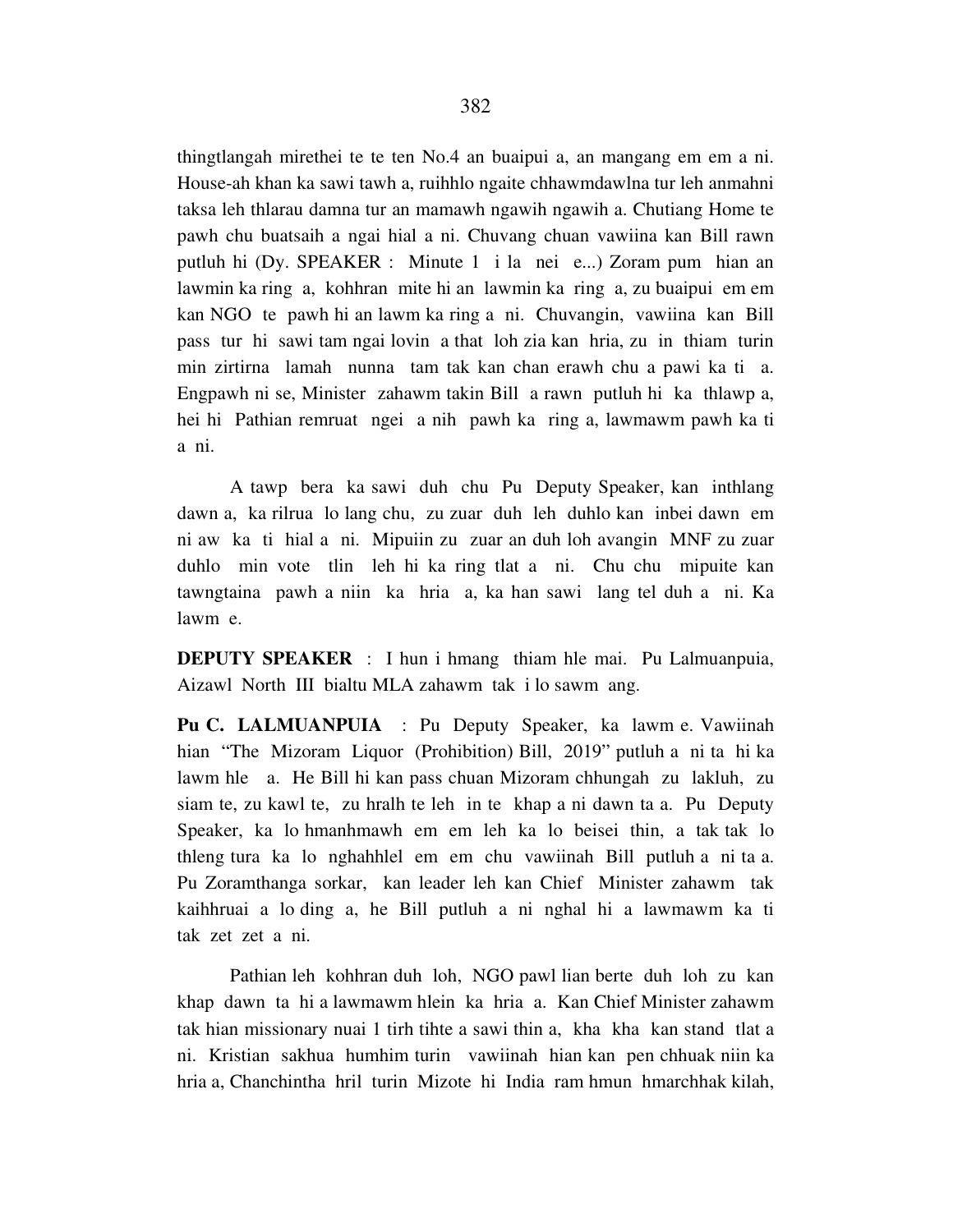India ram hmun thim zawkah min dah niin ka hria a, tunah pawh kan hril mek zel a ni a. Nichina ka sawi tawh ang khan, kan tum target phei chu missionary nuai 1 tirh kha a ni. Chuvang chuan zu nena inchawhpawlh hi a rem lova, Mizoram hi kristian ram tia hriat kan ni a, kan sakhua, kan Bible thianghlim kan en chuan zu fakna hi a awm lo a ni. Chuvang chuan, zu avangin kan thalai tam tak, nichina member zahawm tak tak ten an sawi tawh ang khan mual an liam ta a, thalailo te pawh mual liam tam tak an awm a ni. Vawiinah hian Pu Deputy Speaker, a lungchhiat thlak ka tiin khang vanga nunna lo chan ta te kha ka tawrhpui tak zet zet a ni. Kan ram, kan hnam damna turin vawiinah hian Pathianin he Bill hi Excise Minister zahawm tak hmangin a rawn pulut niin ka hria a, he Bill pass thei tura Pathian leh bial mipuiten he House zahawm taka he thu sawi thei tura min han dah pawh hi Pu Deputy Speaker, ka lawm tak zet zet a ni.

 Kan sawi fo tawh angin, member zahawm tak tak ten an sawi tawh angin, zu avang hian ruihhlo dang drugs-te pawh hi kiam duak tura ngaihnate kha a awm a. Amaherawhchu ruihhlo dang, drugs leh a kaihhnawih thil dangte a kiam phah lo a ni tih a zir chianna leh thil dang dangah khan a hriat theih a. Vawiinah hian he zu permit, zu zawrh tihtawp a tul zia chu a langin harsatna min thlente kan hre tawh a. Nichina member zahawm tak tak ten an sawi ang khan a hun lova thihna a thleng nasa a. Tin, hmeithaite an tam a, fahrahte kan tam a, kha khan a hrinchhuah chu kan khawtlang nun nuam tur kha nun nuamin a siam lova. Nu leh pa tam takte a hun lova an boral chuan an fate dinhmun a derthawng em em a, an chhungkaw khawsak kal chho zel tur chu ngaihtuahawm tak a ni.

 Zu zawrh avang hian kan economy dinhmun sang takin invawrh mahse kan khawtlang nun a nawm loha, Pathian pawi kan sawi chuan, Bible-ah kan hmu a 'I rawngbawl duhlo ram leh hnam chu an boral dawn a ni' a ti a ni. He rawngbawlna dal thei zu khapna dan Bill vawiinah kan House Leader zahawm tak Pu Zoramthanga kaihhruaina hnuaia kan pulut thei hi ka lawm tak zet a, pass ngei ni se ka ti a ni. Ka lawm e.

**DEPUTY SPEAKER** : Hun i hmang thiam hle mai. Pu Lalrindika i lo sawm ang.

**Pu LALRINDIKA RALTE** : Pu Deputy Speaker, ka lawm e. Vawiina kan Bill sawiho hi a pawimawh khawp mai a. Ka rilrua lo awm chu,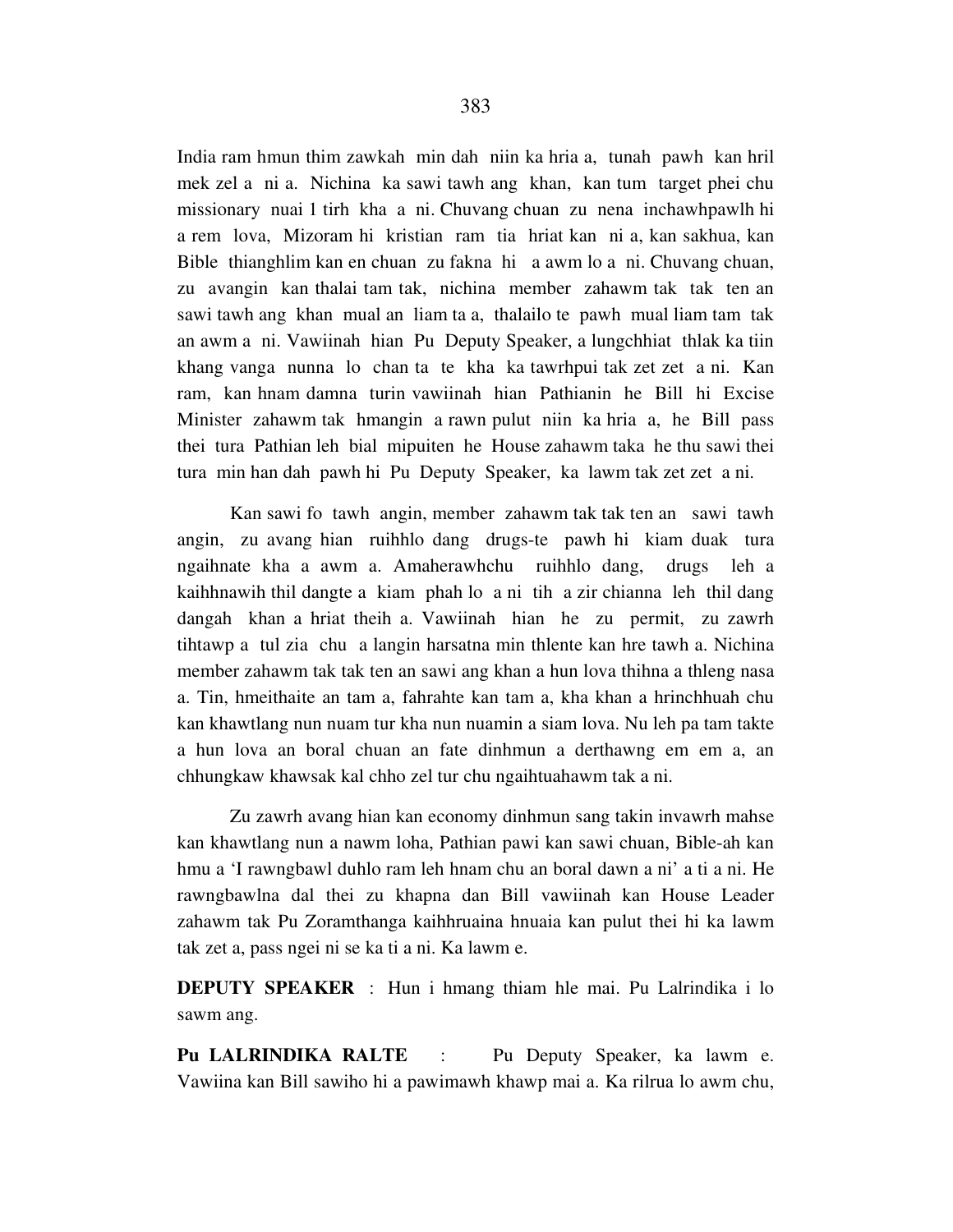'Mizo hi hnam naupang tak kan ni' tih hi a pawmawm thin hian ka hria a. Kan thil buaipui te, kan society kal dan han ngaihtuah hian hnam naupang tak chu kan ni tih hi a pawmawmin ka hria a. Chuvang chuan kan hruaitute tan pawh hian rorel thiam hi a har awm mang e aw, tih ngaihtuahna ka nei a. Engpawhnise, kan hnunglawkah zute kan lo zuar a, khangah pawh khan 'zu hi Mizo hnam tan a tha e, i in ang u' tih zawng ngaihtuahna kha awmin ka ring lova. Engpawhnise, nichina kan sawi tak ang khan, he hnam naupang tak hi hruaitute tan pawh a luhaithlak dawn hian ka hre ve a. Chu chu han sawi rik ve hrim hrim ka duh a.

 Engpawhnise,he hnam hi kan la kalchho zel dawn a. Hnam tan a tha thei ang ber hi kan duh vek a, chutiang tur chuan ro kan rel a. Vawiinah pawh hian kan hruaituten hetiang Bill tha tak mai hi an rawn chhawp chhuak a, a lawmawm pawh ka ti a. Chutihrual chuan nichina ka sawi tak ang khan, midang va tai kher lova thil tih hi a tha in ka hria a. Hnunglama sorkar lo kal tawhte pawh va tai kher lo zawng deuh khan, midangte paltlu kher lova survive dan kha kan zawn a ngaiin ka hria.

 Engpawhnise, heng hi chu Mizo mipuiin kan duh loh thil a ni a, he Bill pawh hi Mizo mipuiten kan thlawp vekin ka ring a. Tin, he hnam hi ngaihtuahna thianghlim tak pua kan hmalam hunah hian kan kal zel pawh a thain ka hria a. Chutiang tur chuan insangmar turin ka in sawm duh a ni e. Ka lawm e.

**DEPUTY SPEAKER** : Pu Lalruatkima, Minister zahawm tak i lo sawm ang.

**Pu LALRUATKIMA, MINISTER** : Pu Deputy Speaker, ka lawm e. Hun tam deuh zawk min pek ka han phut deuh a. A chhan chu  $24<sup>th</sup>$ March,2017-a Pu Deputy Speaker, i phalna leh i remtihnain "MLPC Act kan hman mek hian kohhran leh khawtlang, chhungkua leh mimalah harsatna nasa tak min thlen mek avangin he dan hi titawpin, MLTP Act kan hman thin ang kha hman leh ni rawh se" tiin he House-ah hian Private Member Resolution i moved a. Chutah chuan, i thahnemngai lutukin, "Helai hmunah ban tamah hnehlo che u mah ila, sunday school-ah chuan ni se kan hneh hrim hrim ang che u" i tih kha tunah hian a takin a hlawhtling chho dawn niin ka hria a, a lawmawm khawp mai.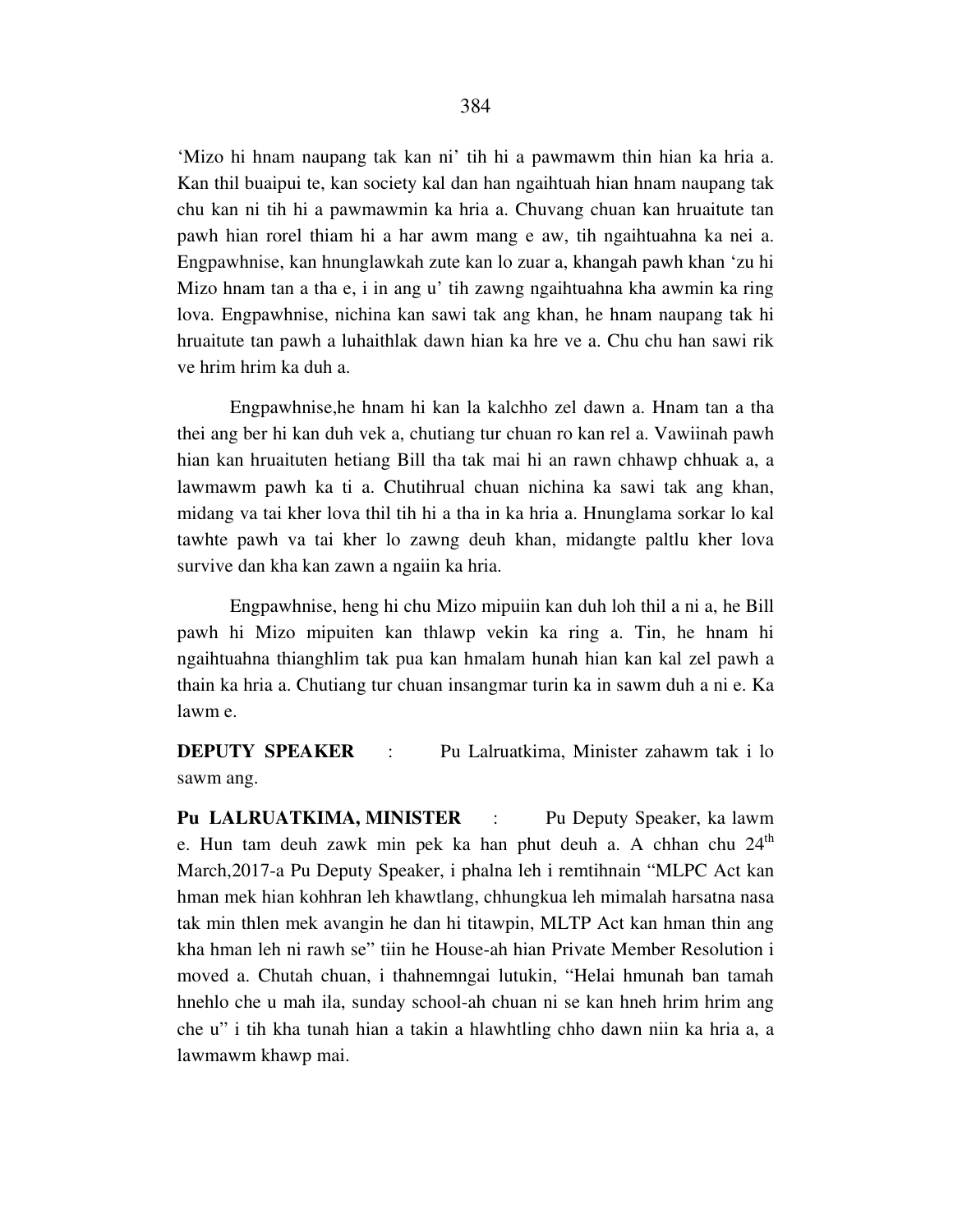Kan hriat angin nikum 28<sup>th</sup> November khan mipui ngaihdan lak a ni a. Chutah chuan mipuiin vote hmangin MNF party-in kan tih tur leh kan tih loh tur chi hrang hrang kan sawilar zingah, party dangten an sawi ve hauh loh karah "MLPC Act hmanga zu zawrh mek hi kan titawp ang, zu leh ruihhlo bawiha tang mekte chhanchhuahna turin theihtawp chhuahin hma kan la ang" kan ti a. Chulo liama mipui ngaihdan lakna kha a hranpain a awm thei chuangin ka ring lo a ni.

Pu Deputy Speaker, kum 1995, 5<sup>th</sup> October khan khatihlaia MLA zahawm tak Pu Lalrinchhana khan Private Bill, "The Mizoram Total Prohibition Bill, 1995" a pulut a, amaherawhchu pass a ni ta lova. A hnu lawk 24<sup>th</sup> December, 1995 khan khatihlaia Excise Minister zahawm tak Pu Hrangthanga Colney khan "The Mizoram Liquor Total Prohibition Bill, 1995" chu a pulut a, passed a ni zui ta bawk a. Chutiang chuan MLTP Act kha  $20<sup>th</sup>$  February (State Day 1997) atang khan hman a ni zui ta a ni. Kan hriat angin, Mizoramah hian dan ang taka zu kan zawrh chu 1973-ah tan a ni a, mahse, sawiselna a nasat em avangin tihtawp a ni zui leh ta mai a. Sorkarna te a lo inthlak zui leh a, kum 1984, 8<sup>th</sup> October khan zu zawrh phalna permit, khatihlaia sorkarna chelhtute khan an ti chhunzawm leh a, permit an pe a, zu kan zuar leh ta a nih kha.

Chutiang chuan MLTP Act kan hman ngar ngar hnu khan  $10^{th}$ July, 2014-ah "The Mizoram Liquor Prohibition and Control Bill, 2014" chu he House hian inlungrual lo takin ti mai teh ang, member eng emaw zat pass duh lovin chhuaka passed luih a ni ta a. Chutiang chuan sorkarin control ti siin zu an zuar a, mahse, hmeithai tam tak, fahrah tam tak kan lo siam phah ta a. Kan Excise Minister zahawm tak phei chuan, "he Act hi a tha lova, hmeithai leh fahrah siam tamna khawl a ni ringawt mai a ni" tiin he House zahawm takah pawh a sawi nghe nghe a nih kha. Tichuan, MLPC Act siamthat rawtna, zu khap leh rawtna kha he House zahawm takah hian Pu Deputy Speaker, nangmahin 24<sup>th</sup> March, 2017-ah i pulut a, kan passed zo ta lova. Tichuan, Pu Vanlalzawma, MLA zahawm takin 23th March, 2018 khan a pulut bawk a, khatiang kha kan dinhmun a ni a. Mipuiin kum tawp lamah ngaihdan kan han lak takah chuan mipui ngaihdan chu a lal lo thei lo a ni. Zu avanga kan harsatna te, kan society chhiat dan te, kohhran leh khawtlang min nghawng dan zawng zawng te chu kan hre vek mai a, a hun lova mitthi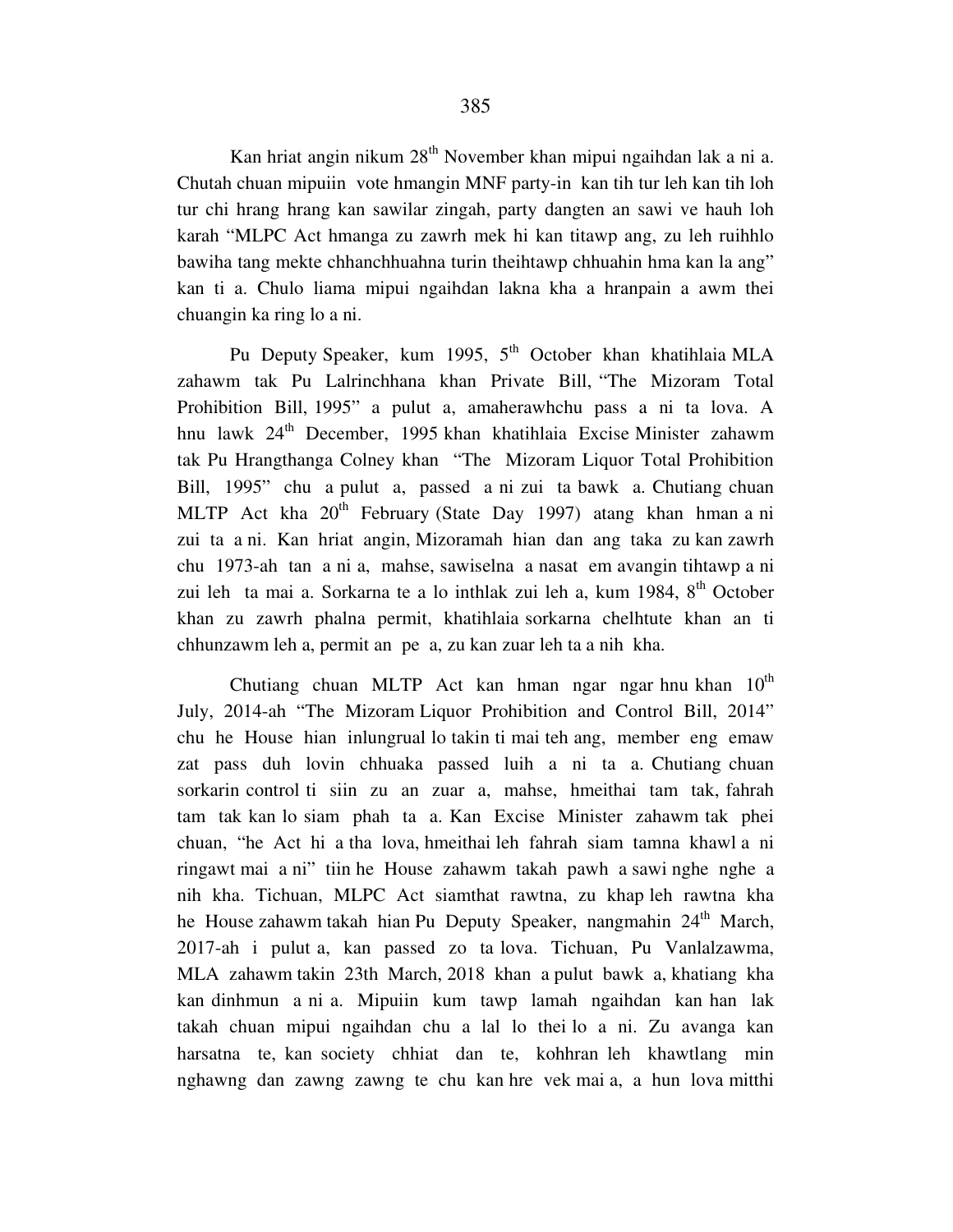dar ri vawl vawl te kan hria a, hmeithai tap ri rawih rawih ten min kaitho a. Chutiangte chu kan dinhmun a nih avangin MNF party chuan 'sorkarna kan siam veleh zu hi kan khap tur a ni, chutilo chuan kan ramin a chhiat phah dawn e', kan ti a, chutiang karah chuan vawiin hi kan lo thleng ta a ni, Pu Deputy Speaker.

 Tawngkam hnih khat lek he thila ka han sawi belh duh chu kan sorkarna hi thla 3 chauh a la ni a, chumi chhung chuan mi thenkhatin, 'MNF sorkar pawhin zu an zuar alawm maw le, zu zawrh duh lo kha an in ti si a' tih tlangkamah te pawh a awm thin a. Amaherawhchu, zu hi kan zuar duh hauh lo, kan sorkar atanga ni 3-na lekah zu hi kan khuahkhirh nghal a, kan hnungkhirh zui a nih kha. Amaherawhchu, kan tum angin kan lo awm hauh lo mai a, High Court lamin judgment order te rawn neiin hun a rawn pek tak avang khan, judiciary lam kha kan ngam lo ta zui a ni. Kan duh reng vanga zu hi zuar kan ni hauh lo a ni tih hi Zoram mipuite hian kan hriat tlan a tulin ka hria. Vawiinah kohhran mite tawngtai chhanna chu sorkar thar a ni a, kohhran ten zu zuar lo turin thahnemngai takin zuar lo ngam sorkar kan ngen a, kan dil a, a hlawhtlinna a takin kan hmu a.

 Vawiinah hian han awm kim deuh ila a tha mang e aw ka ti a; a then hi chu kan damlo te chu a ni a, a chiang reng a, a then hi chu damloh vang ni vak lova lo kal lo ni te pawh hian a hriat theih rum rum mai a. Chutiang karah chuan, heng zawng zawng hi kohhran mite tawngtai chhanna chu Pu Zoramthanga, kan Chief Minister zahawm tak leh kan House Leader ni bawk kaihhruaina ah hian Zoram mipuiten kan hmu chho zel a, chumi tihlawhtling tur erawh chuan sorkar chakna chauh a tawk lova, kohhran miten thahnemngai takin kan bei ang a, tlawmngai pawl hrang hrangte leh khawtlang nu leh pa, Zoram mipuite hi kan tan tlan phawt chuan he kan Bill, kan Act ni mai tur hi a hlawhtling ngei ang tih hi ka ringin ka beisei tlat a. Chuvang chuan Sande School ni lo ah pawh hian Pu Deputy Speaker, a hlawhtlinna kan hmu chho zel a ni tiin he kan Bill hi ka support a ni tih ka rawn sawi ve duh a ni. Ka lawm e.

**DEPUTY SPEAKER** : Member zahawm tak tak ten hemi kan thusawi tlawhchhana thu kan sawi dawn in Chair atanga phalna lak a ngai thin a, kha kha hriat hrim hrim a thain ka hria a, tunah khan member zahawm tak khan an sawi zauh a, kha kha a hma pawha kan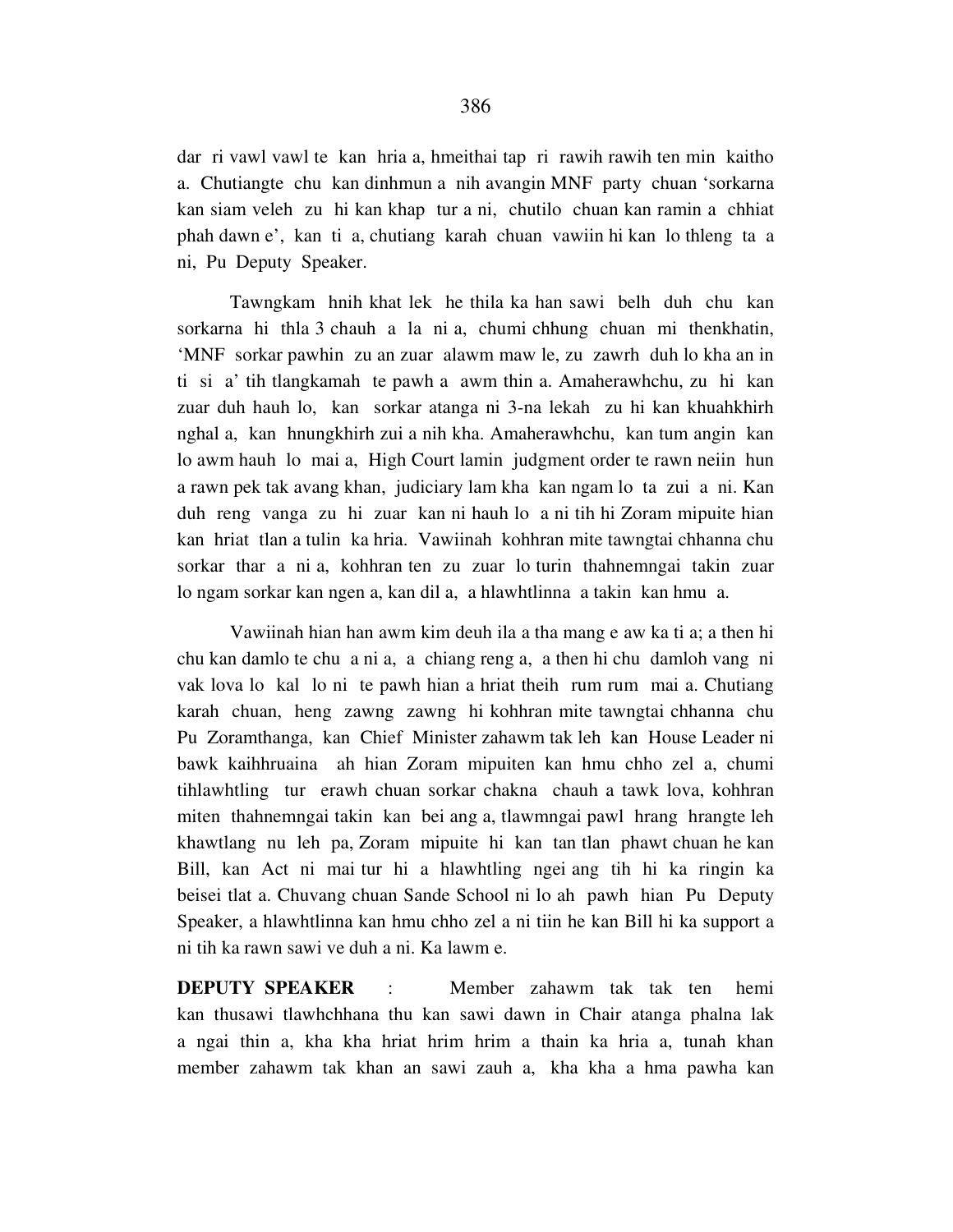tih thin dan a ni a, hre tlang ila a tha awm e. Tunah Minister zahawm tak Pu Robert Romawia Royte i lo sawm ang.

**Pu ROBERT ROMAWIA ROYTE, MINISTER** : Pu Speaker, i remtihnaa he Bill pawimawh tak sawihonaa thu ka sawi ve thei hi ka lawm hle mai. Thu sei sawi ka tum lova, tawite ka sawi dawn a ni.

 Pakhatna-ah chuan he report hi a zahawm veng vawng ka ti khawp mai a. Presbyterian Kohhran, Presbyterian Church of India Kristian Thalai Pawl Rorel Inkhawm vawi 8-na, Tuikual North Kohhran, March ni 1 atanga ni 3, 2019 kumina inchhiarna chi hrang hrang leh K.T.P Report a ni a. Tah hian a zawng zawng ka sawi lo ang a, ka rawn sawi duh mai chu zu in thalai leh pavalaite, thalai K.T.P leh Y.M.A member te, T.K.P leh pawl dangte pawh a ni ang, a tihchhiat nasatzia hi hetah hian a langin ka hre ve a. Chu chu ka rawn chhiarchhuak duh mai a ni, point khatna-ah chuan.

 I phalna-in kan la ti thang lova, kan tel ve vawikhatna a ni a, House-ah i phalnaa chhiarchhuah ka han dil nghal a nih chu Pu Deputy Speaker. Member thi zat tih hi 2018-a K.T.P (hei hi T.K.P leh pawl lian dang kha a tel lova) member thi zat mipa-ah hian 409 a ni. Hmeichhia-ah 42 a ni a, a inthlau khawp mai a. Mipa 409 kan thih laiin K.T.P. member hmeichia 42 kan thi a, a percent-a lak leh ratio-a lak pawh in a inthlau khawp mai.

 Hei hi zu vang ni hian a rin theih a, a chhan dangte pawh a awm ang tih a rin theih a. Mahse, mipa kan hrisel loh tak thut a, hmeichhia an hrisel tak bik em em nachhan tur hi ka ngaihtuah thiam lova. Mipa ten zu kan in nasa a, kan hriat theuh angin. Chuvang chuan mipa 409 thihnaah hian K.T.P. member age group inang chiah hmeichhia 42 chauh an thi a ni tih hi ka han report duh hrim hrim a. Pu Deputy Speaker, i phalnain.

 Tin, a pahnihnaah chuan vawiina zu khapna Dan kan rel mek lai hian zu zawrh phalna Dan an sawiho a, zu zawrh an passed ni kha ka ngaihtuah let a, T.V-ah kei pawh ka lo thlir ve a. Hnukulh a, tap te kha ka lo hmu ve vek a ni. Vawiinah hian kha film kha chhuah leh ta ila, kohhran mite hian hmuhnawm an ti ang em aw tih te ka ngaihtuah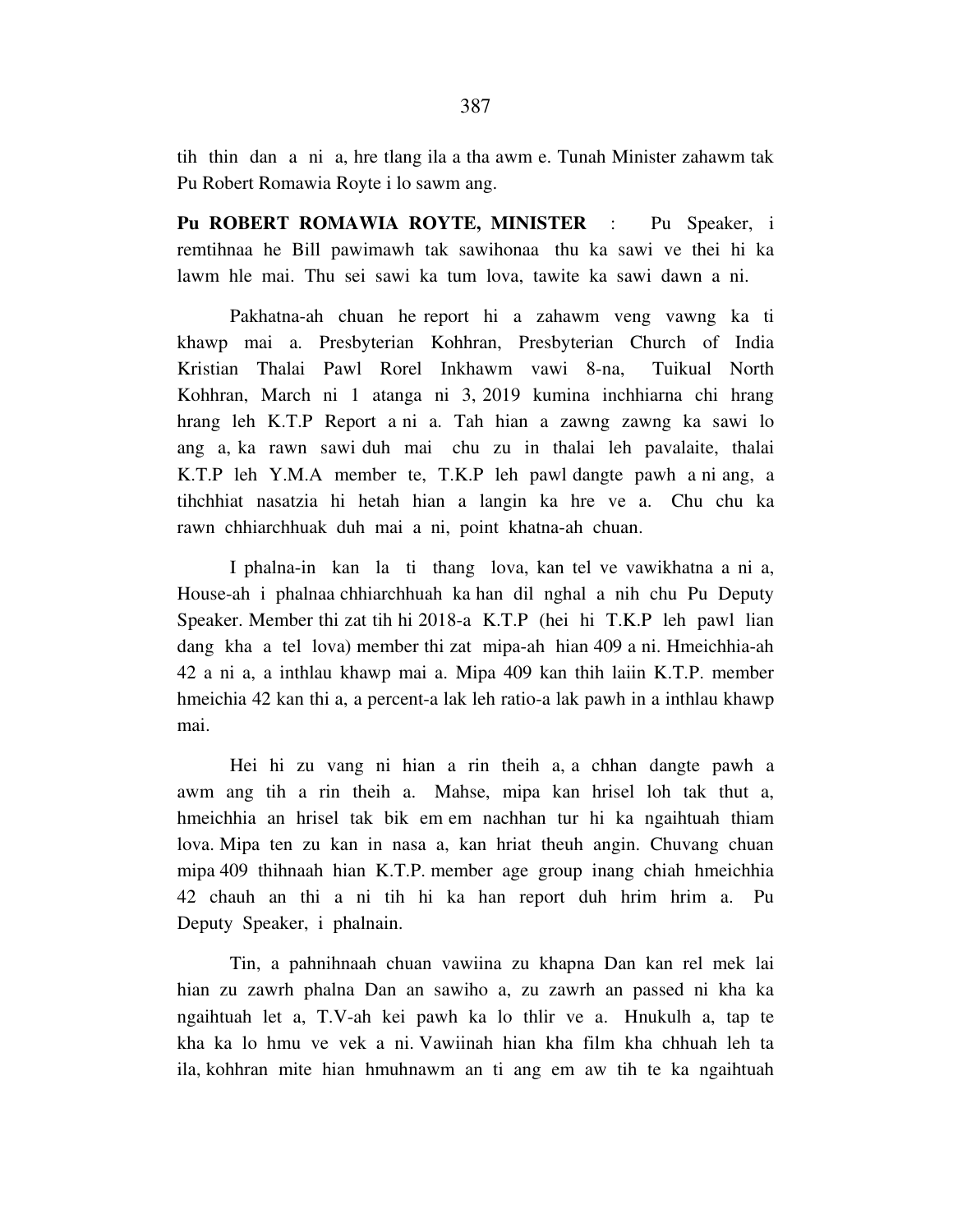a. Engpawhnise, khalam kha chu sawizui lo ila. Ka sawi duh erawh chu khatih lai khan MPC member zahawm tak Pu Lalthanliana pawh kha zu zawrh duhlo zingah khan tel ve in, a chhuak tau zingah khan a tel ve niin ka hria a, ka hresual lo in ka hria a.

 Tunah hian kan MPC te lam (ZPM te pawh kan ti bawk a) hian zu zawrh te nena in hnimhnaih leh zu zawrh duh party te nena tih ho hi a inhmeh lo mang e aw tih te, Pu Lalthanliana mitthlaa hmu chungin ka rawn sawi lang ve hrim hrim duh a. Principle thlak zung zungte hi thil tih chi a ni em ? Principle hi an thlak zut ngai em tih te pawh hi rilruah chuan a awm tel bawk a.

 Tin, a pathumna-ah chuan zu vangin 70 crore vel, vaibelchhe 70 vel hi sorkarin kan loss mai thei e tih ang deuh khan sawi rik a awm a, ziak te pawh kha a awm a. Mahse, hei hi ka sawi chiang duh a ni, vaibelchhe 70 zu avanga sorkarin kan la lut emaw kan tih laia Mizo mipui, Mizoram mipuiin sum kan sen kha a serious lai zawk chu a ni a. Tin, sum mai bakah nunna te, chhungkaw buaina hrang hrang kha chu an sawi tawh kha, chuvang chuan vaibelchhe 70 zu zawrh vanga sorkar exchequer-a sum a rawn tam kha hlep ah a chhiar chi dawn em ni? A chhiar chi loh ang.Kha kha ( DEPUTY SPEAKER : Minute 1 i la nei aw) khati zawnga ngaihtuah lo khan a economy lai pawh kha ngaihtuah tham tak a ni tih ka sawi duh a. Tin, Excise Minister zahawm tak hmalaknate leh NGO hmalaknain zu han khap lailawk a nih lai pawh khan helaiah kan society pawh a nuam em em a. Tin, a tul chu ti mai zel sorkar MNF sorkar chu a ni bawk a, Rangvamual-a rang mang maia kan House Leader zahawm tak leh kan Chief Minister phalnaa Excise Minister-in Excise Outpost hman atanga tul tawh tun hnai ah, thla hnih khat lek kan sorkar chhunga a han din te pawh khu a tangkai thlawt a, khu lai boruak a tinuam hle a, Excise Minister pawh ka congratulate duh bawk a. Tin, vawiinah hian Congress sorkar laia Chapchar Kut leh MNF sorkar laia Chapchar Kut danglam zia te kha mitthlaah a awm a, sawi ngai lovin kha kha chu kan hriat kha maw, ka sawi thui tawh lo mai ang. A tawp nan chuan nichina member zahawm takten an sawi ang khan vawiina hetiang Bill sawihonaah hian zu zawrh chungchanga sawi tur thuk zawk leh ril zawka kan ngaih kan member te kan kim lo erawh hi chu a pawi ka ti a. A hlawknate pawh sawi tur tam tak hre turte pawh kan awm thei ang a. Chuvang chuan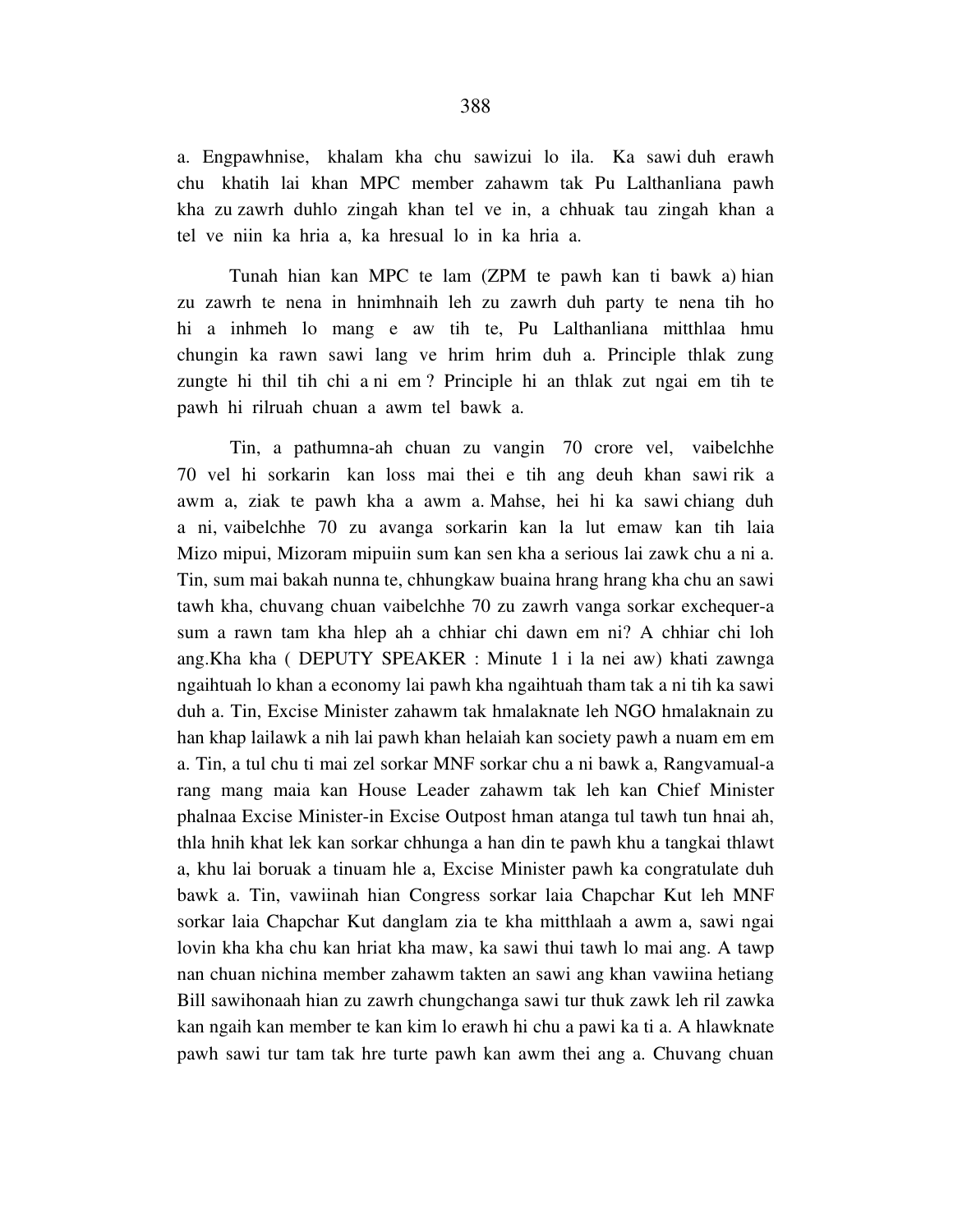vawiinah hei Congress member 2 chauh an awm mai a, zu khapna dan kan sawi lai hian. Hei chu a pawi mang e tih ka sawi duh a ni e. Ka lawm e.

**DEPUTY SPEAKER** : Pu K. Pachhunga, Lunglei South bialtu i lo sawm ang u.

**Dr. K. PACHHUNGA :** Pu Speaker, ka lawm e. Vawiinah Mizoram leh hnam damna tura kan hotuten an ruahman Assembly Election pawha kan manifesto "The Mizoram Liquor (Prohibition) Bill, 2019" hon'ble Excise Minister-in a rawn putluh hi ka hma amite sawi ang khan sawi tur a tam hle mai a, a zavaia sawi pawh ka tum lova. Pu Speaker, House member-te ka han hrilh ve duh hrim hrim chu kum 30 kalta khan Assembly House building hlui zawkah khan ka college kal laiin tirhchhiahah ka tang thin a, vawiinah Lunglei South mipuite hmangin he rorelna sang takah min han hlangkai hrim hrim hi ka lawm a, chu chu lawmthu ka sawi pah duh hrim hrim a ni.

 Pu Speaker, zu hi kan subject a ni ve deuh va, chemistry background ka ni a. Zu hi thil dang vak a ni lo, carbon atom 2 leh hydrogen atom 6 leh oxygen inpawlh sawp kha alcohol a ni a. Mi tam takin an zawrh duh avang khan an han fak mawi a, Lal Isua pawhin inneihnaah wine a tipung tih kha an changchawi a, mahse wine leh alcohol a inanglo a ni. Wine chu theitui sawr a ni mai a, alcohol free a awm a, alcohol wine a awm bawk a. Chuvang chuan alcohol chu alcohol a ni reng a, chuti maiin a chhe thei mai bawk lova, rim na tak a nei a, nimahsela zu tha leh chhia a awm a ni. Sorkar hmasain an zawrh kha dik taka sawi chuan a bottle leh a label a mawi em em a, a hming pawh a inang deuh vek. Sap ram ami te, India ram mihausate in nen pawh a inang, nimahsela a chhunga awm kha duplicate (zu tha lo) a ni. Engtinnge a that loh dan? Alcohol chu engtik lai pawhin a danglam miah lova, nimahse zu tha an tih mihausate in han ti kher teh ang, 6000 man te, 3000 man te an in chuan a nuai, vitamin hi 1500 in kan lei ve a, to kan ti lutuk, a lo tha riau bawk a. Chuvang chuan a blend, a mix a zir khan a tha a awmin a tha lo a awm a ni. Chuvangin tlawm te te 200 hnuai lam te kha chu miin kan thihpui nasa a ni. Alcochol kan zirna ah chuan laboratory-ah kan zir nasa hle a, thil tihfai nan te, chhum nan te kan hmang a, tui angin kan hmang thin a ni. A chhan chu alcohol hi tui hip ral tu, dehydrating agent tha ber a ni a, chu chu mi in zu a in tam chuan a taksa organs pawimawh tak tak lungs te, heart te, liver te leh kidney te hi engtik lai pawha hnawng hlap tur a ni a. Nimahsela alcohol a in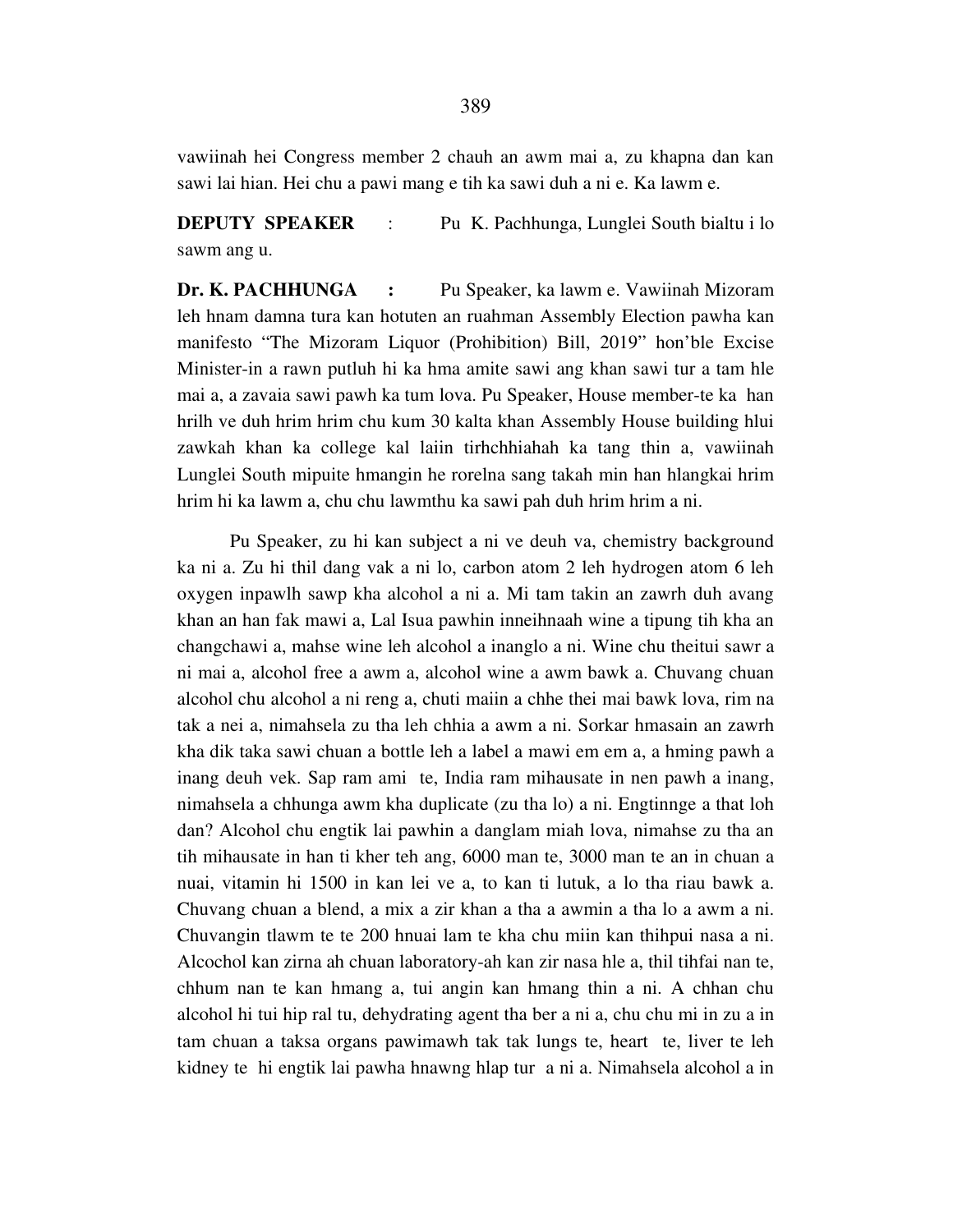tam chuan a lung te kha a lo ro duh a, kidney a lo ro a, chu chuan kidney problem te a rawn nei a. Tun sorkar hmasa zu zawrh kha dik taka sawi chuan mahni phak tawka ka lo study danin a tha lo, a duplicate a tam a, chu chuan mihring kha reiloteah zu ngawl pawh vei hman lo in an duk a, reilote ah an thi zung zung a, min suat hnem em em a ni.

 Tin, UN study team-in an zir dan chuan South East Asia ah hian hnam khat chu ruih hlo avangin boral tura chhut an ni a. Tin, zu hi hnam dang pawhin an lo buaipuiin an lo study nasa tawh a, South East Asia-ah hian a dik tak sawi chuan ram rethei, chhungkaw retheiin kan tuar bik a, kan buaipui bik a, ram changkangin an buaipui vak lo a ni. Chuvangchuan nichina that lohna tam tak kan sawi te en khan zu zawrh hi a tha lo a, chuvangchuan he Bill hi ka support a, a hlawhtlin ngei theih nan khawtlang leh YMA te, NGO te, kohhran te pawhin he Bill ti hlawhtling tura theihtawpa he House kaltlanga min pui turin ka han sawm nghal che u a. Chutihlai chuan zu zuar duh thawhpuitu pawl kha chu MP-ah pawh vote loh hram kan duh a ni.

**DEPUTY SPEAKER** : Pu Andrew H.Thangliana, Tuirial bialtu ilo sawm ang u le.

**Pu ANDREW H.THANGLIANA** : (Lalherliana lo zawk, Thangliana zawk ka nia) Mizoram Liquor Prohibition Bill tuna Minister zahawm takin a putluh hi ka support thu ka sawi duh a. A mimal tak pawhin zu hi family ang pawhin a tuar nasa ber pawl helai member zingah chuan ka nih pawh ka ring deuh a,kha lampang kha sawi dawn ila chuan sawi tur a tamin ka hria a.

 Vawiina kan subject hi social evil a ni ber a, zu ngawr ngawr ai mah pawhin. A eng sorkar mah, lo sorkar tawh leh sorkar mek te, tun hma lama lo sorkar tawh te pawh ka demin ka va fak lem lo a. Prohibition leh khang eng eng Act emaw kan lo neih tawh chungchangah an rilrua lian ber leh sorkar rilrua lian ber chu social evil kha a niin ka hria a. Kan hria a zu khapna hmasa MLTP a awm lai khan thil pakhat hluar a awm ve leh thung a vawiinah hian kan sawi tam lo a, damdawi mak pui pui thalai ten drugs an thih pui nasat zia te kan hria ang a. Khang avanga ramtuileilo a tun thlenga la awm te pawh an awm a ni, thi ta chiah lem lo mahse khami effect-in tun thlenga ala khawih pawi mi tam tak an la awm a. Chulai chu nichina member zahawm tak Pu Rindika sawi ang deuh khan thil harsa leh buaithlak tak niin ka hria a. Chungte chu kan dinhmun a ni a, zep thu a awm lo a, zu kan han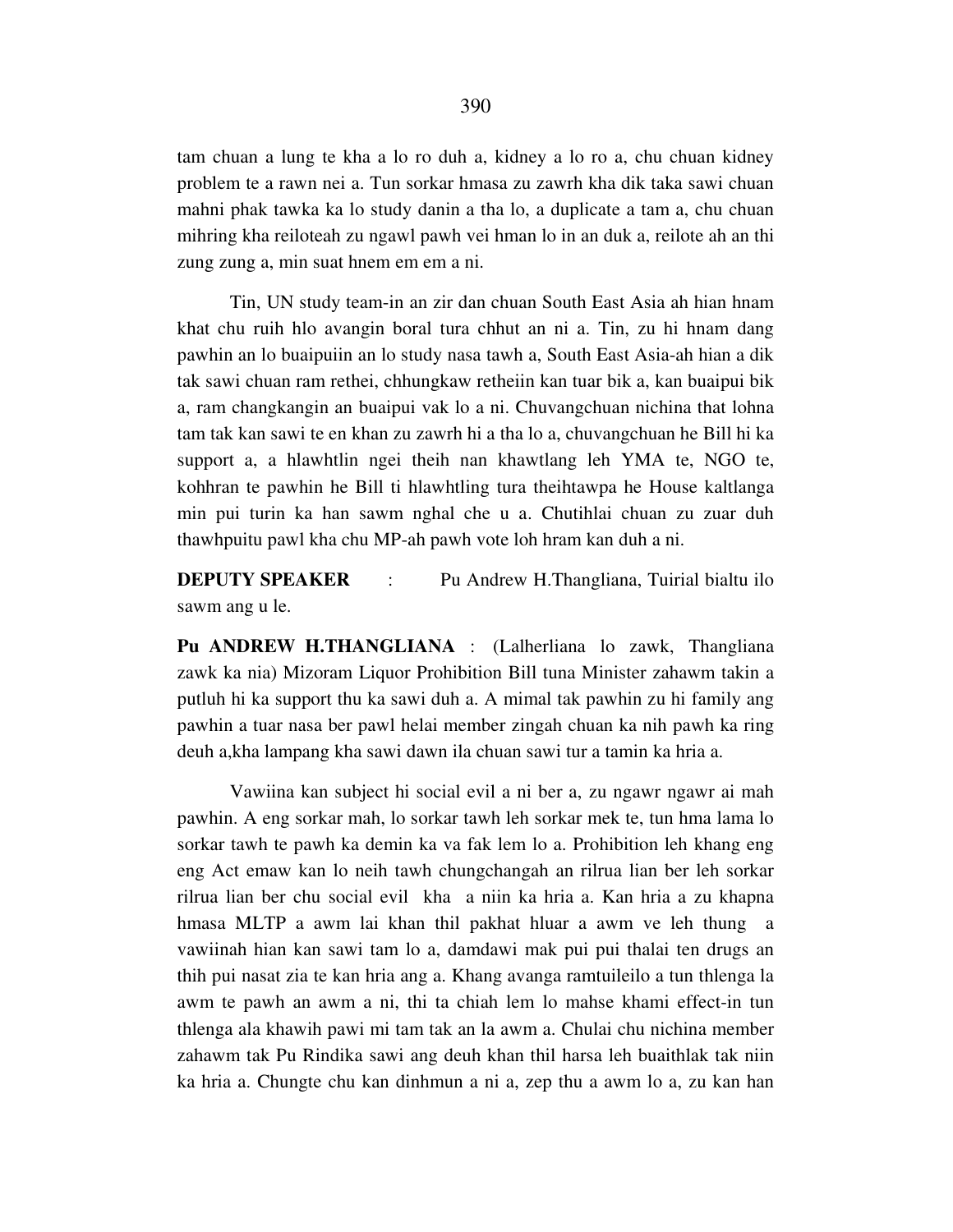lem ve sek te hi chu helaia a nawmna kan duh vang ti mai ang, han kai ve seka a nawmna kan duh vang hi a ni tlangpui a. Chung chuan kha kha thil tha zawnga an ngai a nih chuan mite a ti phur ve a, thian za hova inkawm te pawh a ti nuam a, eng emaw thil han lawm neuh neuh leh celebration neuh neuh han neih te pawh kan hre vekin ka hria a, khang ang te kha advantage ang zawng kan sawi duh a nih chuan kan sawi thei a. Thenkhatin an lo in over deuh a, an taksa in a chhiatpui a, thil pawi a ni mai a. Amaherawhchu thiam taka in an awm chuan kum 70, 80 thlengin hna thawkin an awm reng thei tho a , khang te kha zu dinhmun chu a ni mai a, a mihring azir te pawh a ni mai a. Amaherawhchu a eng a mah hi a tlangpui thu in Mizo society hi chuan hetiang ruih theih thil lam hi kan la zo lo deuh chu a ang ka ti.

 Zu kan khap dawn a nih chuan thil reality leh facts hriat kan mamawh em em ngai chu thalai te, mi valai ten tha zat hun kan nei a, kan tha za kan tuihalna i ti mai ang, a tih rehna lam tur hi sorkarin a ngaituah chuan si loh chuan hmana kan buaina proxyvon kan tih ang te, tunah phei chuan damdawi chi hrang hrang hengah hian kan thalai tha za tam tak an lut leh ngei ang tih ka ring a. Chuvang chuan, thalaiteah chuan in ni ve vek tawhin ka ring a, tlema kum upa lam te pawh, khang hun lai nun ruak han hnawhkhahna tur hlimna lampang pawi si lo kan dap theuhin ka ring. A dik a dik chuan kohhran thalai KTP kan tih te leh SAY kan ti emaw, henga tui zo tawh lo hi mihring tam tak kan awm ve a. Entertainment lampang te, Recreational Park emaw, enjoyment lampang ang chi, thil pawisawi lo ang chi hi sorkar hian a ngaihtuah tam a ngaiin ka ring a. Chuti ni lova hna awm bawk si lo a, khati lampanga kan hun hnawhkhahna tur a awm chuan si loh chuan eng emaw kan zawng leh tho ang. Zu a lo awm lo a nih chuan ruihtheih thil dang petrol thlengin kan hnim duh leh mai ang tih kha kan lo experience tawh a nih avangin khatiang lampang kha ngaihtuah a ngaiin ka hria a.

 Tin, immediate-ah chuan tuna kum 2 chuang zu regular taka lo in tawh ho hian harsatna an tawk ngei dawn a, rehabilitation lam hi ngaihtuah a tulin ka hria a. Nichinah member pakhat khan a rawn sawi tawh a, khang ang zawng pawh khan engtinnge khatianga harsatna tawk te kan ngaihtuahpui ang, engtia tackle chi nge ni ang tih kha sorkarin programme tha tak a neih ka ring a, chungte chu ka han sawi duh a. Tuna kan Bill sawi lai mek erawh hi chu full support ka pe a ni tih ka sawi duh a ni e. Ka lawm e.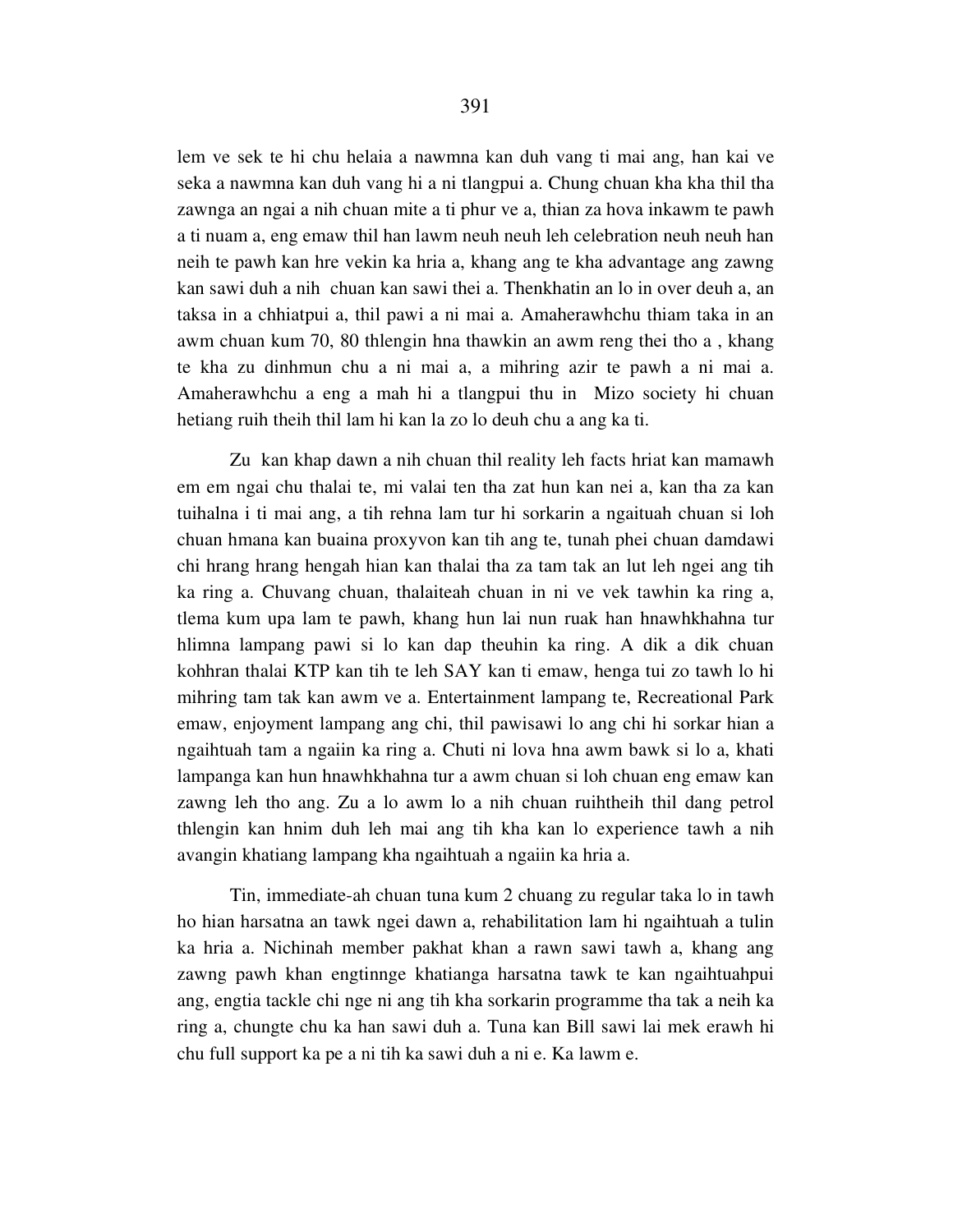**DEPUTY SPEAKER** : Hun i hmang thiam hle mai, hun a tawp chiah chiah a ni. Tunge sawi leh ang aw? Group Leader zahawm tak ko mai ang aw, minute 10 chhung hun pe ila.

**Pu LALDUHOMA** : Pu Deputy Speaker, vawiinah hian ZPM in kan ngaih pawimawh em em, kan Manifesto pawha kan lo telh zu zawrh khapna kan sorkar tharin min rawn veipui hi lawmawm kan ti a, an chungah lawmthu kan sawi a. Kan sawi tawh ang khan keini hi chu issue base-a kal kan ni a. Zu khap chungchangah chuan tuna kan sorkar te hi kan thlawp a, kan thawhpui a ni. Amaherawhchu India ramah kan hnam chimrala a awm theihna tur dan siam tum talh te thlawptu erawh chu kan thlawp thei lo a. Lok Sabha leh Rajya Sabha-a theihtawpa chu dan dodaltu Congress kan thawhpui dawn a ni. Chu chu keini hi chu kan ni mai a, issue base zel in kan la kal zel dawn a ni. Tun Session-ah pawh hian thil thenkhat chu han dodal deuh kan nei a. Thil thenkhat erawh chu ruling lam aiin an phur zawk emaw tih tur khawpa kan tawmpui a awm leh mai a. Kha zel kha keini chu kan kal dan tur a ni tih hi ka sawifiah hmasa duh a.

 Tin, zu zawrh a nih lai khan a sawi mawina point zinga pakhat zu chhiah hi kan mamawh a ni tih ri kha a awm thin a. Kei theihtawpin kha kha ka lo dodal ve thin a. Zu chhiah avanga kum khatah crore 50 te, 56 tih te kha kan han hmuh thin dan a ni a. Khami aia tam daih kha nitin zu manah hian vai ipteah kan sum a luang lut reng a. Tin, keini chuan kum khat chhungin chhiah lo lut chauh kha kan retain a ni. Chuvangin zu khan kan ram mipuite sum dehchhuah ramri pawn lamah a hrut chhuak nasa em em a, economic-a min tichhetu a ni tih hi ka sawi ve fo dan a ni a. Kan rilru, kan taksa leh thlarau a tihchhiat dan zawng zawng te phei kha chu a pawisa fai in chhut chhuak dawn ila a tam hle ang, nunna te hi cheng engzat manah nge kan chhiar ang. Chutiang khawp chuan kan hnam tan pawi a sawi tawh tih kan hria a, khang kha ka sawi nawn lo ang a.

 Pu Deputy Speaker, vawiina kan Bill-ah hian duh deuh mai clause 2, clause 5-na leh 6-na hi tha ka ti em em mai a. Zu in hrim hrim hremtheihna dan kan nei a, zurui hremtheihna dan kan nei dawn ta bawk a. Kei zurui hi ngaitheilo deuh mai ka ni a. Campaign lai pawh hian zingah te public kan han la a, (DEPUTY SPEAKER: Kan han inthlak lawk ang e) (SPEAKER at the Chair) zing karah pawh music kan play a, rui tih hriat reng mai mipui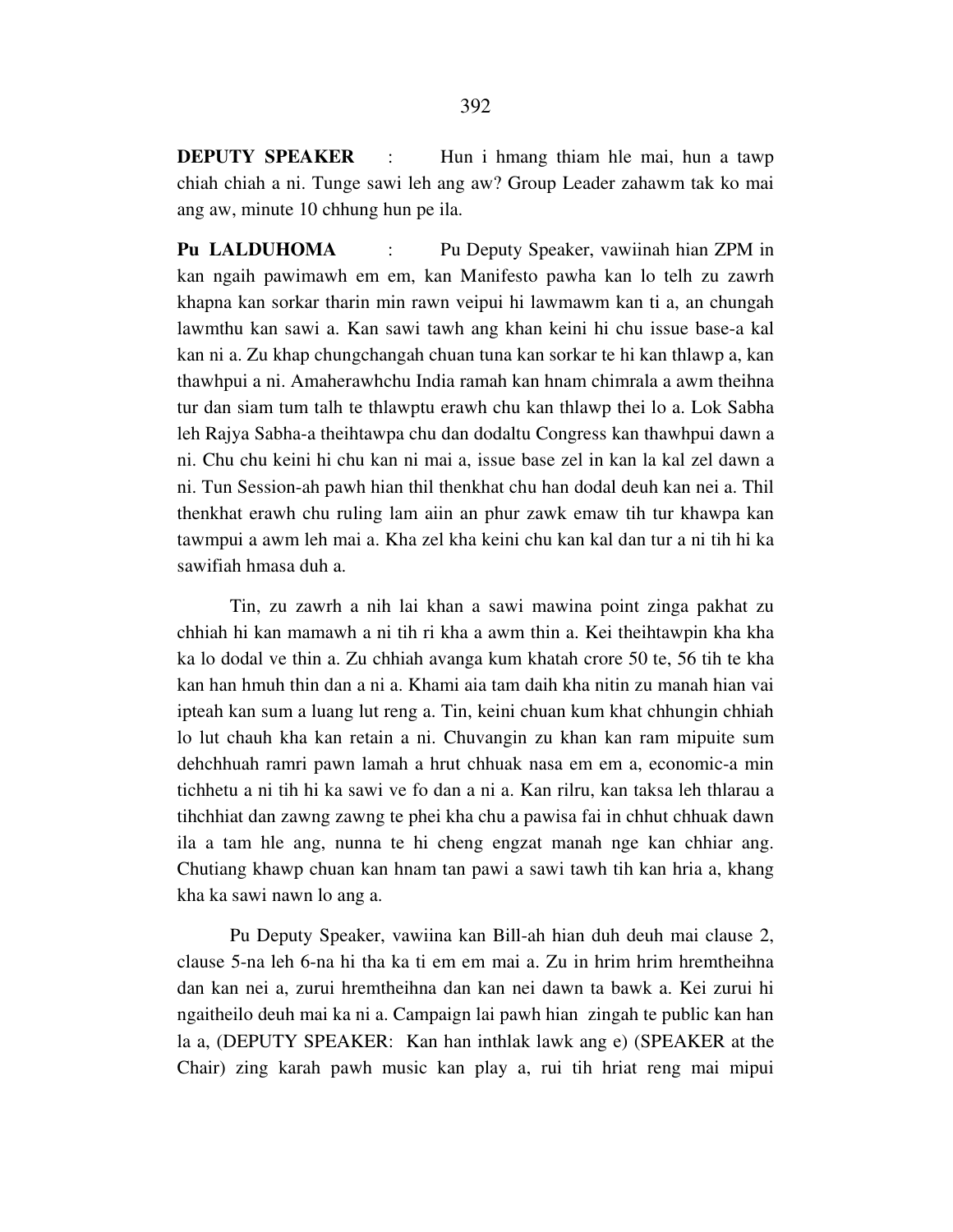vantlang hmaah mualzawlah an han lam ngat ngat mai ngamte hi, kan society hi a va chhe em, a va zahthlak em ka ti thin a.

 Public meeting han ko ila zurui min tibuai tawk an awm vek a, kan thlenin thlengin chaweina hmun thlengin titi pangngai pawh vawrh hleitheiloa min chimbuaitu an awm deuh vek a, khaw tinah hian. Kan YMA-te ngei pawh hian khaw thenkhatah chuan YMA Day-ah hian zan lam programme nei ngamlo hi an awm tawh a ni, total prohibition a nih lai pawh khan, zurui an tam lutuk avangin. Chuvang chuan, kan society hi zu hian min tichhe nasa lutuk a, he dan kan pass avang hian zu chu a rem kherlo maithei; mahse, zu rui khawlaiah inlara buaina siama, mahni inchhunga nupui fanaute ti hrehawma, an hlawh pawh an chhungte hnena thlen loa, an zan leng haw tur pawh sakei anga hlau ngawih ngawiha, an nupui fanau khur zawih zawiha lo nghak thintu te tam tak an awm. Chung hremna dan kan nei tur hi ka lawm takzet a ni. Chuvang chuan, hei hi natakin kalpui ila, miin in tur a lo hmuh hrama, a lo rui a nih pawhin inthlahrung takin in rawh se, khawlaiah chhuak suh se, chhungte tibuai suh se, public meeting-ah te hian zurui hi lo kal tawh suh se. Kei ka ning ngawih ngawih a ni.

 Tin, hremna pakhat community service tih tir kha a tha khawp mai a. Hmanah khan kalpui a ni a, kan kalpui reilo a. Damdawiin te an phiah tir a, kha kha a that tehlul nen han kaltlangpui rei ila tunah hian zurui hi a ziaawm viau tawh ka ring a. Chuvangin, zu hrim hrim hi kan tibo thei chiahlo a nih pawhin zu in avanga buaina siam ching, inthlahrung hauh lo, zu rui chung leh nam chunga an inlar ngam hi chu kan society atang hian tihbo i tum teh tak tak ang u. Helaia hremna, provision hi sorkar ten theihtawp chhuaha rawn lek ngam turin ka chah duh ngawih ngawih che u a.

 Tin, clause 29-na ah hian Village Council leh Local Council member te, NGO te, VDP te hetiang information, sorkar hnena hriattir tura phutna kan hmu a. Information pe tura intihna a ni a, hei hi chu. Mizote hian inhekah kan inngai a, kan titha duhlo khawp mai a. Australia-ah kan thianpa pakhatin min hrilh dan chuan Zero number hi a awm a, duh duhin a man chawi ngailoa va dial mai theih a ni a, 24 hrs an duty a. Mi in zu emaw, drugs emaw a tih chuan a hria apiangin kha number-ah khan an va call ta a, tichuan an kal nghal a, a tak a lo niha an va man chuan khami a report-tu account ah khan \$500 zel an thun sak a ni, a ti a ni. Mipui zawng zawng kha Police an ni ta mai a, Excise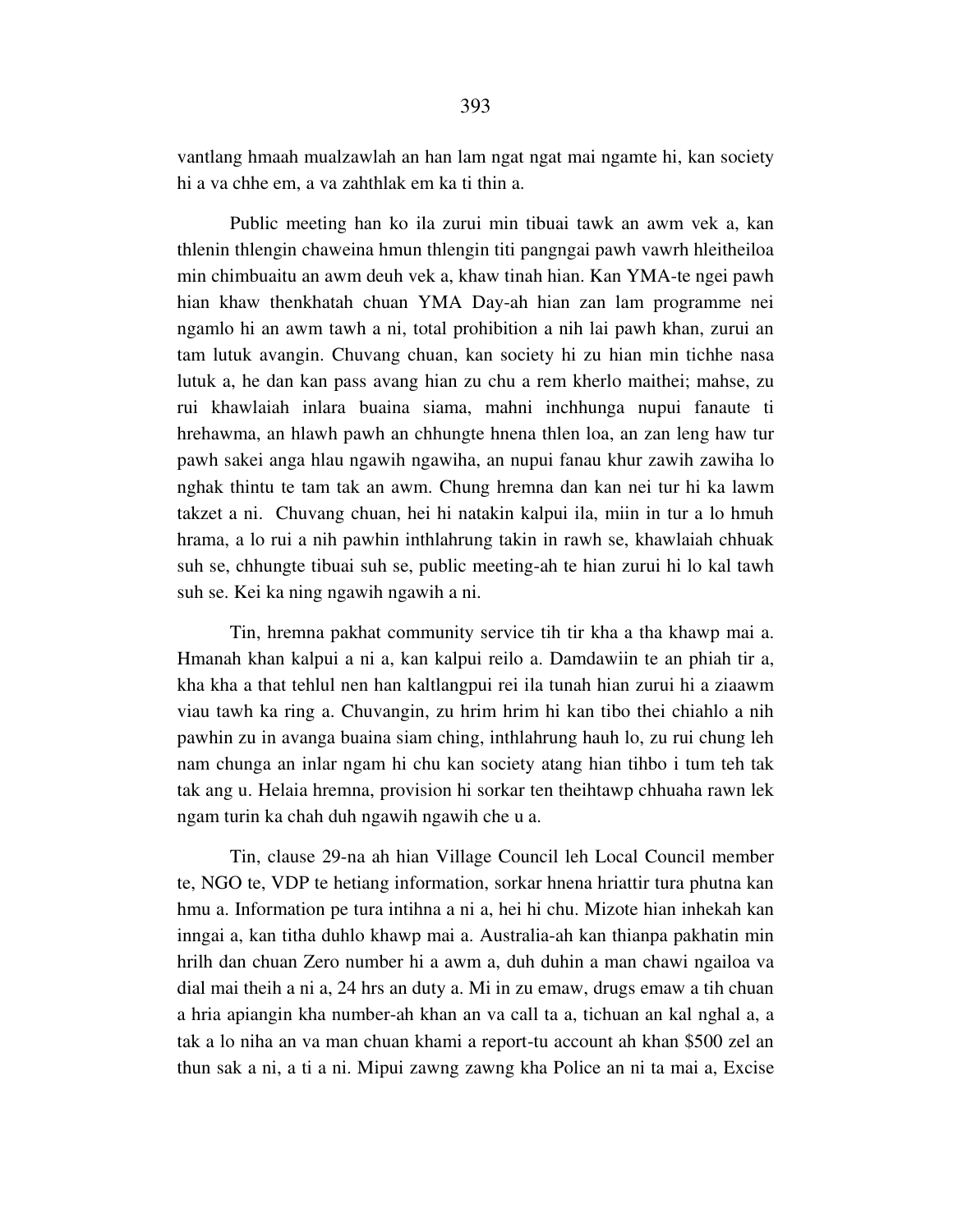an ni ta mai a, a hlauhawm ta em em mai a. Khatiang zawng te pawh kha ngaihtuaha chhawpchhuah theih te hi a tha viauin ka hria.

 Section 30-na ah hian mi tu pawh, NGO-te pawhin dan bawhchhia man theihna dan kan nei a. Hei hi a that rual rualin Pu Speaker, hman atanga ka rawt thin han rawt nawn leh ka duh chu, heng mimalte hi chu thuhranah dah ta ila, kan NGO, kan VDP-te hian mi va arrest theihna dan kha pe ngawt mah ila, mi inchhunga luh theihna te, dap theihna te, an taksa dap theihna te, khang power kha kan pe tel si lova. Chumi tel lo chuan court-ah an lo khing a, house tresspass a lo tling der mai a. Chawlhhmun kohhran upa 4-in zu kan dapna ah thubuai kan awrh tawh a, court hmaah misual angin kan ding tawh a ni. Chu chu dan dinglai a ni tlat mai a ni. Tunah pawh hian man theihna dan pe ngawt mah ila, information inpek tur a ni, ti ngawt mah ila, an taksa pawh dap theihna dan an neih si loh chuan a effective dawn lo reng reng a ni. A hranpa pawhin khawtinah zu khapna dan tipuitling tur pawl din te pawh kan la duh mai thei a. Chung hnena thuneihna pek dan hi ka rilruah a lian em em mai a, chu chu awm thei se ka ti khawp mai. Excise force han tihchak ai mah mah khan, a man a tlawm bawk si a, VDP te hi thuam tha ila, power te pe ve ila, tichuan an khin theihna lakah an fihlim thei ang a. Khatiang kan neih that theihna khua reng reng ah kha chuan ruihhlo lakah kan fihlim dawn tih a chiang reng mai a ni. Chumi atan chuan, khawilai atangin nge kan dap ang tih kha. Section 52-na hnuaiah hian, kan NGO te hnenah hian chutiang tih theihna chu kan delegate ve thei em aw ka ti a, mahse amendment a ngai tawh dawn si a. Chuvang chuan, a awmchhun chu section 53-na rules siam theihna lai hi a ni a. Rules lam atangin an rawn take care theih chuan a changtu Minister zahawm tak khan lo study se la. Kan NGO te authorise theihna dan hi a awm theih chuan a lawmawm hle ang. Bill ka thlawp pahin chu chu ka sawi duh a ni e. Ka lawm e.

**SPEAKER** : Aw le, kan House Leader zahawm tak kan lo sawm ang a.

**Pu ZORAMTHANGA,CHIEF MINISTER** : Pu Speaker, ka lawm e. Zu khapna Dan, " The Mizoram Liquor Prohibition Bill, 2019" kan hmang a, engah nge total in tih loh, tih pawh a awm mai thei a. A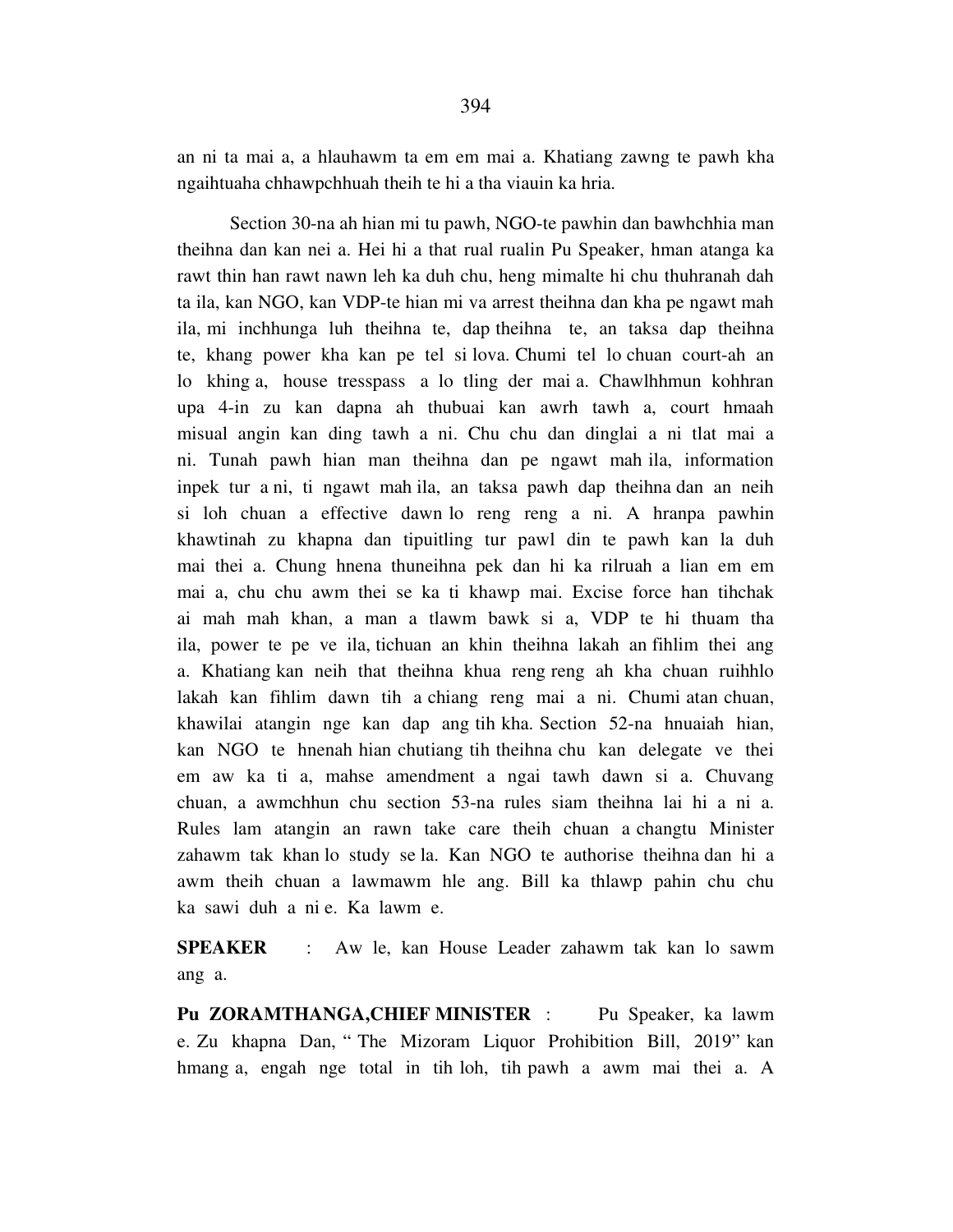hming chu eng pawh ni se, kan khap theih loh leh rem lo chu a awm a, kan sipaite leh thil dang kan khap sak remchang lo hi a awm a. Prohibition Act kan kalpui chuan kan prohibit dawn a, (khalai kha kan hman fiamthu angin, "Chalchhuna an sa ve ngawt mai a, anni ai chuan kan Sechal chhun a lian zawk daih alawm" an ti a, "kan kawmthlang ten 'Chalchhunlehzuala' an ti e" tih ang deuhvin). Kan prohibit chuan 'total' emaw 'very total' emaw ngai hranpa lovah ngai ta ila.

 Tichuan, zu zawrhna hi 1984 bawr velah Congress sorkar khan an han ti leh a, a hma pawh khan khapin a awm tih history kan ngaihthlak tawh kha. Kum 1986-a remna siamin interim sorkarah kan lut a. Khatih laia kan Chief Minister Pu Denga khan zu chungchang hre lo bera kha Excise Minister-ah min dah tlat mai a. Tihngaihna ka hre lova, 'Aizawla zu zawrhna zawng zawng ka tlawh kim vek dawn' ka ti a, ka han tlawh kim ve ringawt mai a. Ka va luh hian min pek kha a chiin an hre si lova, kan lai tlang em em thin mai a, a hreawm ka ti thin khawp mai a. Zu zawrhna hnuaia Excise Minister han nih kha ka thil sim pawl tak mai a ni a. Tichuan, a tawpah chuan kan han khap ta a, a permit kha sorkar tharah pawh khan a tih hleih theih lova, a period kha a lo awm tlat mai a. Chuvangin kan han hmang zo te te a, renew leh lovin kan han khap ta a. Tichuan, a kal ta reng a, a hnulam kha chu thu khat ni se, hman deuh khan zu zawrh mai a tha tih kha Mizoramah a boruak a han lian a, discussion chi hrang hrang nen khawilai data chi hrang hrang nen emaw zu kan zawrh loh avang hian drug miin an ti nasa a an thi a, ni tih nen hnial khan point tha pui pui nen an rawn bei a, lehkhabu-a ziak nen kan hria a. Tichuan, TV lamah pawh nasa tak maiin sawihona a awm a. Sawi mawitu, a ziaka dahtu lar pui pui pawh kan tam kha maw le. Chungte chu candidate-ah leh party hruaitu-ah te khan kan han lut leh ta nghal hlawm a.

 Tichuan khang-ina sorkar hmasa an han barh tam takah chuan, an lo rui ta bawk a ni ang chu, zu zawrh duhin House-ah kohhran upa te meuh pawh mittui nen an awm ta kha a ni a. Min barh rui hneh hle khan ka hria a, House nen lam khan. Amaherawhchu, an han zuar leh a, a tawpah keini kan sorkar chuan kan khap ang kan ti a, nasa takin kan au a. Pathianin kan duhnate leh mipui tawngtaina a chhangte pawh a ni ang e, kan ti a, kan sawi sual chuan Pathianin min lo ngaidam sela, tihian sorkarna-ah min lo dah ta a. Tichuan, Inrinni-ah thutiam kan la a, a tuk chu Chawlhni a ni a, working day a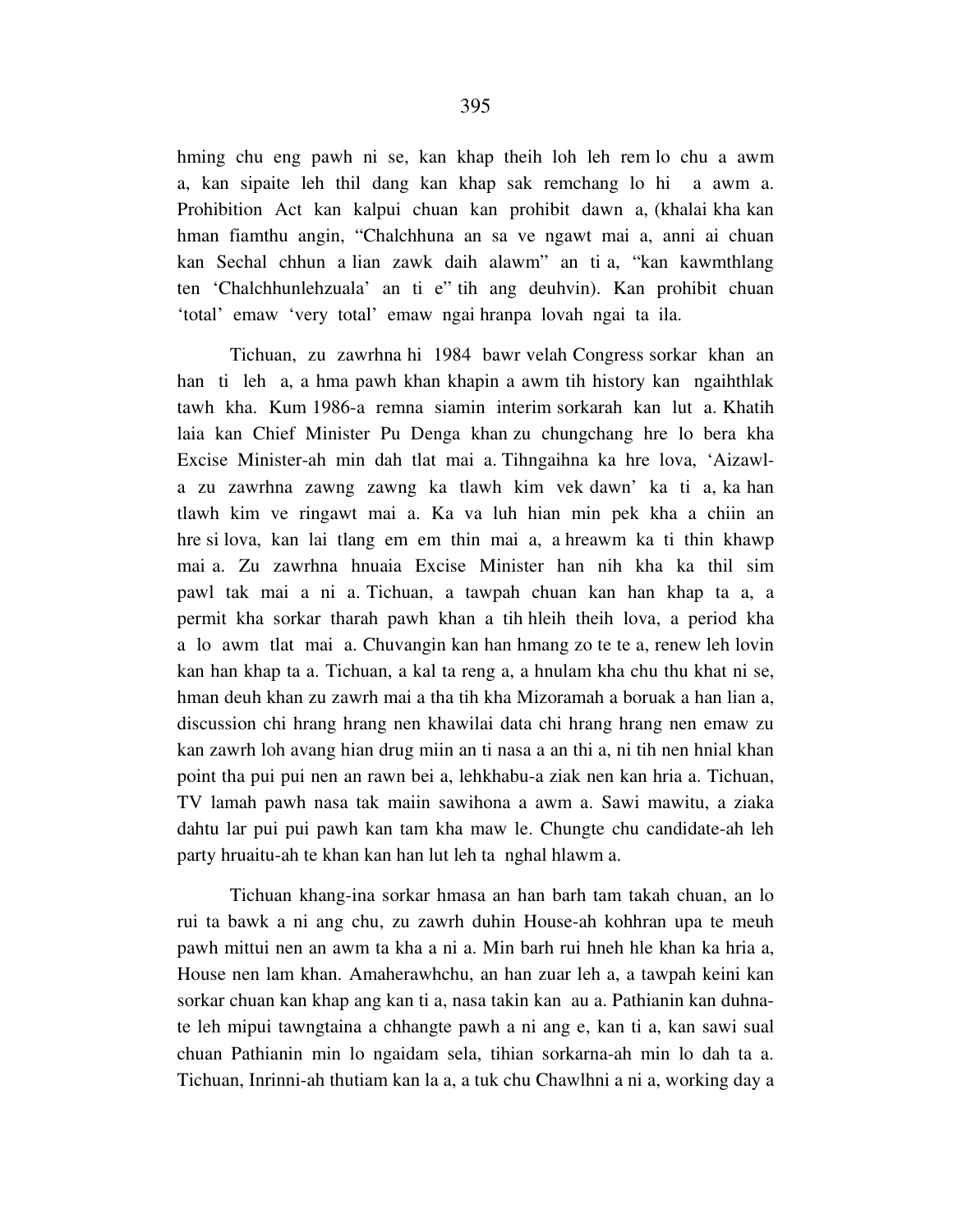ni lova. Thawhtanah cabinet meeting ka ko chawp a, agenda tur pawh tumah hria an awm lo. Chief Secretary pawhin 'enge kan agenda tur' a ti a, 'ngawi rawh, kan thutkhawm hunah ka sawi mai ang', ka ti a. Tichuan, Thawhlehah kan thukhawm a, Thawhtana kan koh kha Thawhlehah zu kan khap nghal a ni. Kha anga che rang kha chu an tam vak bik lovang, kan che rang khawp mai. 'In va han khap rang ve', an ti a, chuta ka sawi chu, 'sorkar apianga zu zawrh ching party kan awm a, zu khap ching party kan awm bawk a ni' tih a ni.

 Tunah pawh a zawrh chingin an zuar a, khap chingin kan han khap ve leh ta phawt chu a ni a. Tichuan, sorkar-in a zawrh hmasak (tun kan khap tura pawh kan han khap ti ila) kha a khap ngawt pawh kha kan lo ti thei lova. A chhan chu dan kha ti turin legislate a ngai a, permit an lo pek an lo inlak khawm kha March thla tawp thlenga permit nei tih te, vaibelchhe tel man Rangvamual kawngah an lo dah khat tun tawh mai si a, tihngaihna dang chuang awm hek lo, kan tih theih chin tawk chu 'dry day puan a ni e' kan ti a. Dry day chu eng chen nge puan theih kan han ti a, puan theih zat a awm lo, duh chen chen puan theihin Danah a awm an ti a. A rei lutuk chuan a zia lo ang tiin eng emaw chen kan han puang ta a, khami dawtah March ni 31 a ral hmain kan puang nawn leh mai ang chu kan ti a.

 Tichuan kan han puang a, kan han khap chho ta kha a ni a. Amaherawhchu, lehlamah khan an chhekkhawl sa a tam tawh si a. Dan-in ni 31 mahni sorkar-na tawm piah lam pawh a lo la khap tel kan ni si a. Chuvang chuan, khami lamah la sorkar lo mah ila, sorkar thar dang lo dingin khap dawn mahsela, mi term piahlam thlenga lo phalrai a, Court-a kal theih tura chanvo tha hmuh theihna tur, Court thlenga rahbi rahna tur tanhmun tha siamsa kha an awm bawk si a. Khami Court tlawhchhan khan, rahbi-a hmangin kan dry day puan kan tih theih chin kha min rawn tai sak a, Court-ah min rawn khing a. Tichuan Court lamin, "chutiangin in ti ngawt thei lo" min ti a, kan inzuar leh ta rih chu a ni a, a hautak khawp mai a. Kan Minister Dr. Beichhua kha, hmana zu zawrh laia Excise Minister ka nih kha ka peih tawh bik lova, ka han hnawn ve ngawt mai a, aman a han buaipui ve a, a hautak hle mai a.

Tichuan,  $31<sup>st</sup>$  March te pawh a lo hnai ta a, Court-in kan tih theih piah lamah rahbi tlawhchhan tur an lo siam tlawhchhana min han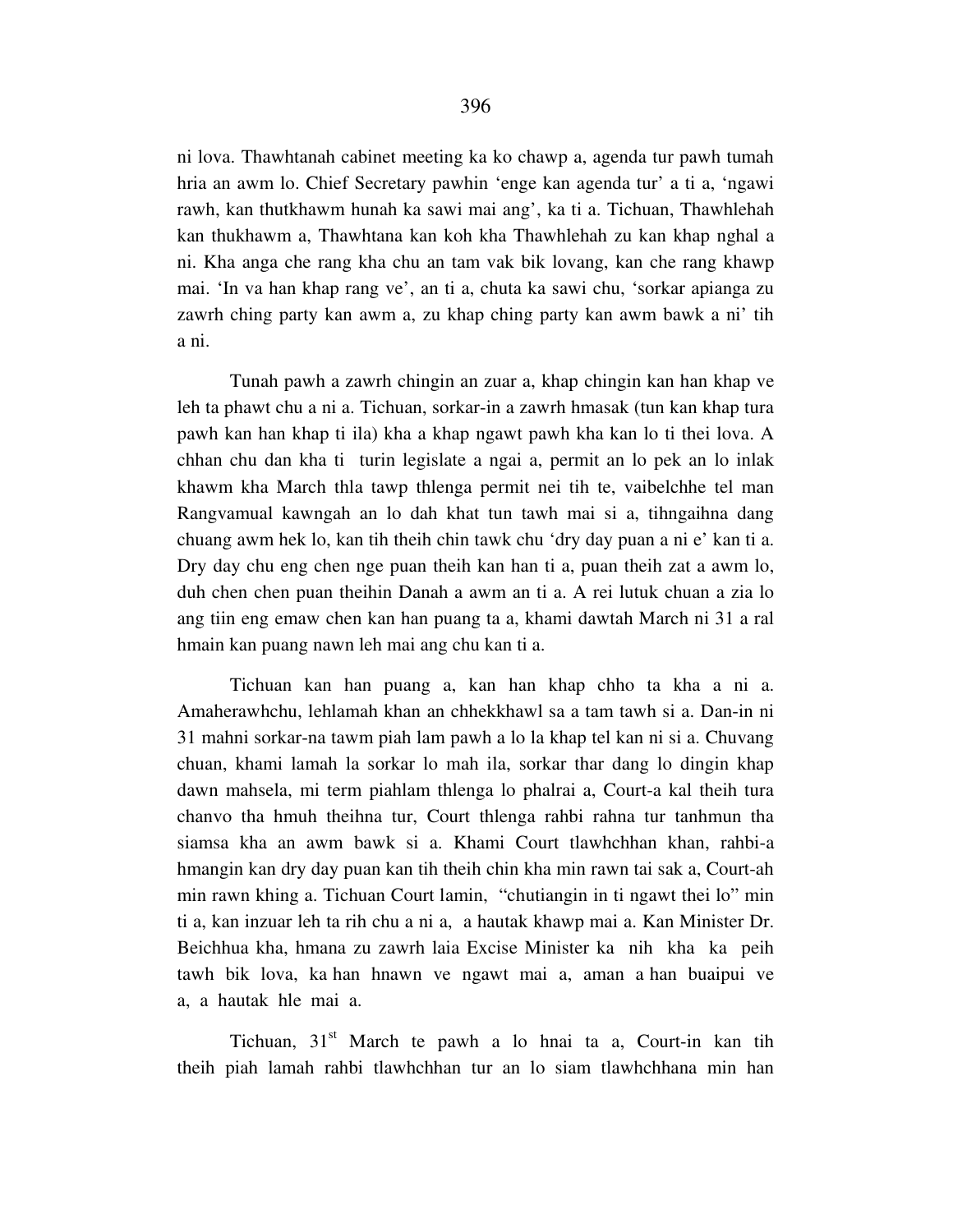nek bet chu hei, kan chhuak thei tep chu a ni a. Chuvangin, vawiinah hian kan saltang chhuahna dar pakhat a ni ta a ni.

 Zu zawrh that loh zia te chu member zahawm tak ten in sawi a, han sawi mawi eng ang mah ila mahnin han tawrh meuh chuan tumah hian a tha hi kan ti tluan tak tak chuang lo a ni. Chuvangin, tunah pawh hian 'enchhin' han tih hi enchhin chhung hian a pawi thui em em mai a, nupui neih chhin ching ang deuh a ni a, han nei chhin mah ila, fa kan lo neih duah tawh hi chuan han then leh rih mah ila a pawi tur a pawi zo vek tawh mai a. Tunah pawh en ila, ka chhut dan chuan kan zu zawrh chhung hian a hun lova zu vanga thi 5000 atanga 7000 inkar an ni hrim hrim mai a. Pastor pakhatin a kohhranah, 'kumin chhung hian kan kohhranah hian mitthi 37 kan awm a, zu vanga thi mi 28 an ni a, sakei sual in a seh ni sela kan van thinrim dawn em' a ti a. Pathum a seh chuan patling leh tlangval zawng zawngin kan chem, fei leh silai nen kan sakei suala hi kan thah hma loh chuan, 'khai aw' kan ti ang a, kan um ang. 'Pathum mai a seh lo, kan kohhranah pawh hian 28 a seh tawh a ni, engtinnge kan tih dawn' a ti a. Chu mai a ni lo, Zoram pum huapah chuan 5000 chuang kan thi a ni, Mizo history-a 'hripui' an tih avangin khati zat zat an thi lo a ni, Mizoram hripui kal tawhah a tihhlum tam ber a nih ka ring. Chutichunga sawi mawi chu sawi loh, a zuartute thawhpui ringawt pawh hi keini chuan kan duhlo a ni. Chuvangin, engtikawng pawhin sawi mawiin thawhpui ta ila ka insawi thiam dawn lo reng reng a ni, ka chhia leh tha hriatnain thiam mi chan dawn lo.

 Chuvangin term hmasa ang chiah, keini MLA 5 kan nei a, tunah zu zuartuten 5 an nei ve thung a, Pathianin fair takin a let ve thak a ni. Khati chunga kha zirtirna, khati khawpa khati zat thu leh hla pi leh pu atanga lo dawng tawh pawh awih lo nih kha chu tha ka ti lo hrim hrim a ni. Kan economy lamah theihtawpa an sawi mawi pawhin kan zu chhiah hi crore 50,60,70 a ni e kan han ti tak na a, zu manah  $\bar{\xi}$  100 kan pek khan kan zu leitu kan pa ten, kan fapa ten an pawisa sorkarin a subsidized miah loh, an pocket atanga  $\bar{\tau}$  100, entirnan, zu a va lei khan keimahni hnenah kan tax ah  $\bar{\tau}$  20, 25 vel a awm a, 75% vel kha chu vai hovin an la fai vek a, hlawk lama inhriat tlat kha chu hisap mak tak a ni.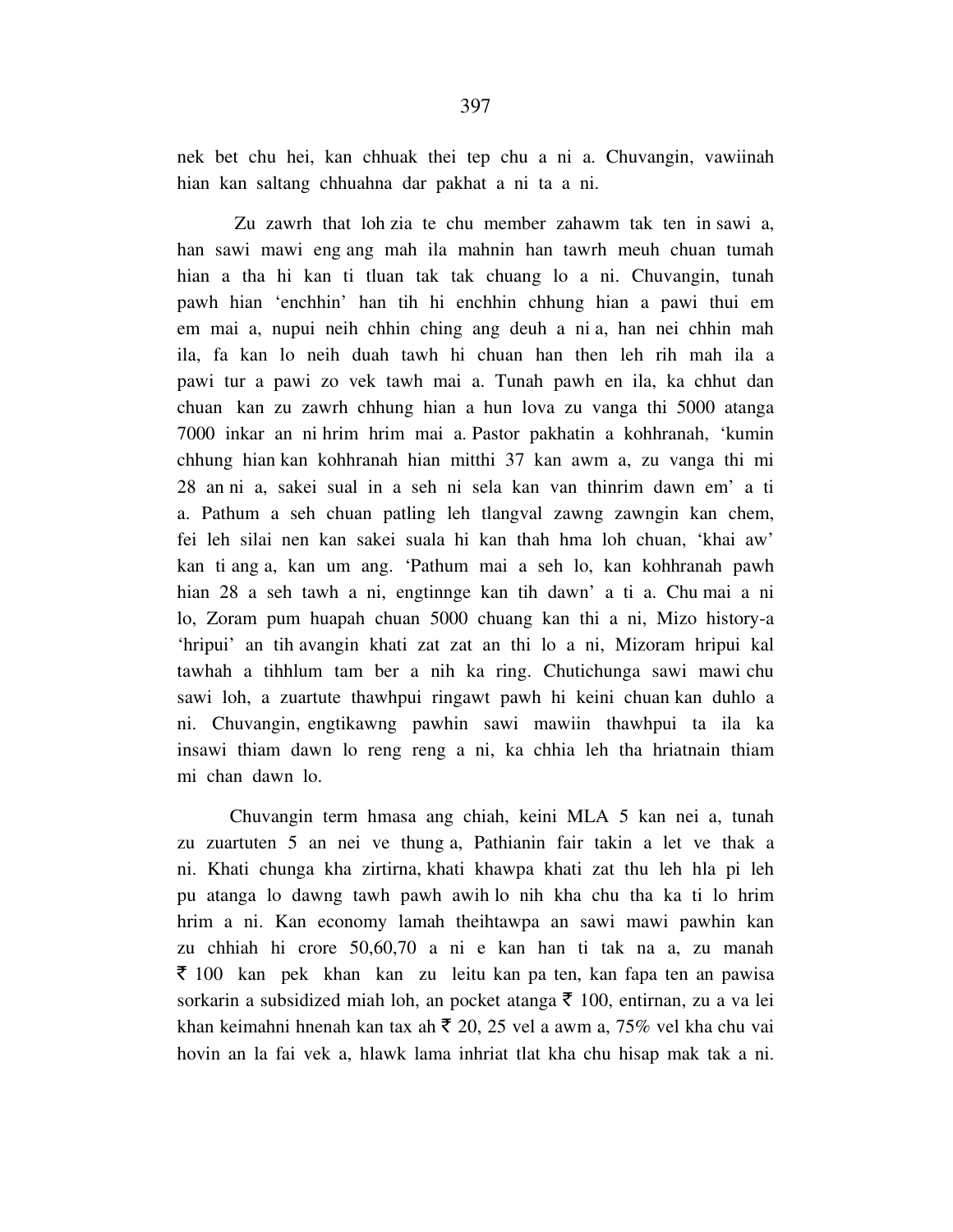Chuvangin,  $\bar{\xi}$  5 bo zawn nana  $\bar{\xi}$  50 sen ang a ni a, heng hi chu a dik tawh lo hrim hrim a ni.

 Tunah chuan hun te pawh a lo kal a, theihtawpa khap tumin Dan kan han siam a, za a za chuan kan ti bo thei hauh lovang. 'In ti bo vek tak tak thei si lo' an ti a nih pawhin uirena te, tualthahna te, rukrukna te hi a tha lo, a khapna order ram tinin kan nei a, mahse kan ti bo vek thei lo a ni. Heti a nih chuan, 'engahnge tih bo theih loh te chu khap lo law law mai ang u' tih ang kha a ni a. 'Fa te u, khumah in zung huh vek bawk a, engahnge maw pawna ka zun ka zun bik ang, i zung tlang ang u' tih ang lek kha a ni a, a dik lo reng reng. Pa ber chu zung tura pawna chhuah a ngai hrim hrim, kan hmanlai danah.

 Chuvangin, zu in kan ram a tihchhiat nasat zia, kan nau pakhat a pasal Police zu in nasa lutuk mangang khan, 'engnge in pa chu a an?' kan han ti a. "A, ka pa Ram, tihngaihna ka hre tawh lo, a tuisik in tur pawh hi a in hlei thei tawh lo a, a kut a khur nasa lutuk, ka mangang hian, 'hlawh thar tam deuh hun tal chu dam thleng la, i pension tal kan hmu tam mahna,' ka ti ringawt tawh a ni" a ti a ni. Mangang au aw hi hmuntinah a awm tak zet zet a ni. Chuvangin, chung zawng zawngin kan ram min sawp hnuah kan theihtawpa khap tumin kan han ti dawn a. Mi tam takin zu zawrh hi a hlawk a ni tih te kha kan tum danah chuan kan SEDP-ah hian zu zawrh aia hlawk zawk khang mite tan khan eizawnna siam sak kan tum a. A aia hlawk zawk an hmuh chuan zantina zu rui chunga chhungkua pan pan ai chuan an duh zawk ang. Zoram leh sorkar leh khawtlang kan tan chuan hei hi tibo vek thei lo mah ila thui tak kan solve ang tih kan ring.

 Chu lo lehah chuan zu leh drug avanga buai te enkawlna hi nasa taka tan laa tih kan tum a. Hetah hi chuan kohhran, NGO, sorkar leh mipui kan tan ho tak tak a ngai. Tin, 'drug a hluar ang' tih kha kan statistic neihah khan en ila, zu zawrh hmaa thi, zu zawrh laia drug avanga thi, zu zawrh hian drug kha a hluar zawk tlat nia maw le! Enge a chhan? Mi, kawng khata rahbi a slip laklawh tawh chuan a dangah pawh a slip tel tho mai a ni. Chuvangin, zu zawrh avanga mi a inthlahdah laklawh tawh chuan drug lamah pawh, sex lamah pawh, thil dangah pawh an tawlhthlu laklawh tawh a, mahni in control na an tlachham tawh a. Chuvangin, kawng tinrengah mi kha mi tumruhah a siam thei tawh lova, kawng chhe tinrengah a tlachhe thin. Chuvangin, zu leh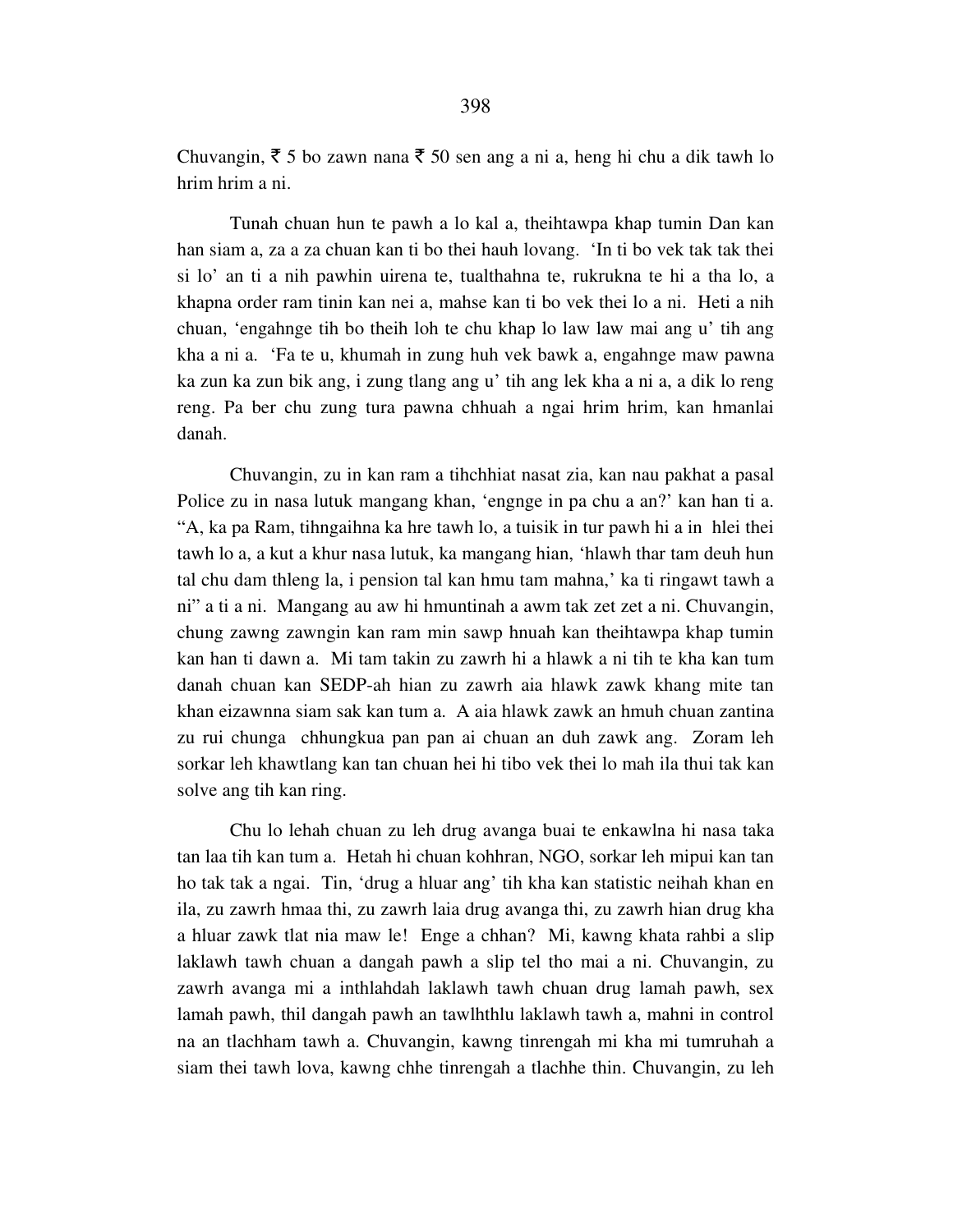drug-a buaite chhanchhuahna tur, rehabilitation pawh sorkar-in tih tak zeta beihpuia beih kan tum bawk a ni. Chuvangin, kan kohhran te tawngtai chhanna ni ah kan ngai a.

 Vawiinah Mizoram Liquor (Prohibition) Bill, 2019, hi hmanruaa hman he sorkar hian kan han tum mai a ni lova, hemi ah hian kohhran te nen, society nen theihtawpa mipui kan tan ho chuan, sualna zawng zawng hi um chhuak thei lo mah ila, theihtawpa thaa ram kan siam hi, ram nuam kan tih angin heng hi a vai hian um bo vek thei lo mah ila kan inchhir lo hrim hrim ang. Chuvangin, kan zu zawrh lai kan va ngai em! kan ti hauh lovang. Kan vaiin kan ramin tan kan lak theihna turin he economy hi kawng danga chawisang turin heng hian min tanpui ang tih ringin vawiinah hian MNF-in kan theihtawpa kan lo aupui, hmeithai sang tel siamtu, a hun lova mitthi sang tel siamtu, thilo an nih pawha chhungkaw titiau darhtu, broken family siamtu hi kan theih ang tawka ti reh tura Mizoram Liquor (Prohibition) Bill, zu khapna Dan, 2019 kan han siam hi a rei tulh tulh ang a, tifuh kan inti tulh tulh ang tih kan ring a, chumi tur chuan he House hian min pass pui turin kei pawhin ka duh a, kan thlawp nasat zia kei pawhin ka han sawi a ni e. Pu Speaker, ka lawm e.

**SPEAKER** : Tunah chuan Bill neitu Minister zahawm tak Dr. K. Beichhua kan sawm ang a, Bill neitu in han sawifiah ngaite a awm em? Tin, pass rawn dil nghal se, i lo sawm ang.

**Dr. K. BEICHHUA, MINISTER** : Pu Speaker, ka lawm e. Vawiinah hian a lawmawm hlein ka hria a. Member zahawm tak tak 20-in he sawihonaah hian min participate sak a ni. Member zahawm tak tak te hnen atang chuan tumahin zu hi a tha a ni tiin chhete pawhin kan sawi chhuak lo a, zu hi Pathian duhzawng a ni lo tih kan sawi a, zu hi kohhranin kan do a, kohhranin zu zawrh hi tha a ti lo titute vek kan ni. Tin, vawiina kan ram dinhmun ngaihtuahin kan chhiatna, thalai thihna te pawh hi zu zawrh vang hi a ni tih te kan sawi a. Kan khawtlang chhiatna leh kan khawtlang tawrhna te pawh hi zu vang a ni tih te pawh kan sawi a ni. Chhungkaw tam tak, nu leh pa, fate zu in avanga an rumna te, fate nu leh pa zu vanga an hrehawmna/an rumna te, mimal anga kan tawrhna zawng zawng te chipchiar takin kan rawn sawi chhuak a, lawmawm hlein ka hria a. Roreltute chu Pathian ruat an ni tih a ni a, vawiinah hian he House zahawm taka member zahawm tak tak te hi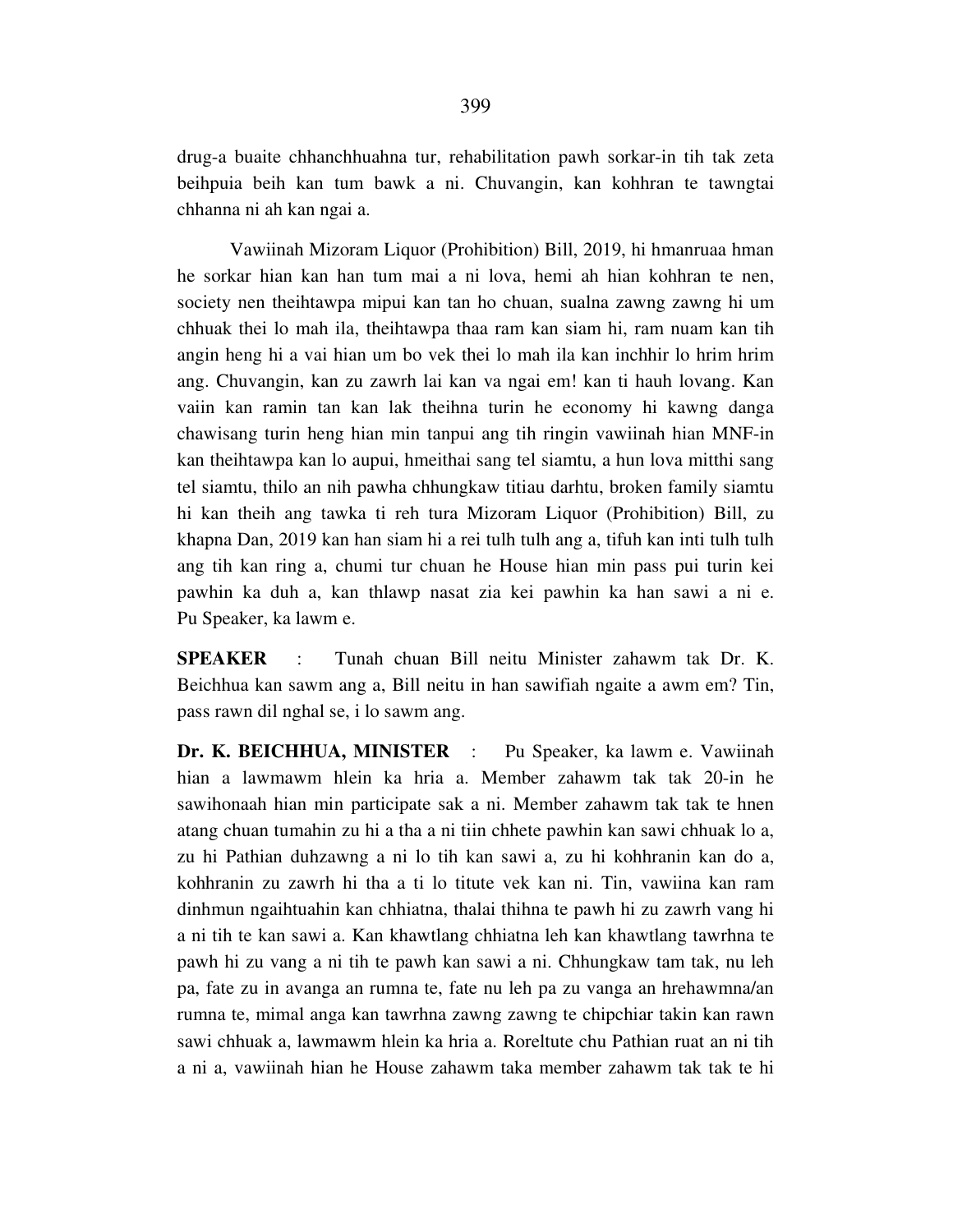Pathian tih mi tak tak kan niin ka hria a. Tu pawi kan sawina ni lo se, term hmasaa he House-a kan in debate-na nen chuan a inanglo khawp mai, term hmasaah kha chuan kela, be be mah la ka talh tho ang che tih ang deuh khan opposition dinhmun chu a ni. Zu hi muttui nan te, chawei tui nan te, Pathian thusawi tui nan te pawh a tha a ni ti ang tawngkam te kha vawiinah chuan a awm tawh lo a. Hei hi Zoram mipui tawngtaina Pathian hian a chhang niin ka hria a, a lawmawm hle, lawmthu ka sawi a ni, Pu Speaker. Hma kan la chho ang a, he Bill hi he House zahawm takin min pawm sak a, Act a lo nih theih chuan Pu Speaker, he section 54 chhungah hian engkim a thunluh theih loh a, member zahawm tak tak ten Rules-a dah tur awma tha rawtna te pawh kha he Bill hi Act a lo nih theih chuan kan lo enzui turah ngai ila. He Bill kan rawn putluh hi House-in a pass theih a, Act a lo nih chhoha Mizorama kan hman chuan he Dan hi MNF Dan bik atana siam a ni lo a, ZPM tan bik a ni lo a, Congress tan bik a ni lo, Zoram mipui, kan zavai tana siam a ni tih Zoram mipui pawhin rilruah min neih sak ula.

 Tun hunah hian enforcement lam hi kan sawi tawh ang khan kan sorkarna a la rei lova, thla 3 erh awrh kan kal chho a, election puan te a han ni zel a, kuthnung suihin kan awm a. Enforcement lam hi tun dinhmunah chuan kan pachhiat zia a hrechiangtute vek in ni a. Heng chungchangah pawh kan Chief Minister zahawm tak hian min thlamuan thin a, a inhawng viau a, enforcement lam pawh hi kan tichak ngei dawn a ni tih hi tunah hian ka sawi duh a.

 Tin, vawiinah hian keini Excise Department ringawt chuan kan hmaa hnathawh tur kan inchhawp hi kan zo dawn lo tih pawh kan chiang a ni. Chung avang chuan kohhran lam te nasa lehzuala min tawngtai sak leh turin tunah hian kan inngen bawk a. Tin, vawiina kan thawhpui Central YMA te, chhim lamah Central YLA te, MTP te, Young Chakma Association te, heng zawng zawng leh NGO dangte pawh vawiinah hian an tawiawmna nasa takin kan mamawh dawn a ni.

 Chung avang chuan kut min sil san mai lo a, 'kan ram leh hnam chhiatna hi ka mawh a ni, a thatna hi ka mawh a ni' tia he kan hmalak chhohna turah hian min thawhpui turin vawiinah hian kan insawm nawn ni se. Chutiang chuan he Bill hi Pu Speaker, he House zahawm taka member te khan thlawp lo lama sawi pakhatmah kan awmlo a, tha ti tute vek kan ni a.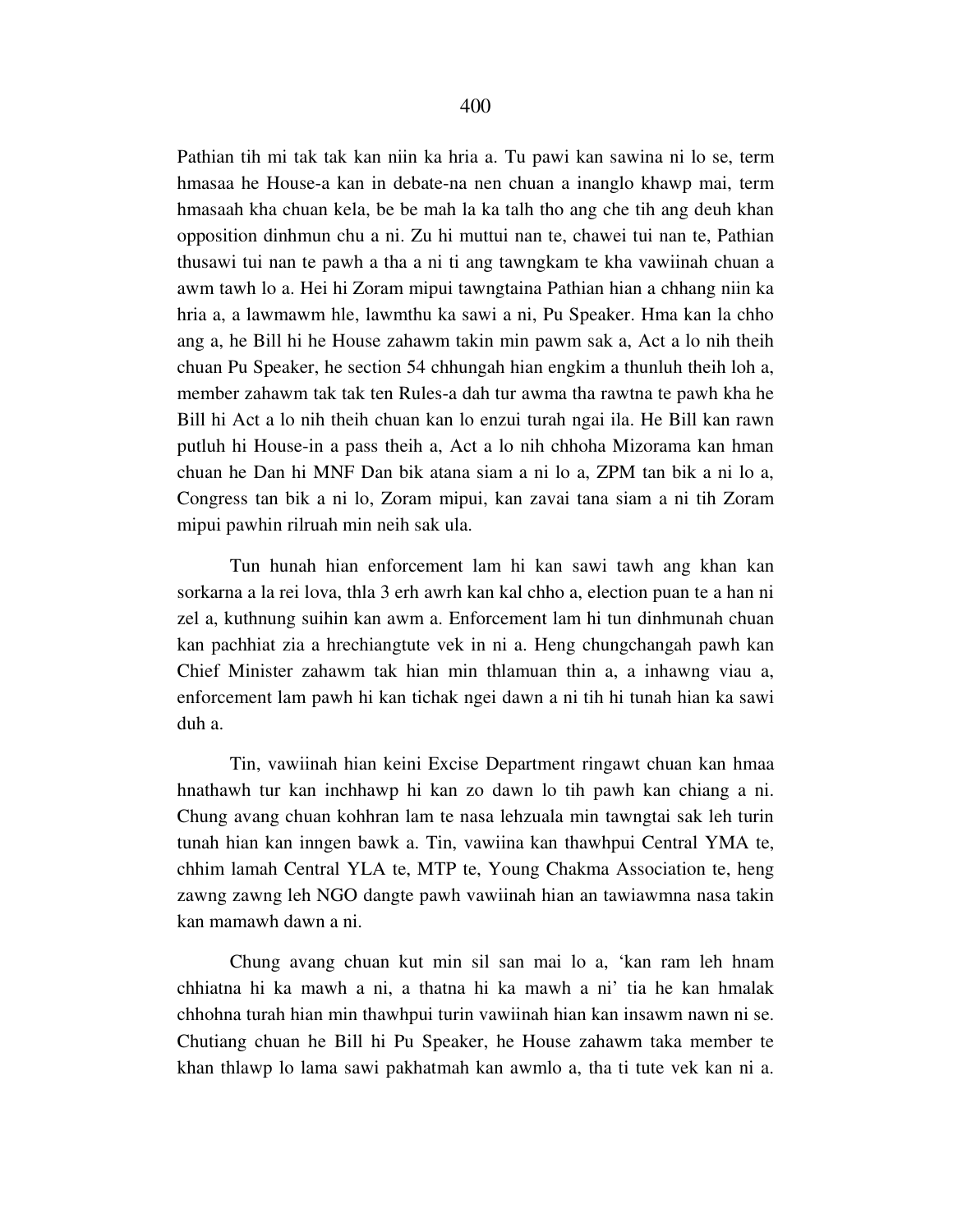Member rawn sawi zawng zawng te khan tha kan ti a, a sawilote pawh khan hun kan ren deuh vang a ni maiin ka hria a, kan rilru chuan kan thlawp vek a ni tih pawh ka rin dan a ni. Chung avang chuan he Bill hi lungrual taka min pass pui turin ka rawn move a ni e. Pu Speaker, ka lawm e.

**SPEAKER** : Aw le, tunah chuan a hmawr kan bawk dawn ang a. "The Mizoram Liquor (Prohibition) Bill, 2019" hi pass remti apiangin 'Remti' ti ula. (MEMBERS : Remti) Remtilo kan awm em? Kan awm chuan 'Remtilo' ti ula. Aw le, remtilo an awm lo. "The Mizoram Liquor (Prohibition) Bill, 2019" chu House-in lungrual takin a pass ta a ni. (Dr. K. BEICHHUA, MINISTER : Pu Speaker, ka lawm e.)

Aw le, tun tum kan session hi  $8<sup>th</sup>$  Legislative Assembly-a session vawi 2-na niin Budget Session a ni a, kan hriat tlan angin. Business Advisory Committee thukhawmin a rel angin session hi ni 9, vawi 7 thu turin rel a ni a. Tluang takin rel angin kan awm a, Pathian khawngaihna leh hruaina a ni a. Tin, budget 2019 leh 2020 te sawiin tluang takin kan zo thei a, a lawmawm em em a ni.

 Governor zahawm takin ni 12/03/19-ah, Session tan ni ah khan thusawina a nei a. He a thusawi hi 'Motion of Thanks', member zahawm tak Pu F. Lalnunmawia'n a rawn pulut a. Member zahawm tak Pu H. Lalzirliana'n a rawn thlawp a. Chu chu House-ah 13.3.2019 khan sawiho a nih hnuin lungrual takin kan pawm tlang a ni. Session chhung hian House-ah report 1 a awm a, Business Advisory Committee report kha present a ni.

 Tin, Panel of Chairman-ah hian Pu Ngunlianchunga, Pu Ramthanmawia, Pu V.L. Zaithanzama leh Pu H. Lalzirliana te ruat a ni. Kan House zahawm tak member lo ni tawh thin Pu F. Manghnuna boral chu House-ah sunna neih a ni a, Pu Zoramthanga House Leader-in a chanchin tawi sawina hun neiin a sawi hnu ah heng member zahawm tak te hian an sawi a, Pu H. Biakzaua, Pu K. T. Rokhawa, Pu Lalduhoma Opposition Group Leader-te hnen atangin kan ngaithla a ni. Hemi zawh hian amah sun nan ngawi rengin minute 1 dingin hun kan hmang a ni.

 Starred Question zawhna lut zat hi 139 a ni a, zawhna hi 135 kan admit a, zawhna reject hi 4 a ni thei a ni. Tin, List of Business-a dah zat hi 77-a ni a, House-a chhan zat 33, House-a chhan hman loh 42-a ni.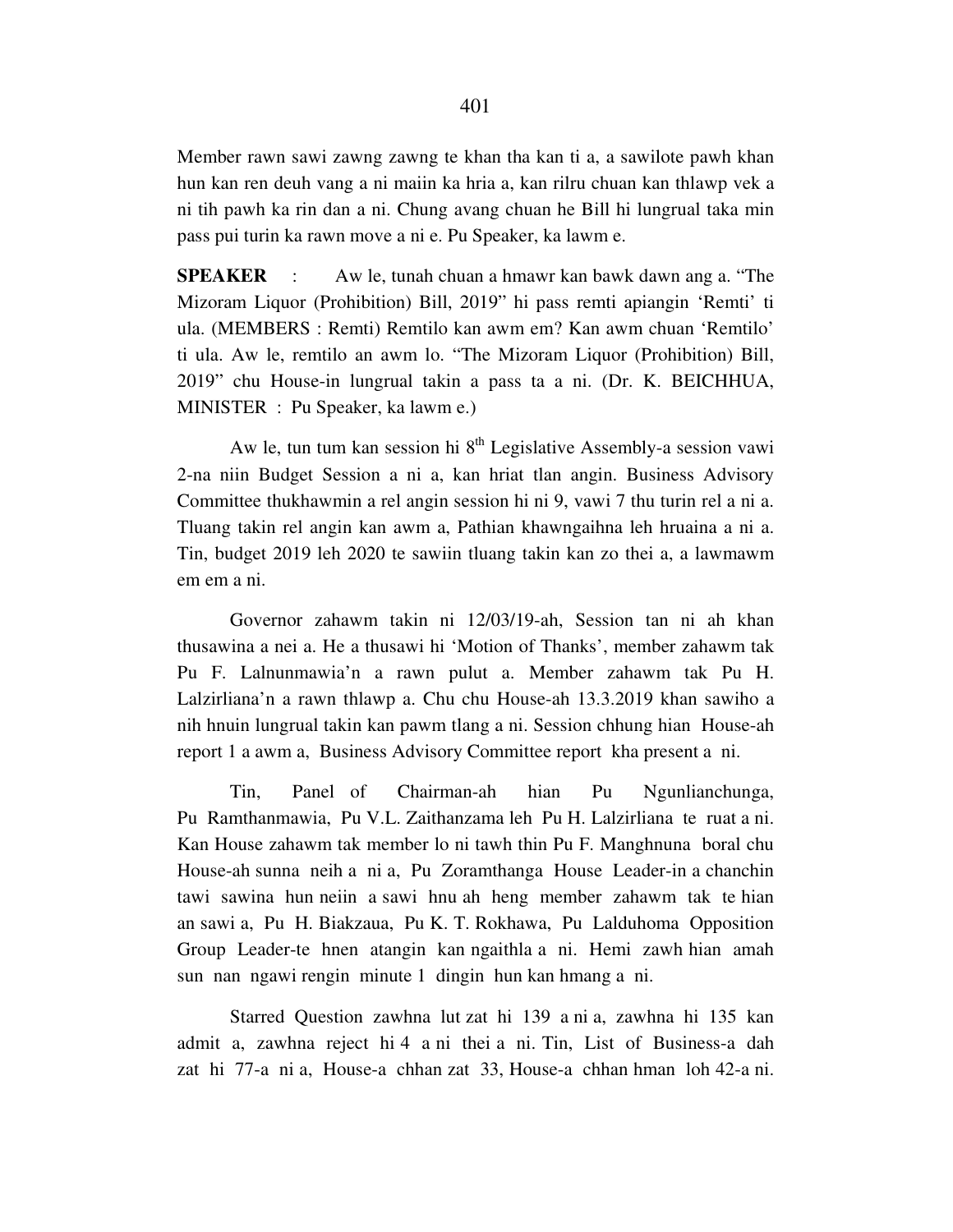Tin, Starred Question No. 6 leh 62-na chu a zawttu member damloh avangin kan skip/kan kal kan a ni. Tin, paper hi 14 House-ah kan lay a, Bill hi tun session chhung hian Government Bill 15 a lut a, 14 pass niin, "The Mizoram Repeal of Enactment Bill, 2019" erawh chu siam that ngai a awm hlek avangin kan pending rih a ni. Tun, session chhung hian Private Member Resolution 44 a ni a, admit vek a ni a, heng resolution 2-te hi House-ah sawiho a nih hnuah adopt a ni. Member zahawm tak Pu Vanlalhlana resolution, 'United Nations Declaration on the Right of Indigenous People, 2007 hi a hlawhtlin nan India sorkar-ah na taka nawr ni rawh se', tih chu hemi ang hian adopt a ni.

 Pu Lalrintluanga Sailo resolution, 'kan khawpui Aizawl laili lai taka awm Assam Rifles, hun rei tawh tak atanga chhuak tura ruahmanna lo siam tawh chu an lo chhuak dawn ta hi lawmawm kan ti hle a ni', tih a ni bawk a ni.

 Tin, Official Resolution 1 Pu Lalchamliana, Minister zahawm takin a rawn putluh kha belh a ni a, chu chu "That this House resolves to impress upon the Government of India its unequivocal opposition the Citizenship Amendment Bill, 2019 already passed by the Lok Sabha that seeks to amend the Citizenship Act, 1955 to make illegal migrants eligible to be given India Citizenship on the basis of religion and that this House urge upon the Government of India not to re-introduce the bill in any form in future" tih kha kan adopt a ni.

 Tin, Pu Zoramthanga, hon'ble Chief Minister, Finance changtu pawhin heng hi House-ah a present a : Supplementary Demand for Grants for the year 2018-2019, Supplementary Demand for Grants for the year 2012- 2013, 2013-2014, 2014-2015, 2015-2016- te leh 'Regularisation of Excess Expenditure' tih te, Demand for Grants for Vote on Account, 2019-2020 with allied papers tih te lehVote on Account for Expenditure of the Government of Mizoram, 2019-2020, April- July, 2019 tih te a pharh a, kan passed a ni.

 Tin, ka sawi duh chu nichin khan hun a chep dawn hlea ka hriat avang leh kan han sawihoin khami kha la kawp turin Additional Demand for Grants, 2018-2019 tih te, Vote on Account tih te helaiah hian ka rawn chhawpchhuak a. Mahse, kan Chief Minister, Finance changtu leh Pu Zira te ho nena kan sawikhawm thin angin, Finance-ah hian a chiangin a belhtlak a ni kan lo tih